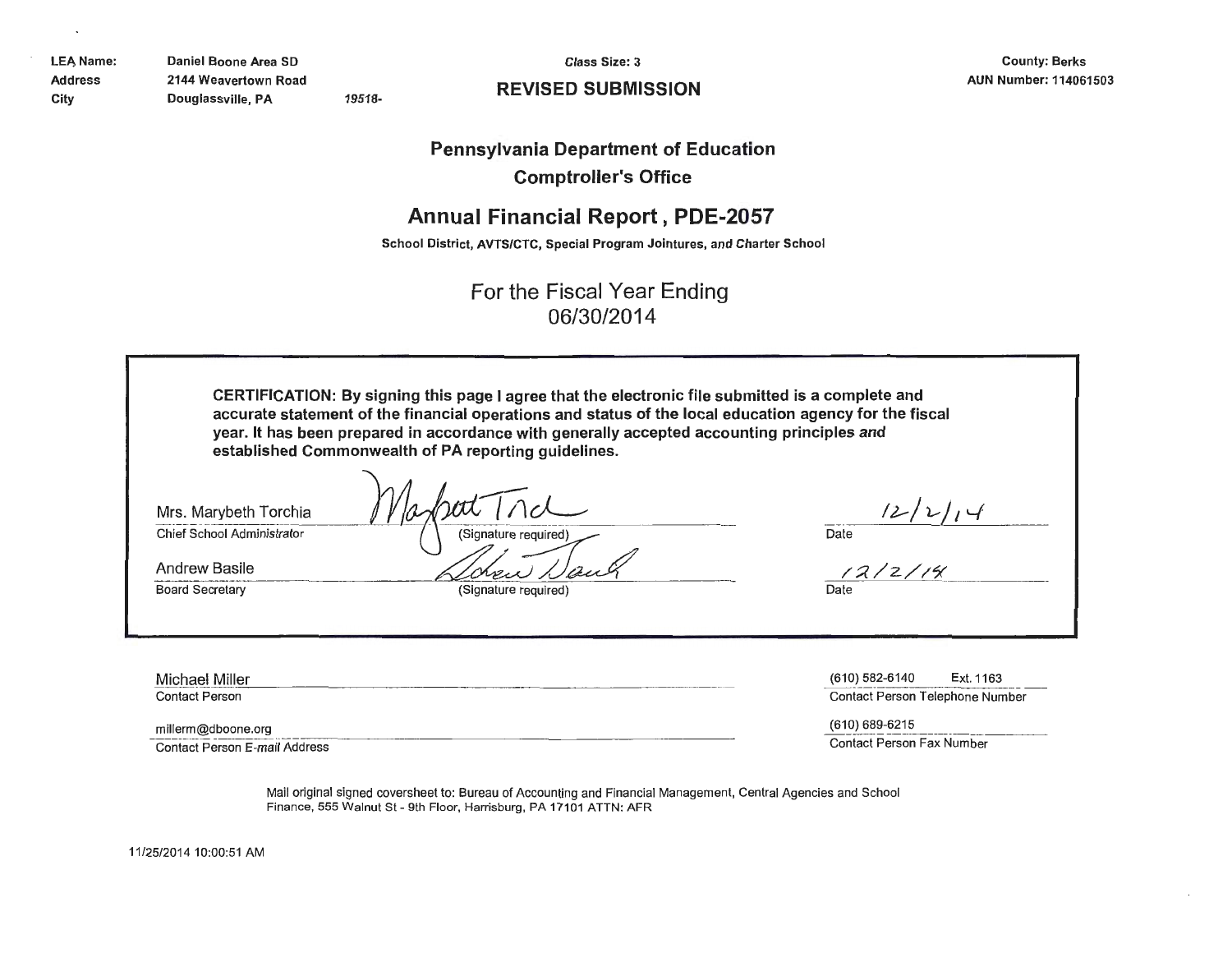

# **Audit Certification**

**Annual Financial Report:** 

For the Fiscal Year Ending 06/30/2014 **(Pursuant to PA School Code Section 218(b))** 

| <b>LEA Name: Daniel Boone Area SD</b><br><b>AUN Number: 114061503</b><br><b>County: Berks</b> | <b>Audit Certification Due:</b><br>12/31/2014                               |
|-----------------------------------------------------------------------------------------------|-----------------------------------------------------------------------------|
| This certification is applicable to:                                                          | Indicate if the school audit was completed prior to submission of this form |
| Orig. Annual Financial Report submitted to Comptroller Operations:                            | Yes, audit has been completed<br>M                                          |
| ⊻<br>Annual Financial Report revisions submitted on:<br>11-25-2014                            | No, audit has not been completed                                            |
|                                                                                               |                                                                             |

**Auditing** Firm:

| Herbein & Company, Inc | <b>Auditor Contact Name: Roxanne McMurtry</b> |
|------------------------|-----------------------------------------------|
| 2763 Century Boulevard | <b>Auditor Phone: 610-378-1175</b>            |
| Reading, PA 19610      | Auditor E-mail: rnmcmurtry@herbein.com        |

CERTIFICATION: By signing this page I agree that the financial statements of the school have been properly audited as noted above pursuant to Article XXIV, and in the auditor's professional opinion, the Annual Financial Report (PDE-2057) submitted on the date referenced is materially consistent with the audited financial statements.

**Chief School Administrator** 

**Signature** 

Mrs. Marybeth Torchia

Date

**Board Secretary**  *~£)cu£* Signature

12/2/14 Date

Andrew Basile

**AFR Contact Person:** Michael Miller **Email:** millerm@dboone.org

**Phone:** 6105826140 Ext: 1163 **FAX:** 6106896215

Mail completed form to:

Bureau of Accounting and Financial Management, Central Agencies and School Finance, 555 Walnut St- 9th Floor, Harrisburg, PA 17101 ATTN: AFR

NOTE: A new Audit Certification form is due with each AFR Revision.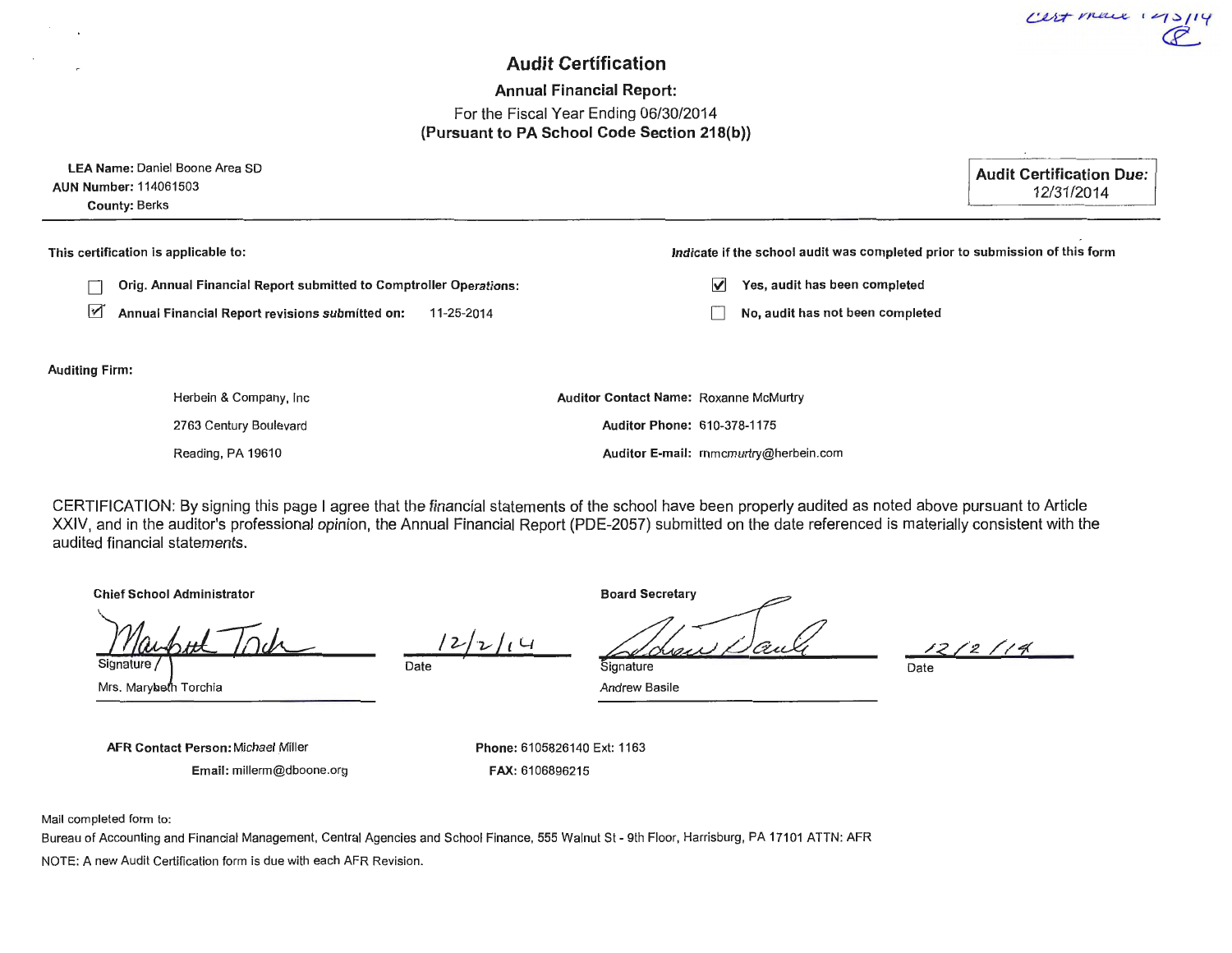2013-2014 PDE-2057 Annual Financial Report - 06/30/2014 Fiscal Year End School: 114061503 Daniel Boone Area SD County: Berks REVISED SUBMISSION Printed 11/25/2014 10:00:5

Date of Revision: 11-25-2014

 $\sim$  $\mathcal{L}$ 

Please indicate below all areas of the AFR that contain revisions.

|                     | <b>Financial Statements:</b>                                                                        | <b>Special Schedules:</b> |                                                                                                   |  |  |  |
|---------------------|-----------------------------------------------------------------------------------------------------|---------------------------|---------------------------------------------------------------------------------------------------|--|--|--|
| ✔                   | <b>Balance Sheet (NAG)</b>                                                                          |                           | <b>Statement of Indebtedness (SOIN)</b>                                                           |  |  |  |
|                     | Statement of Revenues, Expenditures, and Changes<br>in Fund Balances (REG)                          |                           | <b>Restricted Indirect Costs and Eliminations</b><br>Schedule (RICE)                              |  |  |  |
|                     | <b>Proprietary Fund Statements (any)</b>                                                            |                           | <b>Special Education Services Schedule (SESS)</b>                                                 |  |  |  |
|                     | <b>Fiduciary Fund Statements (any)</b>                                                              |                           | <b>Heath Care Benefits Schedule (HCBS)</b>                                                        |  |  |  |
|                     |                                                                                                     |                           | Tuition Schedule (TUIT)                                                                           |  |  |  |
|                     |                                                                                                     |                           | <b>Purchased Service Detail Schedule (PSDS)</b>                                                   |  |  |  |
| <b>Revenues:</b>    |                                                                                                     |                           | <b>Supplemental Expenditure Schedules</b>                                                         |  |  |  |
|                     | <b>Revenue Detail</b><br>Tax Schedules (any)                                                        |                           | <b>Transportation Schedule (TRAN), Encumbrance</b><br>Schedule (ENCU), Adjustment Schedule (ADJU) |  |  |  |
| <b>Expenditures</b> |                                                                                                     |                           | <b>Act 89</b>                                                                                     |  |  |  |
|                     | <b>Expenditure Detail</b>                                                                           |                           | <b>IU Debt Schedule (DEBT)</b>                                                                    |  |  |  |
|                     | Please indicate if the AFR revision was prompted by PDE or OCO<br>for any of the following reasons: |                           |                                                                                                   |  |  |  |
|                     | Transportation expenditure reporting error                                                          |                           |                                                                                                   |  |  |  |
|                     | <b>Restricted Indirect Cost reporting error</b>                                                     |                           |                                                                                                   |  |  |  |
|                     | Maintenance of Effort reporting error                                                               |                           |                                                                                                   |  |  |  |

 $\Box$  Act 1 Exceptions

Additional comments: Change in assigned fund balance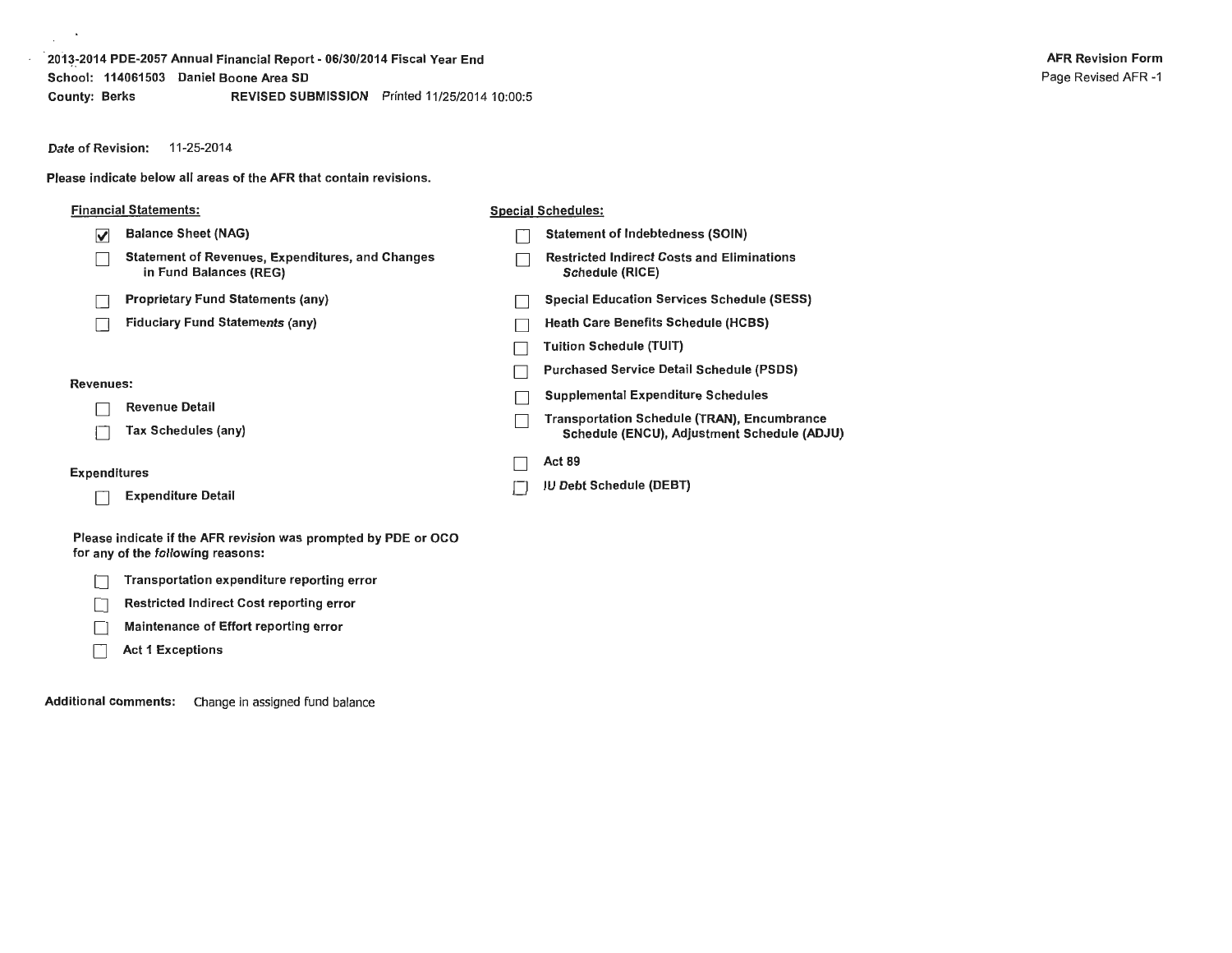**LEA Name: Address City Daniel Boone Area SD 2144 Weavertown Road Douglassville, PA 19518-**

**Class Size: 3** 

**REVISED SUBMISSION** 

**County: Berks AUN Number: 114061503** 

# **Pennsylvania Department of Education**

**Comptroller's Office** 

# **Annual Financial Report, PDE-2057**

**School District, AVTS/CTC, Special Program Jointures, and Charter School** 

For the Fiscal Year Ending 06/30/2014

|                            | CERTIFICATION: By signing this page I agree that the electronic file submitted is a complete and<br>accurate statement of the financial operations and status of the local education agency for the fiscal<br>year. It has been prepared in accordance with generally accepted accounting principles and<br>established Commonwealth of PA reporting guidelines. |                                 |
|----------------------------|------------------------------------------------------------------------------------------------------------------------------------------------------------------------------------------------------------------------------------------------------------------------------------------------------------------------------------------------------------------|---------------------------------|
| Mrs. Marybeth Torchia      |                                                                                                                                                                                                                                                                                                                                                                  |                                 |
| Chief School Administrator | (Signature required)                                                                                                                                                                                                                                                                                                                                             | Date                            |
| Andrew Basile              |                                                                                                                                                                                                                                                                                                                                                                  |                                 |
| <b>Board Secretary</b>     | (Signature required)                                                                                                                                                                                                                                                                                                                                             | Date                            |
| Michael Miller             |                                                                                                                                                                                                                                                                                                                                                                  | Ext. 1163<br>(610) 582-6140     |
| <b>Contact Person</b>      |                                                                                                                                                                                                                                                                                                                                                                  | Contact Person Telephone Number |

millerm@dboone.org

Contact Person E-mail Address **Contact Person Fax Number** Contact Person Fax Number

Mail original signed coversheet to: Bureau of Accounting and Financial Management, Central Agencies and School Finance, 555 Walnut St - 9th Floor, Harrisburg, PA 17101 ATTN: AFR

(610) 689-6215

1/12/2015 2:32:34 PM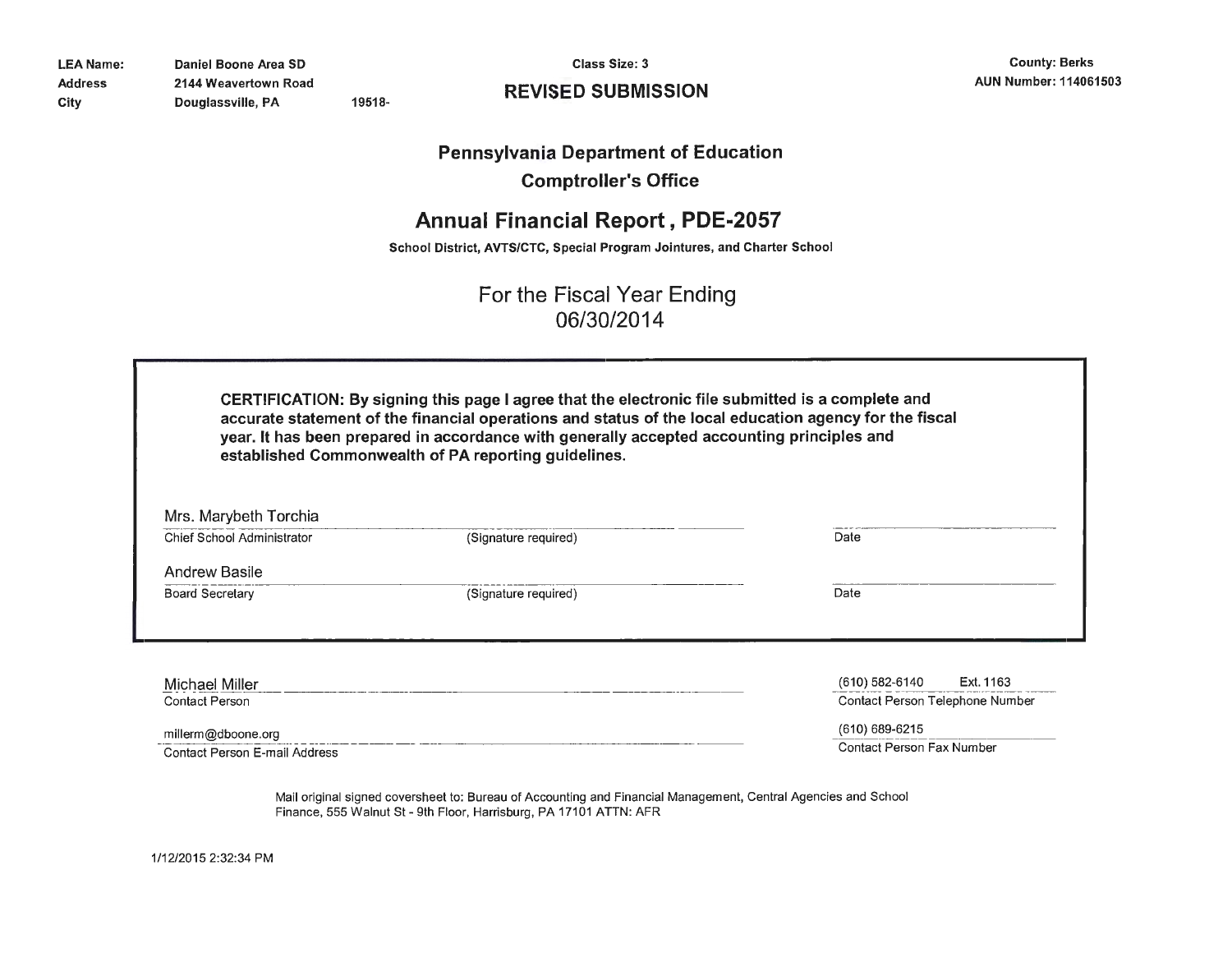School: 114061503 Daniel Boone Area SD

County: Berks REVISED SUBMISSION Printed 1/12/2015 2:32:35 P

Date of Revision: 11-25-2014

Please indicate below all areas of the AFR that contain revisions.

| <b>Financial Statements:</b>                                                                        | Special Schedules:                                                   |
|-----------------------------------------------------------------------------------------------------|----------------------------------------------------------------------|
| <b>Balance Sheet (NAG)</b><br>$\overline{\mathsf{v}}$                                               | <b>Statement of Indebtedness (SOIN)</b>                              |
| <b>Statement of Revenues, Expenditures, and Changes</b><br>in Fund Balances (REG)                   | <b>Restricted Indirect Costs and Eliminations</b><br>Schedule (RICE) |
| <b>Proprietary Fund Statements (any)</b>                                                            | <b>Special Education Services Schedule (SESS)</b>                    |
| <b>Fiduciary Fund Statements (any)</b>                                                              | <b>Heath Care Benefits Schedule (HCBS)</b>                           |
|                                                                                                     | <b>Tuition Schedule (TUIT)</b>                                       |
|                                                                                                     | <b>Purchased Service Detail Schedule (PSDS)</b>                      |
| <b>Revenues:</b>                                                                                    | <b>Supplemental Expenditure Schedules</b>                            |
| <b>Revenue Detail</b>                                                                               | <b>Transportation Schedule (TRAN), Encumbrance</b>                   |
| Tax Schedules (any)                                                                                 | Schedule (ENCU), Adjustment Schedule (ADJU)                          |
|                                                                                                     | <b>Act 89</b>                                                        |
| <b>Expenditures</b>                                                                                 | <b>IU Debt Schedule (DEBT)</b>                                       |
| <b>Expenditure Detail</b>                                                                           |                                                                      |
| Please indicate if the AFR revision was prompted by PDE or OCO<br>for any of the following reasons: |                                                                      |
| Transportation expenditure reporting error                                                          |                                                                      |
| <b>Restricted Indirect Cost reporting error</b>                                                     |                                                                      |
| Maintenance of Effort reporting error                                                               |                                                                      |

 $\Box$  Act 1 Exceptions

Additional comments: Change in assigned fund balance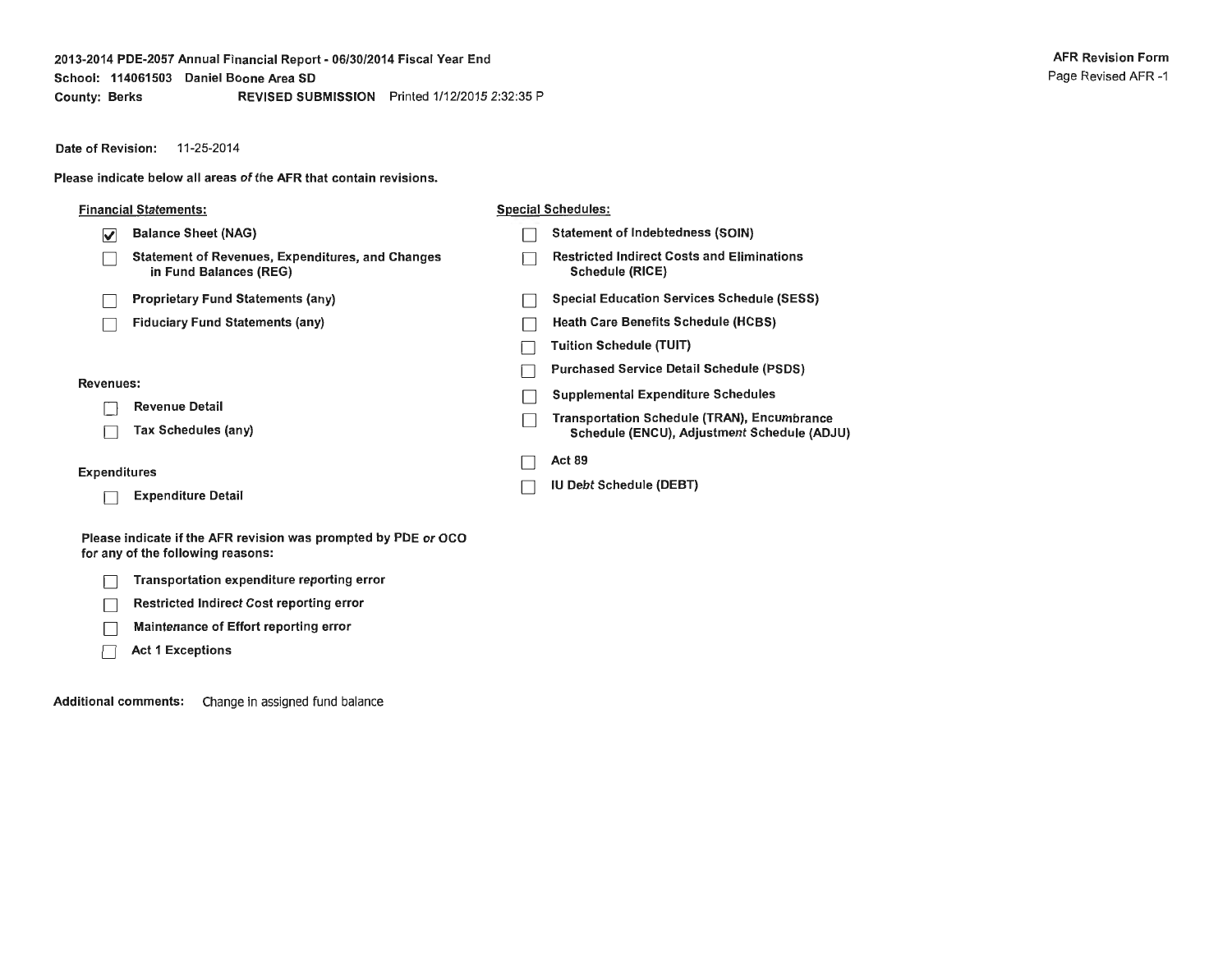# **Audit Certification**

**Annual Financial Report:** 

For the Fiscal Year Ending 06/30/2014 **(Pursuant to PA School Code Section 218(b))** 

| LEA Name: Daniel Boone Area SD<br><b>AUN Number: 114061503</b><br><b>County: Berks</b>                                                                                                                                                                                                                                                               |                                                |                             |                                        | <b>Audit Certification Due:</b><br>12/31/2014                               |
|------------------------------------------------------------------------------------------------------------------------------------------------------------------------------------------------------------------------------------------------------------------------------------------------------------------------------------------------------|------------------------------------------------|-----------------------------|----------------------------------------|-----------------------------------------------------------------------------|
| This certification is applicable to:                                                                                                                                                                                                                                                                                                                 |                                                |                             |                                        | Indicate if the school audit was completed prior to submission of this form |
| Orig. Annual Financial Report submitted to Comptroller Operations:                                                                                                                                                                                                                                                                                   |                                                | $\overline{\mathsf{v}}$     | Yes, audit has been completed          |                                                                             |
| Annual Financial Report revisions submitted on:                                                                                                                                                                                                                                                                                                      | 11-25-2014                                     |                             | No, audit has not been completed       |                                                                             |
| <b>Auditing Firm:</b>                                                                                                                                                                                                                                                                                                                                |                                                |                             |                                        |                                                                             |
| Herbein & Company, Inc.                                                                                                                                                                                                                                                                                                                              | <b>Auditor Contact Name: Roxanne McMurtry</b>  |                             |                                        |                                                                             |
| 2763 Century Boulevard                                                                                                                                                                                                                                                                                                                               |                                                | Auditor Phone: 610-378-1175 |                                        |                                                                             |
| Reading, PA 19610                                                                                                                                                                                                                                                                                                                                    |                                                |                             | Auditor E-mail: rnmcmurtry@herbein.com |                                                                             |
| CERTIFICATION: By signing this page I agree that the financial statements of the school have been properly audited as noted above pursuant to Article<br>XXIV, and in the auditor's professional opinion, the Annual Financial Report (PDE-2057) submitted on the date referenced is materially consistent with the<br>audited financial statements. |                                                |                             |                                        |                                                                             |
| <b>Chief School Administrator</b>                                                                                                                                                                                                                                                                                                                    | <b>Board Secretary</b>                         |                             |                                        |                                                                             |
| Signature<br>Date                                                                                                                                                                                                                                                                                                                                    | Signature                                      |                             |                                        | Date                                                                        |
| Mrs. Marybeth Torchia                                                                                                                                                                                                                                                                                                                                | Andrew Basile                                  |                             |                                        |                                                                             |
| <b>AFR Contact Person: Michael Miller</b><br>Email: millerm@dboone.org                                                                                                                                                                                                                                                                               | Phone: 6105826140 Ext: 1163<br>FAX: 6106896215 |                             |                                        |                                                                             |

Mail completed form to:

Bureau of Accounting and Financial Management, Central Agencies and School Finance, 555 Walnut St - 9th Floor, Harrisburg, PA 17101 ATTN: AFR

NOTE: A new Audit Certification form is due with each AFR Revision.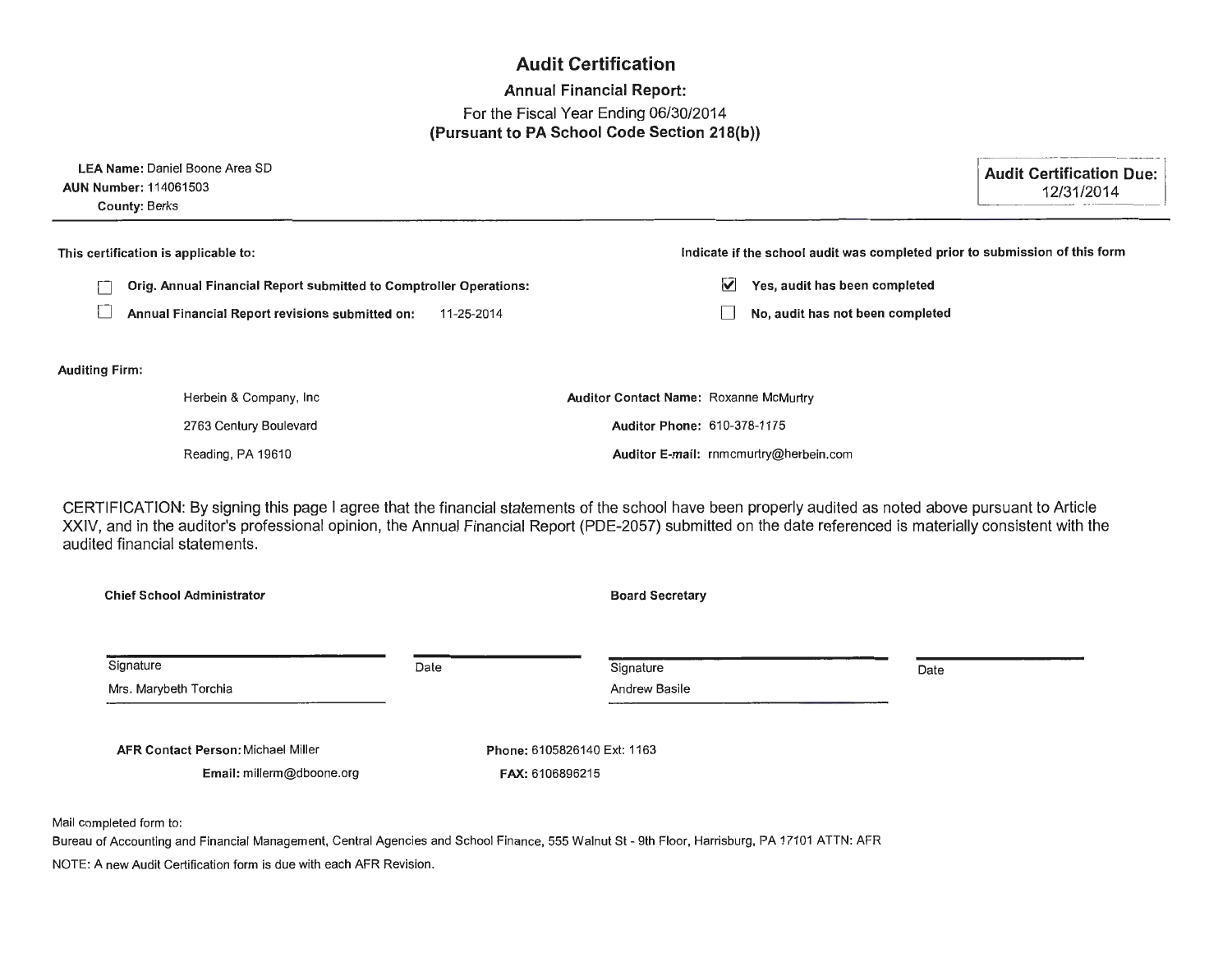**School: 114061503 Daniel Boone Area SD** 

**County: Berks REVISED SUBMISSION** Printed 1/12/2015 2:32:38 P

|               | Amounts Expressed in Whole Dollars                   | General<br>(10) | <b>Public Purpose</b><br>Trust<br>(27) | <b>Other Compt</b><br>Approved<br>(28) | Athletic/<br><b>Activity</b><br>(29) | <b>Capital Reserve</b><br>(690, 1850)<br>(31) |
|---------------|------------------------------------------------------|-----------------|----------------------------------------|----------------------------------------|--------------------------------------|-----------------------------------------------|
|               | ASSETS AND DEFERRED OUTFLOWS OF RESOURCES            |                 |                                        |                                        |                                      |                                               |
| <b>Assets</b> |                                                      |                 |                                        |                                        |                                      |                                               |
| 0100          | Cash and Cash Equivalents                            | 2,671,796       |                                        |                                        |                                      |                                               |
| 0110          | Investments                                          | 4,000,000       | 1,258,890                              |                                        |                                      |                                               |
| 0120          | Taxes Receivable (Net)                               | 1,342,726       |                                        |                                        |                                      |                                               |
| 0130          | Due From Other Funds                                 | 315,511         |                                        |                                        |                                      |                                               |
| 0141          | Due from Other Governments                           |                 |                                        |                                        |                                      |                                               |
| 0142          | State Revenue Receivable                             | 1,006,157       |                                        |                                        |                                      |                                               |
| 0143          | Federal Revenue Receivable                           |                 |                                        |                                        |                                      |                                               |
| 0145          | Other Intergovernmental Revenue Receivable           | 523,558         |                                        |                                        |                                      |                                               |
| 0146          | Due From Primary Governments                         |                 |                                        |                                        |                                      |                                               |
| 0147          | Due From Component Units                             | 34,000          |                                        |                                        |                                      |                                               |
| 0150          | Other Receivables (Include Bond Proceeds Receivable) |                 |                                        |                                        |                                      |                                               |
| 0160          | Advances to Other Funds (Long-Term Loans)            |                 |                                        |                                        |                                      |                                               |
| 0170          | Inventories                                          |                 |                                        |                                        |                                      |                                               |
| 0180          | Prepaid Expenses / Expenditures                      | 170,795         |                                        |                                        |                                      |                                               |
| 0190          | <b>Other Current Assets</b>                          |                 |                                        |                                        |                                      |                                               |
|               | <b>TOTAL ASSETS</b>                                  | 10,064,543      | 1,258,890                              |                                        |                                      |                                               |
| 0910          | Deferred Outflows Of Resources                       |                 |                                        |                                        |                                      |                                               |
|               | TOTAL ASSETS AND DEFERRED OUTFLOWS OF RESOURCES      | 10,064,543      | 1,258,890                              |                                        |                                      |                                               |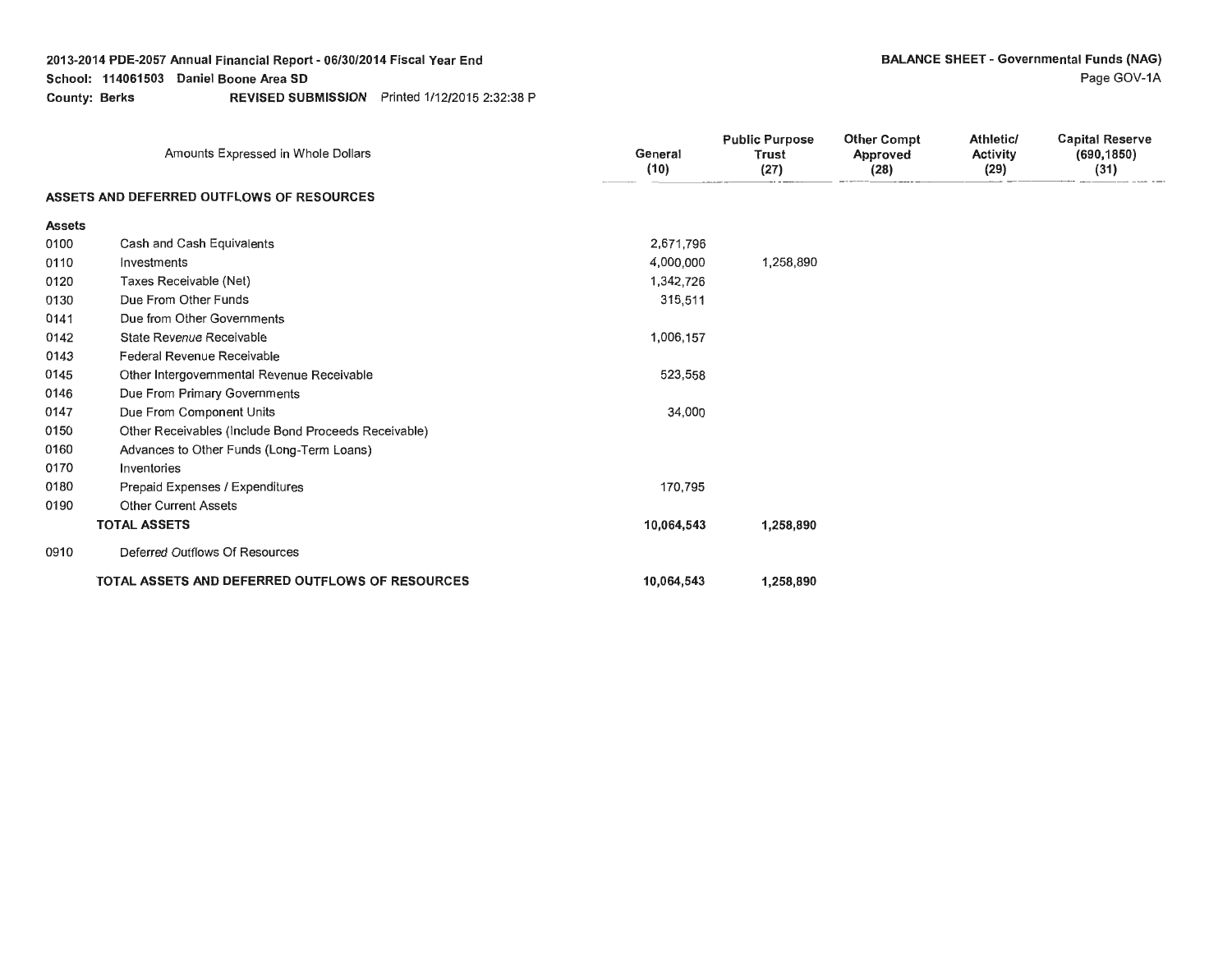School: 114061503 Daniel Boone Area SD

County: Berks REVISED **SUBMISSION** Printed 1/12/2015 2:32:38 P

| <b>Capital Reserve</b><br>1432<br>(32) | <b>Other Capital</b><br><b>Projects Funds</b><br>(39) | Debt<br>Service<br>(40) | Permanent<br>(90) | Total<br>Governmental<br><b>Funds</b> |               |
|----------------------------------------|-------------------------------------------------------|-------------------------|-------------------|---------------------------------------|---------------|
|                                        |                                                       |                         |                   |                                       |               |
|                                        |                                                       |                         |                   |                                       | <b>Assets</b> |
| 608,445                                |                                                       |                         |                   | 3,280,241                             | 0100          |
|                                        |                                                       |                         |                   | 5,258,890                             | 0110          |
|                                        |                                                       |                         |                   | 1,342,726                             | 0120          |
|                                        |                                                       |                         |                   | 315,511                               | 0130          |
|                                        |                                                       |                         |                   |                                       | 0141          |
|                                        |                                                       |                         |                   | 1,006,157                             | 0142          |
|                                        |                                                       |                         |                   |                                       | 0143          |
|                                        |                                                       |                         |                   | 523,558                               | 0145          |
|                                        |                                                       |                         |                   |                                       | 0146          |
|                                        |                                                       |                         |                   | 34,000                                | 0147          |
|                                        |                                                       |                         |                   |                                       | 0150          |
|                                        |                                                       |                         |                   |                                       | 0160          |
|                                        |                                                       |                         |                   |                                       | 0170          |
|                                        |                                                       |                         |                   | 170,795                               | 0180          |
|                                        |                                                       |                         |                   |                                       | 0190          |
| 608,445                                |                                                       |                         |                   | 11,931,878                            |               |
|                                        |                                                       |                         |                   |                                       | 0910          |
| 608,445                                |                                                       |                         |                   | 11,931,878                            |               |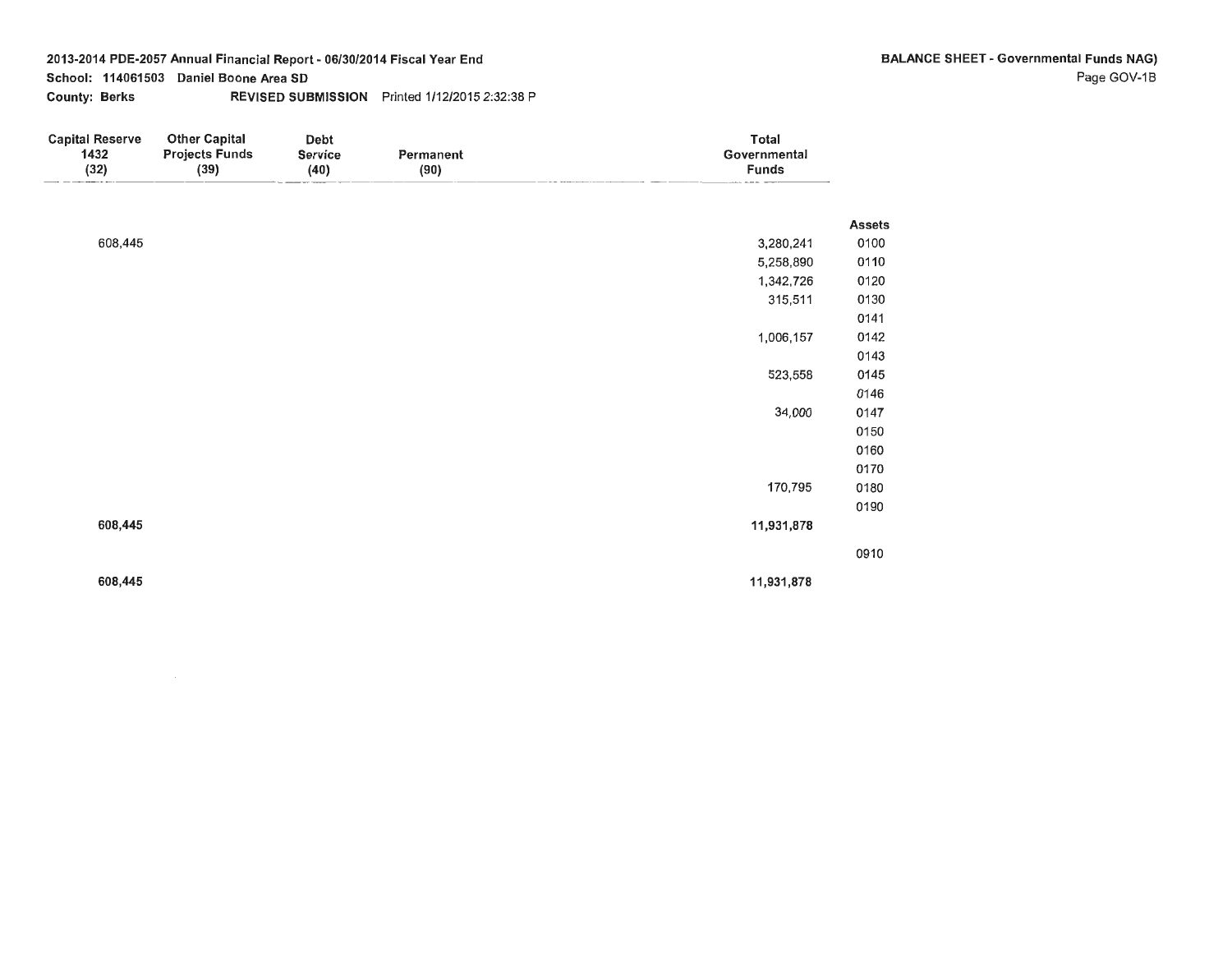**School: 114061503 Daniel Boone Area SD** 

 $\sim$ 

**County: Berks REVISED SUBMISSION** Printed 1/12/2015 2:32:38 P

|             | Amounts Expressed in Whole Dollars                                 | General<br>(10) | <b>Public Purpose</b><br><b>Trust</b><br>(27) | <b>Other Compt</b><br>Approved<br>(28) | Athletic/<br>Activity<br>(29) | <b>Capital Reserve</b><br>(690, 1850)<br>(31) |
|-------------|--------------------------------------------------------------------|-----------------|-----------------------------------------------|----------------------------------------|-------------------------------|-----------------------------------------------|
|             | LIABILITIES AND DEFERRED INFLOWS OF RESOURCES AND FUND BALANCES    |                 |                                               |                                        |                               |                                               |
| Liabilities |                                                                    |                 |                                               |                                        |                               |                                               |
| 0400        | Due to Other Funds                                                 |                 |                                               |                                        |                               |                                               |
| 0411        | Due to Other Governments                                           |                 |                                               |                                        |                               |                                               |
| 0412        | Due to Primary Government                                          |                 |                                               |                                        |                               |                                               |
| 0413        | Due to Component Units                                             |                 |                                               |                                        |                               |                                               |
| 0420        | <b>Accounts Payable</b>                                            | 538,019         |                                               |                                        |                               |                                               |
| 0430        | Contracts Payable                                                  |                 |                                               |                                        |                               |                                               |
| 0440        | Curr. Portion of LT Debt (incl. ST Comp Abs, OPEB)                 |                 |                                               |                                        |                               |                                               |
| 0450        | Short-Term Payables                                                |                 |                                               |                                        |                               |                                               |
| 0461        | <b>Accrued Salaries and Benefits</b>                               | 2,538,271       |                                               |                                        |                               |                                               |
| 0462        | Payroll Deductions and Withholdings                                | 1,428,966       |                                               |                                        |                               |                                               |
| 0470        | Advances from Other Funds                                          | 32,183          |                                               |                                        |                               |                                               |
| 0480        | <b>Unearned Revenues</b>                                           |                 |                                               |                                        |                               |                                               |
| 0490        | <b>Other Current Liabilities</b>                                   | 846,175         |                                               |                                        |                               |                                               |
|             | <b>TOTAL LIABILITIES</b>                                           | 5,383,614       |                                               |                                        |                               |                                               |
| 0950        | Deferred Inflows Of Resources                                      |                 |                                               |                                        |                               |                                               |
|             | <b>Fund Balances</b>                                               |                 |                                               |                                        |                               |                                               |
| 0810        | Nonspendable Fund Balance                                          | 170,795         |                                               |                                        |                               |                                               |
| 0820        | <b>Restricted Fund Balance</b>                                     |                 |                                               |                                        |                               |                                               |
| 0830        | <b>Committed Fund Balance</b>                                      |                 |                                               |                                        |                               |                                               |
| 0840        | Assigned Fund Balance                                              | 2,410,134       | 1,258,890                                     |                                        |                               |                                               |
| 0850        | Unassigned Fund Balance                                            | 2,100,000       |                                               |                                        |                               |                                               |
|             | <b>TOTAL FUND BALANCES</b>                                         | 4,680,929       | 1,258,890                                     |                                        |                               |                                               |
|             | TOTAL LIABILITIES, DEFERRED INFLOWS OF RESOURCES AND FUND BALANCES | 10,064,543      | 1,258,890                                     |                                        |                               |                                               |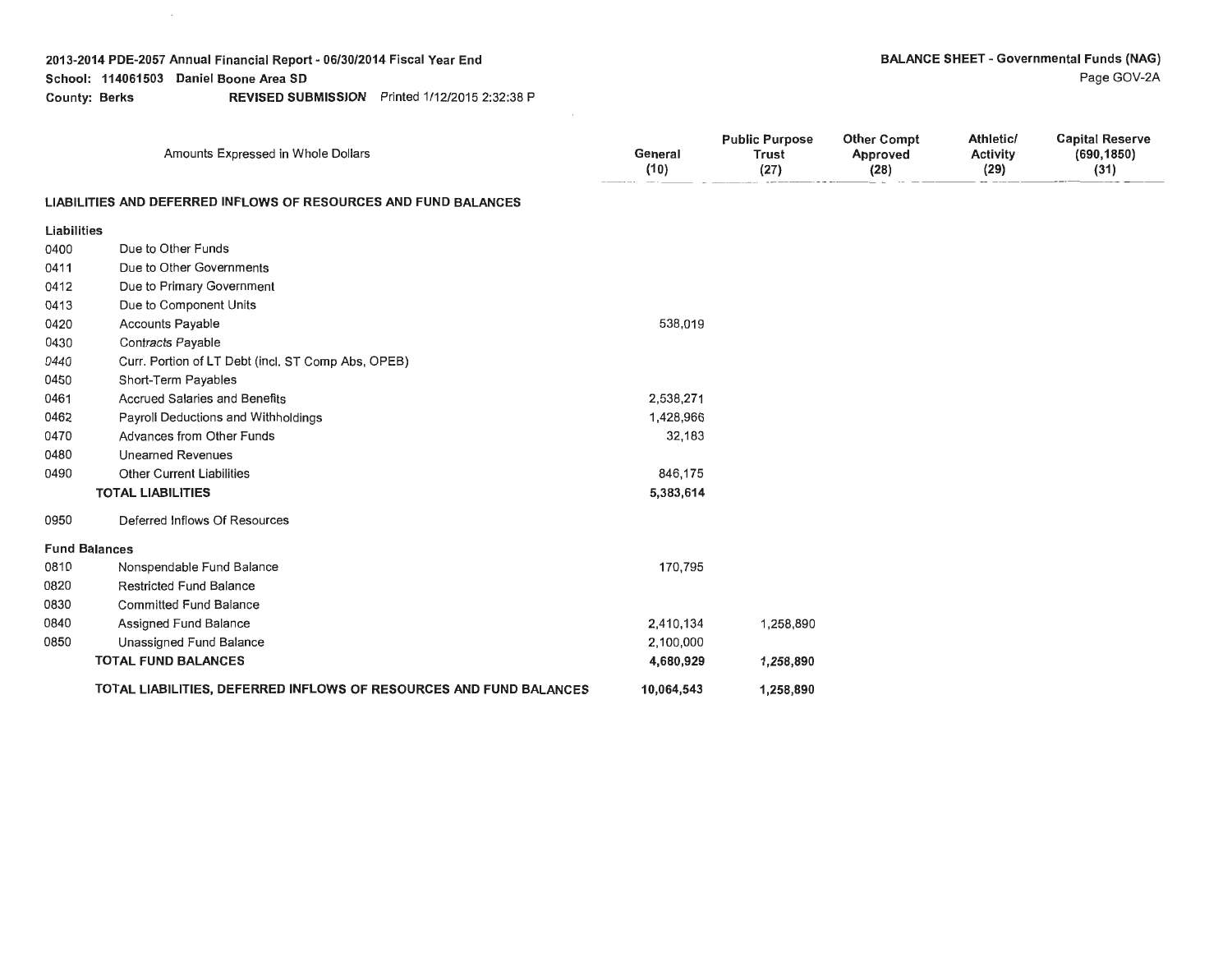$\sim$ 

County: Berks REVISED **SUBMISSION** Printed 1/12/2015 2:32:38 P

School: 114061503 Daniel Boone Area SD

| <b>Capital Reserve</b><br>1432<br>(32) | <b>Other Capital</b><br><b>Projects Funds</b><br>(39) | Debt<br>Service<br>(40) | Permanent<br>(90) | Total<br>Governmental<br><b>Funds</b> |                      |
|----------------------------------------|-------------------------------------------------------|-------------------------|-------------------|---------------------------------------|----------------------|
|                                        |                                                       |                         |                   |                                       | Liabilities          |
|                                        |                                                       |                         |                   |                                       | 0400                 |
|                                        |                                                       |                         |                   |                                       | 0411                 |
|                                        |                                                       |                         |                   |                                       | 0412                 |
|                                        |                                                       |                         |                   |                                       | 0413                 |
| 103,967                                |                                                       |                         |                   | 641,986                               | 0420                 |
|                                        |                                                       |                         |                   |                                       | 0430                 |
|                                        |                                                       |                         |                   |                                       | 0440                 |
|                                        |                                                       |                         |                   |                                       | 0450                 |
|                                        |                                                       |                         |                   | 2,538,271                             | 0461                 |
|                                        |                                                       |                         |                   | 1,428,966                             | 0462                 |
|                                        |                                                       |                         |                   | 32,183                                | 0470<br>0480         |
|                                        |                                                       |                         |                   | 846,175                               | 0490                 |
| 103,967                                |                                                       |                         |                   | 5,487,581                             |                      |
|                                        |                                                       |                         |                   |                                       |                      |
|                                        |                                                       |                         |                   |                                       | 0950                 |
|                                        |                                                       |                         |                   |                                       | <b>Fund Balances</b> |
|                                        |                                                       |                         |                   | 170,795                               | 0810                 |
| 504,478                                |                                                       |                         |                   | 504,478                               | 0820                 |
|                                        |                                                       |                         |                   |                                       | 0830                 |
|                                        |                                                       |                         |                   | 3,669,024                             | 0840                 |
|                                        |                                                       |                         |                   | 2,100,000                             | 0850                 |
| 504,478                                |                                                       |                         |                   | 6,444,297                             |                      |
| 608,445                                |                                                       |                         |                   | 11,931,878                            |                      |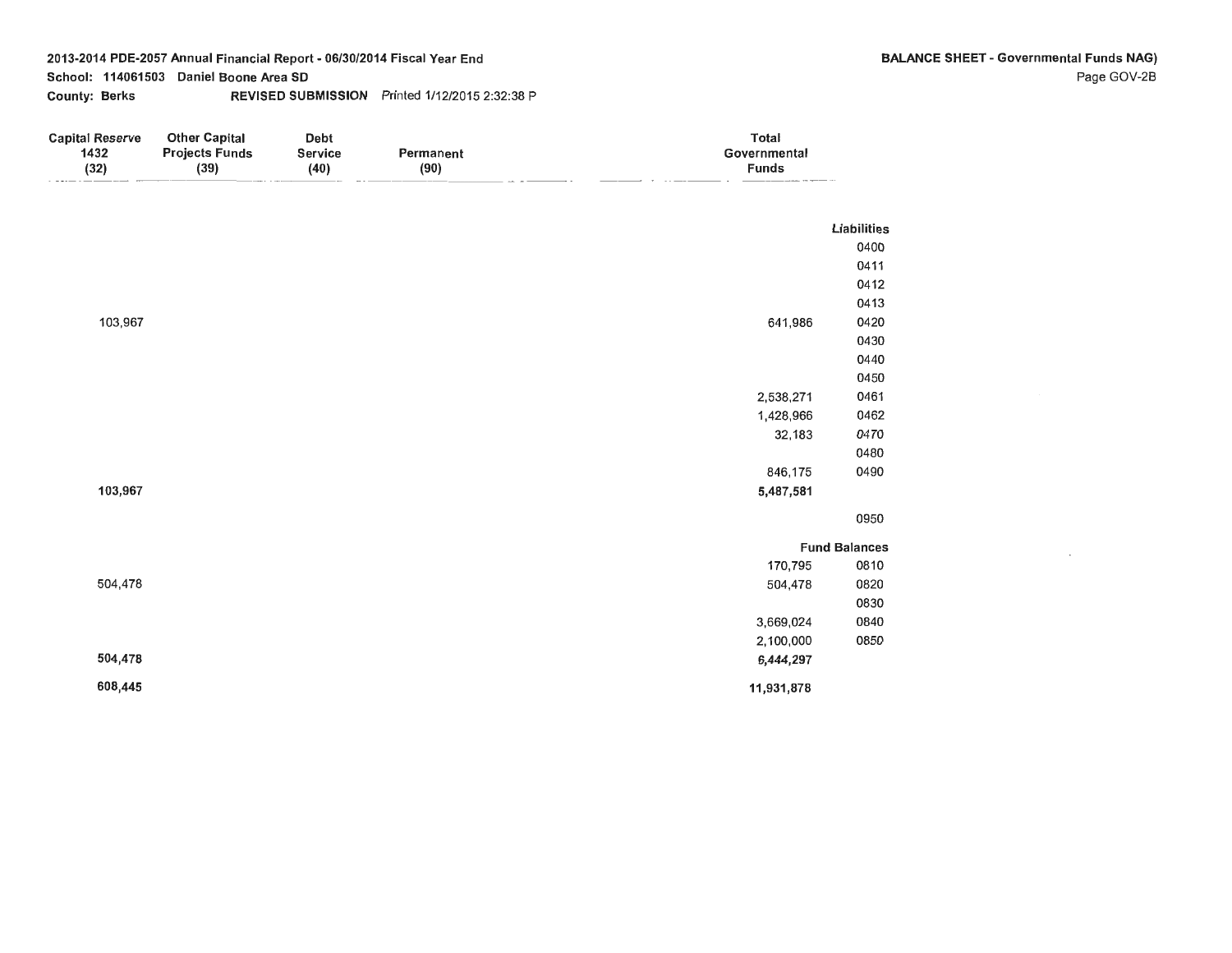#### **School: 114061503 Daniel Boone Area SD**

**County: Berks REVISED SUBMISSION** Printed 1/12/2015 2:32:40 P

### **STATEMENT OF REVENUES, EXPENDITURES, AND CHANGES IN FUND BALANCE (REG)**

**Governmental Funds** 

Page GOV-3A

|                           | Amounts Expressed in Whole Dollars                                 | General<br>(10) | <b>Public Purpose</b><br><b>Trust</b><br>(27) | <b>Other Compt</b><br>Approved<br>(28) | Athletic/<br><b>Activity</b><br>(29) | <b>Capital Reserve</b><br>(690, 1850)<br>(31) |
|---------------------------|--------------------------------------------------------------------|-----------------|-----------------------------------------------|----------------------------------------|--------------------------------------|-----------------------------------------------|
| <b>REVENUES</b>           |                                                                    |                 |                                               |                                        |                                      |                                               |
| 6000                      | <b>Local Sources</b>                                               | 33,565,808      | 16,591                                        |                                        |                                      |                                               |
| 7000                      | <b>State Sources</b>                                               | 16,716,139      |                                               |                                        |                                      |                                               |
| 8000                      | <b>Federal Sources</b>                                             | 316,393         |                                               |                                        |                                      |                                               |
| <b>TOTAL REVENUES</b>     |                                                                    | 50,598,340      | 16,591                                        |                                        |                                      |                                               |
| <b>EXPENDITURES</b>       |                                                                    |                 |                                               |                                        |                                      |                                               |
| 1000                      | Instruction                                                        | 29,708,981      |                                               |                                        |                                      |                                               |
| 2000                      | <b>Support Services</b>                                            | 13,880,641      |                                               |                                        |                                      |                                               |
| 3000                      | Noninstructional Services                                          | 637,734         |                                               |                                        |                                      |                                               |
| 4000                      | Fac Acq, Const, and Imp                                            |                 |                                               |                                        |                                      |                                               |
| 5110                      | Debt Service (Principal & Interest)                                | 6,137,077       |                                               |                                        |                                      |                                               |
| 5130                      | Refund of Prior Year Receipts                                      | 45,188          |                                               |                                        |                                      |                                               |
| 5140                      | Short Term Borrowing - Interests and Costs                         |                 |                                               |                                        |                                      |                                               |
| <b>TOTAL EXPENDITURES</b> |                                                                    | 50,409,621      |                                               |                                        |                                      |                                               |
|                           | <b>EXCESS (DEFICIENCY) OF REVENUES OVER EXPENDITURES</b>           | 188,719         | 16,591                                        |                                        |                                      |                                               |
|                           | <b>OTHER FINANCING SOURCES (USES)</b>                              |                 |                                               |                                        |                                      |                                               |
| 9110                      | Bonds Issued (Face Value) (Do not include Refunded Bonds)          |                 |                                               |                                        |                                      |                                               |
| 9120                      | Refunding Bonds Issued                                             |                 |                                               |                                        |                                      |                                               |
| 9130                      | <b>Bond Premiums</b>                                               |                 |                                               |                                        |                                      |                                               |
| 9200                      | Proceeds From Extended Term Financing                              |                 |                                               |                                        |                                      |                                               |
| 9300                      | Interfund Transfers - IN (from other funds)                        |                 |                                               |                                        |                                      |                                               |
| 9400                      | Sale / Compensation for Fixed Assets                               |                 |                                               |                                        |                                      |                                               |
| 9500                      | <b>Capital Contributions</b>                                       |                 |                                               |                                        |                                      |                                               |
| 9710                      | Transfers from Component Unit                                      |                 |                                               |                                        |                                      |                                               |
| 9720                      | <b>Transfers From Primary Govt</b>                                 |                 |                                               |                                        |                                      |                                               |
| 9900                      | Other Financing Sources Not Listed (9000 Series)                   |                 |                                               |                                        |                                      |                                               |
| 5120                      | Debt Service - Refunded Bond Issues (Pmt to Ref Bond Escrow Agent) |                 |                                               |                                        |                                      |                                               |
| 5150                      | <b>Bond Discounts</b>                                              |                 |                                               |                                        |                                      |                                               |
| 5200                      | Interfund Transfers - Out (to other funds)                         |                 |                                               |                                        |                                      |                                               |

5300 Transfer to Component Unit or Primary Government

**TOTAL OTHER FINANCING SOURCES (USES)**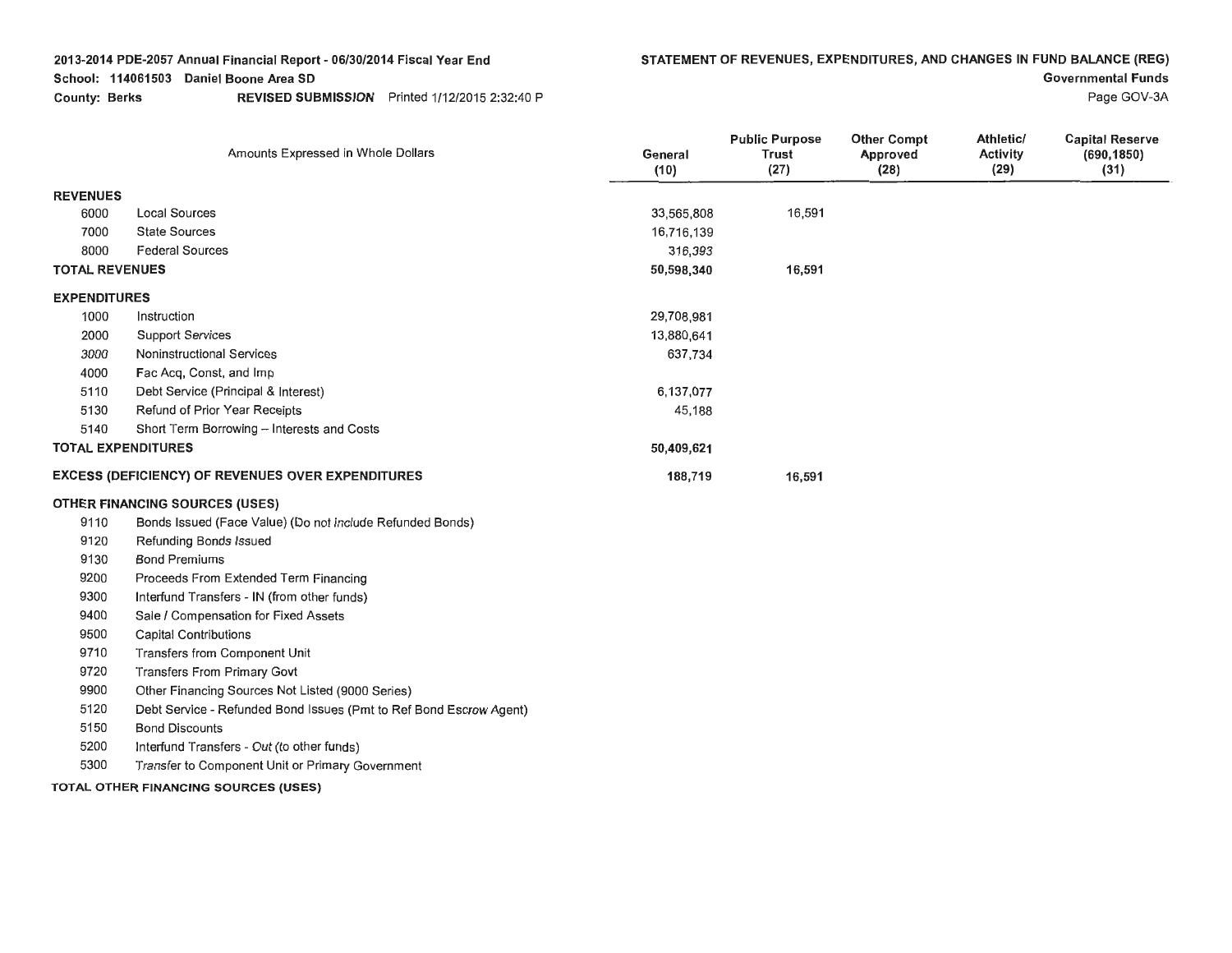School: 114061503 Daniel Boone Area SD

County: Berks REVISED SUBMISSION Printed 1/12/2015 2:32:40 P Governmental Funds

Page GOV-3B

| <b>Capital Reserve</b><br>1432<br>(32) | <b>Other Capital</b><br><b>Projects Funds</b><br>(39) | Debt<br><b>Service</b><br>(40) | Permanent<br>(90) | Total<br>Governmental<br><b>Funds</b> |      |
|----------------------------------------|-------------------------------------------------------|--------------------------------|-------------------|---------------------------------------|------|
| 224,896                                |                                                       |                                |                   | 33,807,295                            | 6000 |
|                                        |                                                       |                                |                   | 16,716,139                            | 7000 |
|                                        |                                                       |                                |                   | 316,393                               | 8000 |
| 224,896                                |                                                       |                                |                   | 50,839,827                            |      |
|                                        |                                                       |                                |                   | 29,708,981                            | 1000 |
|                                        |                                                       |                                |                   | 13,880,641                            | 2000 |
| 174,747                                |                                                       |                                |                   | 812,481                               | 3000 |
| 168,295                                |                                                       |                                |                   | 168,295                               | 4000 |
|                                        |                                                       |                                |                   | 6,137,077                             | 5110 |
|                                        |                                                       |                                |                   | 45,188                                | 5130 |
|                                        |                                                       |                                |                   |                                       | 5140 |
| 343,042                                |                                                       |                                |                   | 50,752,663                            |      |
| (118, 146)                             |                                                       |                                |                   | 87,164                                |      |
|                                        |                                                       |                                |                   |                                       | 9110 |
|                                        |                                                       |                                |                   |                                       | 9120 |
|                                        |                                                       |                                |                   |                                       | 9130 |
|                                        |                                                       |                                |                   |                                       | 9200 |
|                                        |                                                       |                                |                   |                                       | 9300 |
|                                        |                                                       |                                |                   |                                       | 9400 |
|                                        |                                                       |                                |                   |                                       | 9500 |
|                                        |                                                       |                                |                   |                                       | 9710 |
|                                        |                                                       |                                |                   |                                       | 9720 |
|                                        |                                                       |                                |                   |                                       | 9900 |
|                                        |                                                       |                                |                   |                                       | 5120 |
|                                        |                                                       |                                |                   |                                       | 5150 |
|                                        |                                                       |                                |                   |                                       | 5200 |
|                                        |                                                       |                                |                   |                                       | 5300 |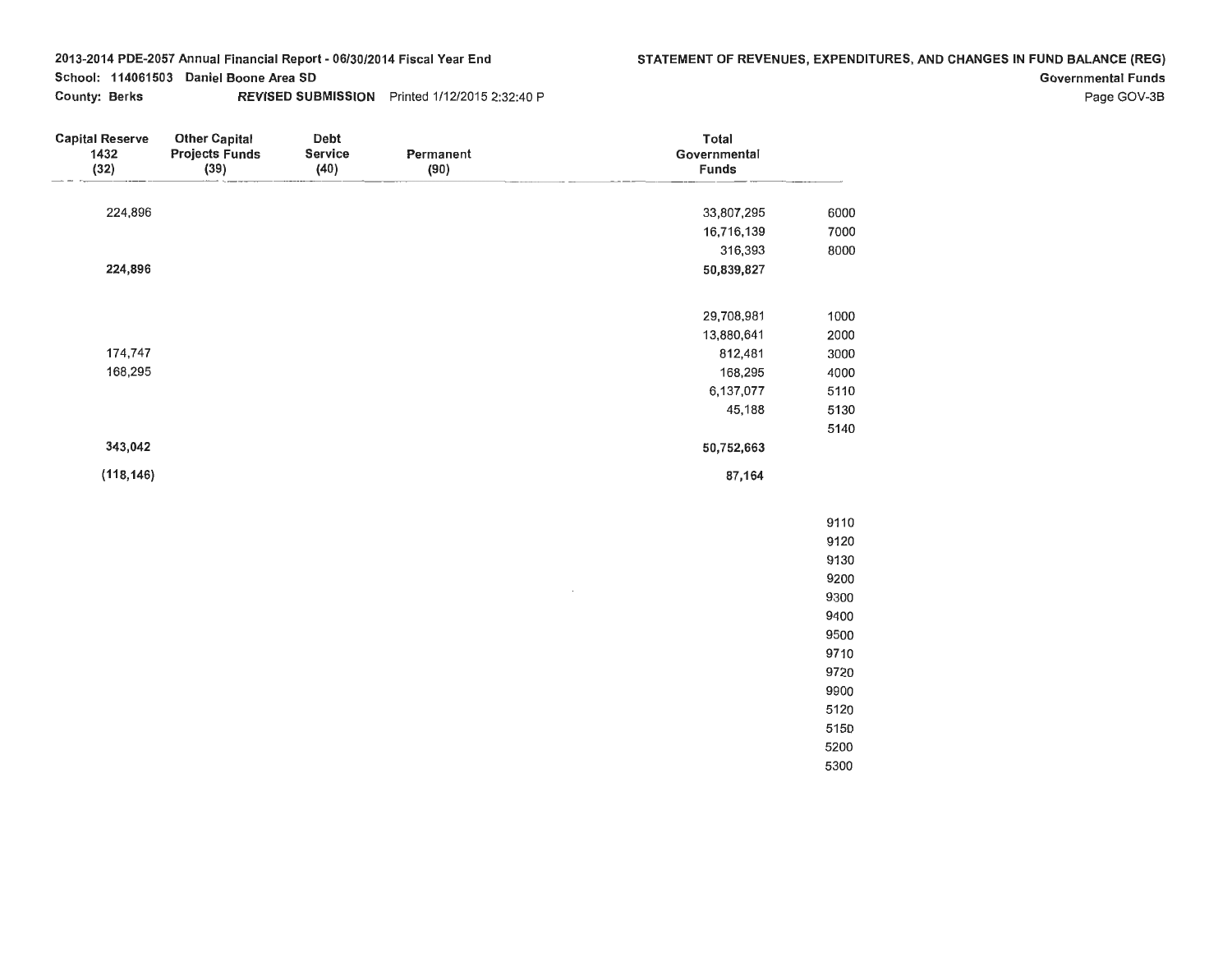| 2013-2014 PDE-2057 Annual Financial Report - 06/30/2014 Fiscal Year End<br>School: 114061503 Daniel Boone Area SD<br>REVISED SUBMISSION Printed 1/12/2015 2:32:40 P<br><b>County: Berks</b> | STATEMENT OF REVENUES, EXPENDITURES, AND CHANGES IN FUND BALANCE (REG) |                                        |                                        |                               | <b>Governmental Funds</b><br>Page GOV-4A      |
|---------------------------------------------------------------------------------------------------------------------------------------------------------------------------------------------|------------------------------------------------------------------------|----------------------------------------|----------------------------------------|-------------------------------|-----------------------------------------------|
| Amounts Expressed in Whole Dollars                                                                                                                                                          | General<br>(10)                                                        | <b>Public Purpose</b><br>Trust<br>(27) | <b>Other Compt</b><br>Approved<br>(28) | Athletic/<br>Activity<br>(29) | <b>Capital Reserve</b><br>(690, 1850)<br>(31) |
| SPECIAL AND EXTRAORDINARY ITEMS<br>Special Items<br>8888<br>8889<br><b>Extraordinary Items</b>                                                                                              |                                                                        |                                        |                                        |                               |                                               |
| <b>NET CHANGE IN FUND BALANCES</b>                                                                                                                                                          | 188,719                                                                | 16,591                                 |                                        |                               |                                               |
| Fund Balance - Beginning of Fiscal Year<br>0040<br>0050<br>Prior Period Adjustment                                                                                                          | 4,492,210                                                              | 1,242,299                              |                                        |                               |                                               |
| <b>FUND BALANCE - END OF YEAR</b>                                                                                                                                                           | 4,680,929                                                              | 1,258,890                              |                                        |                               |                                               |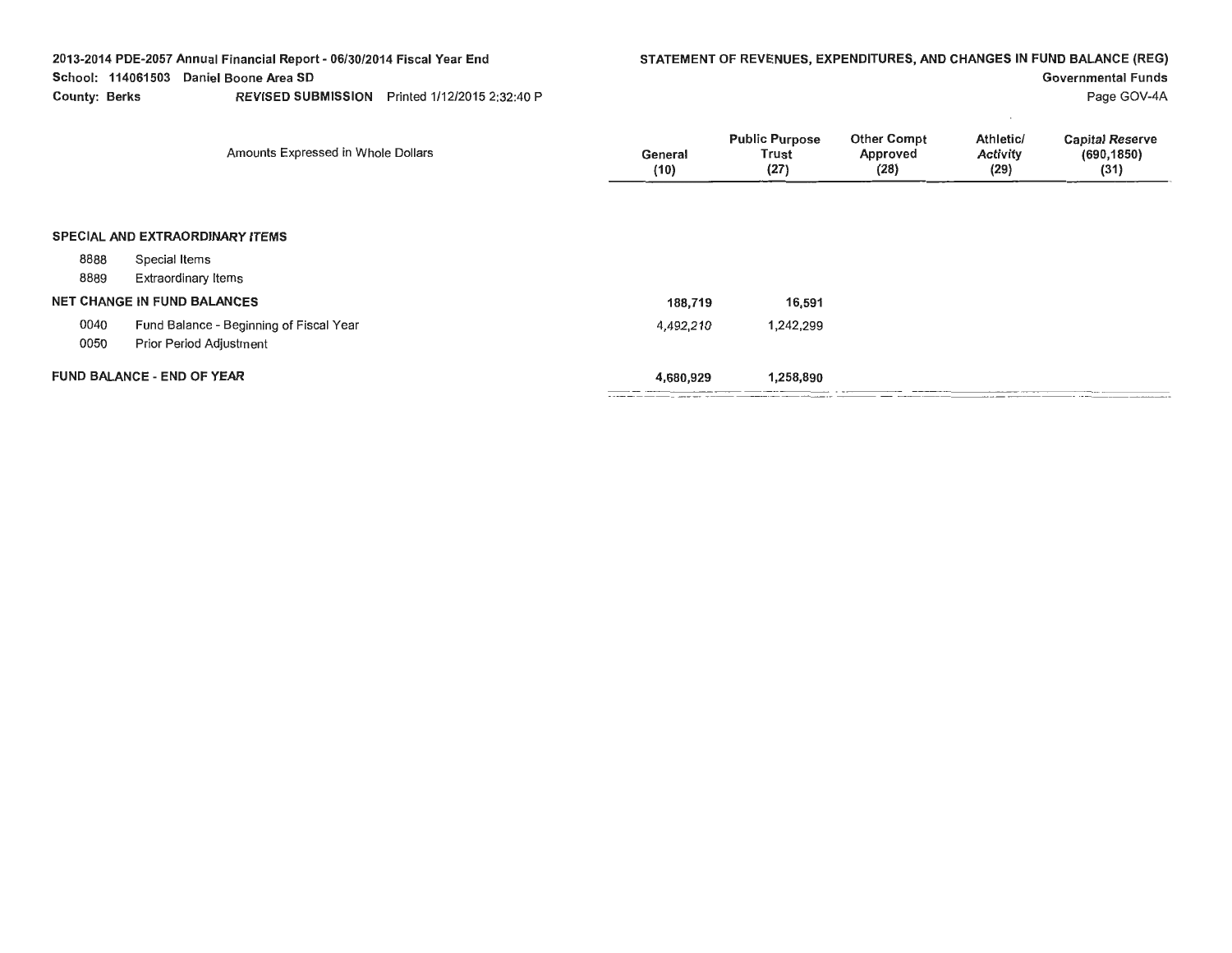School: 114061503 Daniel Boone Area SD

County: Berks REVISED SUBMISSION Printed 1/12/2015 2:32:40 P

| <b>Capital Reserve</b><br>1432<br>(32) | <b>Other Capital</b><br><b>Projects Funds</b><br>(39) | Debt<br><b>Service</b><br>(40) | Permanent<br>(90) | Total<br>Governmental<br><b>Funds</b> |              |
|----------------------------------------|-------------------------------------------------------|--------------------------------|-------------------|---------------------------------------|--------------|
|                                        |                                                       |                                |                   |                                       |              |
|                                        |                                                       |                                |                   |                                       | 8888         |
| (118, 146)                             |                                                       |                                |                   | 87,164                                | 8889         |
| 622,634                                |                                                       |                                |                   | 6,357,143                             | 0040<br>0050 |
| 504,488                                |                                                       |                                |                   | 6,444,307                             |              |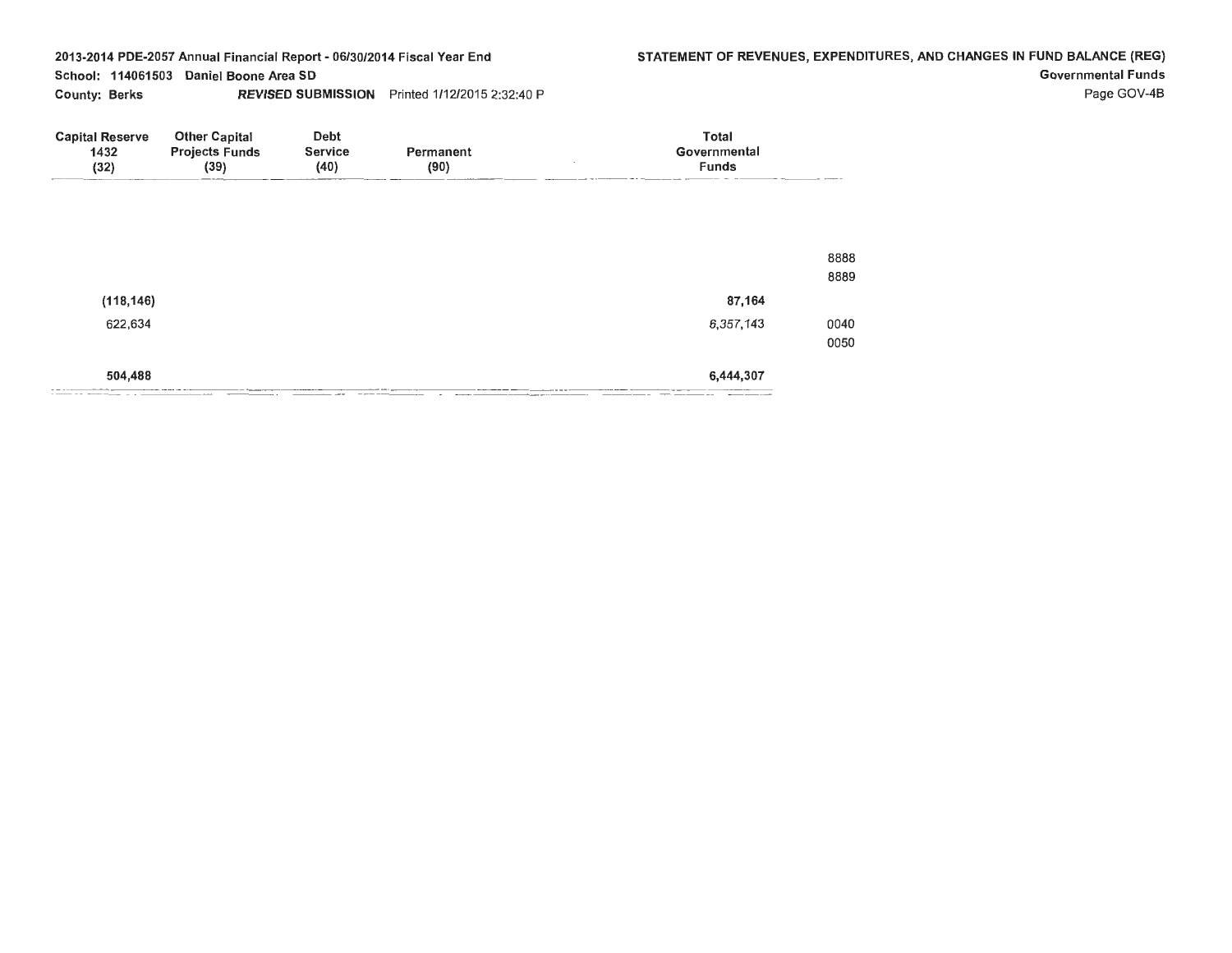**School: 114061503 Daniel Boone Area SD** 

**County: Berks REVISED SUBMISSION** Printed 1/12/2015 2:32:42 P

**STATEMENT OF REVENUES, EXPENDITURES, AND CHANGES IN FUND BALANCE {REBAG)** 

**BUDGET AND ACTUAL** 

**General Fund** 

Page GOV-5

|                           | Amounts Expressed in Whole Dollars                       | <b>Budgeted Amounts</b><br>Original | Final         | Actual<br>(Budgetary<br>Basis) | <b>Variance With</b><br><b>Final Budget</b><br><b>Positive</b><br>(Negative) |  |
|---------------------------|----------------------------------------------------------|-------------------------------------|---------------|--------------------------------|------------------------------------------------------------------------------|--|
| <b>REVENUES</b>           |                                                          |                                     |               |                                |                                                                              |  |
| 6000                      | <b>Local Sources</b>                                     | 33,138,495                          | 33,138,495    | 33,565,808                     | 427,313                                                                      |  |
| 7000                      | <b>State Sources</b>                                     | 16,530,382                          | 16,530,382    | 16,716,139                     | 185,757                                                                      |  |
| 8000                      | <b>Federal Sources</b>                                   | 947,757                             | 947,757       | 316,393                        | (631, 364)                                                                   |  |
| <b>TOTAL REVENUES</b>     |                                                          | 50,616,634                          | 50,616,634    | 50,598,340                     | (18, 294)                                                                    |  |
| <b>EXPENDITURES</b>       |                                                          |                                     |               |                                |                                                                              |  |
| 1100                      | Regular Programs                                         | 22,745,920                          | 22,729,845    | 21,592,687                     | 1,137,158                                                                    |  |
| 1200                      | Special Programs                                         | 6,825,482                           | 6,828,956     | 7,012,058                      | (183, 102)                                                                   |  |
| 1300                      | <b>Vocational Programs</b>                               | 1,039,240                           | 1,039,240     | 1,060,792                      | (21, 552)                                                                    |  |
| 1400                      | Other Instructional Programs                             | 48,120                              | 48,120        | 38,587                         | 9,533                                                                        |  |
| 1500                      | Nonpublic School Programs                                | 9,289                               | 9,289         | 4,858                          | 4,431                                                                        |  |
| 1600                      | <b>Adult Education Programs</b>                          |                                     |               |                                |                                                                              |  |
| 1700                      | Community/Junior College Programs                        |                                     |               |                                |                                                                              |  |
| 1800                      | Pre-Kindergarten                                         |                                     |               |                                |                                                                              |  |
| 2100                      | <b>Pupil Personnel Services</b>                          | 1,469,056                           | 1,469,056     | 1,459,230                      | 9,826                                                                        |  |
| 2200                      | Instructional Staff Services                             | 1,510,875                           | 1,510,875     | 1,390,591                      | 120,284                                                                      |  |
| 2300                      | <b>Administrative Services</b>                           | 2,494,397                           | 2,506,622     | 2,508,796                      | (2, 174)                                                                     |  |
| 2400                      | Pupil Health                                             | 631,266                             | 631,267       | 641,593                        | (10, 326)                                                                    |  |
| 2500                      | <b>Business Services</b>                                 | 489,871                             | 489,871       | 449,301                        | 40,570                                                                       |  |
| 2600                      | Operation and Maintenance of Plant Services              | 4,482,127                           | 4,482,127     | 4,073,829                      | 408,298                                                                      |  |
| 2700                      | <b>Student Transportation Services</b>                   | 3,049,773                           | 3,049,773     | 3,011,993                      | 37,780                                                                       |  |
| 2800                      | Central & Other Support Services                         | 335,180                             | 335,180       | 308,899                        | 26,281                                                                       |  |
| 2900                      | <b>Other Support Services</b>                            | 40,000                              | 40,000        | 36,408                         | 3,592                                                                        |  |
| 3100                      | <b>Food Services</b>                                     |                                     |               |                                |                                                                              |  |
| 3200                      | <b>Student Activities</b>                                | 681,418                             | 681,418       | 636,813                        | 44,605                                                                       |  |
| 3300                      | <b>Community Services</b>                                | 900                                 | 900           | 921                            | (21)                                                                         |  |
| 3400                      | Scholarships and Awards                                  |                                     |               |                                |                                                                              |  |
| 4000                      | Fac Acq, Const, and Imp                                  |                                     |               |                                |                                                                              |  |
| 5110                      | Debt Service (Principal & Interest)                      | 6,946,147                           | 6,946,147     | 6,137,077                      | 809,070                                                                      |  |
| 5130                      | Refund of Prior Year Receipts                            |                                     |               | 45,188                         | (45, 188)                                                                    |  |
| 5140                      | Short Term Borrowing - Interests and Costs               |                                     |               |                                |                                                                              |  |
| <b>TOTAL EXPENDITURES</b> |                                                          | 52,799,061                          | 52,798,686    | 50,409,621                     | 2,389,065                                                                    |  |
|                           | <b>EXCESS (DEFICIENCY) OF REVENUES OVER EXPENDITURES</b> | (2, 182, 427)                       | (2, 182, 052) | 188,719                        | 2,370,771                                                                    |  |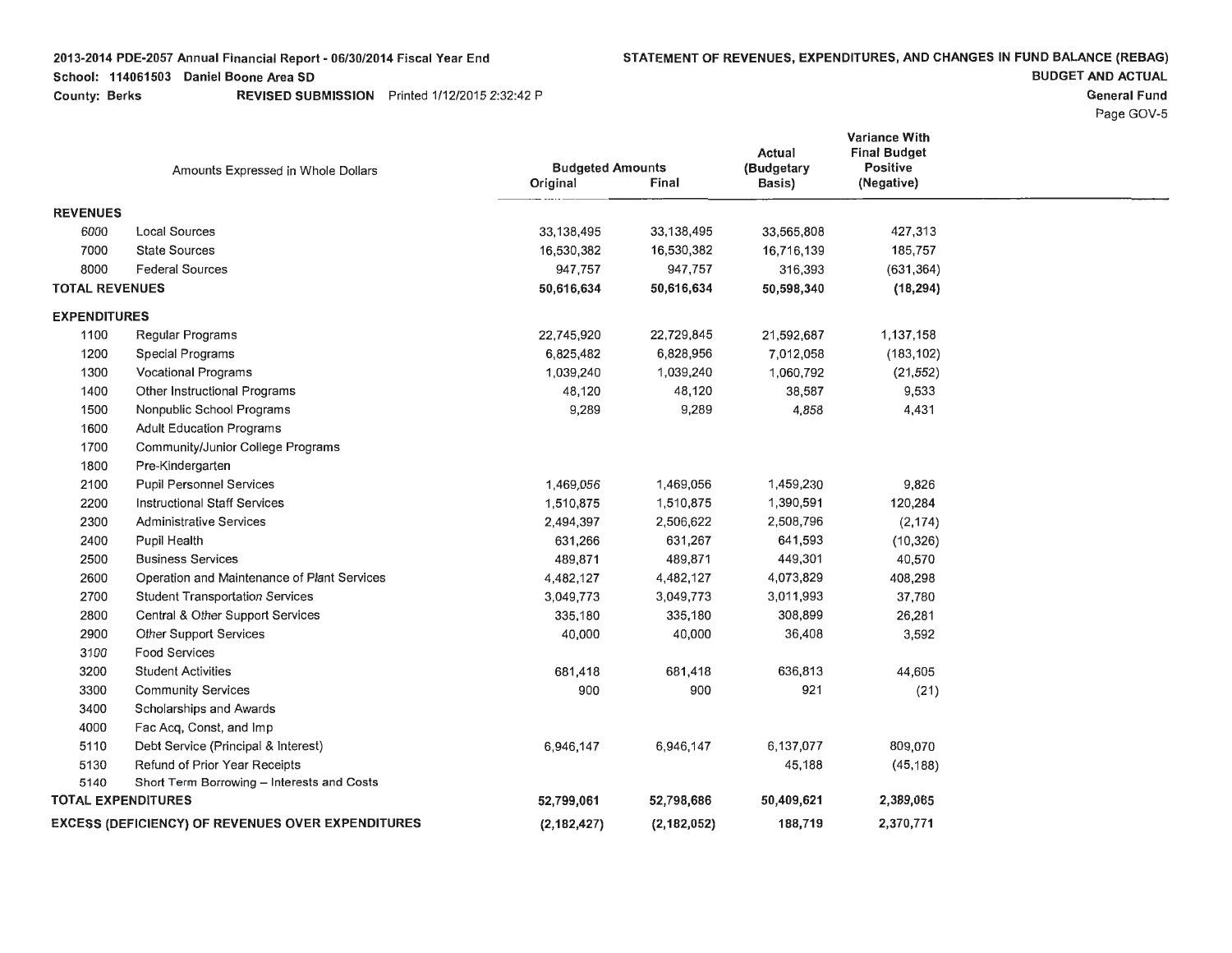### School: 114061503 Daniel Boone Area SD

County: Berks REVISED SUBMISSION Printed 1/12/2015 2:32:42 P

**STATEMENT OF REVENUES, EXPENDITURES, AND CHANGES IN FUND BALANCE (REBAG)** 

### **BUDGET AND ACTUAL**

**General Fund**  Page GOV-6

|      | Amounts Expressed in Whole Dollars               | <b>Budgeted Amounts</b><br>Original | Final         | Actual<br>(Budgetary<br>Basis) | <b>Variance With</b><br><b>Final Budget</b><br><b>Positive</b><br>(Negative) |  |
|------|--------------------------------------------------|-------------------------------------|---------------|--------------------------------|------------------------------------------------------------------------------|--|
|      | <b>OTHER FINANCING SOURCES (USES)</b>            |                                     |               |                                |                                                                              |  |
| 9100 | Sale of Bonds                                    |                                     |               |                                |                                                                              |  |
| 9200 | Proceeds From Extended Term Financing            |                                     |               |                                |                                                                              |  |
| 9300 | Interfund Transfers - IN (from other funds)      | 18,418                              | 18,418        |                                | (18, 418)                                                                    |  |
| 9400 | Sale / Compensation for Fixed Assets             |                                     |               |                                |                                                                              |  |
| 9700 | Transfers from Comp Unit / Primary Govt          |                                     |               |                                |                                                                              |  |
| 9900 | Other Financing Sources Not Listed (9000 Series) |                                     |               |                                |                                                                              |  |
| 5120 | Debt Service - Refunded Bond Issues              |                                     |               |                                |                                                                              |  |
| 5150 | <b>Bond Discounts</b>                            |                                     |               |                                |                                                                              |  |
| 5200 | Interfund Transfers - Out (to other funds)       |                                     |               |                                |                                                                              |  |
| 5300 | Transfer to Component Unit or Primary Government |                                     |               |                                |                                                                              |  |
| 5900 | <b>Budgetary Reserve</b>                         | 50,000                              | 50,000        |                                | 50,000                                                                       |  |
|      | TOTAL OTHER FINANCING SOURCES (USES)             | (31, 582)                           | (31, 582)     |                                | 31,582                                                                       |  |
|      | <b>SPECIAL AND EXTRAORDINARY ITEMS</b>           |                                     |               |                                |                                                                              |  |
| 8888 | Special Items                                    |                                     |               |                                |                                                                              |  |
| 8889 | Extraordinary Items                              |                                     |               |                                |                                                                              |  |
|      | <b>NET CHANGE IN FUND BALANCES</b>               | (2, 214, 009)                       | (2, 213, 634) | 188,719                        | 2,402,353                                                                    |  |
| 0040 | Fund Balance - Beginning of Fiscal Year          | 4,492,210                           | 4,492,210     | 4,492,210                      |                                                                              |  |
| 0050 | <b>Prior Period Adjustment</b>                   |                                     |               |                                |                                                                              |  |
|      | <b>FUND BALANCE - END OF YEAR</b>                | 2,278,201                           | 2,278,576     | 4,680,929                      | 2,402,353                                                                    |  |
|      |                                                  |                                     |               |                                |                                                                              |  |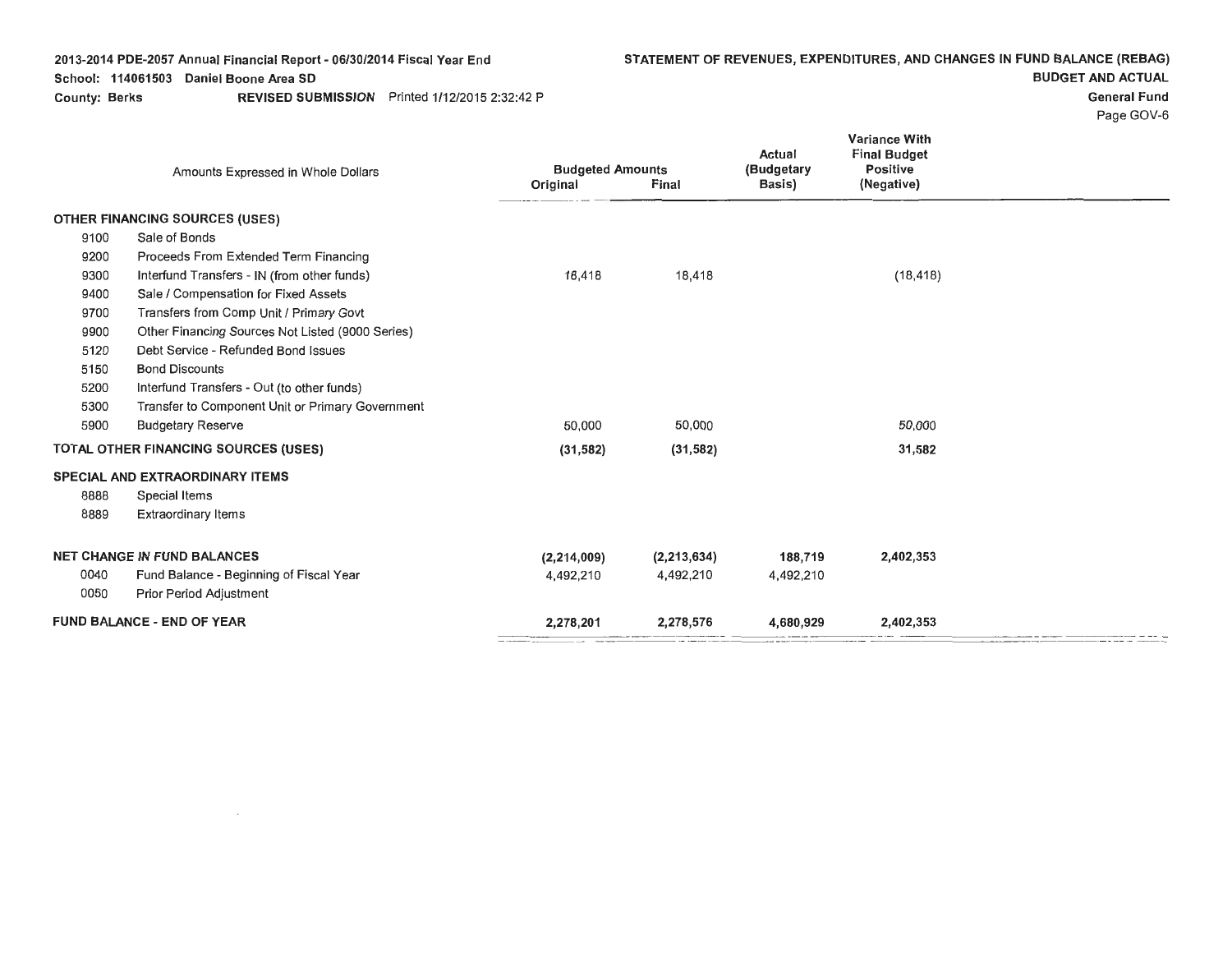**School: 114061503 Daniel Boone Area SD** 

**County: Berks REVISED SUBMISSION** Printed 1/12/2015 2:32:43 P

Page PRO-1A

|                        | Amounts Expressed in Whole Dollars                   | Food<br><b>Service</b><br>(51) | <b>Child Care</b><br>Operations<br>(52) | Other<br><b>Enterprise</b><br><b>Funds</b><br>(58) | <b>TOTAL</b> | Internal<br><b>Service</b><br>(60) |
|------------------------|------------------------------------------------------|--------------------------------|-----------------------------------------|----------------------------------------------------|--------------|------------------------------------|
|                        |                                                      |                                |                                         |                                                    |              |                                    |
|                        | ASSETS AND DEFERRED OUTFLOWS OF RESOURCES            |                                |                                         |                                                    |              |                                    |
| <b>Current Assets:</b> |                                                      |                                |                                         |                                                    |              |                                    |
| 0100                   | Cash and Cash Equivalents                            | 417,379                        |                                         |                                                    | 417,379      |                                    |
| 0110                   | Investments                                          |                                |                                         |                                                    |              |                                    |
| 0130                   | Due From Other Funds                                 |                                |                                         |                                                    |              |                                    |
| 0141                   | Due from Other Governments                           | 11,732                         |                                         |                                                    | 11,732       |                                    |
| 0146                   | Due From Primary Governments                         |                                |                                         |                                                    |              |                                    |
| 0147                   | Due From Component Units                             |                                |                                         |                                                    |              |                                    |
| 0150                   | Other Receivables (Include Bond Proceeds Receivable) |                                |                                         |                                                    |              |                                    |
| 0170                   | Inventories                                          |                                |                                         |                                                    |              |                                    |
| 0180                   | Prepaid Expenses / Expenditures                      |                                |                                         |                                                    |              |                                    |
| 0190                   | <b>Other Current Assets</b>                          |                                |                                         |                                                    |              |                                    |
|                        | <b>Total Current Assets</b>                          | 429,111                        |                                         |                                                    | 429,111      |                                    |
|                        | <b>Noncurrent Assets:</b>                            |                                |                                         |                                                    |              |                                    |
| 0108                   | Restricted Cash and Cash Equivalents                 |                                |                                         |                                                    |              |                                    |
| 0160                   | Advances to Other Funds (Long-Term Loans)            |                                |                                         |                                                    |              |                                    |
| 0211                   | Land                                                 |                                |                                         |                                                    |              |                                    |
| 0212                   | Site Improvements (net)                              |                                |                                         |                                                    |              |                                    |
| 0220                   | Building & Building Improvements (net)               |                                |                                         |                                                    |              |                                    |
| 0230                   | Furniture & Equipment (net)                          | 77,179                         |                                         |                                                    | 77,179       |                                    |
| 0250                   | <b>Construction in Progress</b>                      |                                |                                         |                                                    |              |                                    |
| 0260                   | LT Prepayments (net Acc Amort LT Prepayments)        |                                |                                         |                                                    |              |                                    |
|                        | <b>Total NonCurrent Assets</b>                       | 77,179                         |                                         |                                                    | 77,179       |                                    |
| 0910                   | Deferred Outflows Of Resources                       |                                |                                         |                                                    |              |                                    |
|                        | TOTAL ASSETS AND DEFERRED OUTFLOW OF RESOURCES       | 506,290                        |                                         |                                                    | 506,290      |                                    |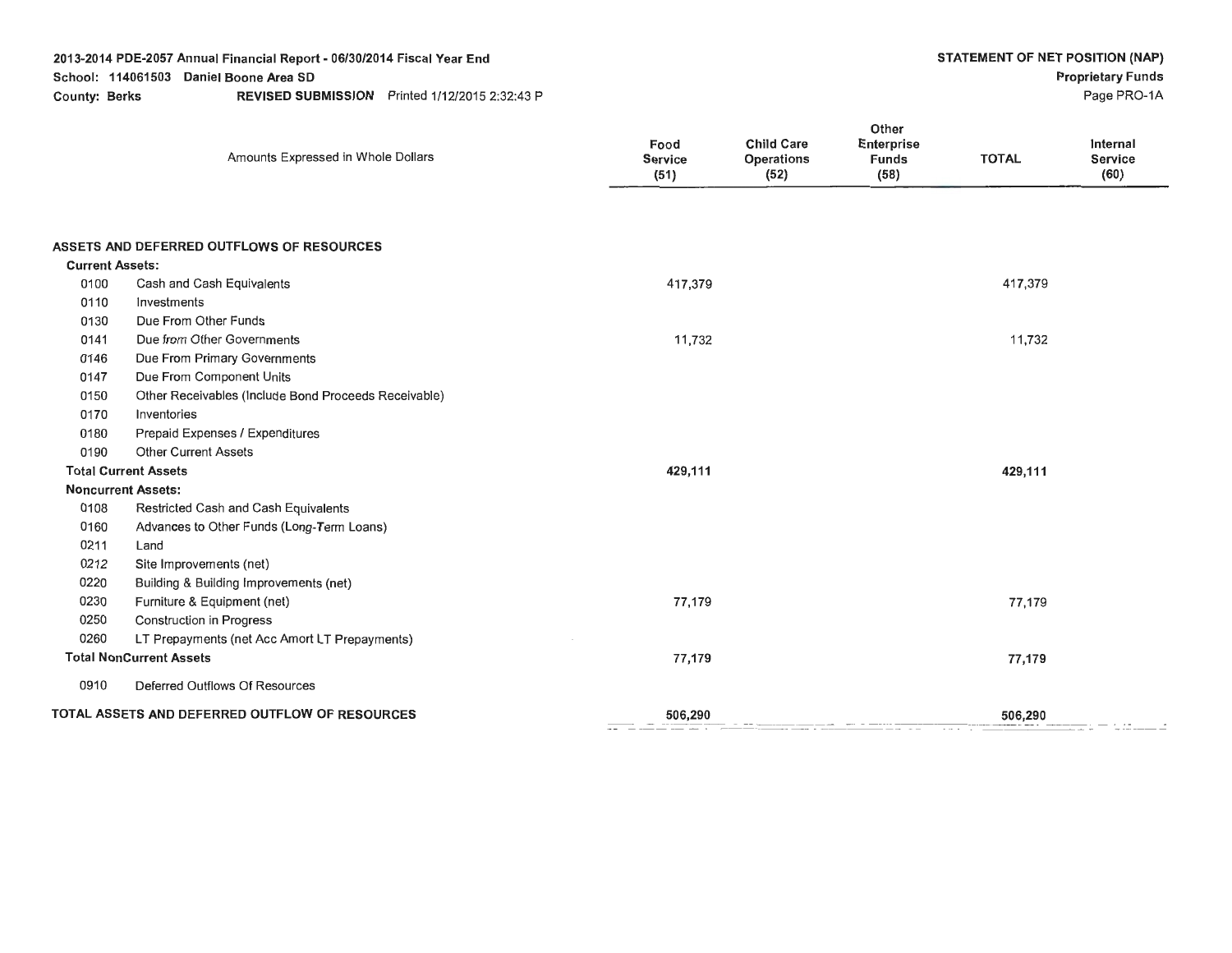**School: 114061503 Daniel Boone Area SD** 

**County: Berks REVISED SUBMISSION** Printed 1/12/2015 2:32:43 P

Page PRO-2A

|                             | Amounts Expressed in Whole Dollars                                | Food<br>Service<br>(51) | <b>Child Care</b><br><b>Operations</b><br>(52) | Other<br>Enterprise<br><b>Funds</b><br>(58) | <b>TOTAL</b> | Internal<br><b>Service</b><br>(60) |
|-----------------------------|-------------------------------------------------------------------|-------------------------|------------------------------------------------|---------------------------------------------|--------------|------------------------------------|
|                             |                                                                   |                         |                                                |                                             |              |                                    |
|                             | LIABILITIES, DEFERRED INFLOWS OF RESOURCES AND NET POSITION       |                         |                                                |                                             |              |                                    |
| <b>Current Liabilities:</b> |                                                                   |                         |                                                |                                             |              |                                    |
| 0400                        | Due to Other Funds                                                | 315,511                 |                                                |                                             | 315,511      |                                    |
| 0411                        | Due to Other Governments                                          |                         |                                                |                                             |              |                                    |
| 0413                        | Due to Component Units                                            |                         |                                                |                                             |              |                                    |
| 0420                        | Accounts Payable                                                  | 26,433                  |                                                |                                             | 26,433       |                                    |
| 0430                        | Contracts Payable                                                 |                         |                                                |                                             |              |                                    |
| 0440                        | Curr. Portion of LT Debt (incl. ST Comp Abs, OPEB)                |                         |                                                |                                             |              |                                    |
| 0450                        | Short-Term Payables                                               |                         |                                                |                                             |              |                                    |
| 0461                        | Accrued Salaries and Benefits                                     | 2,208                   |                                                |                                             | 2,208        |                                    |
| 0462                        | Payroll Deductions and Withholdings                               |                         |                                                |                                             |              |                                    |
| 0480                        | Unearned Revenues                                                 | 28,566                  |                                                |                                             | 28,566       |                                    |
| 0490                        | Other Current Liabilities                                         |                         |                                                |                                             |              |                                    |
|                             | <b>Total Current Liabilities</b>                                  | 372,718                 |                                                |                                             | 372,718      |                                    |
|                             | <b>Noncurrent Liabilities:</b>                                    |                         |                                                |                                             |              |                                    |
| 0470                        | Advances from Other Funds                                         |                         |                                                |                                             |              |                                    |
| 0510                        | <b>Bonds Payable</b>                                              |                         |                                                |                                             |              |                                    |
| 0520                        | Extended Term Financing Agreements Payable                        |                         |                                                |                                             |              |                                    |
| 0530                        | Lease Purchase Obligations                                        |                         |                                                |                                             |              |                                    |
| 0540                        | LT Portion of Compensated Absences                                | 9,495                   |                                                |                                             | 9,495        |                                    |
| 0550                        | Authority Lease Obligations                                       |                         |                                                |                                             |              |                                    |
| 0599                        | Other Long-Term Liabilities                                       | 11,316                  |                                                |                                             | 11,316       |                                    |
|                             | <b>Total NonCurrent Liabilities</b>                               | 20,811                  |                                                |                                             | 20,811       |                                    |
| <b>TOTAL LIABILITIES</b>    |                                                                   | 393,529                 |                                                |                                             | 393,529      |                                    |
| 0950                        | Deferred Inflows Of Resources                                     |                         |                                                |                                             |              |                                    |
| <b>NET POSITION</b>         |                                                                   |                         |                                                |                                             |              |                                    |
| 0791                        | Invested in Capital Assets Net of Related Debt                    | 77,179                  |                                                |                                             | 77,179       |                                    |
| 0798                        | Restricted for Legal Purposes (0792-0798)                         |                         |                                                |                                             |              |                                    |
| 0799                        | Unrestricted                                                      | 35,582                  |                                                |                                             | 35,582       |                                    |
| <b>TOTAL NET POSITION</b>   |                                                                   | 112,761                 |                                                |                                             | 112,761      |                                    |
|                             | TOTAL LIABILITIES, DEFERRED INFLOWS OF RESOURCES AND NET POSITION | 506.290                 |                                                |                                             | 506,290      |                                    |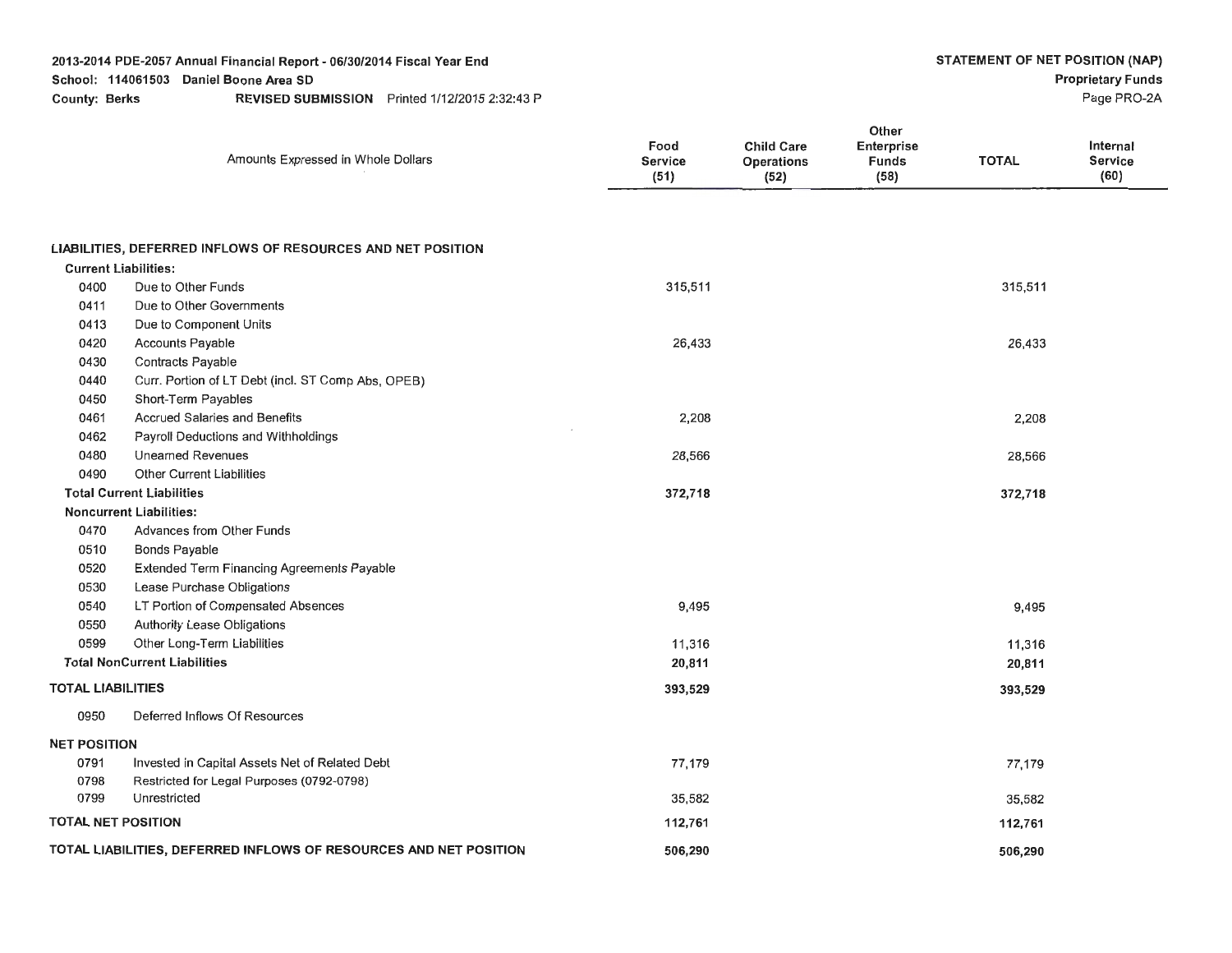**School: 114061503 Daniel Boone Area SD** 

**County: Berks REVISED SUBMISSION** Printed 1/12/2015 2:32:45 P

**Proprietary Funds** 

Page PRO-3A

|                           | Amounts Expressed in Whole Dollars                      | Food<br><b>Service</b><br>(51) | <b>Child Care</b><br>Operations<br>(52) | Other<br><b>Enterprise</b><br><b>Funds</b><br>(58) | <b>TOTAL</b> | Internal<br><b>Service</b><br>(60) |
|---------------------------|---------------------------------------------------------|--------------------------------|-----------------------------------------|----------------------------------------------------|--------------|------------------------------------|
|                           | <b>OPERATING REVENUES</b>                               |                                |                                         |                                                    |              |                                    |
| 6600                      | Food Service Revenue                                    | 745,892                        |                                         |                                                    | 745,892      |                                    |
| 6900                      | <b>Charges for Services</b>                             |                                |                                         |                                                    |              |                                    |
| 6999                      | <b>Other Operating Revenues</b>                         |                                |                                         |                                                    |              |                                    |
|                           | <b>TOTAL OPERATING REVENUES</b>                         | 745,892                        |                                         |                                                    | 745,892      |                                    |
| <b>OPERATING EXPENSES</b> |                                                         |                                |                                         |                                                    |              |                                    |
| 100                       | Salaries                                                | 477,718                        |                                         |                                                    | 477,718      |                                    |
| 200                       | <b>Employee Benefits</b>                                | 154,879                        |                                         |                                                    | 154,879      |                                    |
| 300                       | <b>Purchased Professional and Technical Service</b>     | 33,353                         |                                         |                                                    | 33,353       |                                    |
| 400                       | <b>Purchased Property Services</b>                      |                                |                                         |                                                    |              |                                    |
| 500                       | Other Purchased Service                                 | 600,286                        |                                         |                                                    | 600,286      |                                    |
| 600                       | Supplies                                                | 51,478                         |                                         |                                                    | 51,478       |                                    |
| 700                       | Depreciation                                            | 11,247                         |                                         |                                                    | 11,247       |                                    |
| 810                       | Dues and Fees                                           |                                |                                         |                                                    |              |                                    |
| 890                       | Other Operating Expenditures                            | 8,861                          |                                         |                                                    | 8,861        |                                    |
|                           | <b>TOTAL OPERATING EXPENSES</b>                         | 1,337,822                      |                                         |                                                    | 1,337,822    |                                    |
|                           | <b>OPERATING INCOME (LOSS)</b>                          | (591, 930)                     |                                         |                                                    | (591, 930)   |                                    |
|                           | <b>NONOPERATING REVENUES (EXPENSES)</b>                 |                                |                                         |                                                    |              |                                    |
| 6500                      | Earnings on Investments                                 |                                | 300                                     |                                                    | 300          |                                    |
| 6920                      | Contributions and Donations - Private Sources           |                                |                                         |                                                    |              |                                    |
| 6930                      | Gain / Loss on Sale of Fixed Assets                     |                                |                                         |                                                    |              |                                    |
| 6991                      | Refunds of Prior Year Expenditures                      |                                |                                         |                                                    |              |                                    |
| 7000                      | <b>State Sources</b>                                    | 87,806                         |                                         |                                                    | 87,806       |                                    |
| 8000                      | <b>Federal Sources</b>                                  | 416,090                        |                                         |                                                    | 416,090      |                                    |
| 820                       | Claims and Judgements                                   |                                |                                         |                                                    |              |                                    |
| 830                       | <b>Interest Expenses</b>                                |                                |                                         |                                                    |              |                                    |
|                           | TOTAL NONOPERATING REVENUES (EXPENSES)                  | 504,196                        |                                         |                                                    | 504,196      |                                    |
|                           | <b>INCOME (LOSS) BEFORE CONTRIBUTIONS AND TRANSFERS</b> | (87, 734)                      |                                         |                                                    | (87, 734)    |                                    |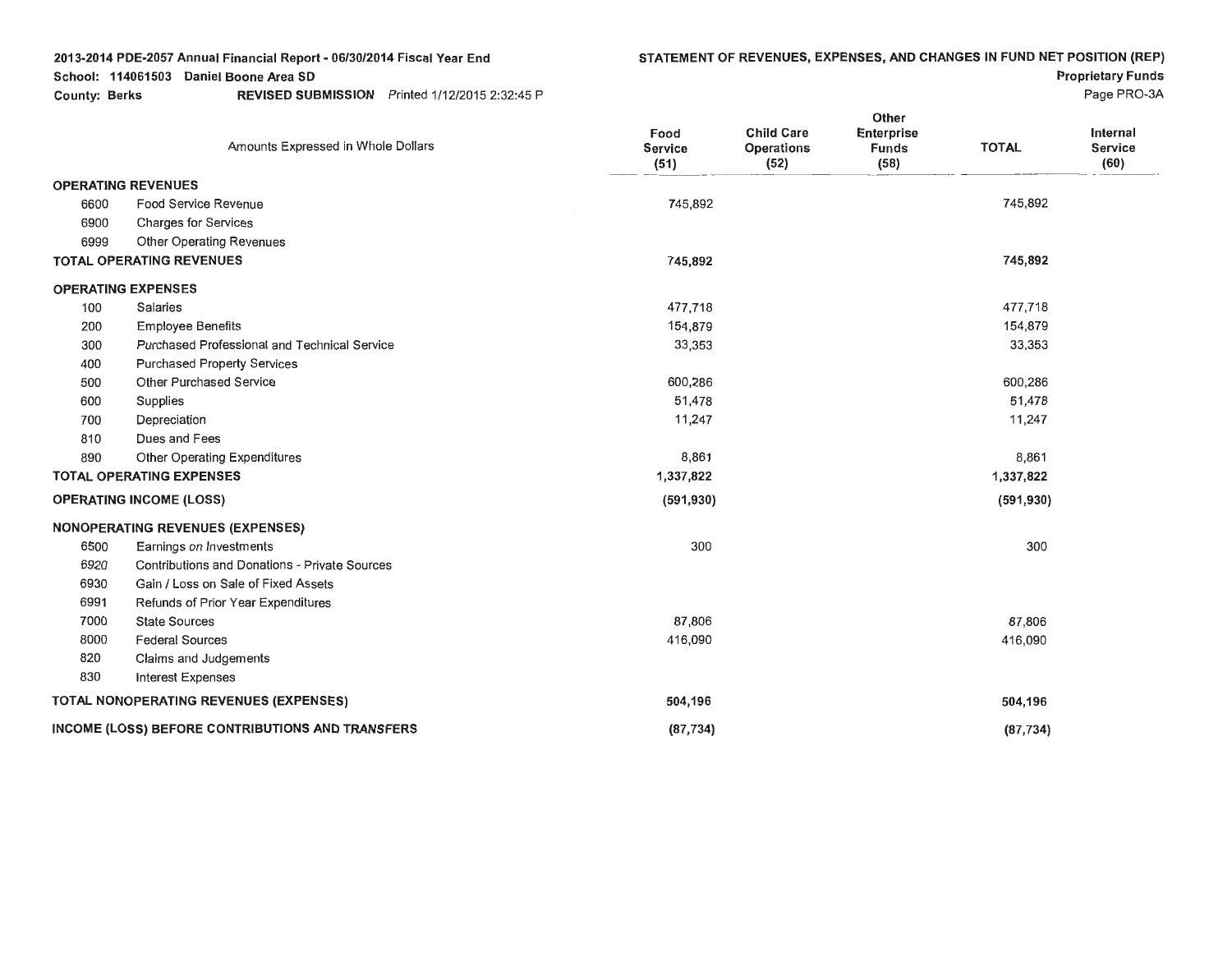| School: 114061503<br><b>County: Berks</b> | 2013-2014 PDE-2057 Annual Financial Report - 06/30/2014 Fiscal Year End<br>Daniel Boone Area SD<br><b>REVISED SUBMISSION</b><br>Printed 1/12/2015 2:32:45 P |                         |                                                |                                                    | STATEMENT OF REVENUES, EXPENSES, AND CHANGES IN FUND NET POSITION (REP) | <b>Proprietary Funds</b><br>Page PRO-4A |
|-------------------------------------------|-------------------------------------------------------------------------------------------------------------------------------------------------------------|-------------------------|------------------------------------------------|----------------------------------------------------|-------------------------------------------------------------------------|-----------------------------------------|
|                                           | Amounts Expressed in Whole Dollars                                                                                                                          | Food<br>Service<br>(51) | <b>Child Care</b><br><b>Operations</b><br>(52) | Other<br><b>Enterprise</b><br><b>Funds</b><br>(58) | <b>TOTAL</b>                                                            | Internal<br><b>Service</b><br>(60)      |
|                                           | <b>CONTRIBUTIONS AND TRANSFERS</b>                                                                                                                          |                         |                                                |                                                    |                                                                         |                                         |
| 9500                                      | Capital Contributions                                                                                                                                       |                         |                                                |                                                    |                                                                         |                                         |
| 9998                                      | Transfers from (to) Component Units or Primary Govt                                                                                                         |                         |                                                |                                                    |                                                                         |                                         |
| 9999                                      | Transfers In (Out)                                                                                                                                          |                         |                                                |                                                    |                                                                         |                                         |
|                                           | <b>CHANGE IN NET POSITION</b>                                                                                                                               | (87, 734)               |                                                |                                                    | (87, 734)                                                               |                                         |
| 0041                                      | Net Position - Beginning of Fiscal Year                                                                                                                     | 200,495                 |                                                |                                                    | 200,495                                                                 |                                         |
| 0057                                      | Accounting Changes / Residual Equity Transfers                                                                                                              |                         |                                                |                                                    |                                                                         |                                         |
| 0061                                      | Prior Period Adjustment                                                                                                                                     |                         |                                                |                                                    |                                                                         |                                         |
|                                           | <b>NET POSITION - END OF YEAR</b>                                                                                                                           | 112,761                 |                                                |                                                    | 112.761                                                                 |                                         |

<u> 1988 - An de San Andrew Martin Maria (h. 1988).</u>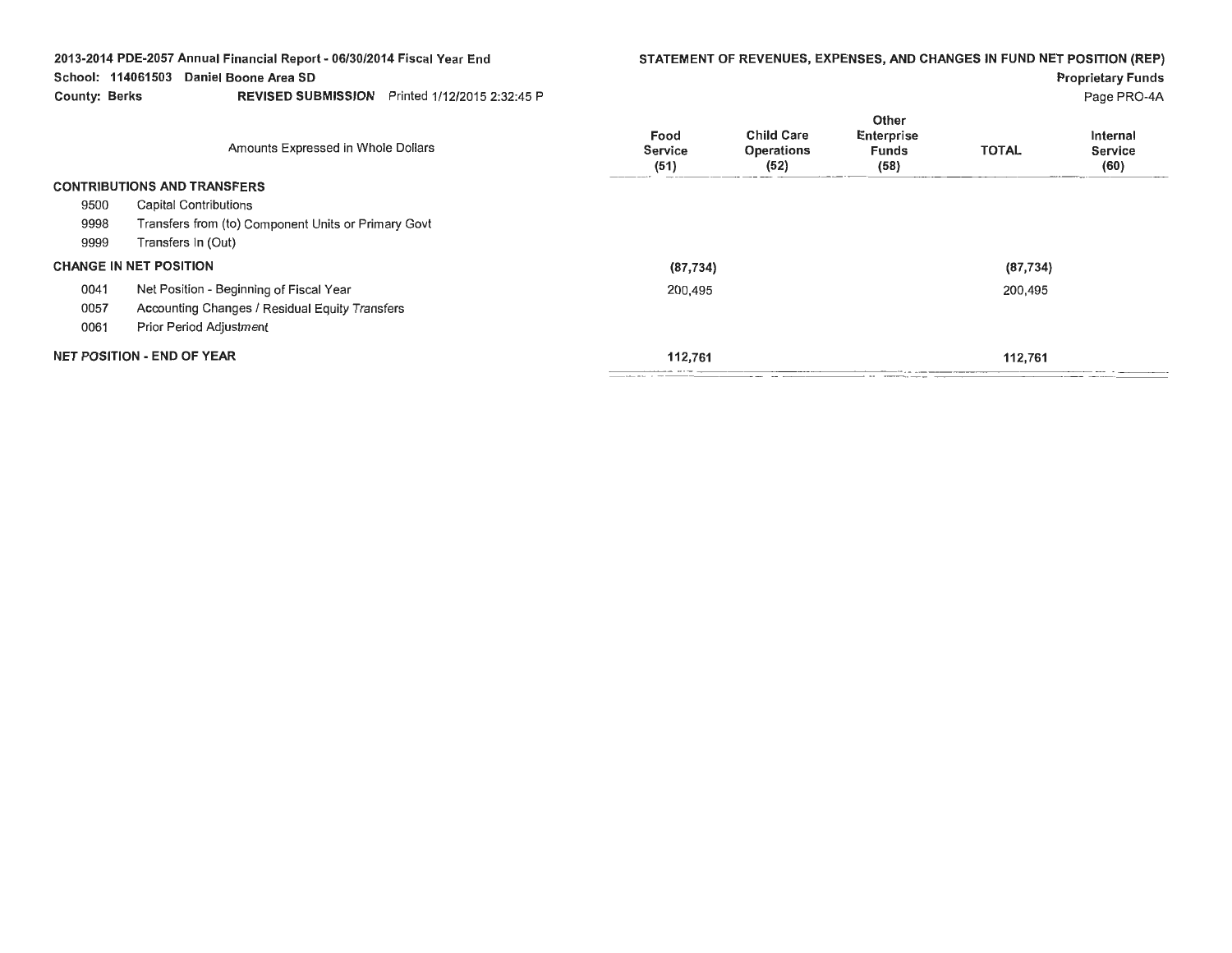School: 114061503 Daniel Boone Area SD

| <b>County: Berks</b> |  | REVISED SUBMISSION Printed 1/12/2015 2:32:47 P |
|----------------------|--|------------------------------------------------|
|----------------------|--|------------------------------------------------|

## STATEMENT OF CASH FLOWS (CFP) Proprietary Funds

Page PRO-5A

|      |                                                                      |                         |                                         | Other                                     |              |                             |
|------|----------------------------------------------------------------------|-------------------------|-----------------------------------------|-------------------------------------------|--------------|-----------------------------|
|      |                                                                      | Food<br>Service<br>(51) | <b>Child Care</b><br>Operations<br>(52) | <b>Enterprise</b><br><b>Funds</b><br>(58) | <b>TOTAL</b> | Internal<br>Service<br>(60) |
|      | <b>Cash Flows From Operating Activities</b>                          |                         |                                         |                                           |              |                             |
| 9937 | Cash Received From Users                                             | 812,911                 |                                         |                                           | 812,911      |                             |
| 9938 | Cash Received From Assessments Made to Other Funds                   |                         |                                         |                                           |              |                             |
| 9939 | Cash Received From Earnings on Investments                           |                         |                                         |                                           |              |                             |
| 9940 | Cash Received From Other Operating Revenue                           |                         |                                         |                                           |              |                             |
| 9941 | Cash Payments to Employees For Services                              | 514,625                 |                                         |                                           | 514,625      |                             |
| 9942 | Cash Payments For Insurance Claims                                   |                         |                                         |                                           |              |                             |
| 9943 | Cash Payments to Suppliers For Goods and Services                    | 621,782                 |                                         |                                           | 621,782      |                             |
| 9944 | Cash Payments For Other Operating Expenses                           |                         |                                         |                                           |              |                             |
|      | Net Cash Provided By (Used For) Operating Activities                 | (323, 496)              |                                         |                                           | (323, 496)   |                             |
|      | <b>Cash Flows From Non-Capital Financing Activities</b>              |                         |                                         |                                           |              |                             |
| 6000 | <b>Local Sources</b>                                                 |                         |                                         |                                           |              |                             |
| 7000 | <b>State Sources</b>                                                 | 87,272                  |                                         |                                           | 87,272       |                             |
| 8000 | <b>Federal Sources</b>                                               | 365,924                 |                                         |                                           | 365,924      |                             |
| 9917 | Notes and Loans Received (Repaid)                                    |                         |                                         |                                           |              |                             |
| 9918 | Interest Paid on Notes/Loans (5100-830)                              |                         |                                         |                                           |              |                             |
| 9919 | Operating Transfers In (Out)/Residual Equity Trans                   |                         |                                         |                                           |              |                             |
| 9920 | Operating Transfers In (Out) Primary Government                      |                         |                                         |                                           |              |                             |
| 9921 | Operating Transfers In (Out) Component Units                         |                         |                                         |                                           |              |                             |
| 9922 | Refund of Prior Year Expenditures (6991)                             |                         |                                         |                                           |              |                             |
|      | Net Cash Prov By (Used for) Non-Capital Financing Activities         | 453,196                 |                                         |                                           | 453,196      |                             |
|      | <b>Cash Flows From Capital and Related Financing Activities</b>      |                         |                                         |                                           |              |                             |
| 4000 | Fac Acq, Const, and Imp                                              |                         |                                         |                                           |              |                             |
| 6930 | Gain / Loss on Sale of Fixed Assets                                  |                         |                                         |                                           |              |                             |
| 9200 | Proceeds From Extended Term Financing                                |                         |                                         |                                           |              |                             |
| 9925 | Principal Paid on Financing Agreements                               |                         |                                         |                                           |              |                             |
| 9926 | Interest Paid on Financing Agreements (5100-830)                     |                         |                                         |                                           |              |                             |
| 9927 | (Inc) Dec in Contributed Capital                                     |                         |                                         |                                           |              |                             |
|      | Net Cash Prov By (Used for) Capital and Related Financing Activities |                         |                                         |                                           |              |                             |
|      | <b>Cash Flows From Investing Activities</b>                          |                         |                                         |                                           |              |                             |
| 6500 | Earnings on Investments                                              | 300                     |                                         |                                           | 300          |                             |
| 9929 | Purchase of Inv Securities / Deposits to Inv Pools                   |                         |                                         |                                           |              |                             |
| 9930 | Withdrawls from Investment Pools                                     |                         |                                         |                                           |              |                             |
| 9931 | Proceeds from Sale and Maturity of Inv Securities                    |                         |                                         |                                           |              |                             |
| 9932 | Loans Received (Paid)                                                |                         |                                         |                                           |              |                             |
|      | Net Cash Prov By (Used for) Investing Activities                     | 300                     |                                         |                                           | 300          |                             |

 $\sim 10^{-10}$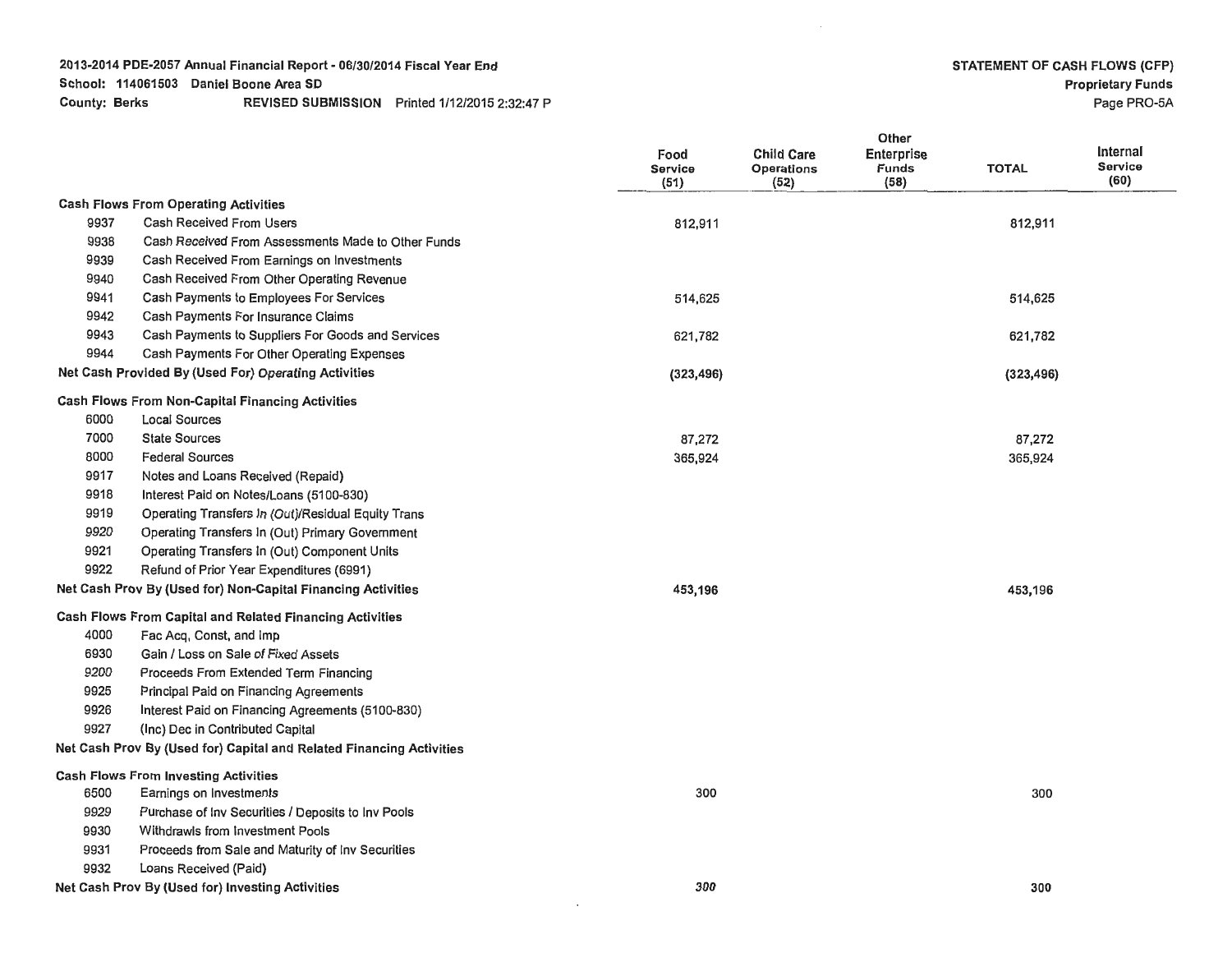**School: 114061503 Daniel Boone Area SD** 

**County: Berks REVISED SUBMISSION** Printed 1/12/2015 2:32:47 P

|                                                     | <b>Child Care</b><br>Food<br><b>Operations</b><br><b>Service</b><br>(52)<br>(51) | Other<br><b>Enterprise</b><br><b>Funds</b><br>(58) | <b>TOTAL</b> | Internal<br><b>Service</b><br>(60) |
|-----------------------------------------------------|----------------------------------------------------------------------------------|----------------------------------------------------|--------------|------------------------------------|
| Net Inc (Dec) in Cash and Cash Flow                 | 130,000                                                                          |                                                    | 130,000      |                                    |
| Cash and Cash Equivalents Beginning of Year<br>9935 | 287.379                                                                          |                                                    | 287,379      |                                    |
| Cash and Cash Equivalents at Year End               | 417.379<br>_____                                                                 | _ _ _ _ _ _ _ _                                    | 417,379      |                                    |
|                                                     |                                                                                  |                                                    |              |                                    |

| 9900                     | Other Financing Sources Not Listed (9000 Series)                                     | (591, 930) | (591, 930) |
|--------------------------|--------------------------------------------------------------------------------------|------------|------------|
|                          | Adjustments to Reconcile Operating Income (Loss) to Net Cash Provided by (Used for): |            |            |
|                          |                                                                                      | 51,478     | 51,478     |
| 9901                     | Depreciation and Net Amortization                                                    |            |            |
| 9902                     | Provision for Uncollectible Accounts                                                 |            |            |
| 9903                     | Other Adjustments                                                                    |            |            |
| 9904                     | (Inc) Dec In Accounts Receivable (0120-0150)                                         |            |            |
| 9905                     | Advances to Other Funds (0160)                                                       |            |            |
| 9906                     | (Inc) Dec in Inventories (0170)                                                      |            |            |
| 9907                     | (Inc) Dec in Prepaid Expenses (0180)                                                 |            |            |
| 9908                     | (Inc) Dec in Other Current Assets (0190)                                             |            |            |
| 9909                     | Inc (Dec) in Accounts Payable (0400-0450)                                            | 31,965     | 31,965     |
| 9910                     | Inc (Dec) in Accrued Salaries/Benefits (0461)                                        | 117,972    | 117,972    |
| 9911                     | Inc (Dec) in Payroll Deductions/Withholding (0462)                                   |            |            |
| 9912                     | Inc (Dec) in Advances from Other Funds (0470)                                        |            |            |
| 9913                     | Inc (Dec) in Unearned Revenue (0480)                                                 | 67,019     | 67,019     |
| 9914                     | Inc (Dec) in Other Current Liabilities (0490)                                        |            |            |
| <b>Total Adjustments</b> |                                                                                      | 268,434    | 268,434    |
|                          | Cash Provided By (Used For) Total                                                    | (323, 496) | (323, 496) |
|                          |                                                                                      |            |            |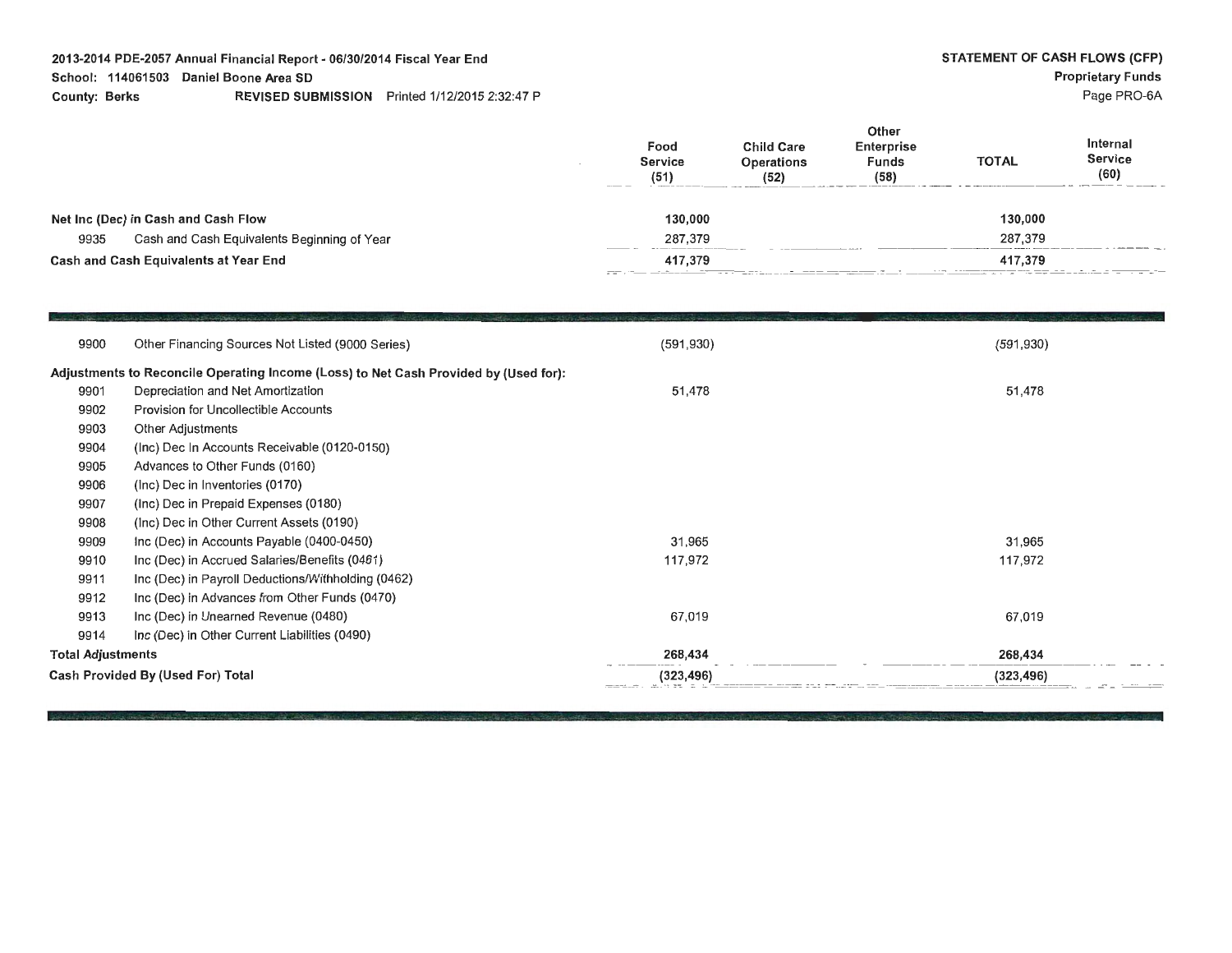**School: 114061503 Daniel Boone Area SD** 

**County: Berks REVISED SUBMISSION** Printed 1/12/2015 2:32:48 P

|                                    | <b>Private Purpose</b> | Investment | Pension |                 | Other  |
|------------------------------------|------------------------|------------|---------|-----------------|--------|
| Amounts Expressed in Whole Dollars | Trust                  | Trust      | Trust   | <b>Activity</b> | Agency |
|                                    | (71                    | (72)       | (73     | (81)            | (89)   |

### **ASSETS AND DEFERRED OUTFLOWS OF RESOURCES**

### **Assets**

- 0100 Cash and Cash Equivalents
- 0110 Investments
- 0130 Due From Other Funds
- 0147 Due From Component Units
- 0150 Other Receivables
- 0160 Advances to Other Funds
- 0170 Inventories
- 0180 Prepaid Expenses / Expenditures
- 0190 Other Current Assets
- 0220 Building & Building Improvements (net)
- 0230 Furniture & Equipment (net)

### **TOTAL ASSETS**

0910 Deferred Outflows Of Resources

**TOTAL ASSETS AND DEFERRED OUTFLOWS OF RESOURCES**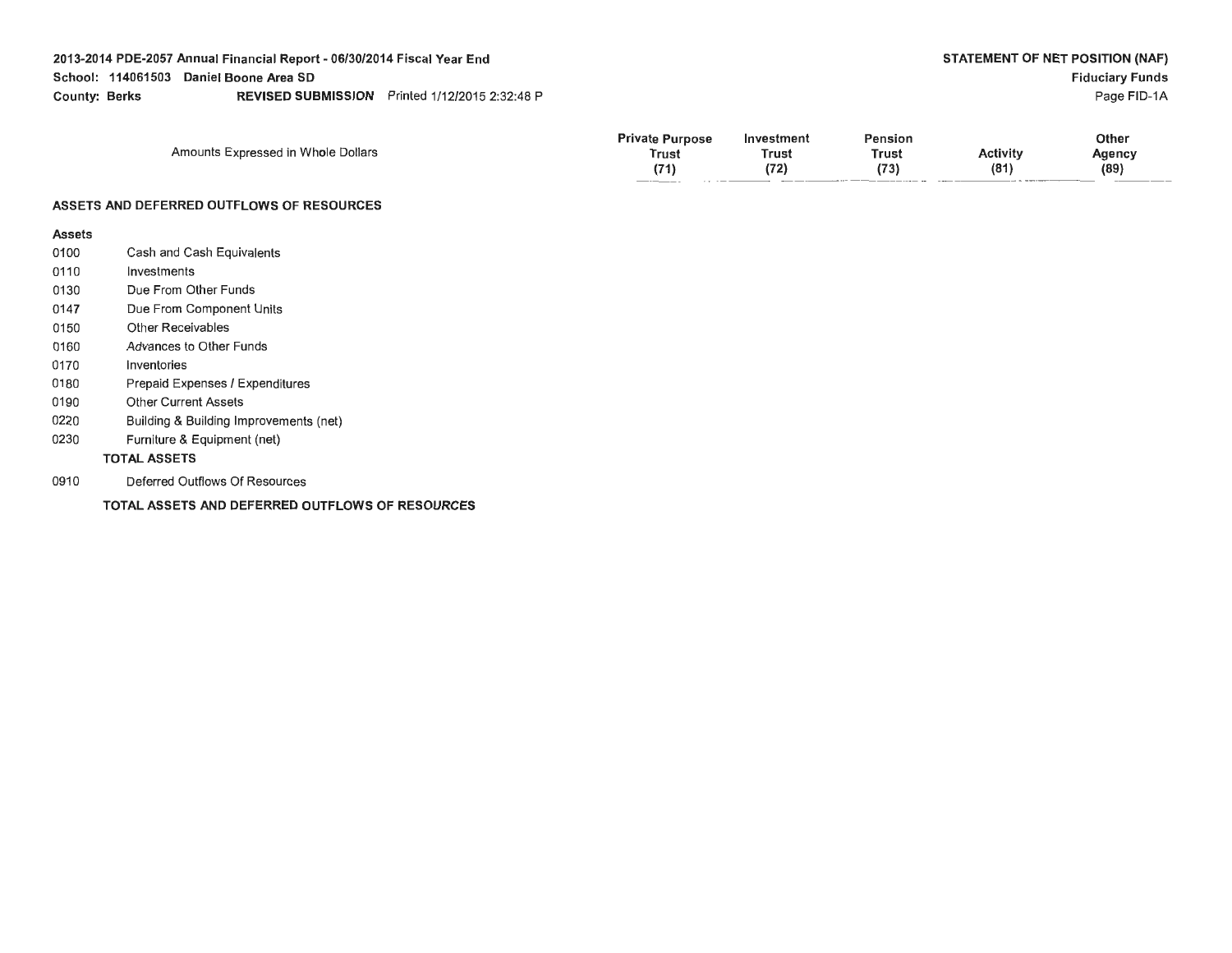2013-2014 PDE-2057 Annual Financial Report - 06/30/2014 Fiscal Year End School: 114061503 Daniel Boone Area SD County: Berks REVISED SUBMISSION Printed 1/12/2015 2:32:48 P

| Component    | Component    | Total     |  |
|--------------|--------------|-----------|--|
| <b>Units</b> | <b>Units</b> | Fiduciarv |  |
| (98)         | (99)         | $cm$      |  |
|              |              | ____      |  |

0910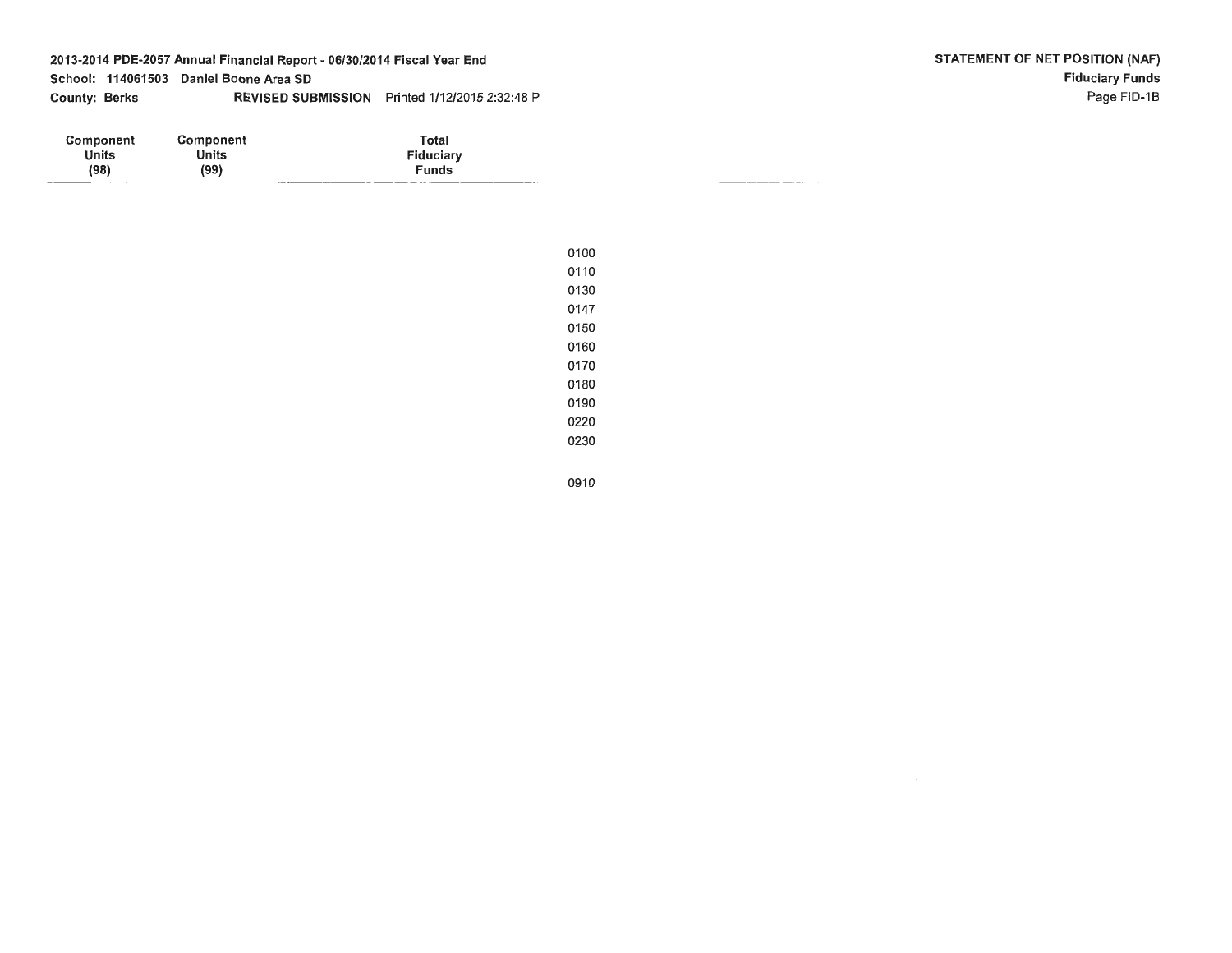**School: 114061503 Daniel Boone Area SD** 

**County: Berks REVISED SUBMISSION** Printed 1/12/2015 2:32:48 P

| Amounts Expressed in Whole Dollars | <b>Private Purpose</b><br>⊤rust<br>171 | Investment<br>Trust<br>(72) | Pension<br>Trust | Activity<br>(81) | Other<br>Agency<br>(89) |
|------------------------------------|----------------------------------------|-----------------------------|------------------|------------------|-------------------------|
|                                    | $\overline{\phantom{a}}$               | ______                      |                  |                  |                         |

### **LIABILITIES, DEFERRED INFLOWS OF RESOURCES AND NET POSITION**

### **Liabilities**

- 0400 Due to Other Funds
- 0411 Due to Other Governments
- 0412 Due to Primary Government
- 0413 Due to Component Units
- 0420 Accounts Payable
- 0430 Contracts Payable
- 0450 Short-Term Payables
- 0461 Accrued Salaries and Benefits
- 0462 Payroll Deductions and Withholdings
- 0470 Advances from Other Funds
- 0480 Unearned Revenues
- 0490 Other Current Liabilities

### **TOTAL LIABILITIES**

### 0950 Deferred Inflows Of Resources

### **Net Position**

- 0791 Invested in Capital Assets Net of Related Debt
- 0798 Restricted for Legal Purposes (0792-0798)
- 0799 Unrestricted
	- **TOTAL NET POSITION**

**TOTAL LIABILITIES, DEFERRED INFLOWS OF RESOURCES AND NET POSITION**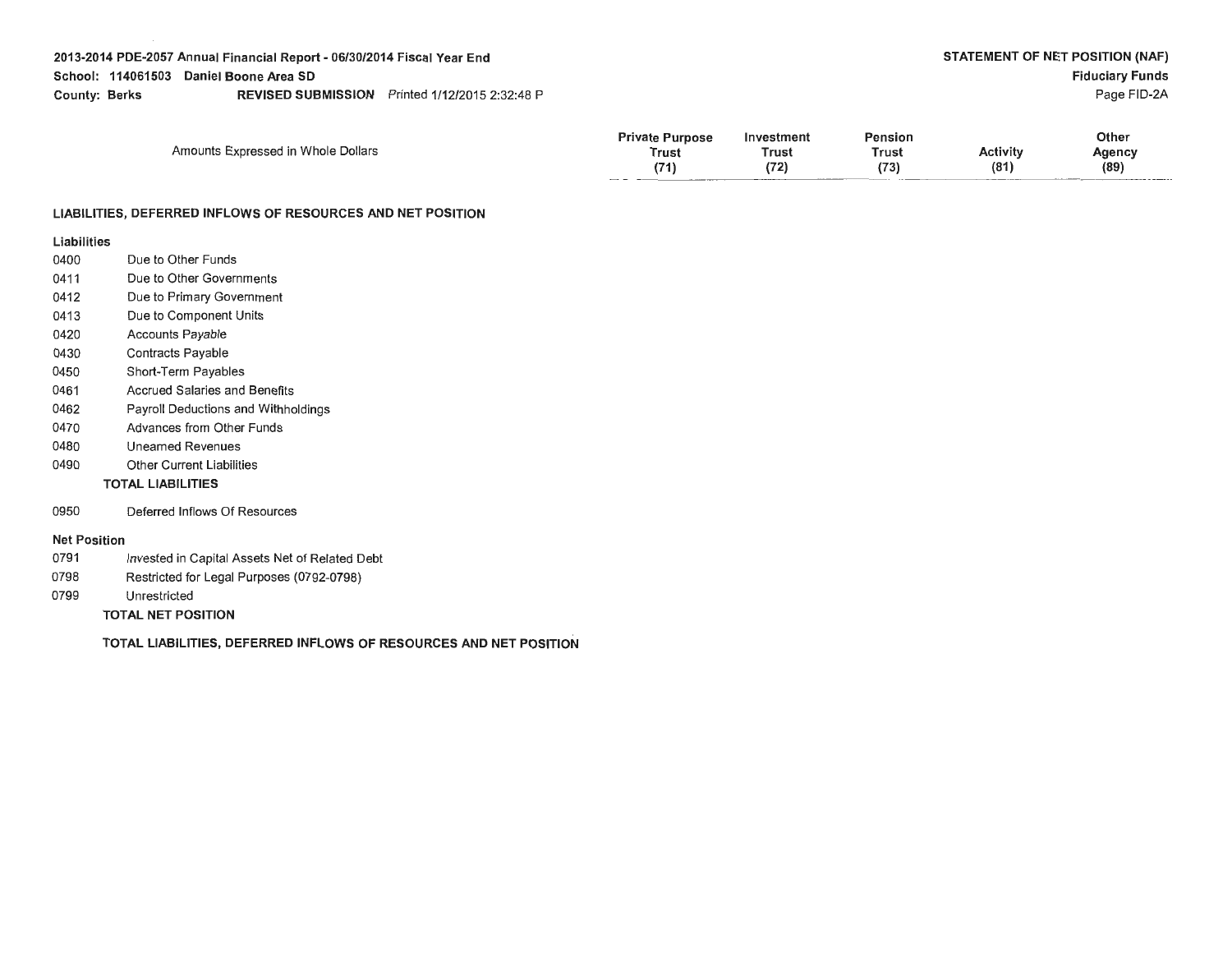2013-2014 PDE-2057 Annual Financial Report - 06/30/2014 Fiscal Year End School: 114061503 Daniel Boone Area SD County: Berks REVISED SUBMISSION Printed 1/12/2015 2:32:48 P

| GOUILLY. DEINS | <b>REVISED SUBMISSION</b> FIILLED 1/12/2013 2.32.40 F |  |
|----------------|-------------------------------------------------------|--|
|                |                                                       |  |
|                |                                                       |  |

| Component | Component    | Total     |  |
|-----------|--------------|-----------|--|
| Units     | <b>Units</b> | Fiduciary |  |
| (98)      | (99)         | Funds     |  |

| 0411 |
|------|
| 0412 |
| 0413 |
| በ42በ |
| 0430 |
| 0450 |
| 0461 |
| 0462 |

0400

0470 0480 0490

0950

0791

0798

0799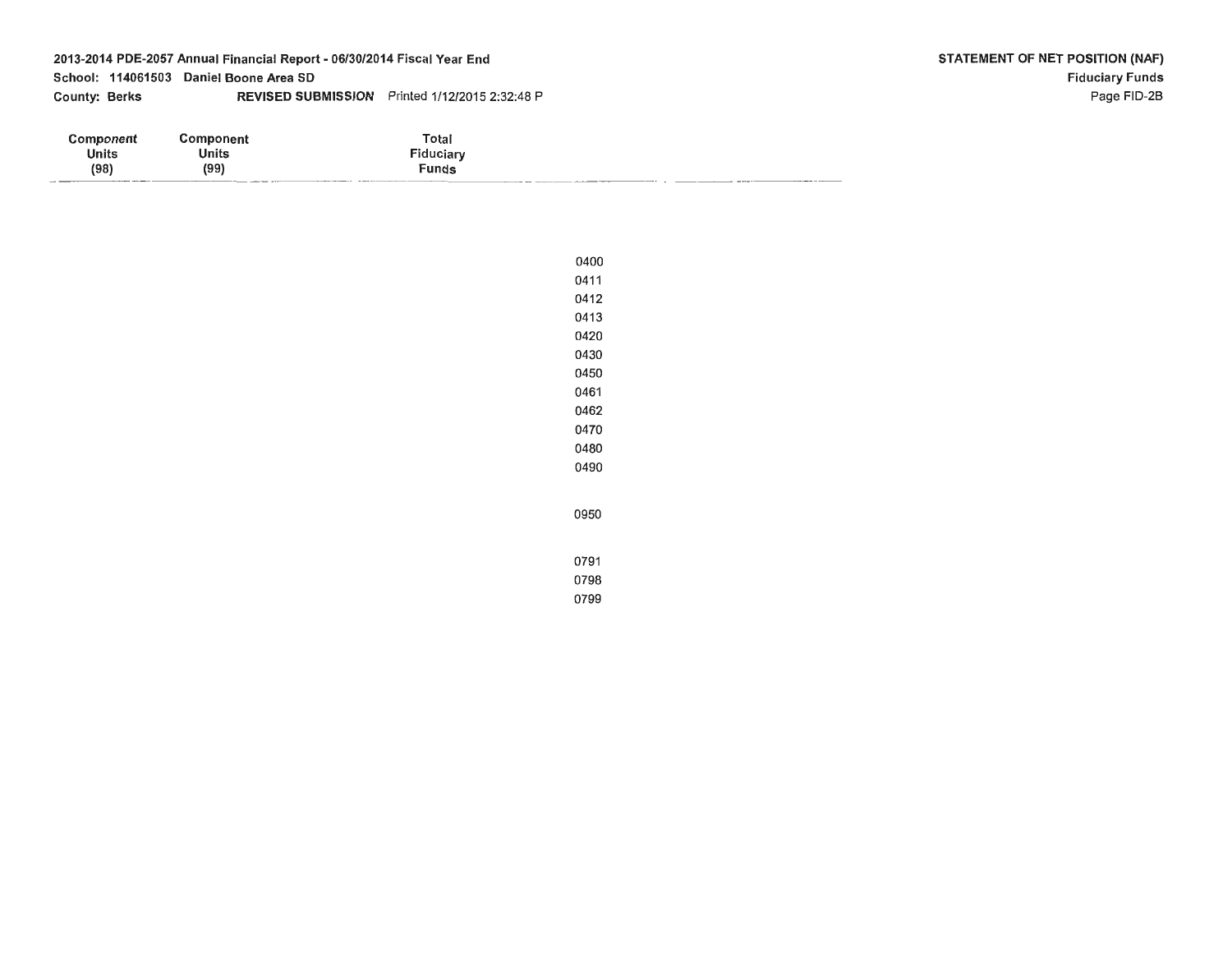**School: 114061503 Daniel Boone Area SD** 

**County: Berks REVISED SUBMISSION** Printed 1/12/2015 2:32:50 P

**Fiduciary Funds** 

Page FID-3A

|                               | Amounts Expressed in Whole Dollars              | <b>Private Purpose</b><br>Trust<br>(71) | Investment<br><b>Trust</b><br>(72) | Pension<br>Trust<br>(73) | Component<br>Units<br>(98) | Component<br>Units<br>(99) |
|-------------------------------|-------------------------------------------------|-----------------------------------------|------------------------------------|--------------------------|----------------------------|----------------------------|
| <b>Additions</b>              |                                                 |                                         |                                    |                          |                            |                            |
| 9945                          | Gifts and Contributions                         |                                         |                                    |                          |                            |                            |
| 9946                          | <b>Other Additions</b>                          |                                         |                                    |                          |                            |                            |
| Deductions                    |                                                 |                                         |                                    |                          |                            |                            |
| 9947                          | Scholarships Awarded                            |                                         |                                    |                          |                            |                            |
| 9948                          | <b>Other Deductions</b>                         |                                         |                                    |                          |                            |                            |
| <b>Change In Net Position</b> |                                                 |                                         |                                    |                          |                            |                            |
| 0041                          | Net Position - Beginning of Fiscal Year         |                                         |                                    |                          |                            |                            |
| 9949                          | Net Position Held in Trust for Pension Benefits |                                         |                                    |                          |                            |                            |
|                               | Net Position - End of Fiscal Year               |                                         |                                    |                          |                            |                            |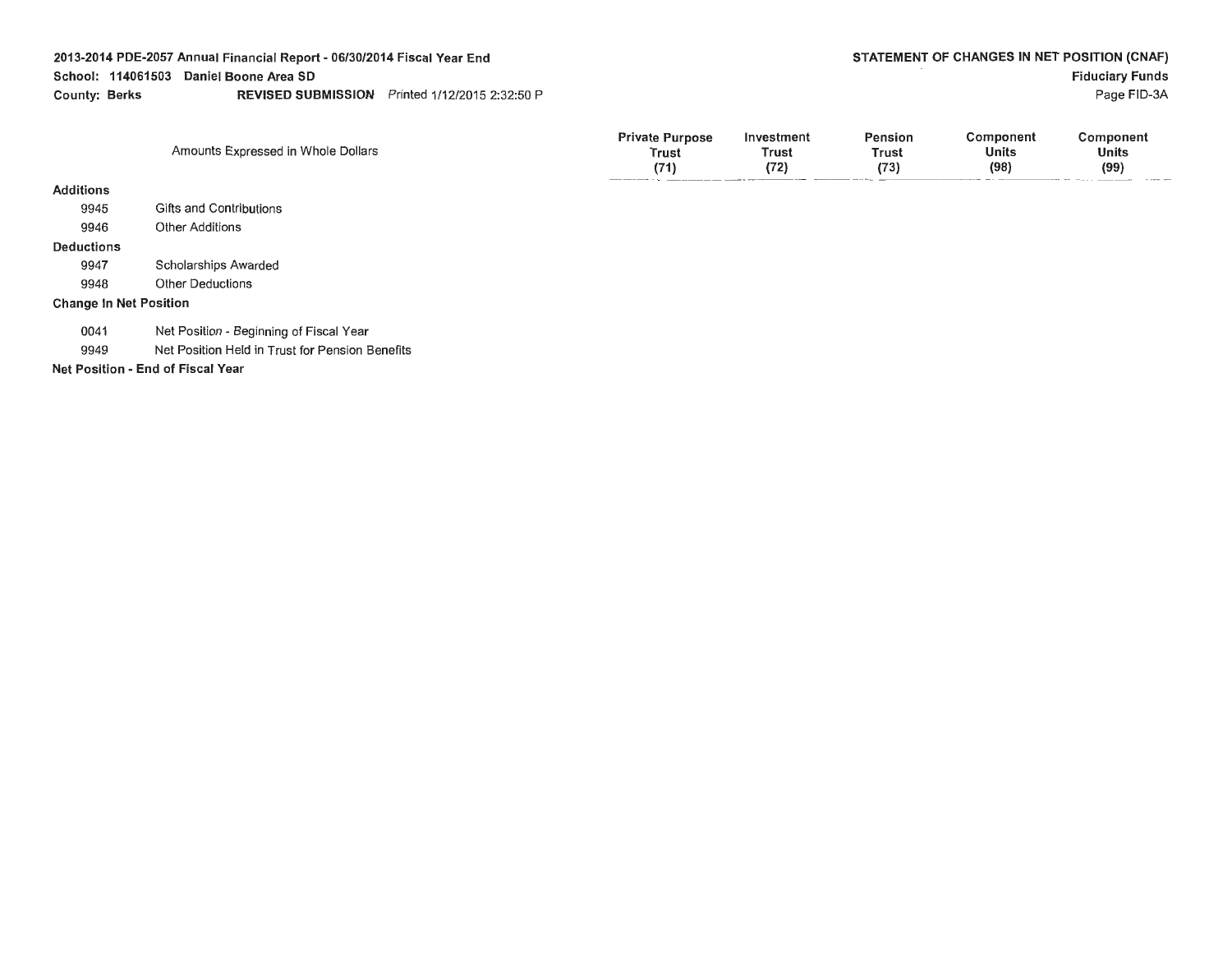| 2013-2014 PDE-2057 Annual Financial Report - 06/30/2014 Fiscal Year End |                      |                                        |                                                | STATEMENT OF CHANGES IN NET POSITION (CNAF) |  |
|-------------------------------------------------------------------------|----------------------|----------------------------------------|------------------------------------------------|---------------------------------------------|--|
|                                                                         |                      | School: 114061503 Daniel Boone Area SD |                                                | <b>Fiduciary Funds</b>                      |  |
|                                                                         | <b>County: Berks</b> |                                        | REVISED SUBMISSION Printed 1/12/2015 2:32:50 P | Page FID-3B                                 |  |
|                                                                         |                      | Total<br><b>Fiduciary</b><br>Funds     |                                                |                                             |  |
|                                                                         |                      | 9945                                   |                                                |                                             |  |
|                                                                         |                      | 9946                                   |                                                |                                             |  |
|                                                                         |                      | 9947                                   |                                                |                                             |  |
|                                                                         |                      | 9948                                   |                                                |                                             |  |
|                                                                         |                      |                                        |                                                |                                             |  |

0041 9949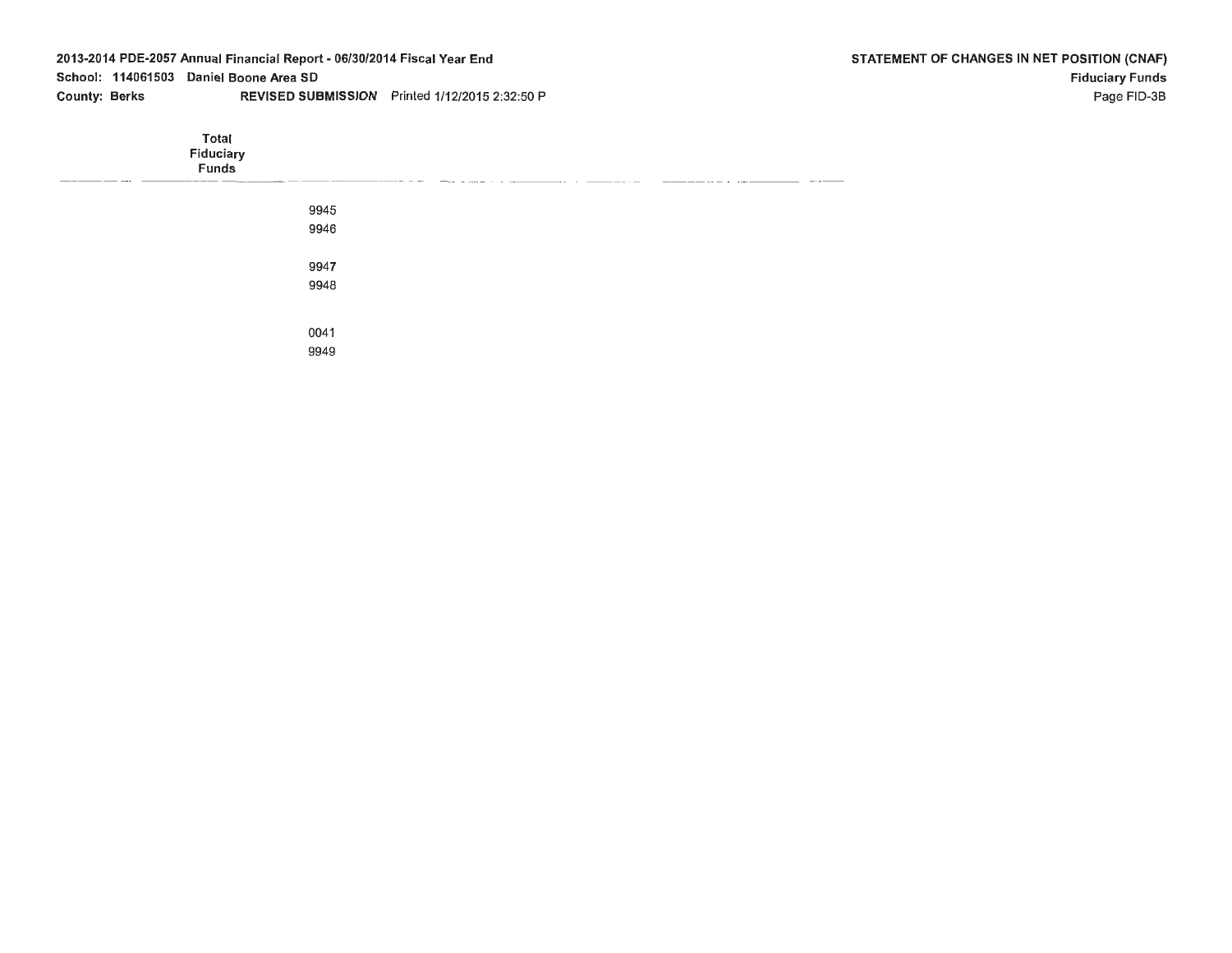| <b>County: Berks</b> |  | <b>REVISED SUBMISSION</b> Printed 1/12/2015 2:32:51 P |
|----------------------|--|-------------------------------------------------------|
|                      |  |                                                       |

|      |                                                         | <b>AMOUNT</b> | <b>TOTAL</b>  |
|------|---------------------------------------------------------|---------------|---------------|
| 6000 | <b>Revenue from Local Sources</b>                       |               |               |
| 6111 | <b>Current Real Estate Taxes</b>                        | 27,859,629.47 |               |
| 6112 | Interim Real Estate Taxes                               | 130,123.16    |               |
| 6113 | Public Utility Realty Tax                               | 40,832.95     |               |
| 6114 | Payments in Lieu of Current Taxes / State & Local       | 5,141.61      |               |
| 6120 | Current Per Capita Taxes, Sec. 679                      | 55,092.40     |               |
| 6140 | Current Act 511 Taxes - Flat Rate Assessments           | 56,979.80     |               |
| 6150 | Current Act 511 Taxes - Proportional Assessments        | 3,156,412.42  |               |
| 6400 | Deling on Taxes Levied/Assessed by the LEA              | 1,264,513.33  |               |
| 6500 | Earnings on Investments                                 | 29,359.24     |               |
| 6700 | <b>Revenue From Student Activities</b>                  | 186,388.96    |               |
| 6831 | Federal Rev. Rcvd. from Other PA Public Schools         | 2,814.00      |               |
| 6832 | Federal IDEA Pass Through Revenue                       | 509,054.00    |               |
| 6910 | Rentals                                                 | 75,280.00     |               |
| 6920 | <b>Contributions and Donations From Private Sources</b> | 54,697.00     |               |
| 6942 | Summer School Tuition                                   | 20,175.00     |               |
| 6944 | Receipts from Other LEAS in PA - Education              | 384.64        |               |
| 6969 | All Other Services Provided Other Govts                 | 1,126.70      |               |
| 6991 | Refunds of Prior Years' Expenditures                    | 48,580.35     |               |
| 6999 | All Other Local Revenues Not Specified                  | 69,222.59     |               |
| 6000 | <b>Total Revenue from Local Sources</b>                 |               | 33,565,807.62 |

**33,565,807.62**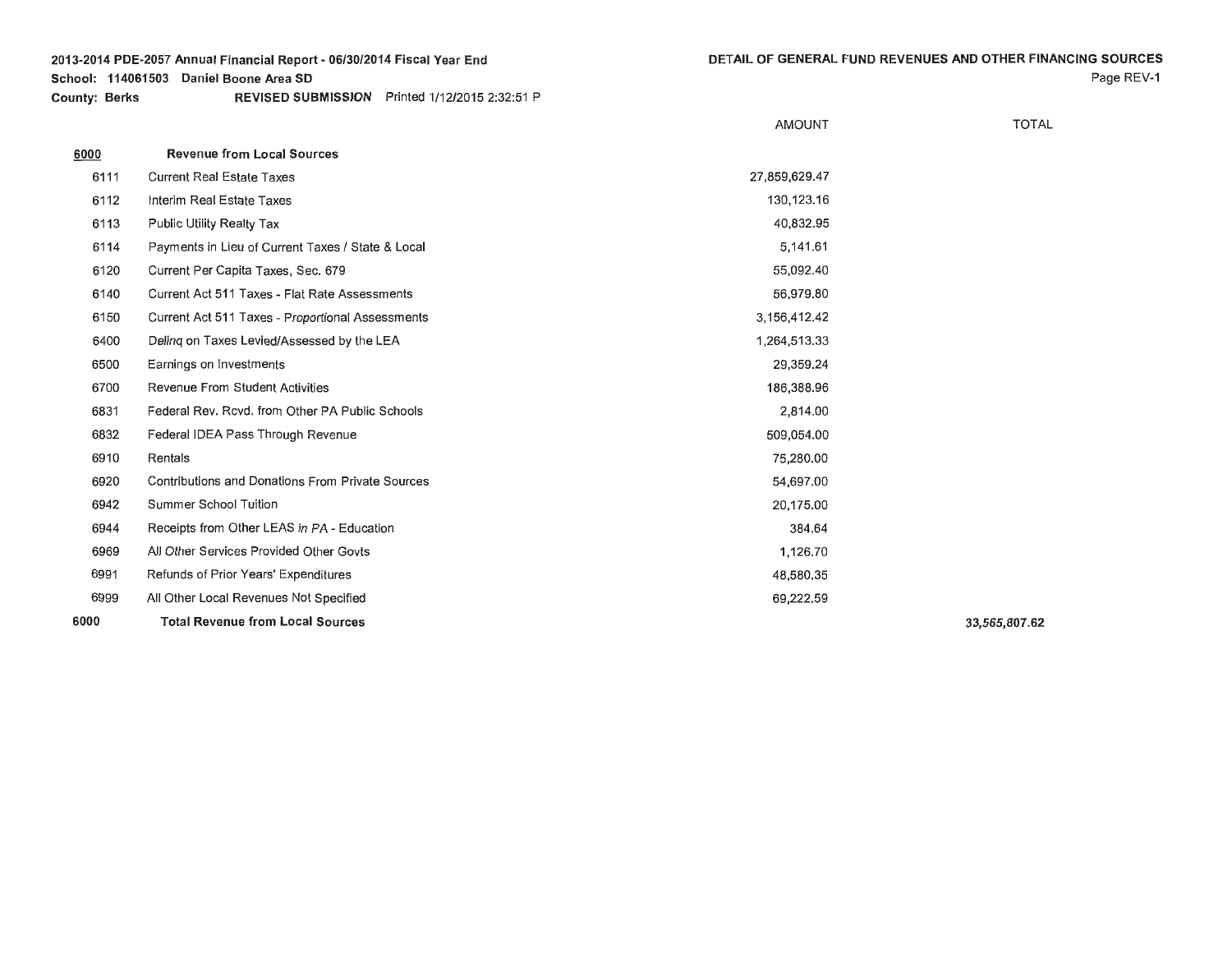School: 114061503 Daniel Boone Area SD

| County: Berks | <b>REVISED SUBMISSION</b> Printed 1/12/2015 2:32:51 P |
|---------------|-------------------------------------------------------|
|               |                                                       |

Page REV-2

|      |                                                    | <b>AMOUNT</b> | <b>TOTAL</b>  |
|------|----------------------------------------------------|---------------|---------------|
| 7000 | <b>Revenue from State Sources</b>                  |               |               |
| 7110 | Basic Education Funding (Gross)                    | 8,087,521.43  |               |
| 7160 | Tuition - Orphans & Children Placed in Priv. Homes | 53,727.01     |               |
| 7271 | Special Education Funding for School Aged Pupils   | 1,523,980.42  |               |
| 7310 | Transportation (Regular and Additional)            | 1,666,141.76  |               |
| 7320 | Rental and Sinking Fund Payments                   | 838,204.78    |               |
| 7330 | <b>Health Services</b>                             | 68,126.67     |               |
| 7340 | State Property Tax Reduction Allocation            | 1,199,263.17  |               |
| 7501 | PA Accountability Grant                            | 154,447.00    |               |
| 7810 | Revenue for Social Security Payments               | 911,573.33    |               |
| 7820 | Revenue for Retirement Payments                    | 2,213,153.14  |               |
| 7000 | <b>Total Revenue from State Sources</b>            |               | 16,716,138.71 |
| 8000 | <b>Revenue from Federal Sources</b>                |               |               |
| 8514 | NCLB, Title I - Imprv. Acad. Ach. (Disadvantaged)  | 181,441.62    |               |
| 8515 | NCLB, Title II - Prep/Trng/Recruit. HQ Tchrs/Prin. | 43,291.00     |               |
| 8810 | Schl Based ACCESS Med Reimb Prog                   | 79,919.81     |               |
| 8820 | Medical Asst Reimb for Admin Claiming              | 11,740.57     |               |
| 8000 | <b>Total Revenue from Federal Sources</b>          |               | 316,393.00    |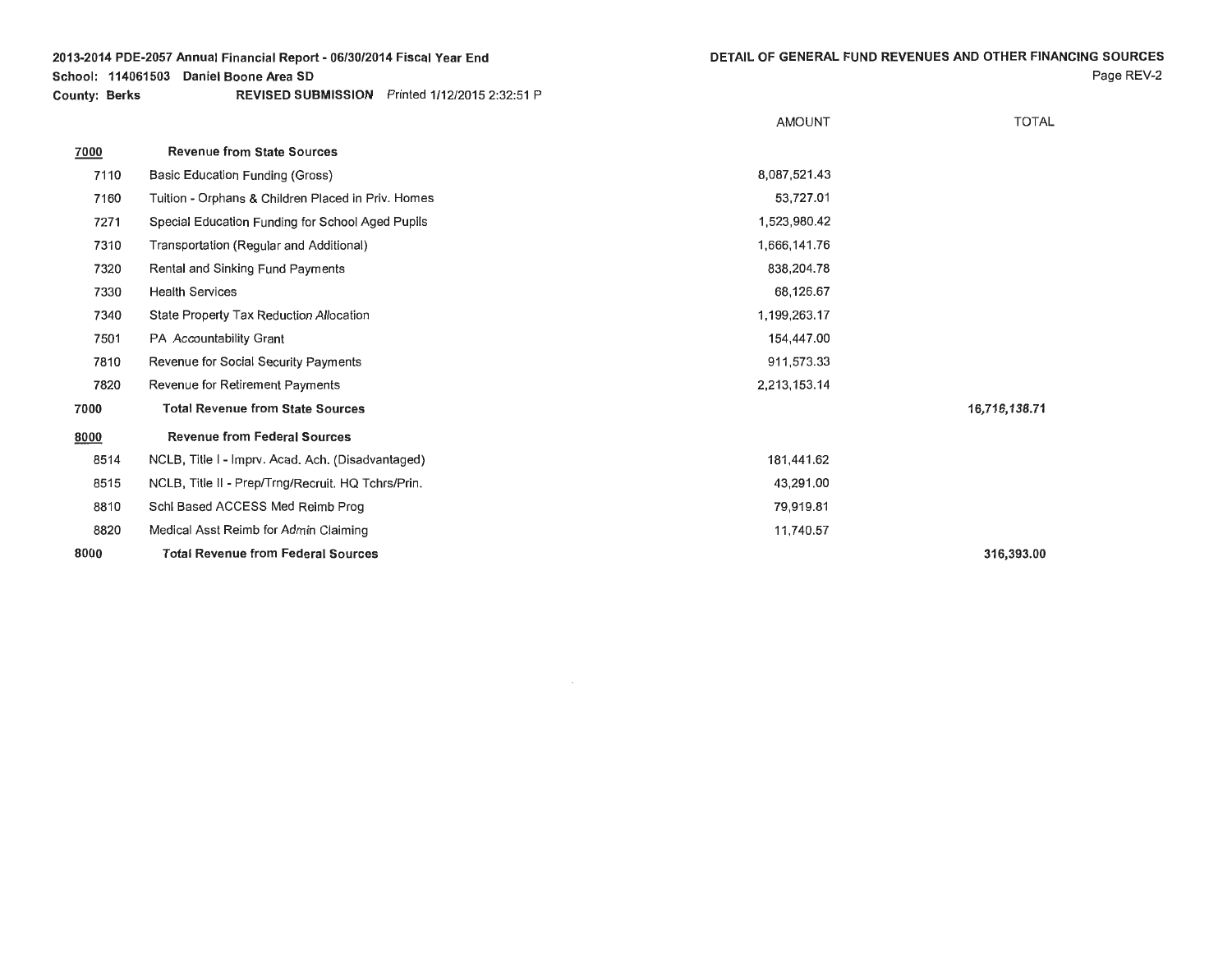| 2013-2014 PDE-2057 Annual Financial Report - 06/30/2014 Fiscal Year End |  |                                        |                             |  |  |
|-------------------------------------------------------------------------|--|----------------------------------------|-----------------------------|--|--|
|                                                                         |  | School: 114061503 Daniel Boone Area SD |                             |  |  |
| <b>County: Berks</b>                                                    |  | <b>REVISED SUBMISSION</b>              | Printed 1/12/2015 2:32:51 P |  |  |

AMOUNT

**TOTAL** 

#### **SUMMARY OF GENERAL FUND REVENUES AND OTHER FINANCING SOURCES**

|                                | <b>AMOUNT</b> | <b>TOTAL</b> |
|--------------------------------|---------------|--------------|
| Revenue from Local Sources     | 33,565,807.62 |              |
| Revenue from State Sources     | 16,716,138.71 |              |
| Revenue from Federal Sources   | 316,393.00    |              |
| <b>Other Financing Sources</b> |               |              |

**50,598,339.33**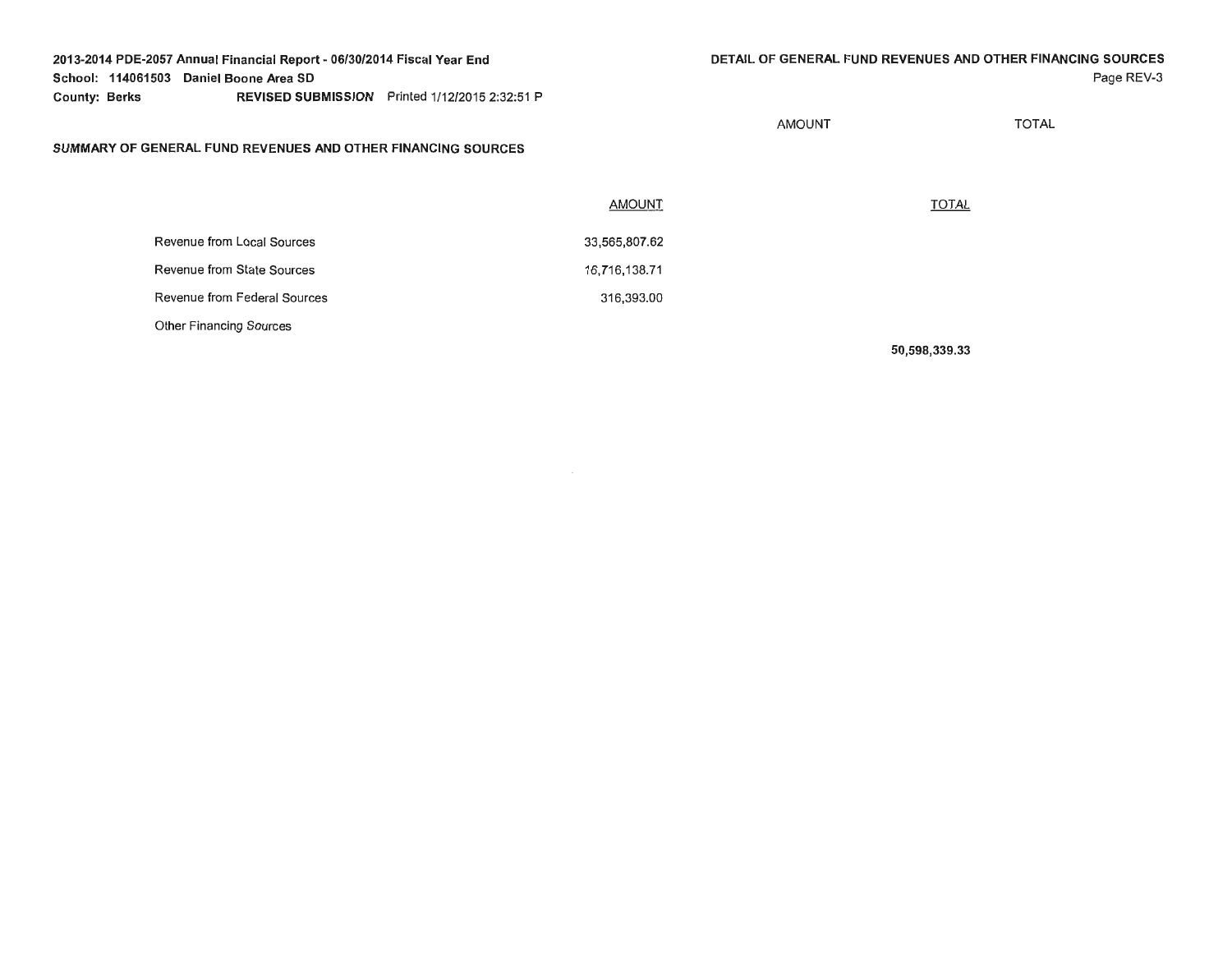**School: 114061503 Daniel Boone Area SD** 

**County: Berks REVISED SUBMISSION** Printed 1/12/2015 2:32:53 P

|             |      | Taxable Assessed Value                           | Tax Levy     | <b>Taxes Collected</b> |
|-------------|------|--------------------------------------------------|--------------|------------------------|
| 6111 Totals |      | 1,052,847,700                                    | 30,492,365   | 27,859,629             |
|             |      |                                                  | ______       |                        |
| 6140        |      | Current Act 511 Taxes - Flat Rate Assessments    |              |                        |
|             | 6141 | Per Capita Taxes                                 | 56,979.80    |                        |
| 6140        |      | Current Act 511 Taxes - Flat Rate Assessments    |              | 56,979.80              |
| 6150        |      | Current Act 511 Taxes - Proportional Assessments |              |                        |
|             | 6151 | <b>Earned Income Taxes</b>                       | 2,815,857.22 |                        |
|             | 6153 | <b>Real Estate Transfer Taxes</b>                | 340,555.20   |                        |
| 6150        |      | Current Act 511 Taxes - Proportional Assessments |              | 3,156,412.42           |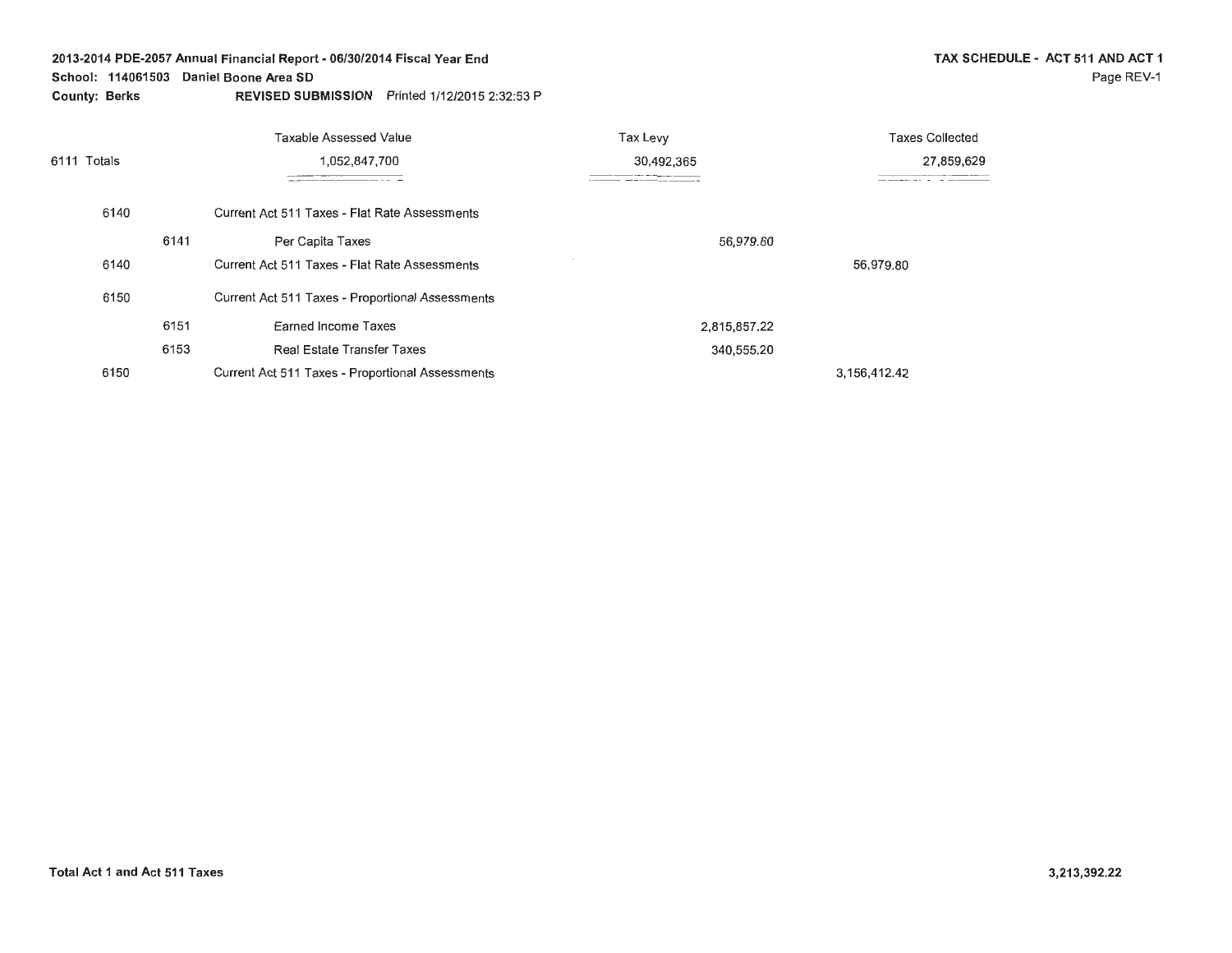School: 114061503 Daniel Boone **Area SD** 

**County: Berks REVISED SUBMISSION** Printed 1/12/2015 2:32:54 P

|      |                                                   | <b>TAX REVENUE REPORTED</b> | <b>CURRENT YEAR</b> | <b>PRIOR YEAR</b>  | <b>TAXES COLLECTED</b> |
|------|---------------------------------------------------|-----------------------------|---------------------|--------------------|------------------------|
|      | <b>REVENUE FROM LOCAL SOURCES</b>                 | IN CURRENT YEAR             | <b>TAX ACCRUAL</b>  | <b>TAX ACCRUAL</b> | IN CURRENT YEAR        |
| 6111 | <b>Current Real Estate Taxes</b>                  | 27,859,629.47               | 0.00                | 0.00               | 27,859,629.47          |
| 6112 | Interim Real Estate Taxes                         | 130, 123. 16                | 0.00                | 0.00               | 130,123.16             |
| 6113 | Public Utility Realty Tax                         | 40,832.95                   | 0.00                | 0.00               | 40,832.95              |
| 6114 | Payments in Lieu of Current Taxes / State & Local | 5,141.61                    | 0.00                | 0.00               | 5,141.61               |
| 6120 | Current Per Capita Taxes, Sec. 679                | 55,092.40                   | 0.00                | 0.00               | 55,092.40              |
| 6140 | Current Act 511 Taxes - Flat Rate Assessments     | 56,979.80                   | 0.00                | 0.00               | 56,979.80              |
| 6150 | Current Act 511 Taxes - Proportional Assessments  | 3,156,412.42                | 0.00                | 0.00               | 3,156,412.42           |

| .    |                                                  | ---------    | ---- | ---- |
|------|--------------------------------------------------|--------------|------|------|
| 6150 | Current Act 511 Taxes - Proportional Assessments | 3.156.412.42 | 0.00 | 0.00 |
| 6400 | Deling on Taxes Levied/Assessed by the LEA       | 1.264.513.33 | 0.00 | 0.00 |

**6999 TOTAL TAXES** 32,568,725.14

Page REV-4

1,264,513.33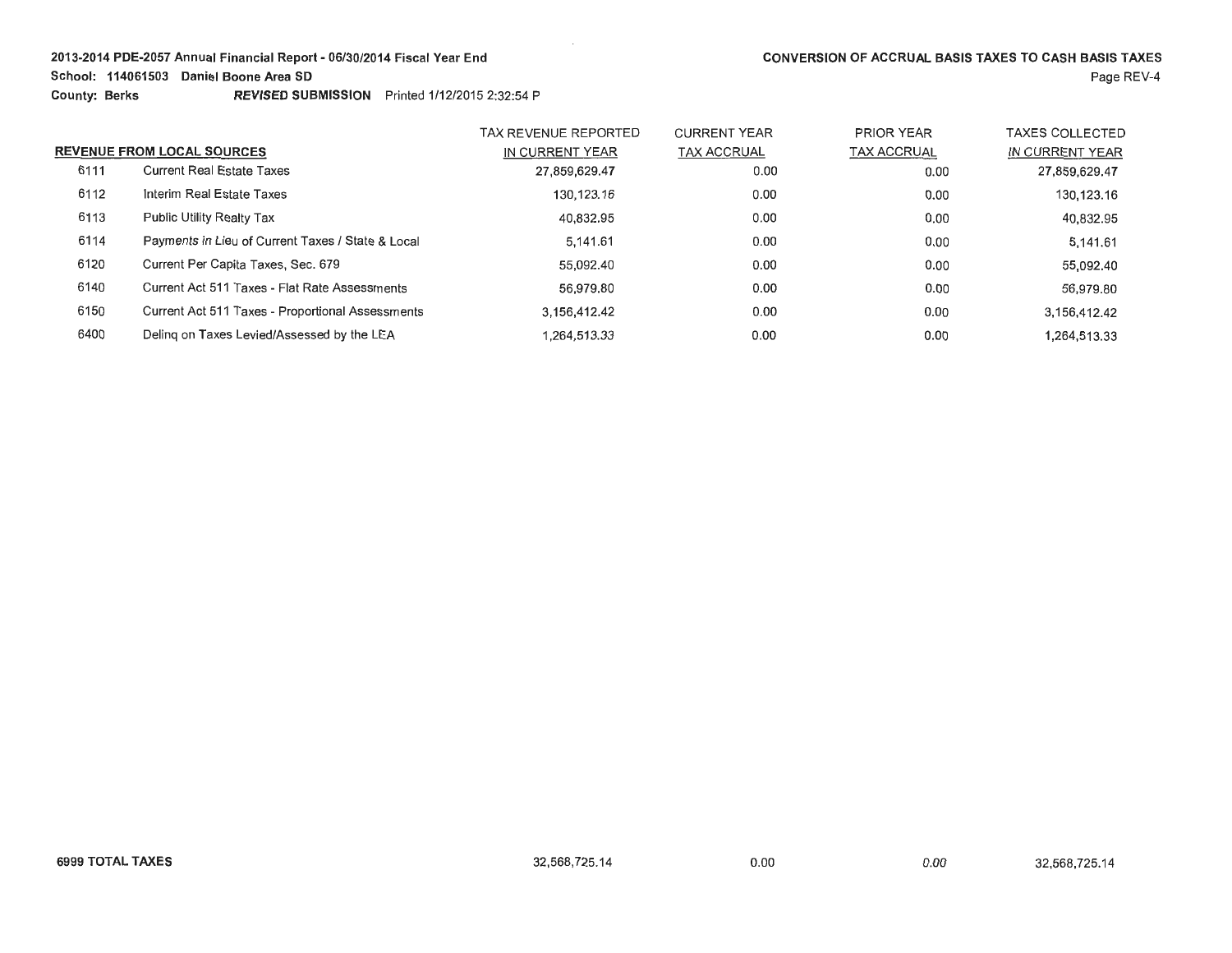School: 114061503 Daniel Boone Area SD

**County: Berks REVISED SUBMISSION** Printed 1/12/2015 2:32:56 P

|                                      |                                        | TAX REVENUE REPORTED | <b>CURRENT YEAR</b> | <b>PRIOR YEAR</b>  | <b>TAXES COLLECTED</b> |
|--------------------------------------|----------------------------------------|----------------------|---------------------|--------------------|------------------------|
| <b>REVENUE FROM DELINQUENT TAXES</b> |                                        | IN CURRENT YEAR      | TAX ACCRUAL         | <b>TAX ACCRUAL</b> | IN CURRENT YEAR        |
| 6411                                 | Delinquent Real Estate Taxes           | 1.039.152.66         |                     |                    | 1,039,152.66           |
| 6412                                 | Delinquent Interim Real Estate Taxes   |                      |                     |                    |                        |
| 6431                                 | Delinquent Act 1 Earned Income Taxes   |                      |                     |                    |                        |
| 6432                                 | Delinguent Act 1 Personal Income Taxes | 11,239.62            |                     |                    | 11.239.62              |
| 6451                                 | Delinguent Act 511 Earned Income Taxes | 11,997.98            |                     |                    | 11,997.98              |
| 6461                                 | Delinquent Earned Income Taxes         |                      |                     |                    |                        |
| <b>TOTAL TAXES</b>                   |                                        | 1.062.390.26         |                     |                    | 1.062.390.26           |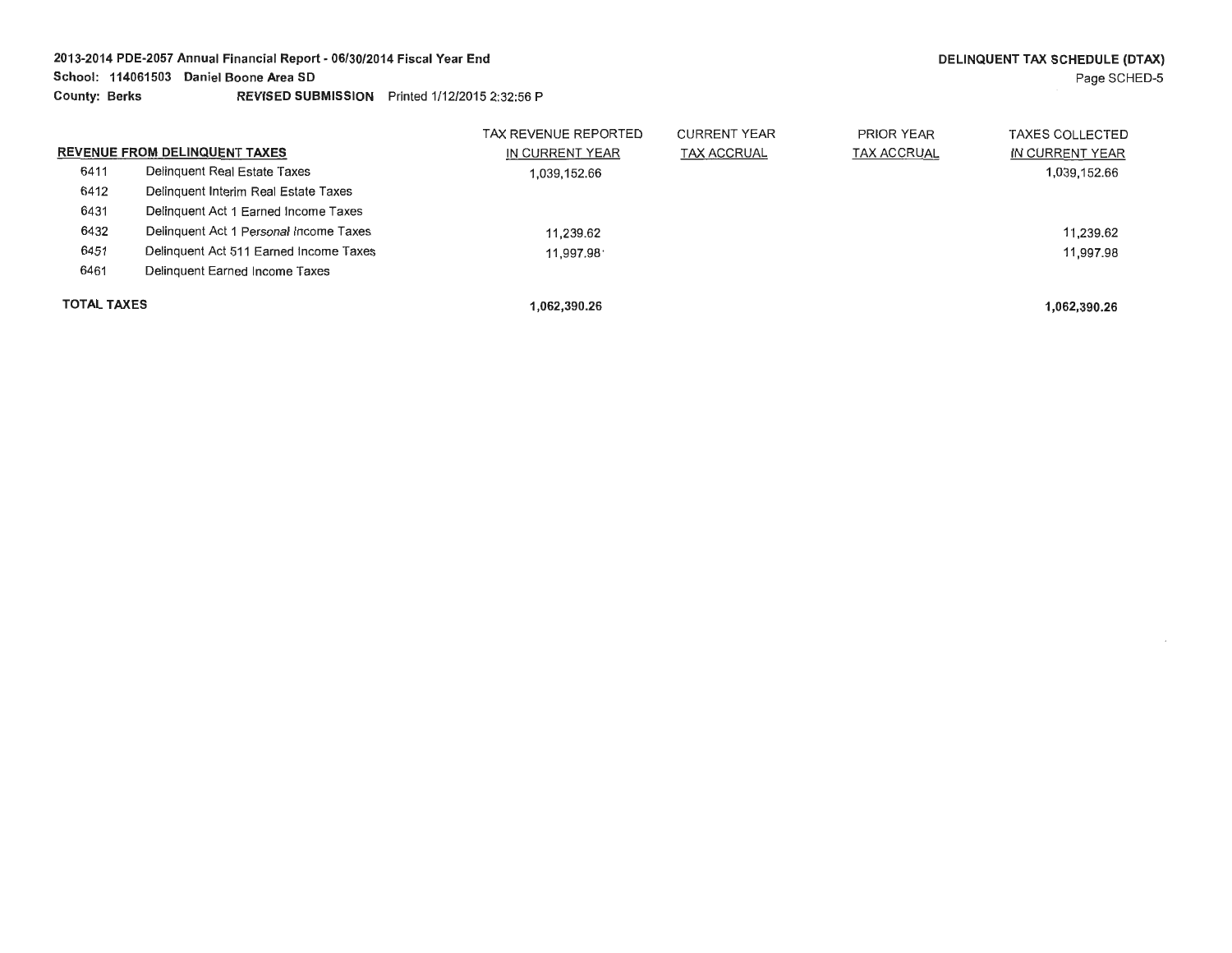| 2013-2014 PDE-2057 Annual Financial Report - 06/30/2014 Fiscal Year End       | DETAIL OF GENERAL FUND EXPENDITURES AND OTHER FINANCING USES |
|-------------------------------------------------------------------------------|--------------------------------------------------------------|
| School: 114061503 Daniel Boone Area SD                                        | Page EXP-1                                                   |
| <b>County: Berks</b><br><b>REVISED SUBMISSION</b> Printed 1/12/2015 2:32:58 P |                                                              |
| 1000 Instruction                                                              | Total                                                        |
| 100<br><b>Personnel Services-Salaries</b>                                     |                                                              |
| <b>Total Personnel Services-Salaries</b>                                      | 17,865,220.24                                                |
| <b>Personnel Services-Employee Benefits</b><br>200                            |                                                              |
| 210 Grp Ins - Contracted Provider                                             | 3,066,092.42                                                 |
| 220 Social Security Contributions                                             | 1,323,172.71                                                 |
| 230 PSERS Retirement Contributions                                            | 2,978,257.64                                                 |
| 240 Tuition Reimbursements                                                    | 163,252.00                                                   |
| 250 Unemployment Compensation                                                 | 25,828.73                                                    |
| 260 Workmen's Compensation                                                    | 119,738.00                                                   |
| 290 Other Employee Benefits                                                   | 100,000.00                                                   |
| <b>Total Personnel Services-Employee Benefits</b>                             | 7,776,341.50                                                 |
| <b>Purchased Professional &amp; Technical Services</b><br>300                 |                                                              |
| <b>Total Purchased Professional &amp; Technical Services</b>                  | 749,316.03                                                   |
| <b>Purchased Property Services</b><br>400                                     |                                                              |
| 430 Repairs and Maintenance                                                   | 3,484.02                                                     |
| 440 Rentals                                                                   | 53,848.34                                                    |
| <b>Total Purchased Property Services</b>                                      | 57,332.36                                                    |
| <b>Other Purchased Services</b><br>500                                        |                                                              |
| 510 Student Transportation Services                                           | 3,130.78                                                     |
| 550 Printing & Binding                                                        | 1,153.60                                                     |
| 560 Tuition                                                                   | 2,833,057.99                                                 |
| 580 Travel                                                                    | 20,359.08                                                    |
| <b>Total Other Purchased Services</b>                                         | 2,857,701.45                                                 |
| 600<br><b>Supplies</b>                                                        |                                                              |
| 610 General Supplies                                                          | 170,934.61                                                   |
| 640 Books & Periodicals                                                       | 176,933.25                                                   |
| <b>Total Supplies</b>                                                         | 347,867.86                                                   |
| Property<br>700                                                               |                                                              |
| 750 Equipment - Original & Additional                                         | 26,776.97                                                    |
| 760 Equipment - Replacement                                                   | 19,130.84                                                    |
| <b>Total Property</b>                                                         | 45,907.81                                                    |
| <b>Other Objects</b><br>800                                                   |                                                              |
| <b>Total Other Objects</b>                                                    | 9,294.00                                                     |
| <b>Total 1000 Instruction</b>                                                 | 29,708,981.25                                                |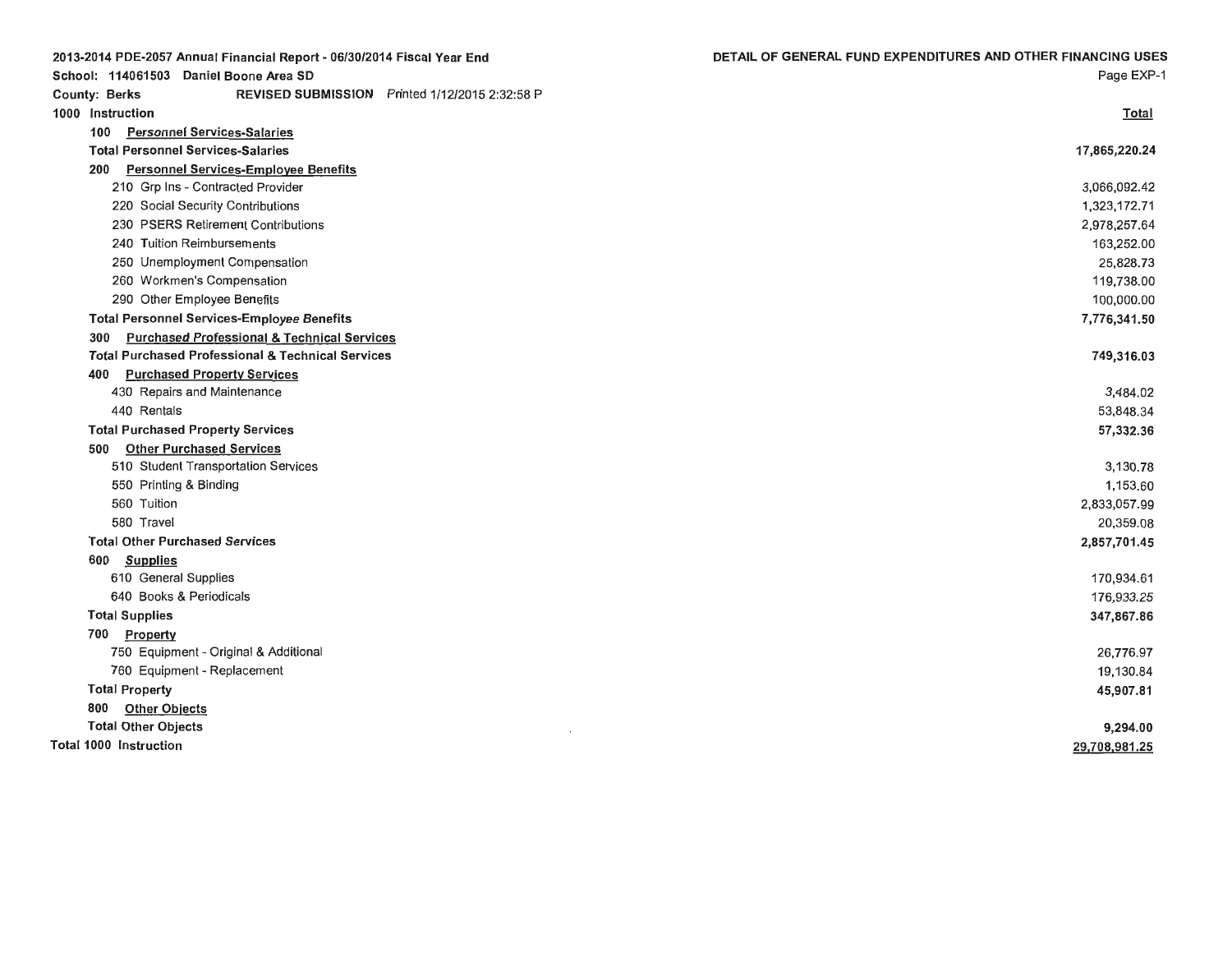| 2013-2014 PDE-2057 Annual Financial Report - 06/30/2014 Fiscal Year End<br>School: 114061503 Daniel Boone Area SD | DETAIL OF GENERAL FUND EXPENDITURES AND OTHER FINANCING USES |               |            | Page EXP-2    |
|-------------------------------------------------------------------------------------------------------------------|--------------------------------------------------------------|---------------|------------|---------------|
| <b>REVISED SUBMISSION</b> Printed 1/12/2015 2:32:58 P<br><b>County: Berks</b>                                     |                                                              |               |            |               |
| 1100 Regular Programs - E/S                                                                                       | Elementary                                                   | Secondary     | Federal    | Total         |
| 100<br><b>Personnel Services-Salaries</b>                                                                         |                                                              |               |            |               |
| <b>Total Personnel Services-Salaries</b>                                                                          | 7,151,291.29                                                 | 6,783,254.01  | 192,733.86 | 14,127,279.16 |
| <b>Personnel Services-Employee Benefits</b><br>200                                                                |                                                              |               |            |               |
| 210 Grp Ins - Contracted Provider                                                                                 | 1,248,679.46                                                 | 1,119,330.46  | 7,118.98   | 2,375,128.90  |
| 220 Social Security Contributions                                                                                 | 530,642.14                                                   | 503,947.16    | 14,187.97  | 1,048,777.27  |
| 230 PSERS Retirement Contributions                                                                                | 1,190,468.78                                                 | 1,139,338.72  | 24,282.35  | 2,354,089.85  |
| 240 Tuition Reimbursements                                                                                        | 64,100.85                                                    | 72,266.15     |            | 136,367.00    |
| 250 Unemployment Compensation                                                                                     | 270.00                                                       | 25,558.73     |            | 25,828.73     |
| 260 Workmen's Compensation                                                                                        | 79,745.51                                                    | 39,992.49     |            | 119,738.00    |
| 290 Other Employee Benefits                                                                                       | 86,600.00                                                    | 13,400.00     |            | 100,000.00    |
| <b>Total Personnel Services-Employee Benefits</b>                                                                 | 3,200,506.74                                                 | 2,913,833.71  | 45,589.30  | 6,159,929.75  |
| <b>Purchased Professional &amp; Technical Services</b><br>300                                                     |                                                              |               |            |               |
| <b>Total Purchased Professional &amp; Technical Services</b>                                                      | 23,798.93                                                    | 21,297.68     | 31,114.25  | 76,210.86     |
| <b>Purchased Property Services</b><br>400                                                                         |                                                              |               |            |               |
| 430 Repairs and Maintenance                                                                                       | 203.56                                                       | 3,280.46      |            | 3,484.02      |
| 440 Rentals                                                                                                       | 36,422.43                                                    | 15,564.18     |            | 51,986.61     |
| <b>Total Purchased Property Services</b>                                                                          | 36,625.99                                                    | 18,844.64     |            | 55,470.63     |
| <b>Other Purchased Services</b><br>500                                                                            |                                                              |               |            |               |
| 510 Student Transportation Services                                                                               | 773.94                                                       | 364.41        |            | 1,138.35      |
| 550 Printing & Binding                                                                                            |                                                              | 1,153.60      |            | 1,153.60      |
| 561 Tuition to Other School Districts Within The State                                                            | 2,640.37                                                     | 2,536.82      |            | 5,177.19      |
| 562 Tuition to Pennsylvania Charter Schools                                                                       | 331,501.96                                                   | 318,501.88    |            | 650,003.84    |
| 563 Tuition to Nonpublic Schools                                                                                  | 50,987.86                                                    | 48,988.33     |            | 99,976.19     |
| 568 Tuition for PRRIs (in-state) and Detention Centers                                                            | 17,725.93                                                    | 17,030.80     |            | 34,756.73     |
| 580 Travel                                                                                                        | 6,122.56                                                     | 6,086.07      | 2,294.41   | 14,503.04     |
| <b>Total Other Purchased Services</b>                                                                             | 409,752.62                                                   | 394,661.91    | 2,294.41   | 806,708.94    |
| <b>Supplies</b><br>600                                                                                            |                                                              |               |            |               |
| 610 General Supplies                                                                                              | 83,937.27                                                    | 78,677.58     | 362.05     | 162,976.90    |
| 640 Books & Periodicals                                                                                           | 85,842.49                                                    | 70,364.12     | 1,497.00   | 157,703.61    |
| <b>Total Supplies</b>                                                                                             | 169,779.76                                                   | 149,041.70    | 1,859.05   | 320,680.51    |
| 700<br>Property                                                                                                   |                                                              |               |            |               |
| 750 Equipment - Original & Additional                                                                             | 22,481.51                                                    | 4,295.46      |            | 26,776.97     |
| 760 Equipment - Replacement                                                                                       | 7,841.76                                                     | 10,745.08     |            | 18,586.84     |
| <b>Total Property</b>                                                                                             | 30,323.27                                                    | 15,040.54     |            | 45,363.81     |
| <b>Other Objects</b><br>800                                                                                       |                                                              |               |            |               |
| <b>Total Other Objects</b>                                                                                        | 125.73                                                       | 917.27        |            | 1,043.00      |
| Total 1100 Regular Programs - E/S                                                                                 | 11.022.204.33                                                | 10,296,891.46 | 273,590.87 | 21,592,686.66 |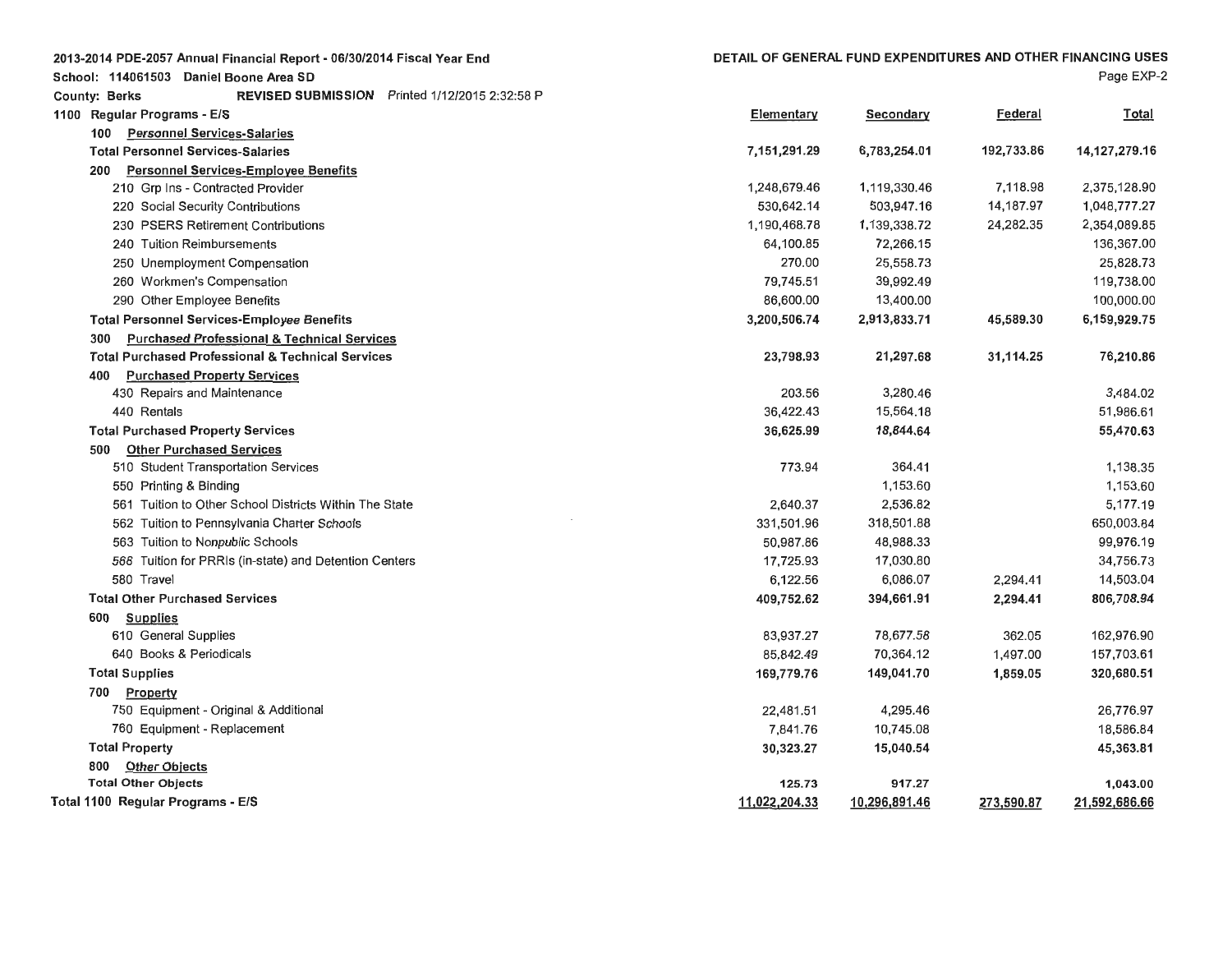| 2013-2014 PDE-2057 Annual Financial Report - 06/30/2014 Fiscal Year End | DETAIL OF GENERAL FUND EXPENDITURES AND OTHER FINANCING USES |              |              |              |
|-------------------------------------------------------------------------|--------------------------------------------------------------|--------------|--------------|--------------|
| School: 114061503 Daniel Boone Area SD                                  |                                                              |              |              | Page EXP-3   |
| REVISED SUBMISSION Printed 1/12/2015 2:32:58 P<br><b>County: Berks</b>  |                                                              |              |              |              |
| 1200 Special and Gifted Education                                       | Elementary                                                   | Secondary    | Federal      | <b>Total</b> |
| 100 Personnel Services-Salaries                                         |                                                              |              |              |              |
| <b>Total Personnel Services-Salaries</b>                                | 1,415,141.90                                                 | 1,387,836.42 | 717,523.04   | 3,520,501.36 |
| Personnel Services-Employee Benefits<br>200                             |                                                              |              |              |              |
| 210 Grp Ins - Contracted Provider                                       | 243,751.70                                                   | 273,148.92   | 124,793.96   | 641,694.58   |
| 220 Social Security Contributions                                       | 106,292.89                                                   | 101,830.23   | 50,249.18    | 258,372.30   |
| 230 PSERS Retirement Contributions                                      | 259,697.93                                                   | 241,519.98   | 87,281.92    | 588,499.83   |
| 240 Tuition Reimbursements                                              | 16,395.90                                                    | 10,489.10    |              | 26,885.00    |
| <b>Total Personnel Services-Employee Benefits</b>                       | 626,138.42                                                   | 626,988.23   | 262,325.06   | 1,515,451.71 |
| <b>Purchased Professional &amp; Technical Services</b><br>300           |                                                              |              |              |              |
| <b>Total Purchased Professional &amp; Technical Services</b>            | 341,155.41                                                   | 327,092.21   |              | 668,247.62   |
| <b>Purchased Property Services</b><br>400                               |                                                              |              |              |              |
| 440 Rentals                                                             |                                                              |              | 1,861.73     | 1,861.73     |
| <b>Total Purchased Property Services</b>                                |                                                              |              | 1,861.73     | 1,861.73     |
| <b>Other Purchased Services</b><br>500                                  |                                                              |              |              |              |
| 510 Student Transportation Services                                     | 238.64                                                       | 229.29       | 1,524.50     | 1,992.43     |
| 561 Tuition to Other School Districts Within The State                  | 27,798.48                                                    | 38,967.01    |              | 66,765.49    |
| 562 Tuition to Pennsylvania Charter Schools                             | 108,473.26                                                   | 104,219.40   |              | 212,692.66   |
| 563 Tuition to Nonpublic Schools                                        | 275,365.45                                                   | 264,566.80   |              | 539,932.25   |
| 564 Tuition to Career and Technology Centers                            | 14,529.63                                                    | 13,959.85    |              | 28,489.48    |
| 566 Tuition to Institutions of Higher Ed and Technical Institutes       | 2,526.02                                                     | 2,426.97     |              | 4,952.99     |
| 567 Tuition to Approved Private and PA Chartered Schools                | 119,648.14                                                   | 114,956.06   |              | 234,604.20   |
| 568 Tuition for PRRIs (in-state) and Detention Centers                  | 71,399.99                                                    | 68,599.99    |              | 139,999.98   |
| 569 Tuition - Other                                                     | 18,222.25                                                    | 17,507.65    |              | 35,729.90    |
| 580 Travel                                                              | 3,049.48                                                     | 2,589.56     | 217.00       | 5,856.04     |
| <b>Total Other Purchased Services</b>                                   | 641,251.34                                                   | 628,022.58   | 1,741.50     | 1,271,015.42 |
| 600<br><b>Supplies</b>                                                  |                                                              |              |              |              |
| 610 General Supplies                                                    |                                                              |              | 7,597.71     | 7,597.71     |
| 640 Books & Periodicals                                                 |                                                              |              | 19,131.64    | 19,131.64    |
| <b>Total Supplies</b>                                                   |                                                              |              | 26,729.35    | 26,729.35    |
| 700 Property                                                            |                                                              |              |              |              |
| 750 Equipment - Original & Additional                                   | (419.22)                                                     | (402.78)     | 822.00       |              |
| <b>Total Property</b>                                                   | (419.22)                                                     | (402.78)     | 822.00       |              |
| 800<br><b>Other Objects</b>                                             |                                                              |              |              |              |
| <b>Total Other Objects</b>                                              | 984.09                                                       | 3,024.91     | 4,242.00     | 8,251.00     |
| <b>Total 1200 Special and Gifted Education</b>                          | 3,024,251.94                                                 | 2,972,561.57 | 1,015,244.68 | 7,012,058.19 |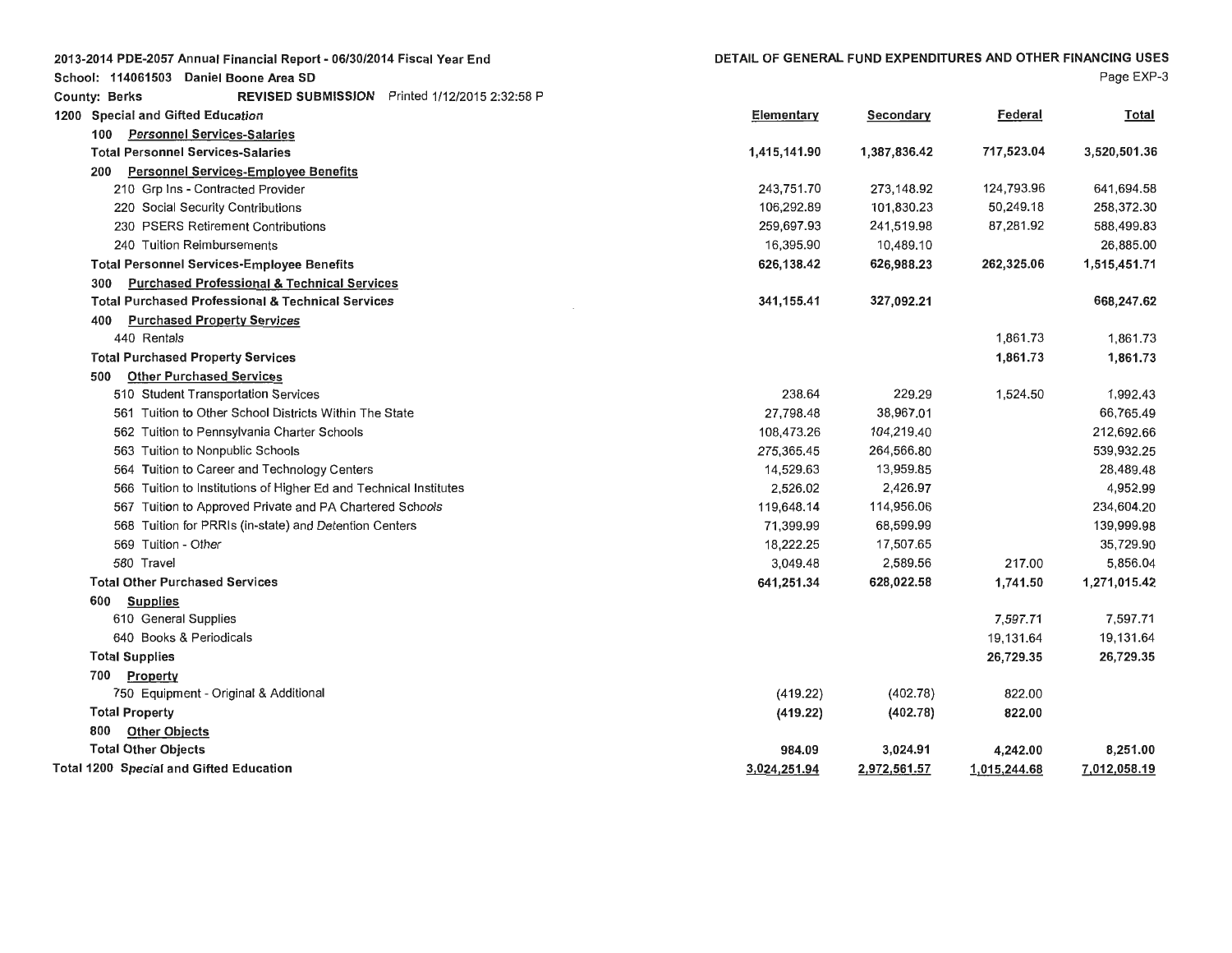| 2013-2014 PDE-2057 Annual Financial Report - 06/30/2014 Fiscal Year End          | DETAIL OF GENERAL FUND EXPENDITURES AND OTHER FINANCING USES |         |              |
|----------------------------------------------------------------------------------|--------------------------------------------------------------|---------|--------------|
| Daniel Boone Area SD<br>School: 114061503                                        |                                                              |         | Page EXP-4   |
| <b>County: Berks</b><br><b>REVISED SUBMISSION</b><br>Printed 1/12/2015 2:32:58 P |                                                              |         |              |
| <b>Vocational Education Programs</b><br>1300                                     | Secondary                                                    | Federal | Total        |
| <b>Personnel Services-Salaries</b><br>100                                        |                                                              |         |              |
| <b>Total Personnel Services-Salaries</b>                                         | 193,297.00                                                   |         | 193,297.00   |
| <b>Personnel Services-Employee Benefits</b><br>200                               |                                                              |         |              |
| 210 Grp Ins - Contracted Provider                                                | 49,268.94                                                    |         | 49,268.94    |
| 220 Social Security Contributions                                                | 14,243.25                                                    |         | 14,243.25    |
| 230 PSERS Retirement Contributions                                               | 31,664.55                                                    |         | 31,664.55    |
| Total Personnel Services-Employee Benefits                                       | 95,176.74                                                    |         | 95,176.74    |
| <b>Other Purchased Services</b><br>500                                           |                                                              |         |              |
| 564 Tuition to Career and Technology Centers                                     | 772,220.04                                                   |         | 772,220.04   |
| <b>Total Other Purchased Services</b>                                            | 772,220.04                                                   |         | 772,220.04   |
| <b>Supplies</b><br>600                                                           |                                                              |         |              |
| 640 Books & Periodicals                                                          | 98.00                                                        |         | 98.00        |
| <b>Total Supplies</b>                                                            | 98.00                                                        |         | 98.00        |
| <b>Total 1300 Vocational Education Programs</b>                                  | 1,060,791.78                                                 |         | 1,060,791.78 |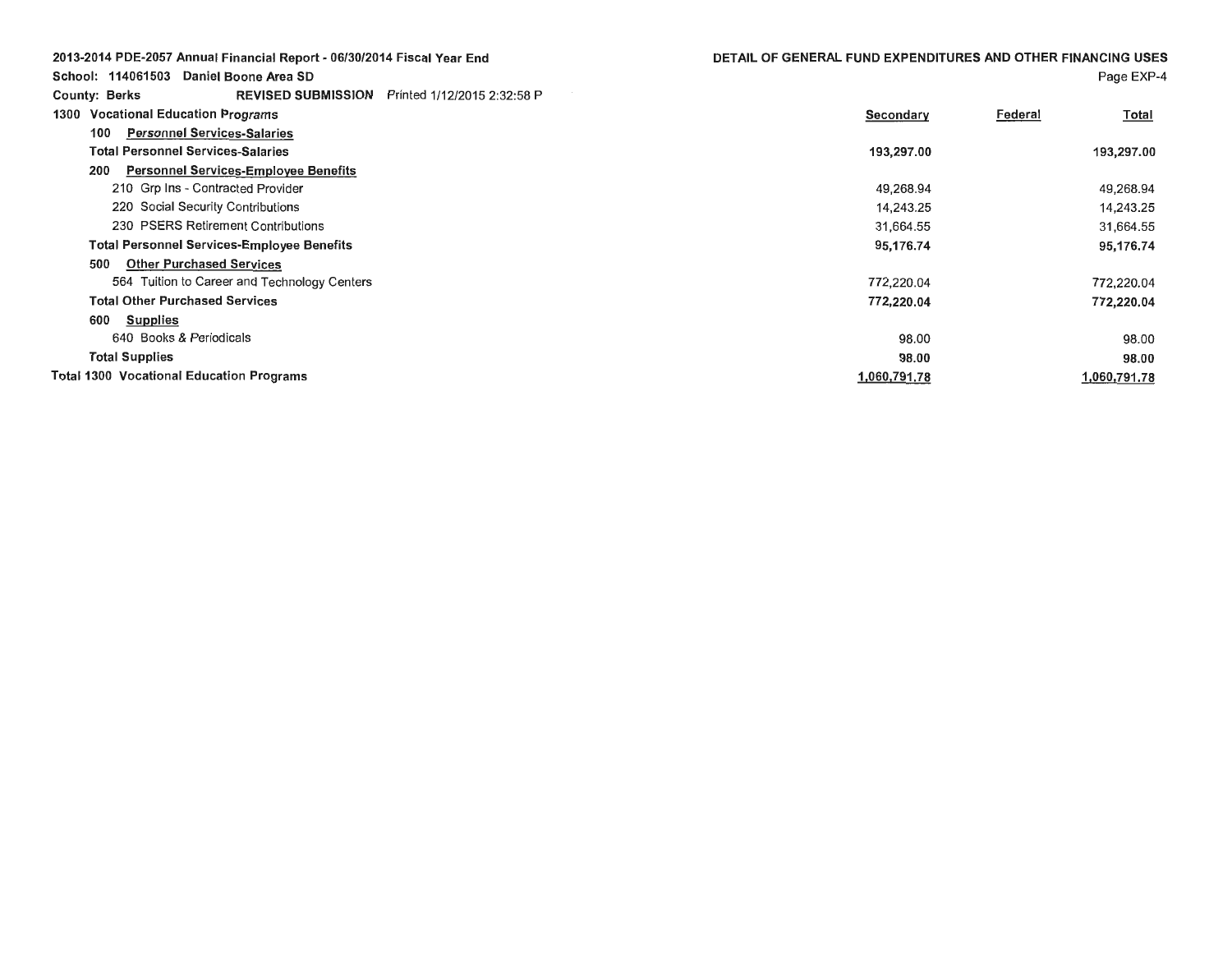| 2013-2014 PDE-2057 Annual Financial Report - 06/30/2014 Fiscal Year End<br>School: 114061503<br>Daniel Boone Area SD<br>Printed 1/12/2015 2:32:58 P | DETAIL OF GENERAL FUND EXPENDITURES AND OTHER FINANCING USES |           |         | Page EXP-5 |
|-----------------------------------------------------------------------------------------------------------------------------------------------------|--------------------------------------------------------------|-----------|---------|------------|
| <b>REVISED SUBMISSION</b><br><b>County: Berks</b>                                                                                                   |                                                              |           |         |            |
| Other Instructional Programs - E/S<br>1400                                                                                                          | Elementary                                                   | Secondary | Federal | Total      |
| 100<br><b>Personnel Services-Salaries</b>                                                                                                           |                                                              |           |         |            |
| <b>Total Personnel Services-Salaries</b>                                                                                                            | 2,403.96                                                     | 21,738.76 |         | 24,142.72  |
| <b>Personnel Services-Employee Benefits</b><br>200                                                                                                  |                                                              |           |         |            |
| 220 Social Security Contributions                                                                                                                   | 179.45                                                       | 1,600.44  |         | 1,779.89   |
| 230 PSERS Retirement Contributions                                                                                                                  | 406.99                                                       | 3,596.42  |         | 4,003.41   |
| <b>Total Personnel Services-Employee Benefits</b>                                                                                                   | 586.44                                                       | 5,196.86  |         | 5,783.30   |
| <b>Other Purchased Services</b><br>500                                                                                                              |                                                              |           |         |            |
| 560 Tuition                                                                                                                                         | 292.77                                                       | 7,464.28  |         | 7,757.05   |
| <b>Total Other Purchased Services</b>                                                                                                               | 292.77                                                       | 7,464.28  |         | 7,757.05   |
| <b>Supplies</b><br>600                                                                                                                              |                                                              |           |         |            |
| 610 General Supplies                                                                                                                                |                                                              | 360.00    |         | 360.00     |
| <b>Total Supplies</b>                                                                                                                               |                                                              | 360.00    |         | 360.00     |
| <b>Property</b><br>700                                                                                                                              |                                                              |           |         |            |
| 760 Equipment - Replacement                                                                                                                         | 277.44                                                       | 266.56    |         | 544.00     |
| <b>Total Property</b>                                                                                                                               | 277.44                                                       | 266.56    |         | 544.00     |
| Total 1400 Other Instructional Programs - E/S                                                                                                       | 3,560.61                                                     | 35,026.46 |         | 38,587.07  |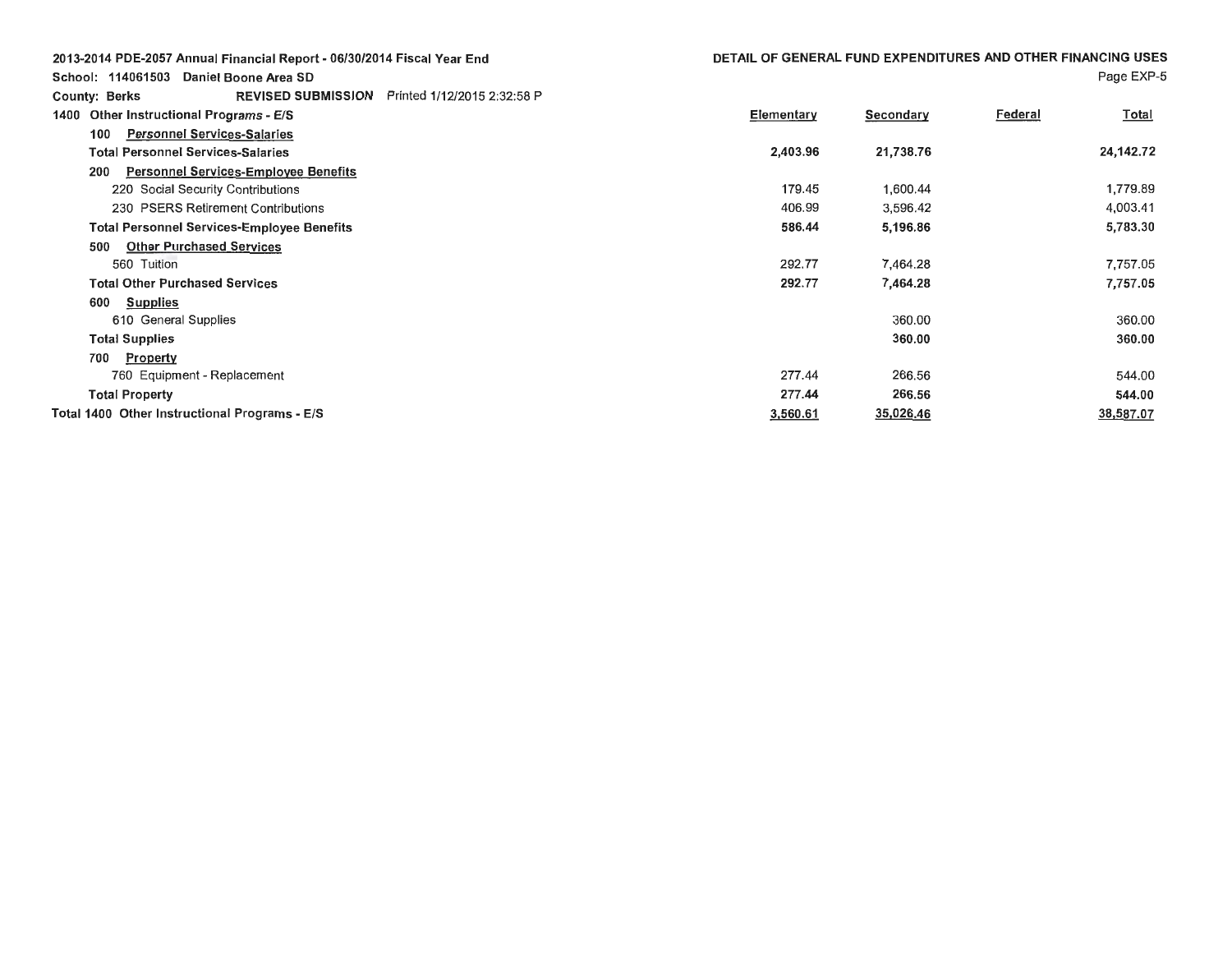| 2013-2014 PDE-2057 Annual Financial Report - 06/30/2014 Fiscal Year End          | DETAIL OF GENERAL FUND EXPENDITURES AND OTHER FINANCING USES |           |         |            |
|----------------------------------------------------------------------------------|--------------------------------------------------------------|-----------|---------|------------|
| School: 114061503<br>Daniel Boone Area SD                                        |                                                              |           |         | Page EXP-6 |
| <b>REVISED SUBMISSION</b><br>Printed 1/12/2015 2:32:58 P<br><b>County: Berks</b> |                                                              |           |         |            |
| 1420 Summer School                                                               | <b>Elementary</b>                                            | Secondary | Federal | Total      |
| <b>Personnel Services-Salaries</b><br>100                                        |                                                              |           |         |            |
| <b>Total Personnel Services-Salaries</b>                                         |                                                              | 15,887.22 |         | 15,887.22  |
| <b>Personnel Services-Employee Benefits</b><br>200                               |                                                              |           |         |            |
| 220 Social Security Contributions                                                |                                                              | 1.163.61  |         | 1.163.61   |
| 230 PSERS Retirement Contributions                                               |                                                              | 2,605.72  |         | 2,605.72   |
| <b>Total Personnel Services-Employee Benefits</b>                                |                                                              | 3,769.33  |         | 3,769.33   |
| <u>Supplies</u><br>600                                                           |                                                              |           |         |            |
| 610 General Supplies                                                             |                                                              | 360.00    |         | 360.00     |
| <b>Total Supplies</b>                                                            |                                                              | 360.00    |         | 360.00     |
| <b>Total 1420 Summer School</b>                                                  |                                                              | 20,016.55 |         | 20,016.55  |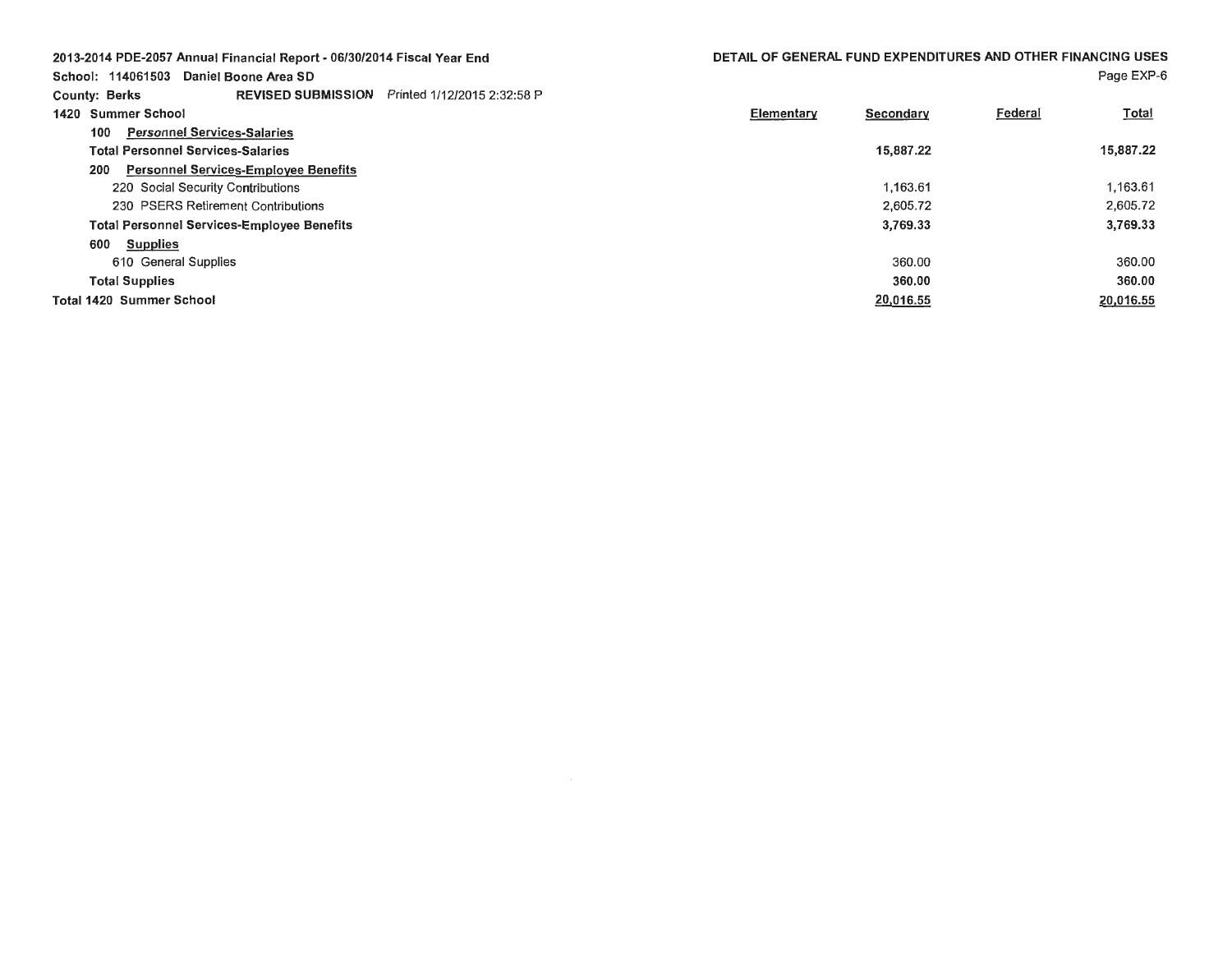| 2013-2014 PDE-2057 Annual Financial Report - 06/30/2014 Fiscal Year End          | DETAIL OF GENERAL FUND EXPENDITURES AND OTHER FINANCING USES |           |         |            |
|----------------------------------------------------------------------------------|--------------------------------------------------------------|-----------|---------|------------|
| Daniel Boone Area SD<br>School: 114061503                                        |                                                              |           |         | Page EXP-7 |
| <b>County: Berks</b><br><b>REVISED SUBMISSION</b><br>Printed 1/12/2015 2:32:58 P |                                                              |           |         |            |
| 1430 Homebound Instruction                                                       | Elementary                                                   | Secondary | Federal | Total      |
| 100<br><b>Personnel Services-Salaries</b>                                        |                                                              |           |         |            |
| <b>Total Personnel Services-Salaries</b>                                         | 2.403.96                                                     | 5,851.54  |         | 8,255.50   |
| <b>Personnel Services-Employee Benefits</b><br>200                               |                                                              |           |         |            |
| 220 Social Security Contributions                                                | 179.45                                                       | 436.83    |         | 616.28     |
| 230 PSERS Retirement Contributions                                               | 406.99                                                       | 990.70    |         | 1,397.69   |
| <b>Total Personnel Services-Employee Benefits</b>                                | 586.44                                                       | 1,427.53  |         | 2,013.97   |
| <b>Other Purchased Services</b><br>500                                           |                                                              |           |         |            |
| 563 Tuition to Nonpublic Schools                                                 |                                                              | 7,183.00  |         | 7,183.00   |
| <b>Total Other Purchased Services</b>                                            |                                                              | 7,183.00  |         | 7,183.00   |
| 700<br><b>Property</b>                                                           |                                                              |           |         |            |
| 760 Equipment - Replacement                                                      | 277.44                                                       | 266.56    |         | 544.00     |
| <b>Total Property</b>                                                            | 277.44                                                       | 266.56    |         | 544.00     |
| <b>Total 1430 Homebound Instruction</b>                                          | 3,267.84                                                     | 14,728.63 |         | 17,996.47  |

 $\sim 10^{-1}$ 

 $\mathcal{L}^{\mathcal{L}}(\mathcal{L}^{\mathcal{L}}(\mathcal{L}^{\mathcal{L}}(\mathcal{L}^{\mathcal{L}}(\mathcal{L}^{\mathcal{L}})))$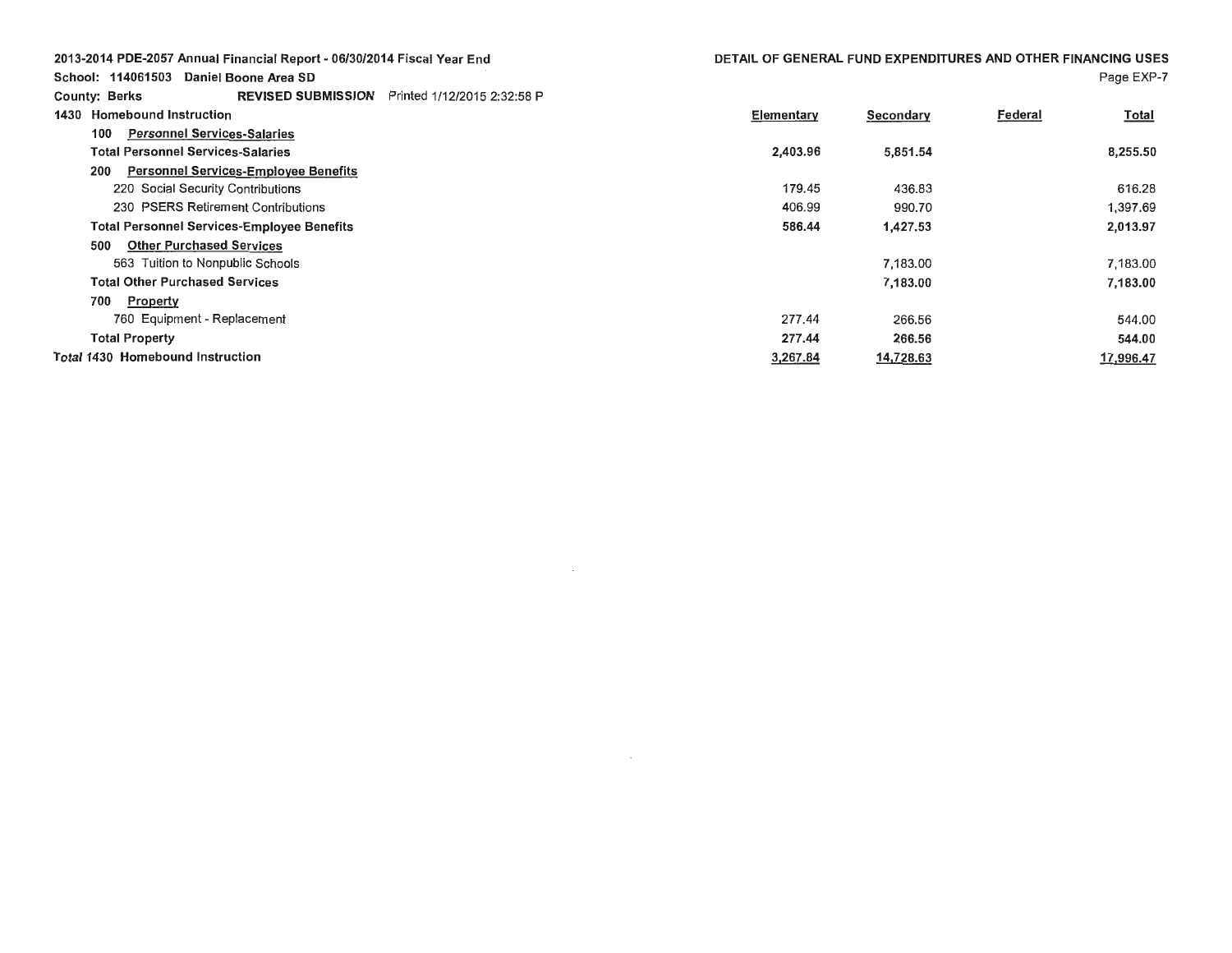| 2013-2014 PDE-2057 Annual Financial Report - 06/30/2014 Fiscal Year End<br>Daniel Boone Area SD<br>School: 114061503 |            | DETAIL OF GENERAL FUND EXPENDITURES AND OTHER FINANCING USES |         | Page EXP-8   |
|----------------------------------------------------------------------------------------------------------------------|------------|--------------------------------------------------------------|---------|--------------|
| <b>REVISED SUBMISSION</b> Printed 1/12/2015 2:32:58 P<br><b>County: Berks</b>                                        |            |                                                              |         |              |
| 1440 Alternative Regular Education                                                                                   | Elementary | Secondary                                                    | Federal | <u>Total</u> |
| <b>Other Purchased Services</b><br>500                                                                               |            |                                                              |         |              |
| 560 Tuition                                                                                                          | 292.77     | 281.28                                                       |         | 574.05       |
| <b>Total Other Purchased Services</b>                                                                                | 292.77     | 281.28                                                       |         | 574.05       |
| <b>Total 1440 Alternative Regular Education</b>                                                                      | 292.77     | 281.28                                                       |         | 574.05       |
|                                                                                                                      |            |                                                              |         |              |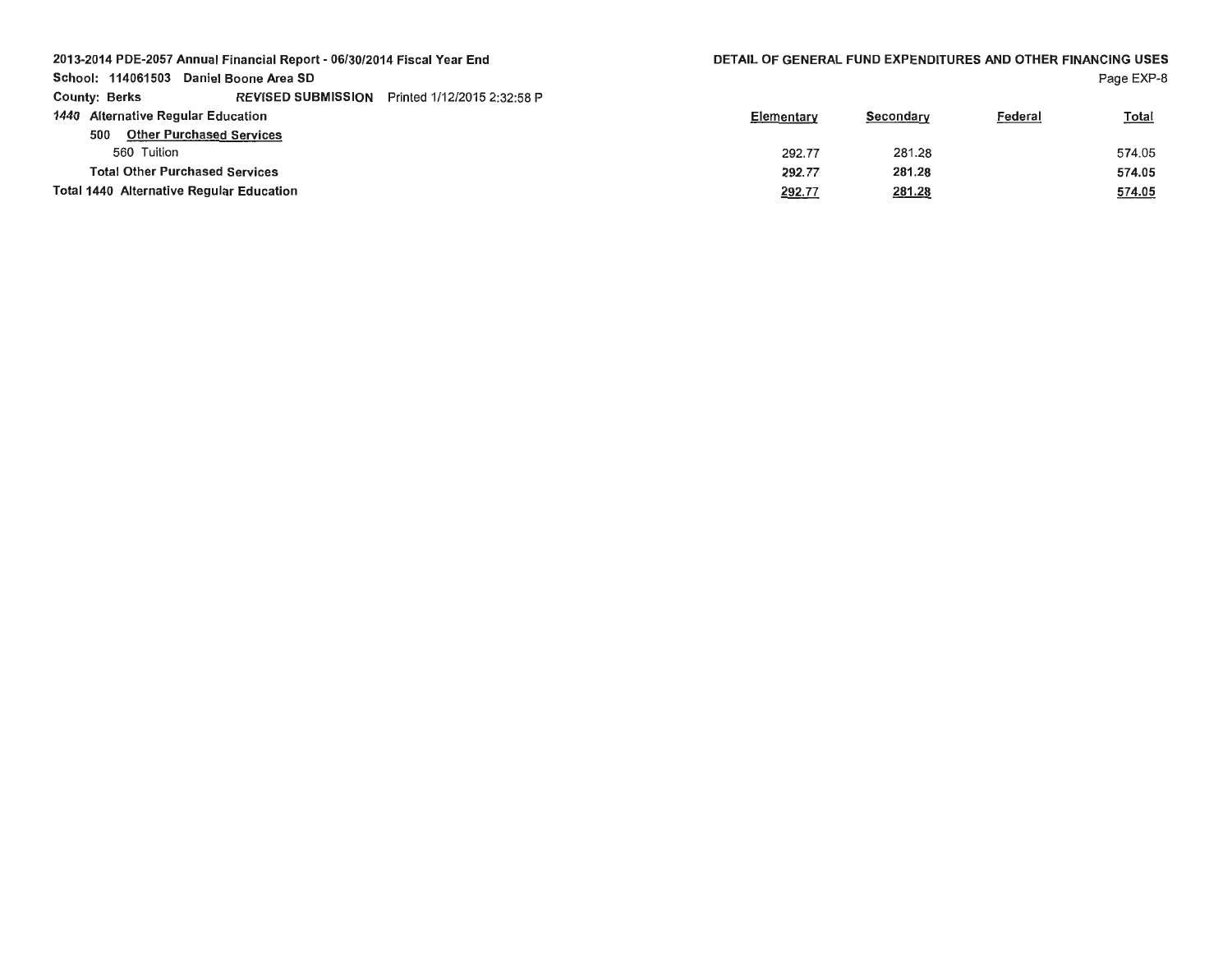| 2013-2014 PDE-2057 Annual Financial Report - 06/30/2014 Fiscal Year End          | DETAIL OF GENERAL FUND EXPENDITURES AND OTHER FINANCING USES |           |         |              |
|----------------------------------------------------------------------------------|--------------------------------------------------------------|-----------|---------|--------------|
| Daniel Boone Area SD<br>School: 114061503                                        |                                                              |           |         | Page EXP-9   |
| <b>REVISED SUBMISSION</b><br>Printed 1/12/2015 2:32:58 P<br><b>County: Berks</b> |                                                              |           |         |              |
| 1441 Adjudicated / Court Placed Programs                                         | Elementary                                                   | Secondary | Federal | <b>Total</b> |
| <b>Other Purchased Services</b><br>500                                           |                                                              |           |         |              |
| 561 Tuition to Other School Districts Within The State                           | 292.77                                                       | 281.28    |         | 574.05       |
| <b>Total Other Purchased Services</b>                                            | 292.77                                                       | 281.28    |         | 574.05       |
| <b>Total 1441 Adjudicated / Court Placed Programs</b>                            | 292.77                                                       | 281.28    |         | 574.05       |
|                                                                                  |                                                              |           |         |              |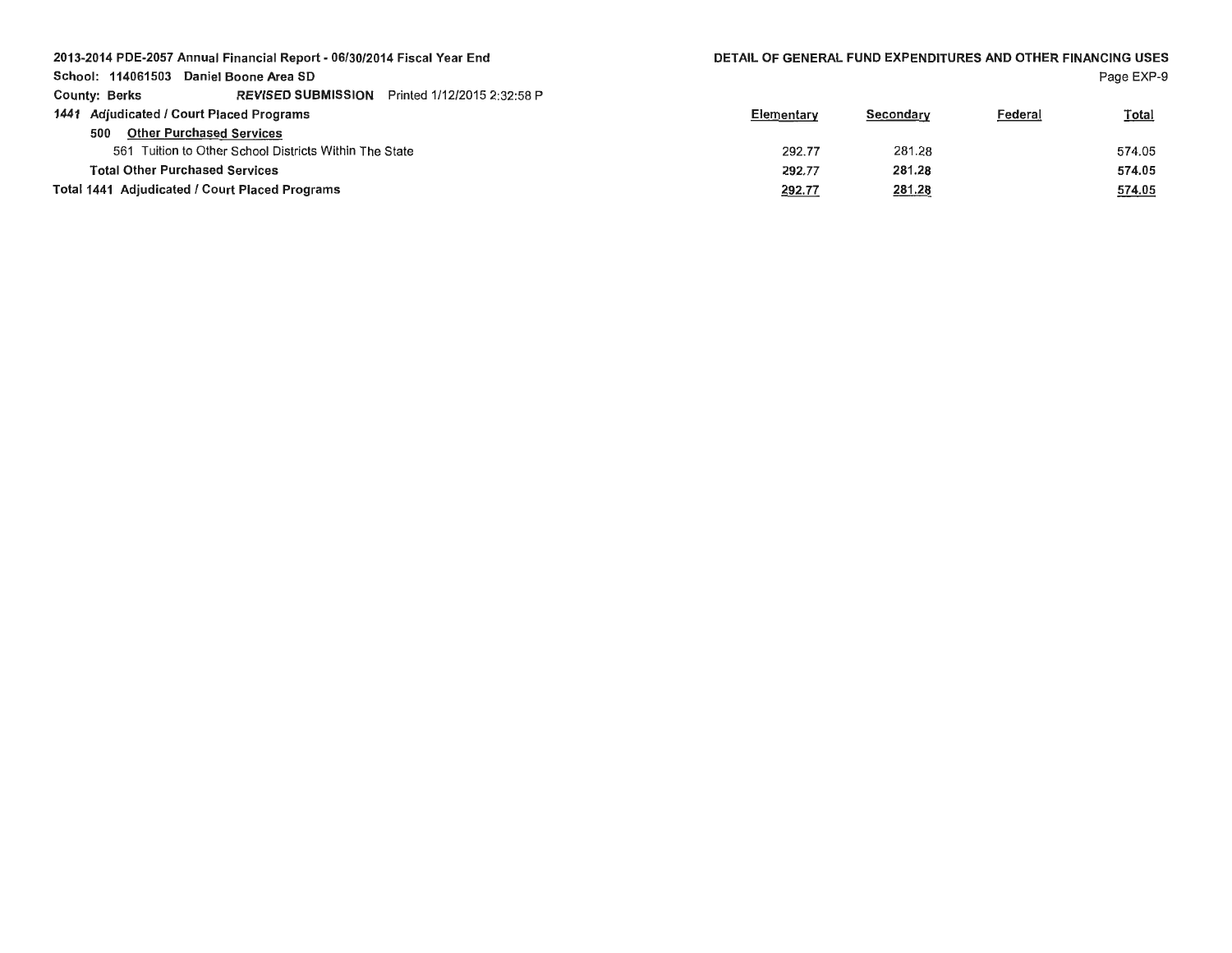| 2013-2014 PDE-2057 Annual Financial Report - 06/30/2014 Fiscal Year End       | DETAIL OF GENERAL FUND EXPENDITURES AND OTHER FINANCING USES |
|-------------------------------------------------------------------------------|--------------------------------------------------------------|
| School: 114061503<br>Daniel Boone Area SD                                     | Page EXP-10                                                  |
| <b>REVISED SUBMISSION</b> Printed 1/12/2015 2:32:58 P<br><b>County: Berks</b> |                                                              |
| 1500 Nonpublic School Programs                                                | <b>Federal</b><br><b>Total</b>                               |
| <b>Purchased Professional &amp; Technical Services</b><br>300                 |                                                              |
| <b>Total Purchased Professional &amp; Technical Services</b>                  | 4.857.55<br>4.857.55                                         |
| <b>Total 1500 Nonpublic School Programs</b>                                   | 4,857.55<br>4,857.55                                         |
|                                                                               |                                                              |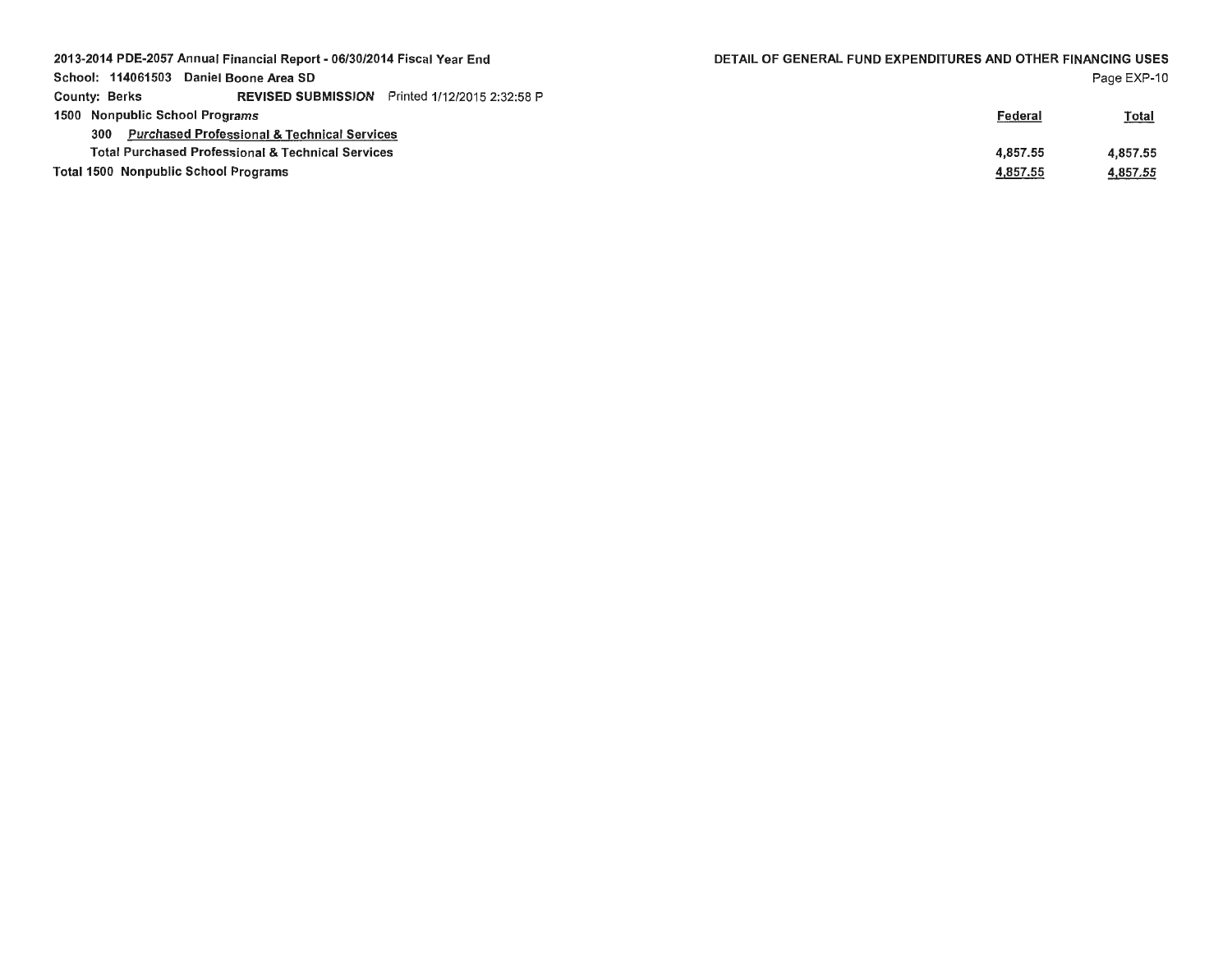| 2013-2014 PDE-2057 Annual Financial Report - 06/30/2014 Fiscal Year End | DETAIL OF GENERAL FUND EXPENDITURES AND OTHER FINANCING USES |
|-------------------------------------------------------------------------|--------------------------------------------------------------|
| School: 114061503 Daniel Boone Area SD                                  | Page EXP-11                                                  |
| REVISED SUBMISSION Printed 1/12/2015 2:32:58 P<br><b>County: Berks</b>  |                                                              |
| 2000 Support Services                                                   | Total                                                        |
| <b>Personnel Services-Salaries</b><br>100                               |                                                              |
| <b>Total Personnel Services-Salaries</b>                                | 5,384,482.18                                                 |
| <b>Personnel Services-Employee Benefits</b><br>200                      |                                                              |
| 210 Grp Ins - Contracted Provider                                       | 1,054,044.26                                                 |
| 220 Social Security Contributions                                       | 396,978.02                                                   |
| 230 PSERS Retirement Contributions                                      | 867,988.18                                                   |
| 240 Tuition Reimbursements                                              | 5,167.00                                                     |
| 290 Other Employee Benefits                                             | 20,004.52                                                    |
| <b>Total Personnel Services-Employee Benefits</b>                       | 2,344,181.98                                                 |
| <b>Purchased Professional &amp; Technical Services</b><br>300           |                                                              |
| <b>Total Purchased Professional &amp; Technical Services</b>            | 740,704.74                                                   |
| <b>Purchased Property Services</b><br>400                               |                                                              |
| 410 Cleaning Services                                                   | 83,846.96                                                    |
| 420 Utility Services                                                    | 162,107.58                                                   |
| 430 Repairs and Maintenance                                             | 294,006.72                                                   |
| 440 Rentals                                                             | 113,263.60                                                   |
| 460 Extermination Services                                              | 13,108.39                                                    |
| <b>Total Purchased Property Services</b>                                | 666,333.25                                                   |
| <b>Other Purchased Services</b><br>500                                  |                                                              |
| 510 Student Transportation Services                                     | 3,007,321.13                                                 |
| 520 Insurance-General                                                   | 156,199.50                                                   |
| 530 Communications                                                      | 104,773.12                                                   |
| 540 Advertising                                                         | 11,635.09                                                    |
| 550 Printing & Binding                                                  | 6,994.40                                                     |
| 580 Travel                                                              | 21,390.19                                                    |
| 590 Miscellaneous Purchased Services                                    | 36,951.82                                                    |
| <b>Total Other Purchased Services</b>                                   | 3,345,265.25                                                 |
| <b>Supplies</b><br>600                                                  |                                                              |
| 610 General Supplies                                                    | 277,938.12                                                   |
| 620 Energy                                                              | 842,984.99                                                   |
| 640 Books & Periodicals                                                 | 13,956.15                                                    |
| 650 Supplies - Technology Related                                       | 32,359.20                                                    |
| <b>Total Supplies</b>                                                   | 1,167,238.46                                                 |
| 700 Property                                                            |                                                              |
| 750 Equipment - Original & Additional                                   | 25,922.73                                                    |
| 760 Equipment - Replacement                                             | 99,254.79                                                    |
| <b>Total Property</b>                                                   | 125,177.52                                                   |
| 800 Other Objects                                                       |                                                              |
| <b>Total Other Objects</b>                                              | 107,257.36                                                   |
| <b>Total 2000 Support Services</b>                                      | 13,880,640.74                                                |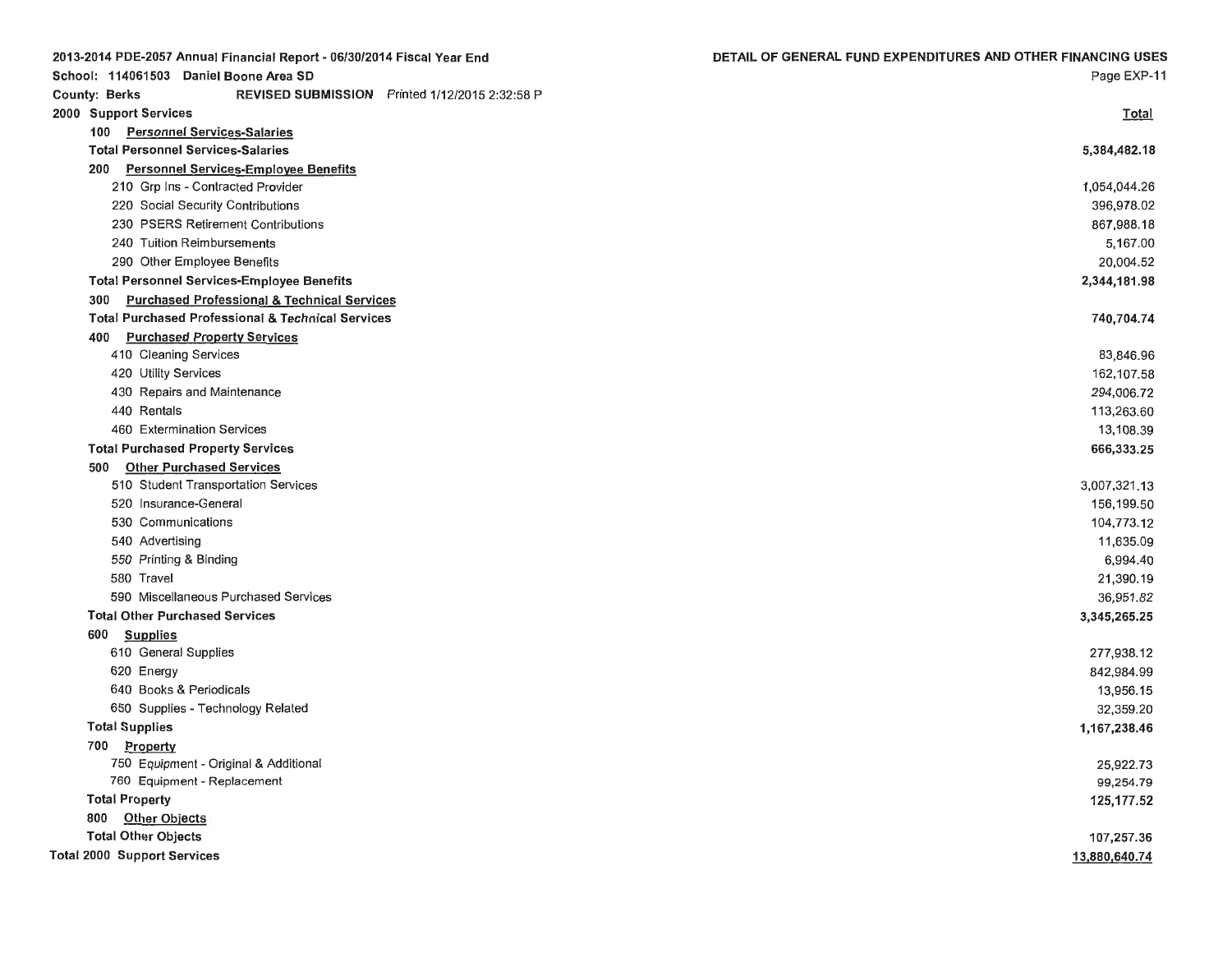| 2013-2014 PDE-2057 Annual Financial Report - 06/30/2014 Fiscal Year End       | DETAIL OF GENERAL FUND EXPENDITURES AND OTHER FINANCING USES |              |
|-------------------------------------------------------------------------------|--------------------------------------------------------------|--------------|
| School: 114061503<br>Daniel Boone Area SD                                     |                                                              | Page EXP-12  |
| <b>REVISED SUBMISSION</b> Printed 1/12/2015 2:32:58 P<br><b>County: Berks</b> |                                                              |              |
| 2100 Pupil Personnel                                                          | Federal                                                      | Total        |
| <b>Personnel Services-Salaries</b><br>100                                     |                                                              |              |
| <b>Total Personnel Services-Salaries</b>                                      |                                                              | 1,010,078.58 |
| <b>Personnel Services-Employee Benefits</b><br>200                            |                                                              |              |
| 210 Grp Ins - Contracted Provider                                             |                                                              | 190,994.23   |
| 220 Social Security Contributions                                             |                                                              | 75,034.88    |
| 230 PSERS Retirement Contributions                                            |                                                              | 169,104.91   |
| 290 Other Employee Benefits                                                   |                                                              | 1,920.00     |
| <b>Total Personnel Services-Employee Benefits</b>                             |                                                              | 437,054.02   |
| <b>Purchased Professional &amp; Technical Services</b><br>300                 |                                                              |              |
| <b>Total Purchased Professional &amp; Technical Services</b>                  |                                                              | (1,600.00)   |
| <b>Purchased Property Services</b><br>400                                     |                                                              |              |
| 440 Rentals                                                                   |                                                              | 83.30        |
| <b>Total Purchased Property Services</b>                                      |                                                              | 83.30        |
| <b>Other Purchased Services</b><br>500                                        |                                                              |              |
| 510 Student Transportation Services                                           |                                                              | (372.25)     |
| 580 Travel                                                                    | 500.00                                                       | 3,617.65     |
| <b>Total Other Purchased Services</b>                                         | 500.00                                                       | 3,245.40     |
| <b>Supplies</b><br>600                                                        |                                                              |              |
| 610 General Supplies                                                          | 5,284.79                                                     | 6,301.18     |
| 640 Books & Periodicals                                                       | 2,139.99                                                     | 3,295.07     |
| <b>Total Supplies</b>                                                         | 7,424.78                                                     | 9,596.25     |
| <b>Other Objects</b><br>800                                                   |                                                              |              |
| <b>Total Other Objects</b>                                                    | 620.00                                                       | 772.00       |
| <b>Total 2100 Pupil Personnel</b>                                             | 8,544.78                                                     | 1,459,229.55 |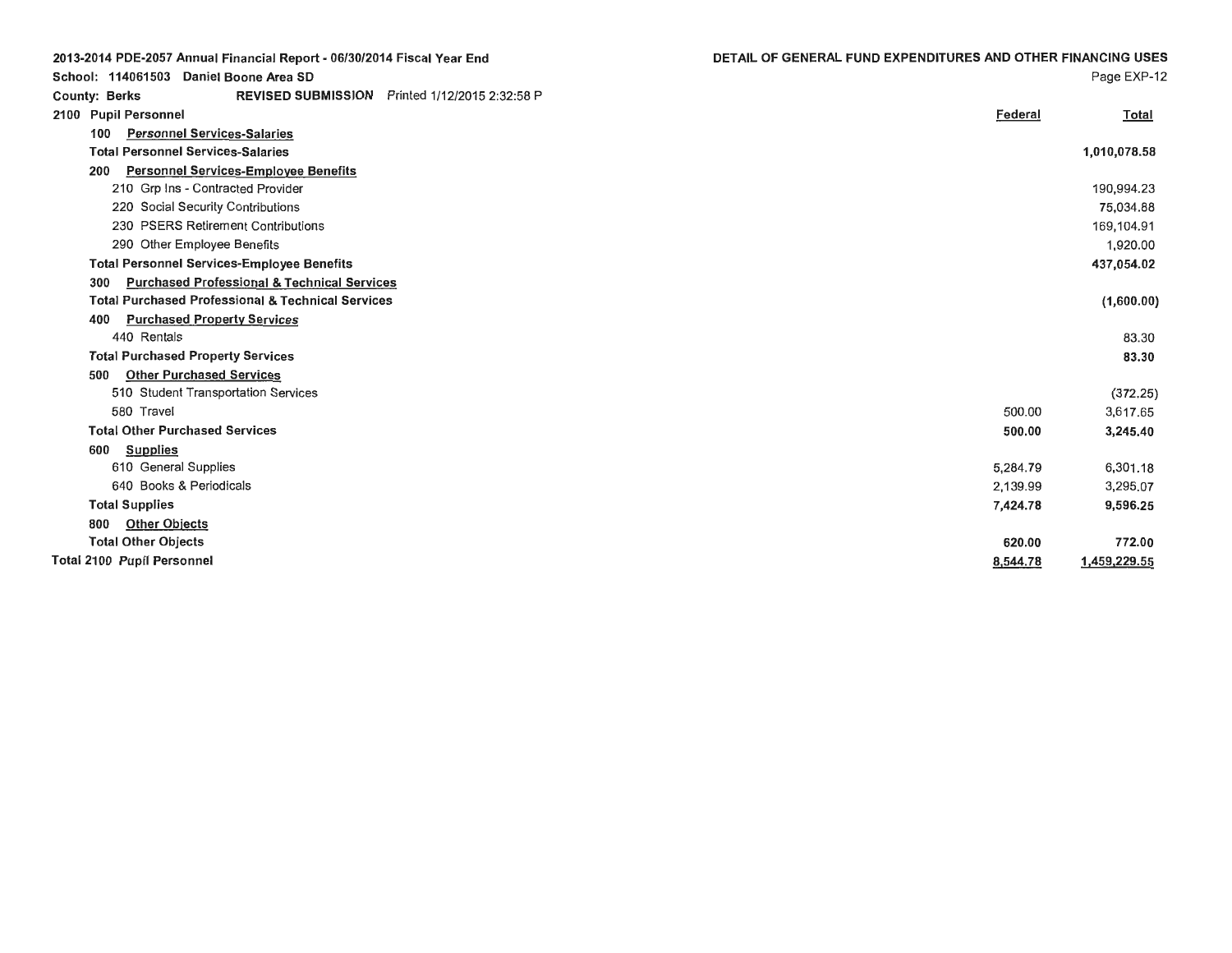| 2013-2014 PDE-2057 Annual Financial Report - 06/30/2014 Fiscal Year End          | DETAIL OF GENERAL FUND EXPENDITURES AND OTHER FINANCING USES |                  |          |             |
|----------------------------------------------------------------------------------|--------------------------------------------------------------|------------------|----------|-------------|
| School: 114061503<br>Daniel Boone Area SD                                        |                                                              |                  |          | Page EXP-13 |
| <b>County: Berks</b><br><b>REVISED SUBMISSION</b><br>Printed 1/12/2015 2:32:58 P |                                                              |                  |          |             |
| 2110 Supervision Of Pupil Personnel Services                                     | Elementary                                                   | <b>Secondary</b> | Federal  | Total       |
| <b>Personnel Services-Salaries</b><br>100                                        |                                                              |                  |          |             |
| <b>Total Personnel Services-Salaries</b>                                         | 60,656.70                                                    | 58,278.00        |          | 118,934.70  |
| Personnel Services-Employee Benefits<br>200                                      |                                                              |                  |          |             |
| 210 Grp Ins - Contracted Provider                                                | 12,517.04                                                    | 12,026.17        |          | 24,543.21   |
| 220 Social Security Contributions                                                | 4,549.12                                                     | 4,370.72         |          | 8,919.84    |
| 230 PSERS Retirement Contributions                                               | 10,101.51                                                    | 9,705.38         |          | 19,806.89   |
| 290 Other Employee Benefits                                                      | 979.20                                                       | 940.80           |          | 1,920.00    |
| <b>Total Personnel Services-Employee Benefits</b>                                | 28,146.87                                                    | 27,043.07        |          | 55,189.94   |
| <b>Other Purchased Services</b><br>500                                           |                                                              |                  |          |             |
| 580 Travel                                                                       | 1,489.02                                                     | 1,430.63         | 500.00   | 3,419.65    |
| <b>Total Other Purchased Services</b>                                            | 1,489.02                                                     | 1,430.63         | 500.00   | 3,419.65    |
| 600<br><b>Supplies</b>                                                           |                                                              |                  |          |             |
| 610 General Supplies                                                             |                                                              |                  | 1,284.81 | 1,284.81    |
| 640 Books & Periodicals                                                          |                                                              |                  | 1,082.11 | 1,082.11    |
| <b>Total Supplies</b>                                                            |                                                              |                  | 2,366.92 | 2,366.92    |
| <b>Other Objects</b><br>800                                                      |                                                              |                  |          |             |
| <b>Total Other Objects</b>                                                       | 111.18                                                       | 106.82           | 620.00   | 838.00      |
| <b>Total 2110 Supervision Of Pupil Personnel Services</b>                        | 90,403.77                                                    | 86,858.52        | 3,486.92 | 180,749.21  |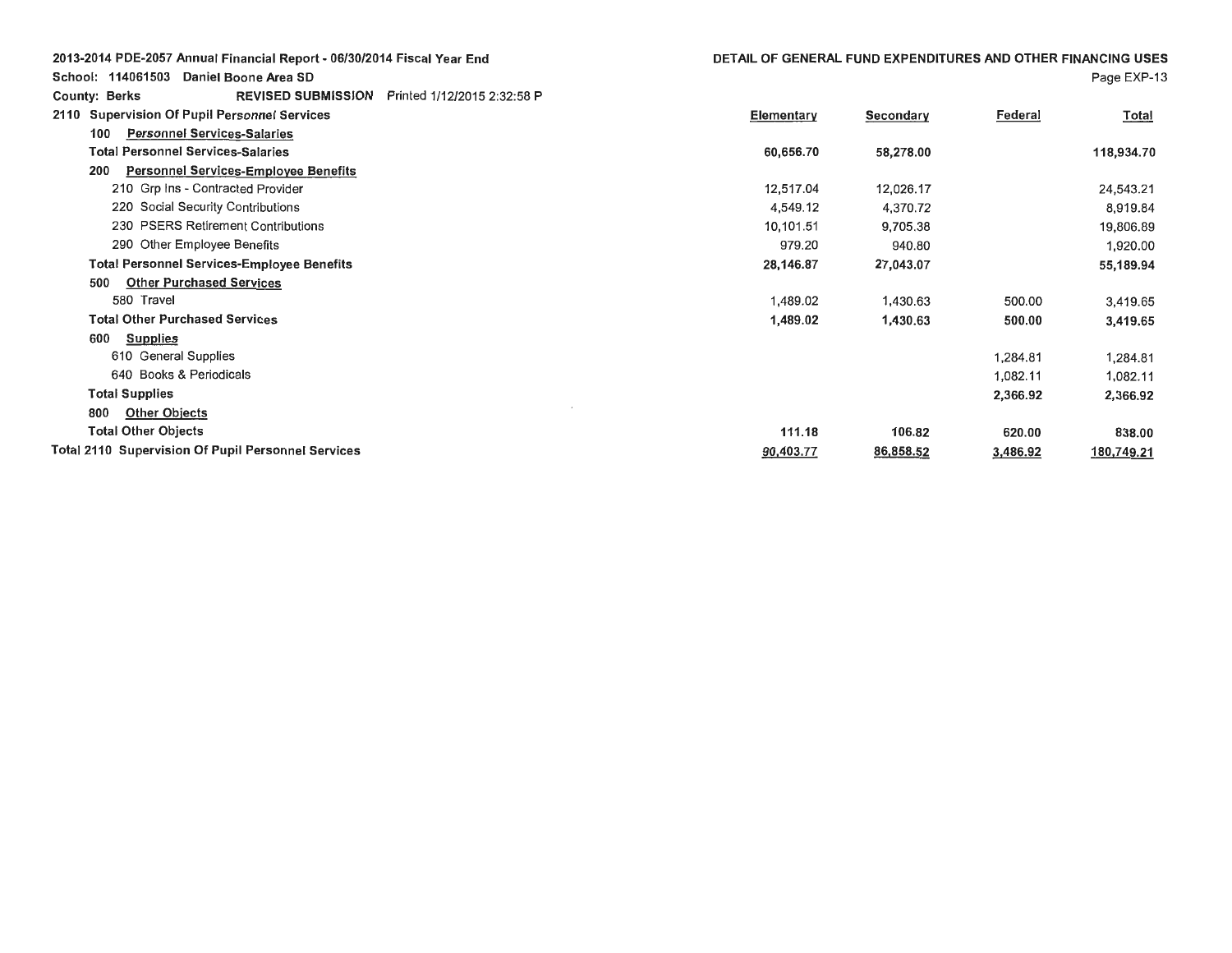| 2013-2014 PDE-2057 Annual Financial Report - 06/30/2014 Fiscal Year End       | DETAIL OF GENERAL FUND EXPENDITURES AND OTHER FINANCING USES |            |         |              |
|-------------------------------------------------------------------------------|--------------------------------------------------------------|------------|---------|--------------|
| School: 114061503 Daniel Boone Area SD                                        |                                                              |            |         | Page EXP-14  |
| <b>County: Berks</b><br><b>REVISED SUBMISSION</b> Printed 1/12/2015 2:32:58 P |                                                              |            |         |              |
| 2120 Guidance Services                                                        | Elementary                                                   | Secondary  | Federal | Total        |
| <b>Personnel Services-Salaries</b><br>100                                     |                                                              |            |         |              |
| <b>Total Personnel Services-Salaries</b>                                      | 336,439.01                                                   | 425,492.87 |         | 761,931.88   |
| <b>Personnel Services-Employee Benefits</b><br>200                            |                                                              |            |         |              |
| 210 Grp Ins - Contracted Provider                                             | 39,918.39                                                    | 90,410.38  |         | 130,328.77   |
| 220 Social Security Contributions                                             | 25,212.99                                                    | 31,355.29  |         | 56,568.28    |
| 230 PSERS Retirement Contributions                                            | 56.065.47                                                    | 71,357.09  |         | 127,422.56   |
| <b>Total Personnel Services-Employee Benefits</b>                             | 121,196.85                                                   | 193,122.76 |         | 314,319.61   |
| <b>Purchased Professional &amp; Technical Services</b><br>300                 |                                                              |            |         |              |
| <b>Total Purchased Professional &amp; Technical Services</b>                  |                                                              | (1,600.00) |         | (1,600.00)   |
| <b>Purchased Property Services</b><br>400                                     |                                                              |            |         |              |
| 440 Rentals                                                                   |                                                              | 83.30      |         | 83.30        |
| <b>Total Purchased Property Services</b>                                      |                                                              | 83.30      |         | 83.30        |
| <b>Other Purchased Services</b><br>500                                        |                                                              |            |         |              |
| 510 Student Transportation Services                                           |                                                              | (372.25)   |         | (372.25)     |
| 580 Travel                                                                    | 65.34                                                        | 132.66     |         | 198.00       |
| <b>Total Other Purchased Services</b>                                         | 65.34                                                        | (239.59)   |         | (174.25)     |
| <b>Supplies</b><br>600                                                        |                                                              |            |         |              |
| 610 General Supplies                                                          | 972.39                                                       | 44.00      |         | 1,016.39     |
| 640 Books & Periodicals                                                       | 1,043.10                                                     | 111.98     |         | 1,155.08     |
| <b>Total Supplies</b>                                                         | 2,015.49                                                     | 155.98     |         | 2,171.47     |
| 800<br><b>Other Objects</b>                                                   |                                                              |            |         |              |
| <b>Total Other Objects</b>                                                    | 194.00                                                       | 220.00     |         | 414.00       |
| <b>Total 2120 Guidance Services</b>                                           | 459,910.69                                                   | 617.235.32 |         | 1,077,146.01 |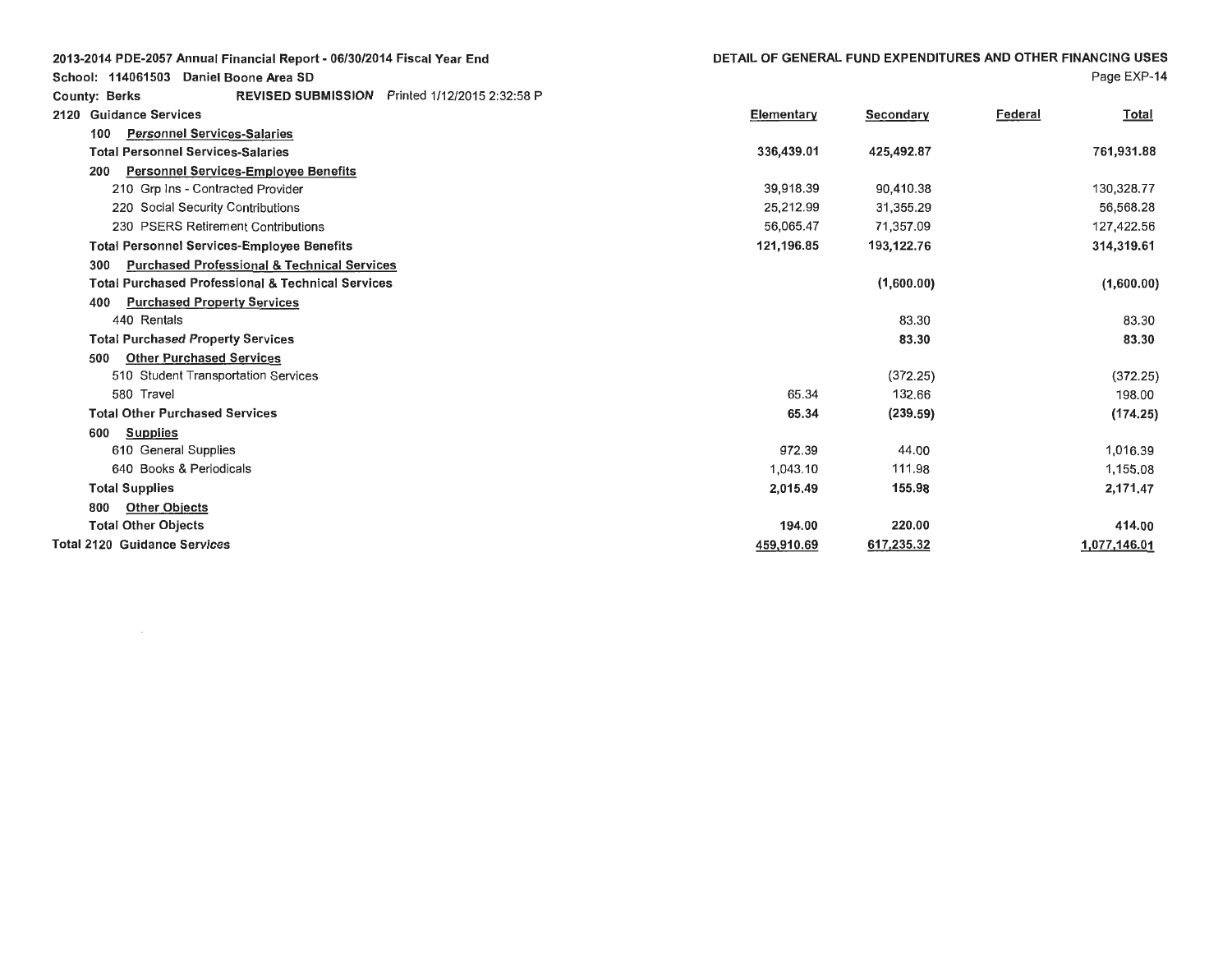| 2013-2014 PDE-2057 Annual Financial Report - 06/30/2014 Fiscal Year End<br>Daniel Boone Area SD<br>School: 114061503 | DETAIL OF GENERAL FUND EXPENDITURES AND OTHER FINANCING USES |           |          | Page EXP-15  |
|----------------------------------------------------------------------------------------------------------------------|--------------------------------------------------------------|-----------|----------|--------------|
| Printed 1/12/2015 2:32:58 P<br><b>REVISED SUBMISSION</b><br><b>County: Berks</b>                                     |                                                              |           |          |              |
| 2140 Psychological Services                                                                                          | <b>Elementary</b>                                            | Secondary | Federal  | <u>Total</u> |
| <b>Personnel Services-Salaries</b><br>100                                                                            |                                                              |           |          |              |
| <b>Total Personnel Services-Salaries</b>                                                                             | 65,898.12                                                    | 63,313.88 |          | 129,212.00   |
| <b>Personnel Services-Employee Benefits</b><br>200                                                                   |                                                              |           |          |              |
| 210 Grp Ins - Contracted Provider                                                                                    | 18,422.35                                                    | 17,699.90 |          | 36,122.25    |
| 220 Social Security Contributions                                                                                    | 4.868.85                                                     | 4,677.91  |          | 9,546.76     |
| 230 PSERS Retirement Contributions                                                                                   | 11,156.48                                                    | 10,718.98 |          | 21,875.46    |
| <b>Total Personnel Services-Employee Benefits</b>                                                                    | 34,447.68                                                    | 33,096.79 |          | 67,544.47    |
| 600<br><b>Supplies</b>                                                                                               |                                                              |           |          |              |
| 610 General Supplies                                                                                                 |                                                              |           | 3,999.98 | 3,999.98     |
| 640 Books & Periodicals                                                                                              |                                                              |           | 1,057.88 | 1,057.88     |
| <b>Total Supplies</b>                                                                                                |                                                              |           | 5,057.86 | 5,057.86     |
| <b>Other Objects</b><br>800                                                                                          |                                                              |           |          |              |
| <b>Total Other Objects</b>                                                                                           | (244.80)                                                     | (235.20)  |          | (480.00)     |
| <b>Total 2140 Psychological Services</b>                                                                             | 100,101.00                                                   | 96,175.47 | 5,057.86 | 201,334.33   |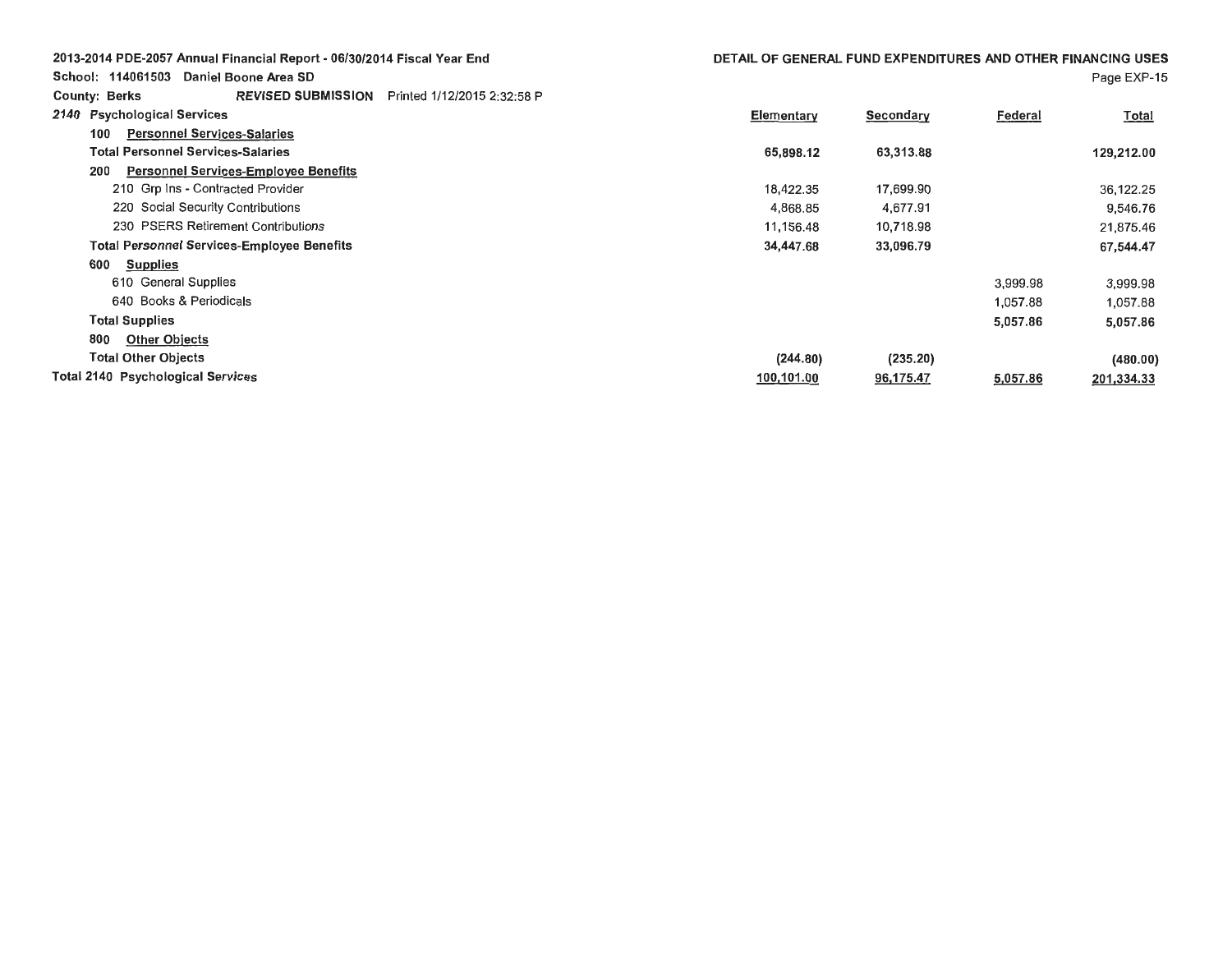| 2013-2014 PDE-2057 Annual Financial Report - 06/30/2014 Fiscal Year End          | DETAIL OF GENERAL FUND EXPENDITURES AND OTHER FINANCING USES |            |           |              |
|----------------------------------------------------------------------------------|--------------------------------------------------------------|------------|-----------|--------------|
| School: 114061503 Daniel Boone Area SD                                           |                                                              |            |           | Page EXP-16  |
| <b>County: Berks</b><br><b>REVISED SUBMISSION</b><br>Printed 1/12/2015 2:32:58 P |                                                              |            |           |              |
| 2200 Instructional Staff                                                         | Elementary                                                   | Secondary  | Federal   | Total        |
| <b>Personnel Services-Salaries</b><br>100                                        |                                                              |            |           |              |
| <b>Total Personnel Services-Salaries</b>                                         | 445,212.94                                                   | 263,766.56 | 20,867.73 | 729,847.23   |
| <b>Personnel Services-Employee Benefits</b><br>200                               |                                                              |            |           |              |
| 210 Grp Ins - Contracted Provider                                                | 62,918.73                                                    | 32,188.13  |           | 95,106.86    |
| 220 Social Security Contributions                                                | 33,589.11                                                    | 19,937.56  | 1,553.79  | 55,080.46    |
| 230 PSERS Retirement Contributions                                               | 74,264.66                                                    | 43,993.62  | 1,766.42  | 120,024.70   |
| 240 Tuition Reimbursements                                                       | 2,423.52                                                     | 2,328.48   |           | 4,752.00     |
| 290 Other Employee Benefits                                                      | 1,340.62                                                     | 1,288.05   |           | 2,628.67     |
| <b>Total Personnel Services-Employee Benefits</b>                                | 174,536.64                                                   | 99,735.84  | 3,320.21  | 277,592.69   |
| <b>Purchased Professional &amp; Technical Services</b><br>300                    |                                                              |            |           |              |
| <b>Total Purchased Professional &amp; Technical Services</b>                     | 62,003.68                                                    | 59,572.16  | 375.00    | 121,950.84   |
| <b>Purchased Property Services</b><br>400                                        |                                                              |            |           |              |
| 430 Repairs and Maintenance                                                      | 8,349.62                                                     | 5,771.78   |           | 14,121.40    |
| <b>Total Purchased Property Services</b>                                         | 8,349.62                                                     | 5,771.78   |           | 14,121.40    |
| <b>Other Purchased Services</b><br>500                                           |                                                              |            |           |              |
| 520 Insurance-General                                                            | 3,752.58                                                     | 3,605.42   |           | 7,358.00     |
| 550 Printing & Binding                                                           | 849.15                                                       | 815.85     |           | 1,665.00     |
| 580 Travel                                                                       | 4,303.44                                                     | 2,953.90   | 300.00    | 7,557.34     |
| <b>Total Other Purchased Services</b>                                            | 8,905.17                                                     | 7,375.17   | 300.00    | 16,580.34    |
| <b>Supplies</b><br>600                                                           |                                                              |            |           |              |
| 610 General Supplies                                                             | 28,524.27                                                    | 21,525.05  |           | 50,049.32    |
| 640 Books & Periodicals                                                          | 4,493.02                                                     | 5,001.87   |           | 9,494.89     |
| 650 Supplies - Technology Related                                                | 15,028.30                                                    | 17,330.90  |           | 32,359.20    |
| <b>Total Supplies</b>                                                            | 48,045.59                                                    | 43,857.82  |           | 91,903.41    |
| 700 Property                                                                     |                                                              |            |           |              |
| 750 Equipment - Original & Additional                                            | 2,415.09                                                     | 2,320.39   |           | 4,735.48     |
| 760 Equipment - Replacement                                                      | 72,219.52                                                    | 15,440.14  |           | 87,659.66    |
| <b>Total Property</b>                                                            | 74,634.61                                                    | 17,760.53  |           | 92,395.14    |
| <b>Other Objects</b><br>800                                                      |                                                              |            |           |              |
| <b>Total Other Objects</b>                                                       | 664.35                                                       | 45,535.53  |           | 46,199.88    |
| Total 2200 Instructional Staff                                                   | 822,352.60                                                   | 543,375.39 | 24,862.94 | 1,390,590.93 |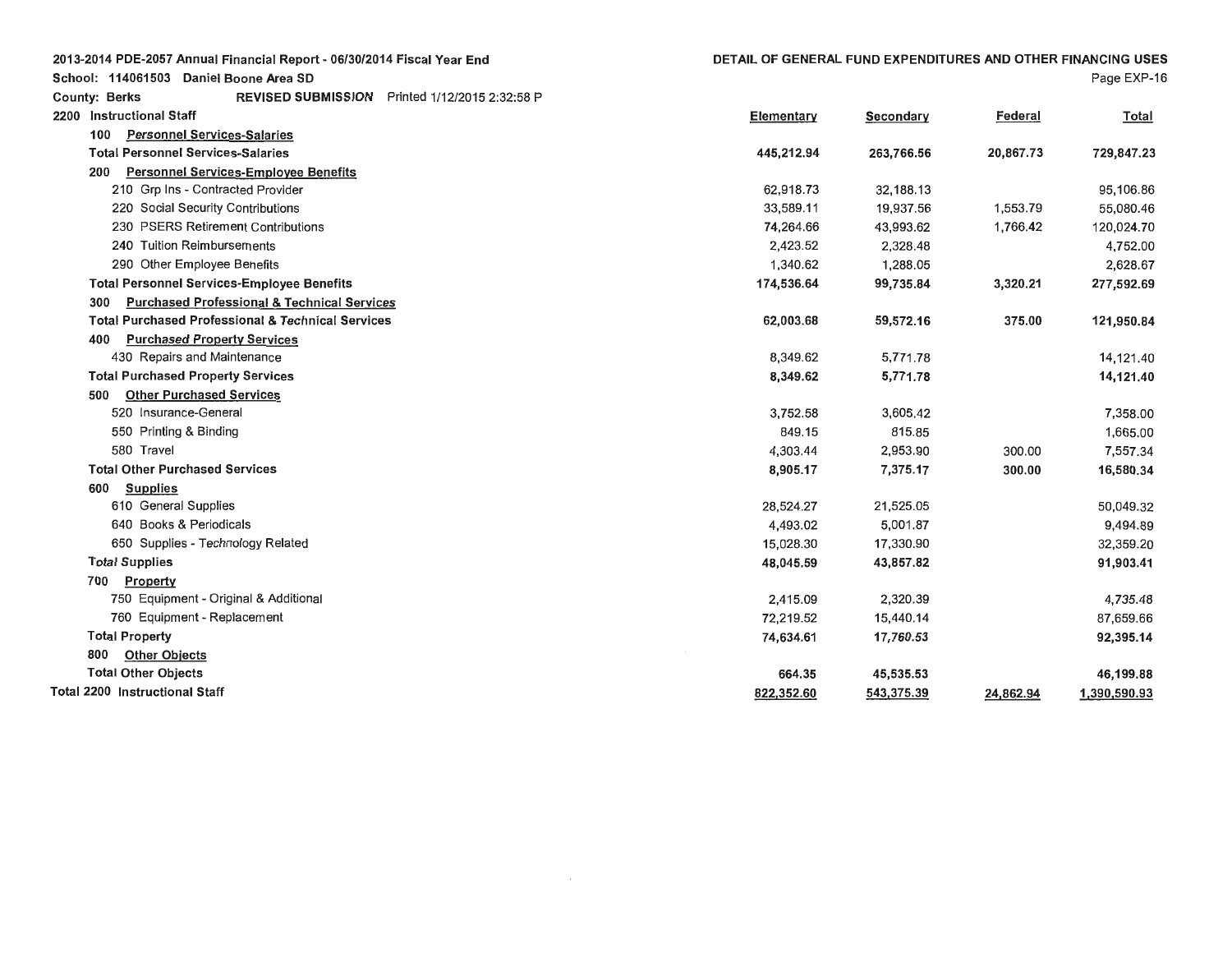| 2013-2014 PDE-2057 Annual Financial Report - 06/30/2014 Fiscal Year End       | DETAIL OF GENERAL FUND EXPENDITURES AND OTHER FINANCING USES |
|-------------------------------------------------------------------------------|--------------------------------------------------------------|
| School: 114061503 Daniel Boone Area SD                                        | Page EXP-17                                                  |
| <b>County: Berks</b><br><b>REVISED SUBMISSION</b> Printed 1/12/2015 2:32:58 P |                                                              |
| 2300 Administration                                                           | Federal<br>Total                                             |
| <b>Personnel Services-Salaries</b><br>100                                     |                                                              |
| <b>Total Personnel Services-Salaries</b>                                      | 1,383,180.91                                                 |
| 200<br><b>Personnel Services-Employee Benefits</b>                            |                                                              |
| 210 Grp Ins - Contracted Provider                                             | 249,518.65                                                   |
| 220 Social Security Contributions                                             | 99,383.68                                                    |
| 230 PSERS Retirement Contributions                                            | 210,839.06                                                   |
| 240 Tuition Reimbursements                                                    | 415.00                                                       |
| 290 Other Employee Benefits                                                   | 14,391.32                                                    |
| <b>Total Personnel Services-Employee Benefits</b>                             | 574,547.71                                                   |
| <b>Purchased Professional &amp; Technical Services</b><br>300                 |                                                              |
| <b>Total Purchased Professional &amp; Technical Services</b>                  | 347,329.59                                                   |
| <b>Purchased Property Services</b><br>400                                     |                                                              |
| 440 Rentals                                                                   | 18,886.84                                                    |
| <b>Total Purchased Property Services</b>                                      | 18,886.84                                                    |
| <b>Other Purchased Services</b><br>500                                        |                                                              |
| 520 Insurance-General                                                         | 39,936.50                                                    |
| 530 Communications                                                            | 31,052.21                                                    |
| 540 Advertising                                                               | 11,635.09                                                    |
| 550 Printing & Binding                                                        | 5,329.40                                                     |
| 580 Travel                                                                    | 8,827.96                                                     |
| 590 Miscellaneous Purchased Services                                          | 544.00                                                       |
| <b>Total Other Purchased Services</b>                                         | 97,325.16                                                    |
| <b>Supplies</b><br>600                                                        |                                                              |
| 610 General Supplies                                                          | 15,560.86                                                    |
| 640 Books & Periodicals                                                       | 1,166.19                                                     |
| <b>Total Supplies</b>                                                         | 16,727.05                                                    |
| 700 Property                                                                  |                                                              |
| 750 Equipment - Original & Additional                                         | 20,487.25                                                    |
| 760 Equipment - Replacement                                                   | 2,284.29                                                     |
| <b>Total Property</b>                                                         | 22,771.54                                                    |
| <b>Other Objects</b><br>800                                                   |                                                              |
| <b>Total Other Objects</b>                                                    | 48,027.63                                                    |
| Total 2300  Administration                                                    | 2,508,796.43                                                 |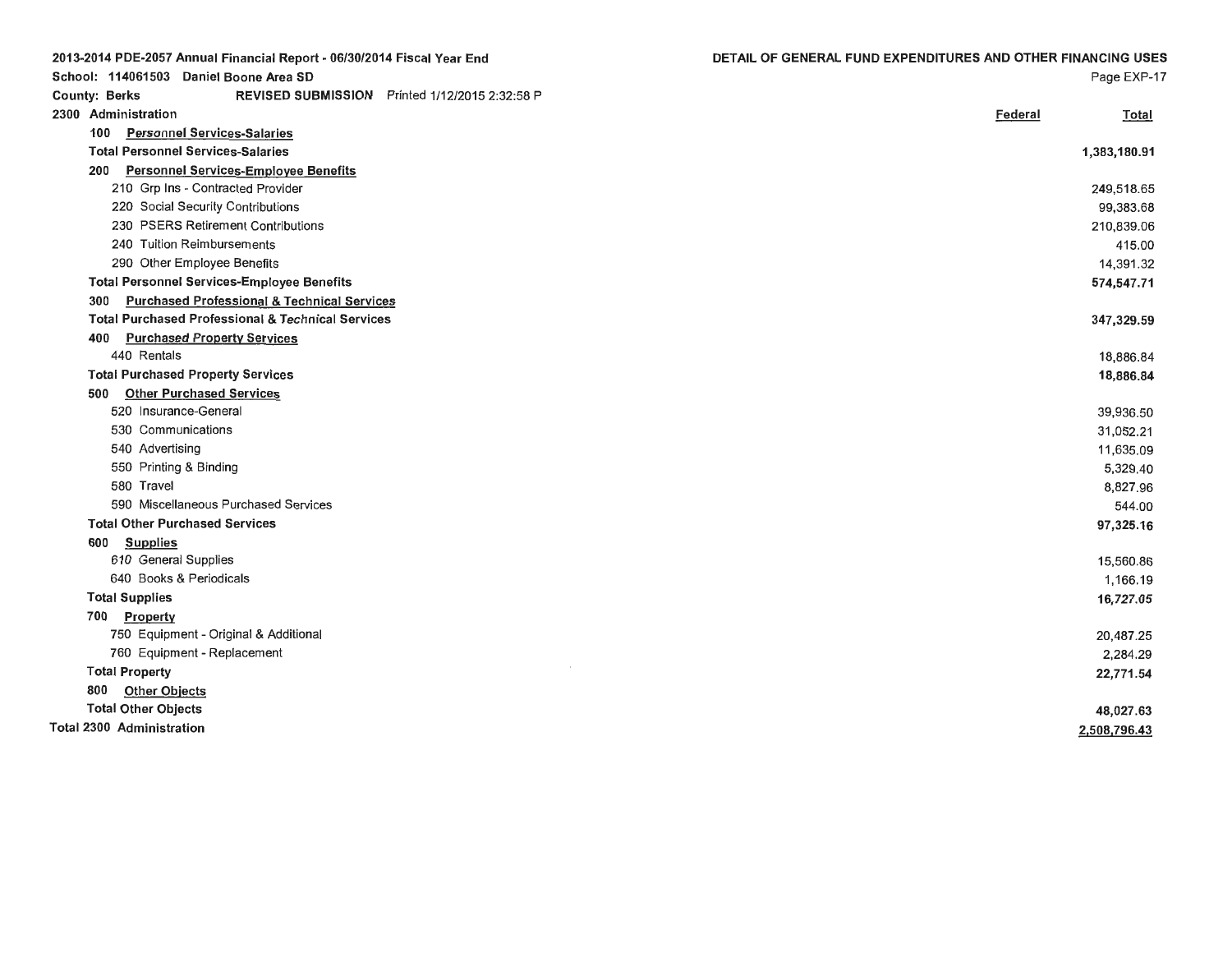| 2013-2014 PDE-2057 Annual Financial Report - 06/30/2014 Fiscal Year End          | DETAIL OF GENERAL FUND EXPENDITURES AND OTHER FINANCING USES |
|----------------------------------------------------------------------------------|--------------------------------------------------------------|
| School: 114061503<br>Daniel Boone Area SD                                        | Page EXP-18                                                  |
| <b>REVISED SUBMISSION</b><br>Printed 1/12/2015 2:32:58 P<br><b>County: Berks</b> |                                                              |
| 2310 Board Services                                                              | <b>Total</b><br>Federal                                      |
| <b>Personnel Services-Salaries</b><br>100                                        |                                                              |
| <b>Total Personnel Services-Salaries</b>                                         | 1,365.47                                                     |
| <b>Personnel Services-Employee Benefits</b><br>200                               |                                                              |
| 220 Social Security Contributions                                                | 98.84                                                        |
| 230 PSERS Retirement Contributions                                               | 231.19                                                       |
| <b>Total Personnel Services-Employee Benefits</b>                                | 330.03                                                       |
| <b>Purchased Professional &amp; Technical Services</b><br>300                    |                                                              |
| <b>Total Purchased Professional &amp; Technical Services</b>                     | 9,385.00                                                     |
| <b>Other Purchased Services</b><br>500                                           |                                                              |
| 520 Insurance-General                                                            | 22,860.50                                                    |
| 540 Advertising                                                                  | 11,635.09                                                    |
| 580 Travel                                                                       | 2,616.81                                                     |
| <b>Total Other Purchased Services</b>                                            | 37,112.40                                                    |
| <b>Supplies</b><br>600                                                           |                                                              |
| 610 General Supplies                                                             | 150.52                                                       |
| <b>Total Supplies</b>                                                            | 150.52                                                       |
| <b>Other Objects</b><br>800                                                      |                                                              |
| <b>Total Other Objects</b>                                                       | 37,700.33                                                    |
| <b>Total 2310 Board Services</b>                                                 | 86,043.75                                                    |
|                                                                                  |                                                              |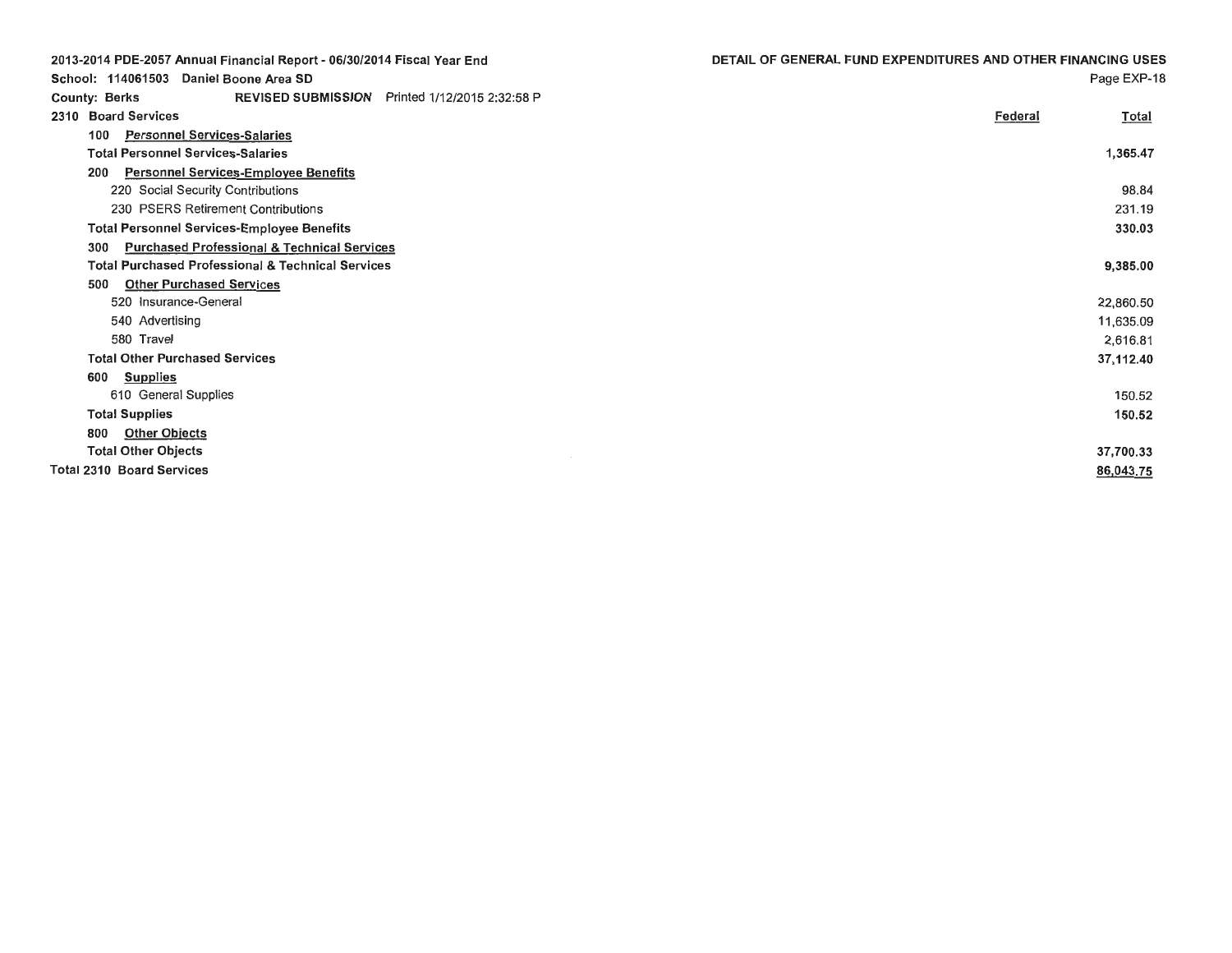| 2013-2014 PDE-2057 Annual Financial Report - 06/30/2014 Fiscal Year End   | DETAIL OF GENERAL FUND EXPENDITURES AND OTHER FINANCING USES |
|---------------------------------------------------------------------------|--------------------------------------------------------------|
| School: 114061503 Daniel Boone Area SD                                    | Page EXP-19                                                  |
| County: Berks<br><b>REVISED SUBMISSION</b><br>Printed 1/12/2015 2:32:58 P |                                                              |
| 2330 Tax Assessment And Collection Services                               | Federal<br>Total                                             |
| <b>Personnel Services-Salaries</b><br>100                                 |                                                              |
| <b>Total Personnel Services-Salaries</b>                                  | 2,066.60                                                     |
| <b>Personnel Services-Employee Benefits</b><br>200                        |                                                              |
| 220 Social Security Contributions                                         | 158.06                                                       |
| <b>Total Personnel Services-Employee Benefits</b>                         | 158.06                                                       |
| <b>Purchased Professional &amp; Technical Services</b><br>300             |                                                              |
| <b>Total Purchased Professional &amp; Technical Services</b>              | 28,415.12                                                    |
| <b>Other Purchased Services</b><br>500                                    |                                                              |
| 520 Insurance-General                                                     | 17,076.00                                                    |
| 530 Communications                                                        | 8,901.76                                                     |
| <b>Total Other Purchased Services</b>                                     | 25,977.76                                                    |
| <b>Total 2330 Tax Assessment And Collection Services</b>                  | 56,617.54                                                    |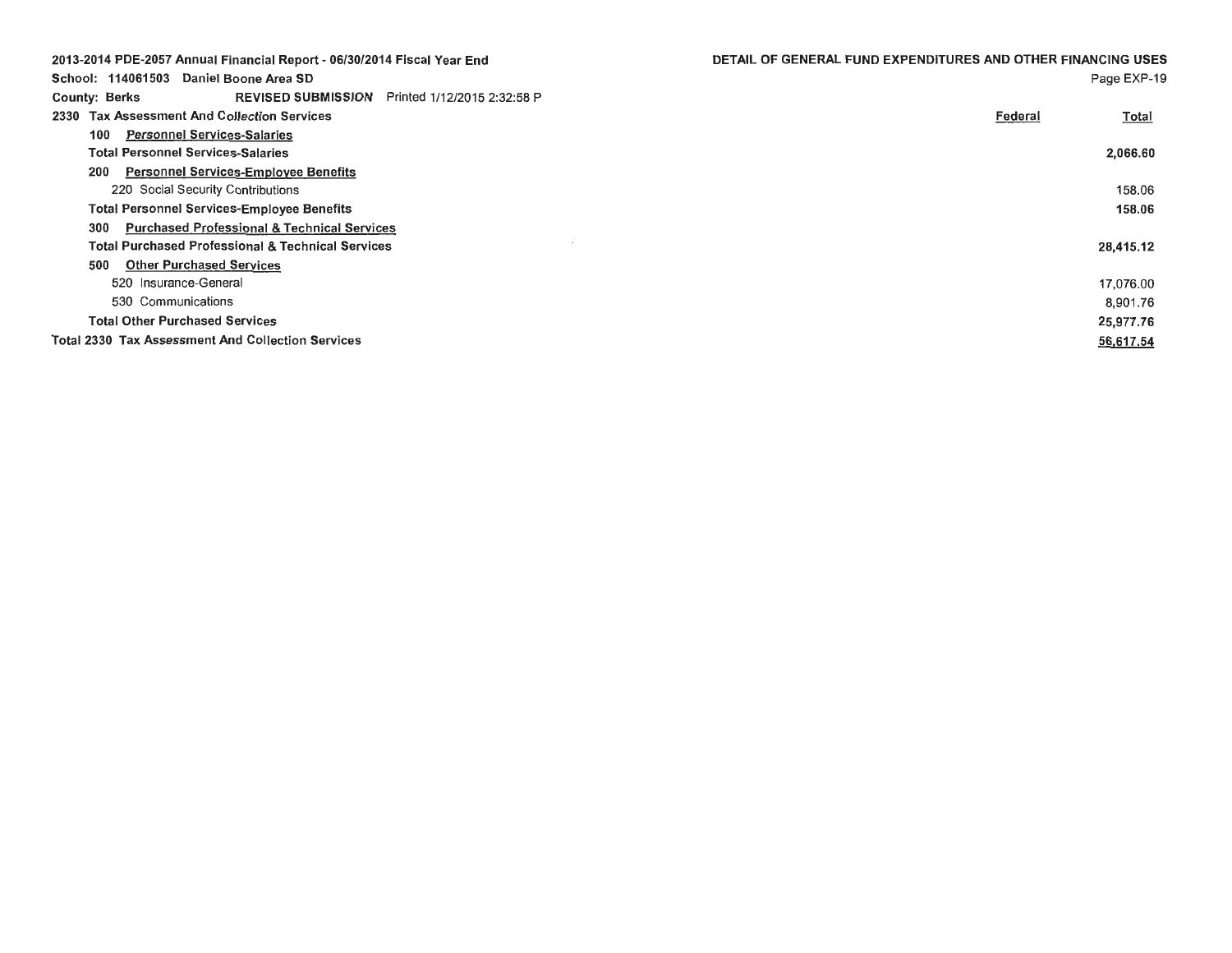| 2013-2014 PDE-2057 Annual Financial Report - 06/30/2014 Fiscal Year End          | DETAIL OF GENERAL FUND EXPENDITURES AND OTHER FINANCING USES |
|----------------------------------------------------------------------------------|--------------------------------------------------------------|
| School: 114061503 Daniel Boone Area SD                                           | Page EXP-20                                                  |
| Printed 1/12/2015 2:32:58 P<br><b>REVISED SUBMISSION</b><br><b>County: Berks</b> |                                                              |
| 2350 Legal and Accounting Services                                               | <u>Total</u><br>Federal                                      |
| <b>Purchased Professional &amp; Technical Services</b><br>300                    |                                                              |
| <b>Total Purchased Professional &amp; Technical Services</b>                     | 153,453.96                                                   |
| <b>Total 2350 Legal and Accounting Services</b>                                  | 153,453.96                                                   |
|                                                                                  |                                                              |
|                                                                                  |                                                              |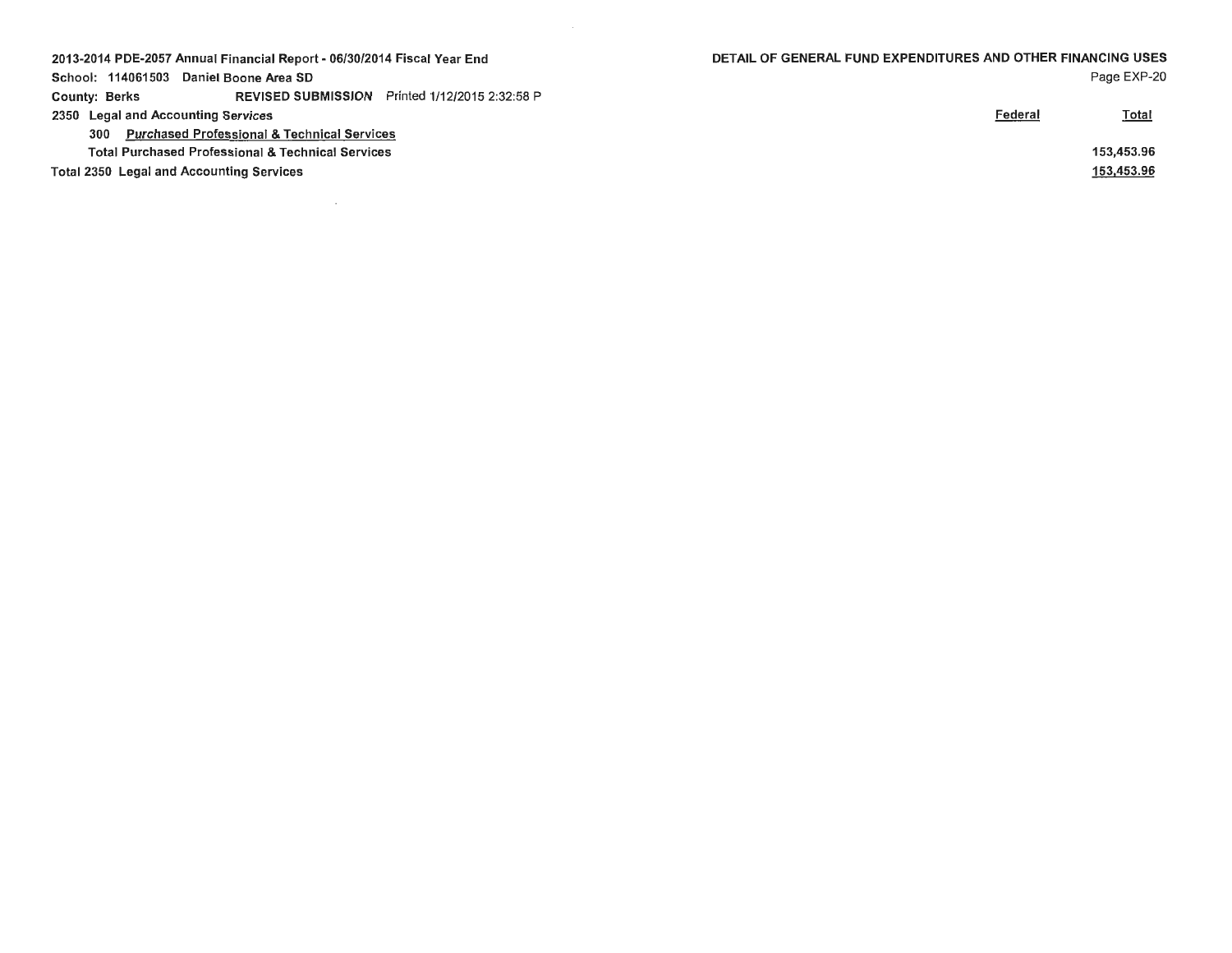| 2013-2014 PDE-2057 Annual Financial Report - 06/30/2014 Fiscal Year End          | DETAIL OF GENERAL FUND EXPENDITURES AND OTHER FINANCING USES |           |         |             |
|----------------------------------------------------------------------------------|--------------------------------------------------------------|-----------|---------|-------------|
| School: 114061503<br>Daniel Boone Area SD                                        |                                                              |           |         | Page EXP-21 |
| <b>REVISED SUBMISSION</b><br>Printed 1/12/2015 2:32:58 P<br><b>County: Berks</b> |                                                              |           |         |             |
| 2360 Office Of The Superintendent (Exec Dir.) Svcs.                              | Elementary                                                   | Secondary | Federal | Total       |
| <b>Personnel Services-Salaries</b><br>100                                        |                                                              |           |         |             |
| <b>Total Personnel Services-Salaries</b>                                         |                                                              |           |         | 225,533.76  |
| <b>Personnel Services-Employee Benefits</b><br>200                               |                                                              |           |         |             |
| 210 Grp Ins - Contracted Provider                                                |                                                              |           |         | 31,649.72   |
| 220 Social Security Contributions                                                |                                                              |           |         | 13,189.64   |
| 230 PSERS Retirement Contributions                                               |                                                              |           |         | 24,449.43   |
| 290 Other Employee Benefits                                                      |                                                              |           |         | 1,283.33    |
| <b>Total Personnel Services-Employee Benefits</b>                                |                                                              |           |         | 70,572.12   |
| <b>Purchased Property Services</b><br>400                                        |                                                              |           |         |             |
| 440 Rentals                                                                      |                                                              |           |         | 133.16      |
| <b>Total Purchased Property Services</b>                                         |                                                              |           |         | 133.16      |
| <b>Other Purchased Services</b><br>500                                           |                                                              |           |         |             |
| 530 Communications                                                               | 277.95                                                       | 267.05    |         | 545.00      |
| 550 Printing & Binding                                                           |                                                              |           |         | 2,762.50    |
| 580 Travel                                                                       |                                                              |           |         | 3,974.25    |
| 599 Other Misc Purchased Services                                                |                                                              |           |         | 544.00      |
| <b>Total Other Purchased Services</b>                                            |                                                              |           |         | 7,825.75    |
| <b>Supplies</b><br>600                                                           |                                                              |           |         |             |
| 610 General Supplies                                                             |                                                              |           |         | 5,502.29    |
| 640 Books & Periodicals                                                          |                                                              |           |         | 1,048.19    |
| <b>Total Supplies</b>                                                            |                                                              |           |         | 6,550.48    |
| <b>Other Objects</b><br>800                                                      |                                                              |           |         |             |
| <b>Total Other Objects</b>                                                       |                                                              |           |         | 6,634.30    |
| Total 2360 Office Of The Superintendent (Exec Dir.) Svcs.                        |                                                              |           |         | 317,249.57  |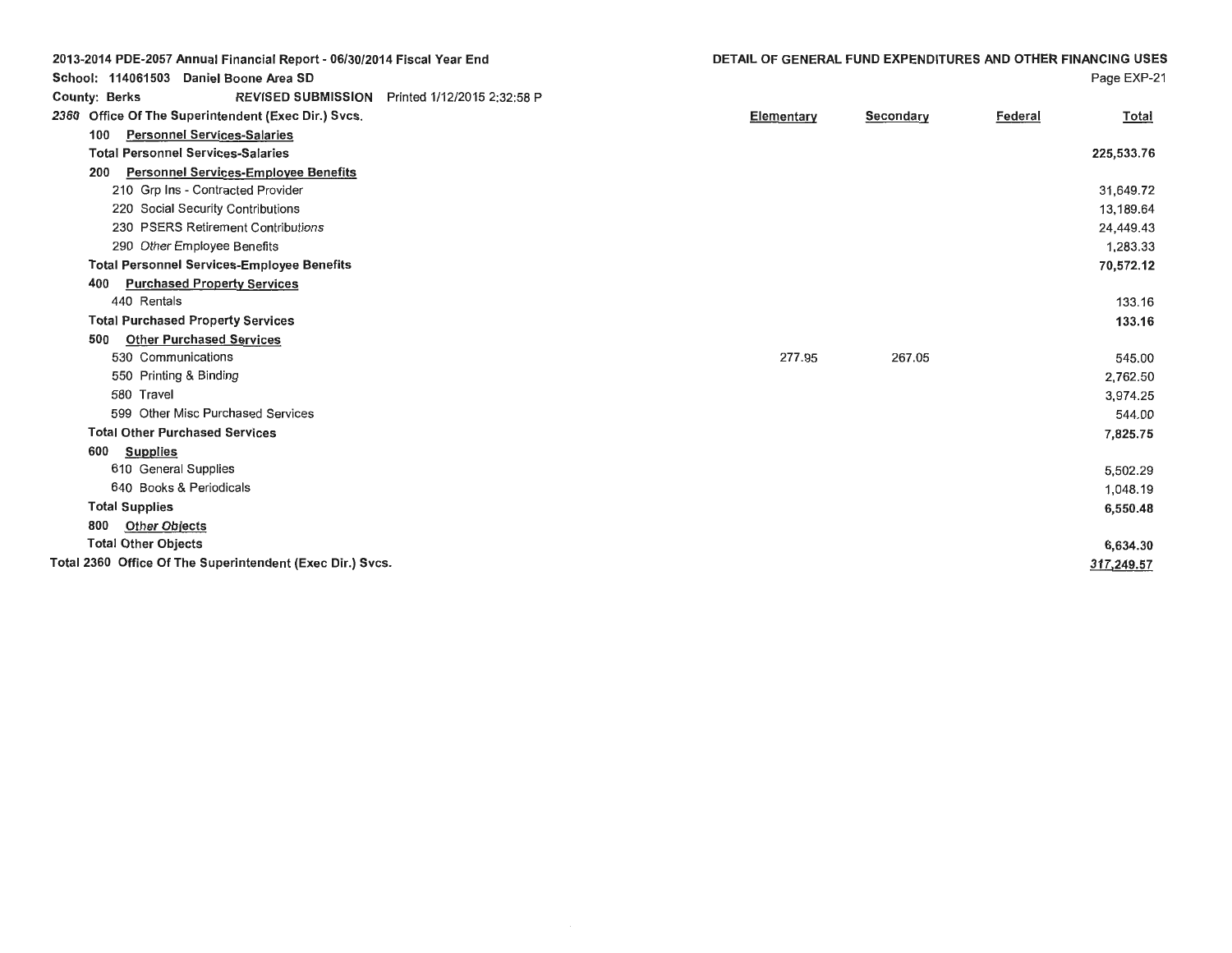| 2013-2014 PDE-2057 Annual Financial Report - 06/30/2014 Fiscal Year End          | DETAIL OF GENERAL FUND EXPENDITURES AND OTHER FINANCING USES |            |         |              |
|----------------------------------------------------------------------------------|--------------------------------------------------------------|------------|---------|--------------|
| School: 114061503 Daniel Boone Area SD                                           |                                                              |            |         | Page EXP-22  |
| <b>County: Berks</b><br><b>REVISED SUBMISSION</b><br>Printed 1/12/2015 2:32:58 P |                                                              |            |         |              |
| 2380 Office Of The Principal Services                                            | <b>Elementary</b>                                            | Secondary  | Federal | Total        |
| <b>Personnel Services-Salaries</b><br>100                                        |                                                              |            |         |              |
| <b>Total Personnel Services-Salaries</b>                                         | 573,362.80                                                   | 556,159.84 |         | 1,129,522.64 |
| <b>Personnel Services-Employee Benefits</b><br>200                               |                                                              |            |         |              |
| 210 Grp Ins - Contracted Provider                                                | 106,642.43                                                   | 111,226.50 |         | 217,868.93   |
| 220 Social Security Contributions                                                | 42,687.80                                                    | 41,360.37  |         | 84,048.17    |
| 230 PSERS Retirement Contributions                                               | 93,424.25                                                    | 92,734.19  |         | 186,158.44   |
| 240 Tuition Reimbursements                                                       | 415.00                                                       |            |         | 415.00       |
| 290 Other Employee Benefits                                                      | 6,071.29                                                     | 7,036.70   |         | 13,107.99    |
| <b>Total Personnel Services-Employee Benefits</b>                                | 249,240.77                                                   | 252,357.76 |         | 501,598.53   |
| <b>Purchased Property Services</b><br>400                                        |                                                              |            |         |              |
| 440 Rentals                                                                      | 10,231.33                                                    | 8,522.35   |         | 18,753.68    |
| <b>Total Purchased Property Services</b>                                         | 10,231.33                                                    | 8,522.35   |         | 18,753.68    |
| <b>Other Purchased Services</b><br>500                                           |                                                              |            |         |              |
| 530 Communications                                                               | 4.742.18                                                     | 16,863.27  |         | 21,605.45    |
| 550 Printing & Binding                                                           | 1,557.28                                                     | 1,009.62   |         | 2,566.90     |
| 580 Travel                                                                       | 876.35                                                       | 1,360.55   |         | 2,236.90     |
| <b>Total Other Purchased Services</b>                                            | 7,175.81                                                     | 19,233.44  |         | 26,409.25    |
| <b>Supplies</b><br>600                                                           |                                                              |            |         |              |
| 610 General Supplies                                                             | 2,879.23                                                     | 7,028.82   |         | 9,908.05     |
| 640 Books & Periodicals                                                          | 91.87                                                        | 26.13      |         | 118.00       |
| <b>Total Supplies</b>                                                            | 2,971.10                                                     | 7,054.95   |         | 10,026.05    |
| Property<br>700                                                                  |                                                              |            |         |              |
| 750 Equipment - Original & Additional                                            | 20,487.25                                                    |            |         | 20,487.25    |
| 760 Equipment - Replacement                                                      | 2,284.29                                                     |            |         | 2,284.29     |
| <b>Total Property</b>                                                            | 22,771.54                                                    |            |         | 22,771.54    |
| <b>Other Objects</b><br>800                                                      |                                                              |            |         |              |
| <b>Total Other Objects</b>                                                       | 1,643.54                                                     | 2,049.46   |         | 3,693.00     |
| Total 2380 Office Of The Principal Services                                      | 867,396.89                                                   | 845,377.80 |         | 1,712,774.69 |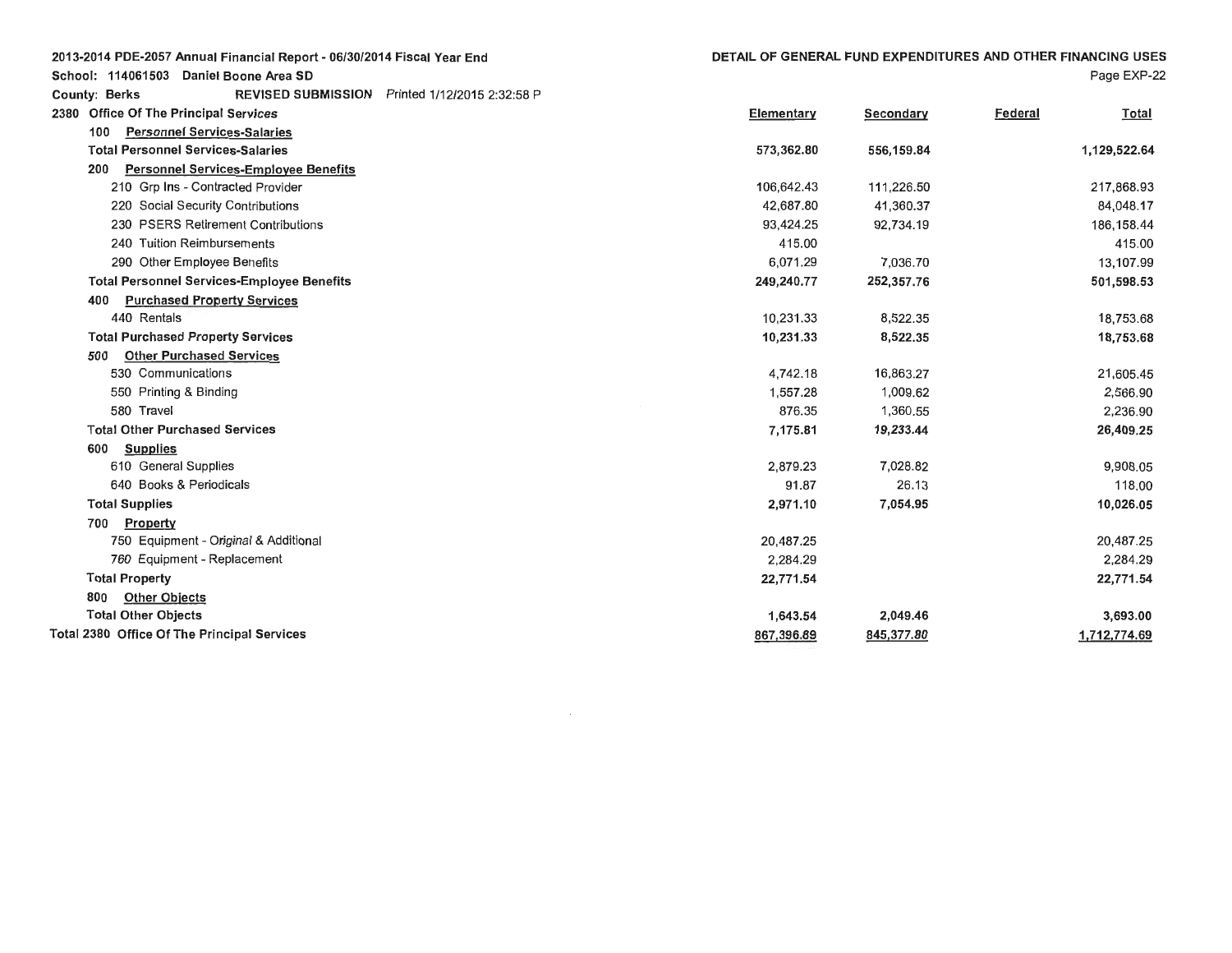| 2013-2014 PDE-2057 Annual Financial Report - 06/30/2014 Fiscal Year End<br>School: 114061503 Daniel Boone Area SD | DETAIL OF GENERAL FUND EXPENDITURES AND OTHER FINANCING USES<br>Page EXP-23 |
|-------------------------------------------------------------------------------------------------------------------|-----------------------------------------------------------------------------|
| <b>REVISED SUBMISSION</b><br>Printed 1/12/2015 2:32:58 P<br><b>County: Berks</b>                                  |                                                                             |
| <b>Other Administration Services</b><br>2390                                                                      | <b>Total</b><br>Federal                                                     |
| 100<br><b>Personnel Services-Salaries</b>                                                                         |                                                                             |
| <b>Total Personnel Services-Salaries</b>                                                                          | 24,692.44                                                                   |
| <b>Personnel Services-Employee Benefits</b><br>200                                                                |                                                                             |
| 220 Social Security Contributions                                                                                 | 1,888.97                                                                    |
| <b>Total Personnel Services-Employee Benefits</b>                                                                 | 1,888.97                                                                    |
| <b>Purchased Professional &amp; Technical Services</b><br>300                                                     |                                                                             |
| <b>Total Purchased Professional &amp; Technical Services</b>                                                      | 156,075.51                                                                  |
| <b>Total 2390 Other Administration Services</b>                                                                   | 182,656.92                                                                  |

 $\mathcal{L}(\mathcal{L}^{\mathcal{L}})$  and  $\mathcal{L}(\mathcal{L}^{\mathcal{L}})$  . The contribution of  $\mathcal{L}^{\mathcal{L}}$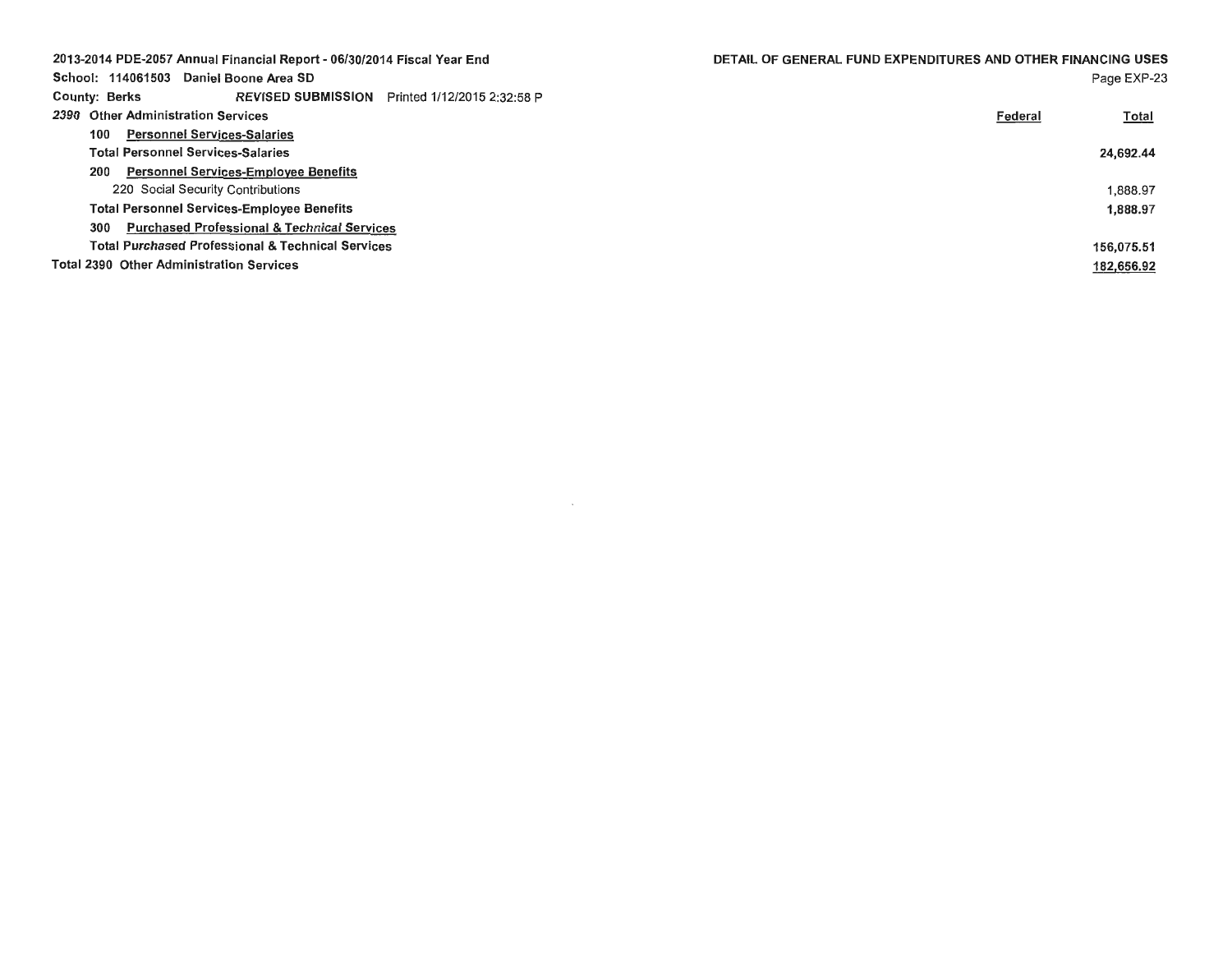| 2013-2014 PDE-2057 Annual Financial Report - 06/30/2014 Fiscal Year End          | DETAIL OF GENERAL FUND EXPENDITURES AND OTHER FINANCING USES |
|----------------------------------------------------------------------------------|--------------------------------------------------------------|
| Daniel Boone Area SD<br>School: 114061503                                        | Page EXP-24                                                  |
| Printed 1/12/2015 2:32:58 P<br><b>REVISED SUBMISSION</b><br><b>County: Berks</b> |                                                              |
| 2400 Pupil Health                                                                | Total<br>Federal                                             |
| <b>Personnel Services-Salaries</b><br>100                                        |                                                              |
| <b>Total Personnel Services-Salaries</b>                                         | 458,914.16                                                   |
| <b>Personnel Services-Employee Benefits</b><br>200                               |                                                              |
| 210 Grp Ins - Contracted Provider                                                | 63,786.66                                                    |
| 220 Social Security Contributions                                                | 34,634.44                                                    |
| 230 PSERS Retirement Contributions                                               | 74,002.35                                                    |
| <b>Total Personnel Services-Employee Benefits</b>                                | 172,423.45                                                   |
| <b>Purchased Professional &amp; Technical Services</b><br>300                    |                                                              |
| <b>Total Purchased Professional &amp; Technical Services</b>                     | 6,646.86                                                     |
| <b>Purchased Property Services</b><br>400                                        |                                                              |
| 430 Repairs and Maintenance                                                      | 324.00                                                       |
| <b>Total Purchased Property Services</b>                                         | 324.00                                                       |
| <b>Other Purchased Services</b><br>500                                           |                                                              |
| 580 Travel                                                                       | 90.00                                                        |
| <b>Total Other Purchased Services</b>                                            | 90.00                                                        |
| <b>Supplies</b><br>600                                                           |                                                              |
| 610 General Supplies                                                             | 3,194.87                                                     |
| <b>Total Supplies</b>                                                            | 3,194.87                                                     |
| Total 2400 Pupil Health                                                          | 641,593.34                                                   |
|                                                                                  |                                                              |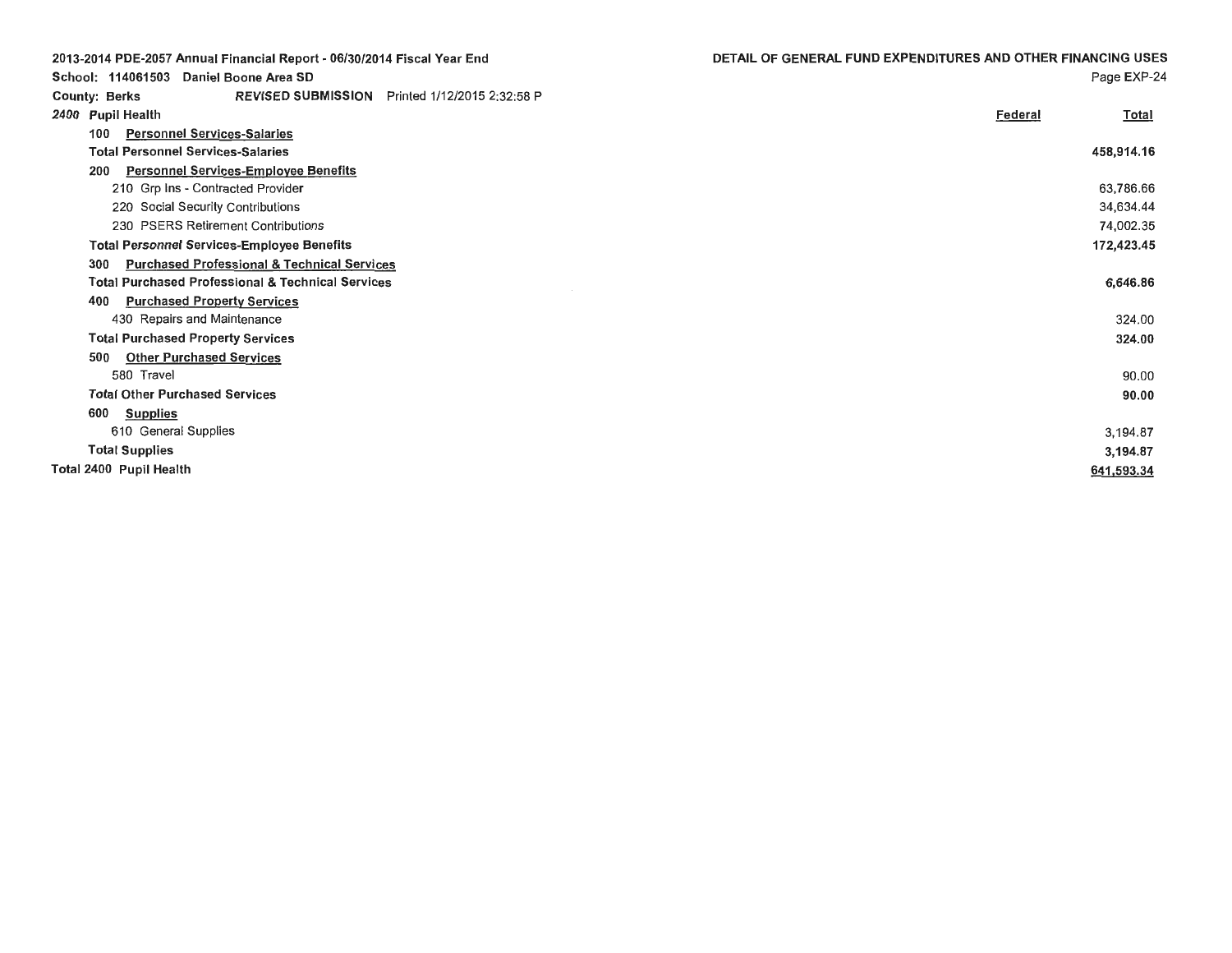| 2013-2014 PDE-2057 Annual Financial Report - 06/30/2014 Fiscal Year End | DETAIL OF GENERAL FUND EXPENDITURES AND OTHER FINANCING USES |
|-------------------------------------------------------------------------|--------------------------------------------------------------|
| School: 114061503<br>Daniel Boone Area SD                               | Page EXP-25                                                  |
| REVISED SUBMISSION Printed 1/12/2015 2:32:58 P<br><b>County: Berks</b>  |                                                              |
| 2500 Business                                                           | <b>Total</b><br><b>Federal</b>                               |
| <b>Personnel Services-Salaries</b><br>100                               |                                                              |
| <b>Total Personnel Services-Salaries</b>                                | 283,142.90                                                   |
| <b>Personnel Services-Employee Benefits</b><br>200                      |                                                              |
| 210 Grp Ins - Contracted Provider                                       | 43,374.69                                                    |
| 220 Social Security Contributions                                       | 20,991.55                                                    |
| 230 PSERS Retirement Contributions                                      | 43,310.03                                                    |
| 290 Other Employee Benefits                                             | 1,064.53                                                     |
| <b>Total Personnel Services-Employee Benefits</b>                       | 108,740.80                                                   |
| <b>Purchased Professional &amp; Technical Services</b><br>300           |                                                              |
| <b>Total Purchased Professional &amp; Technical Services</b>            | 53,562.67                                                    |
| <b>Purchased Property Services</b><br>400                               |                                                              |
| 430 Repairs and Maintenance                                             | 604.48                                                       |
| <b>Total Purchased Property Services</b>                                | 604.48                                                       |
| <b>Other Purchased Services</b><br>500                                  |                                                              |
| 580 Travel                                                              | 1,274.84                                                     |
| <b>Total Other Purchased Services</b>                                   | 1,274.84                                                     |
| <b>Supplies</b><br>600                                                  |                                                              |
| 610 General Supplies                                                    | 1,797.44                                                     |
| <b>Total Supplies</b>                                                   | 1,797.44                                                     |
| <b>Other Objects</b><br>800                                             |                                                              |
| <b>Total Other Objects</b>                                              | 178.00                                                       |
| <b>Total 2500 Business</b>                                              | 449,301.13                                                   |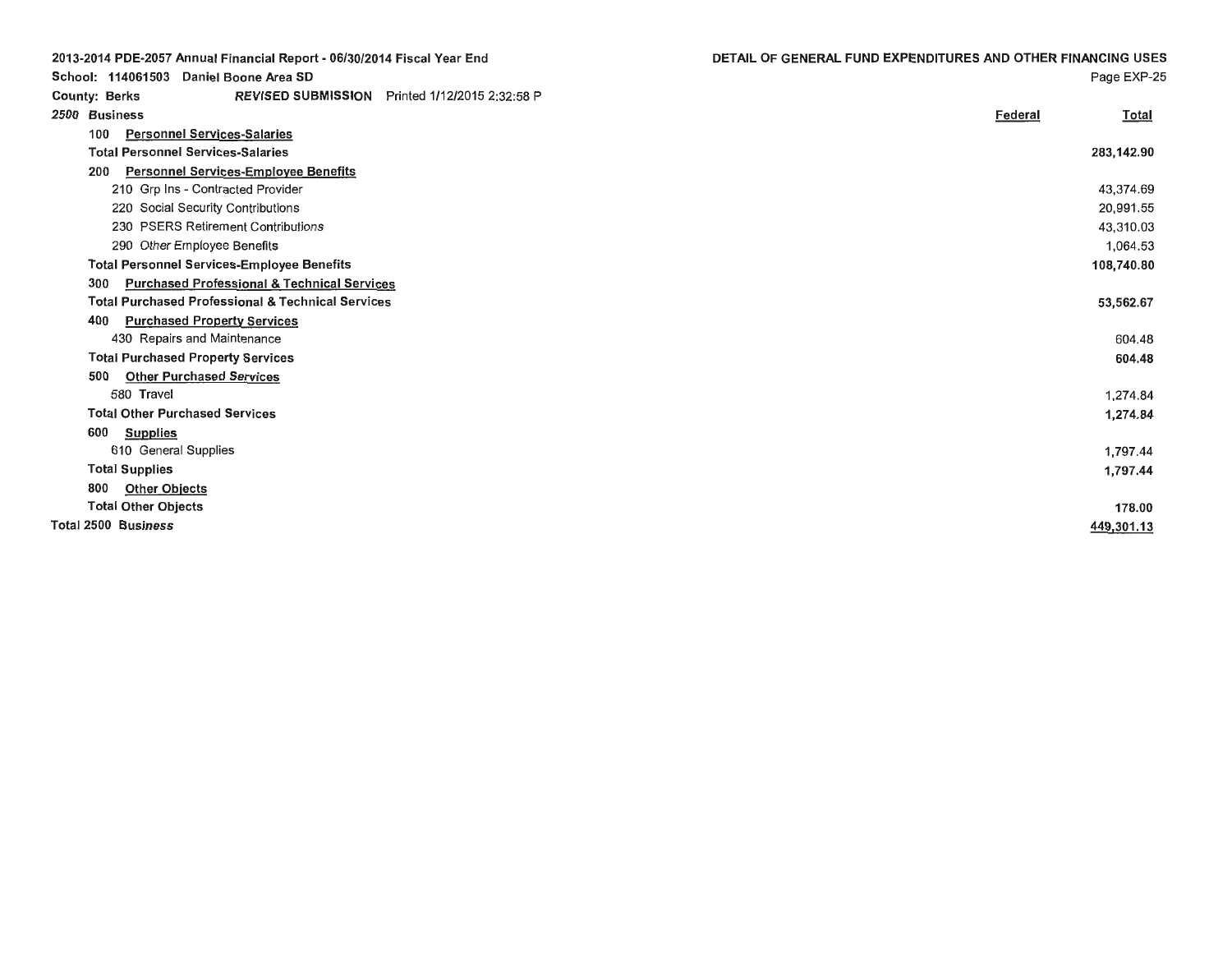| 2013-2014 PDE-2057 Annual Financial Report - 06/30/2014 Fiscal Year End          | DETAIL OF GENERAL FUND EXPENDITURES AND OTHER FINANCING USES |           |         |              |
|----------------------------------------------------------------------------------|--------------------------------------------------------------|-----------|---------|--------------|
| School: 114061503 Daniel Boone Area SD                                           |                                                              |           |         | Page EXP-26  |
| <b>REVISED SUBMISSION</b><br><b>County: Berks</b><br>Printed 1/12/2015 2:32:58 P |                                                              |           |         |              |
| 2600 Operation & Maintenance of Plant Services                                   | Elementary                                                   | Secondary | Federal | Total        |
| <b>Personnel Services-Salaries</b><br>100                                        |                                                              |           |         |              |
| <b>Total Personnel Services-Salaries</b>                                         |                                                              |           |         | 1,499,601.12 |
| <b>Personnel Services-Employee Benefits</b><br>200                               |                                                              |           |         |              |
| 210 Grp Ins - Contracted Provider                                                |                                                              |           |         | 411,209.05   |
| 220 Social Security Contributions                                                |                                                              |           |         | 110,344.61   |
| 230 PSERS Retirement Contributions                                               |                                                              |           |         | 247,441.78   |
| <b>Total Personnel Services-Employee Benefits</b>                                |                                                              |           |         | 768,995.44   |
| <b>Purchased Professional &amp; Technical Services</b><br>300                    |                                                              |           |         |              |
| <b>Total Purchased Professional &amp; Technical Services</b>                     |                                                              |           |         | 11,366.50    |
| <b>Purchased Property Services</b><br>400                                        |                                                              |           |         |              |
| 410 Cleaning Services                                                            |                                                              |           |         | 83,846.96    |
| 420 Utility Services                                                             |                                                              |           |         | 162,107.58   |
| 430 Repairs and Maintenance                                                      |                                                              |           |         | 278,956.84   |
| 440 Rentals                                                                      |                                                              |           |         | 87,387.23    |
| 460 Extermination Services                                                       |                                                              |           |         | 13,108.39    |
| <b>Total Purchased Property Services</b>                                         |                                                              |           |         | 625,407.00   |
| <b>Other Purchased Services</b><br>500                                           |                                                              |           |         |              |
| 521 Fire Insurance                                                               |                                                              |           |         | 88,859.00    |
| 522 Automotive Liability Insurance                                               |                                                              |           |         | 10,673.00    |
| 523 General Property and Liability Insurance                                     |                                                              |           |         | 9,373.00     |
| 580 Travel                                                                       |                                                              |           |         | 22.40        |
| <b>Total Other Purchased Services</b>                                            |                                                              |           |         | 108,927.40   |
| <b>Supplies</b><br>600                                                           |                                                              |           |         |              |
| 610 General Supplies                                                             | 103,897.09                                                   | 96,067.36 |         | 199,964.45   |
| 620 Energy                                                                       |                                                              |           |         | 842,984.99   |
| <b>Total Supplies</b>                                                            |                                                              |           |         | 1,042,949.44 |
| Property<br>700                                                                  |                                                              |           |         |              |
| 750 Equipment - Original & Additional                                            |                                                              |           |         | 700.00       |
| 760 Equipment - Replacement                                                      |                                                              |           |         | 9,310.84     |
| <b>Total Property</b>                                                            |                                                              |           |         | 10,010.84    |
| <b>Other Objects</b><br>800                                                      |                                                              |           |         |              |
| <b>Total Other Objects</b>                                                       |                                                              |           |         | 6,571.10     |
| Total 2600 Operation & Maintenance of Plant Services                             |                                                              |           |         | 4,073,828.84 |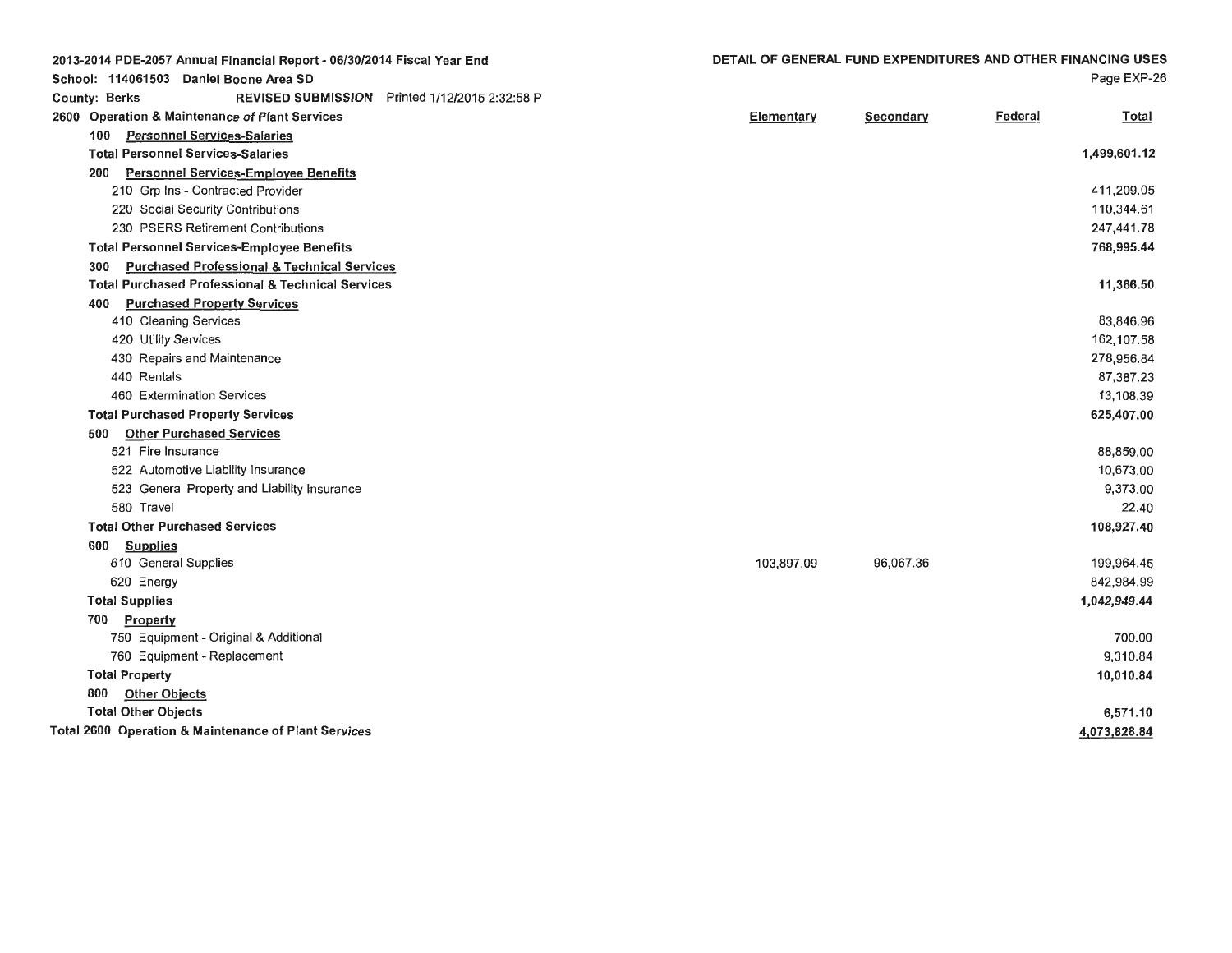| 2013-2014 PDE-2057 Annual Financial Report - 06/30/2014 Fiscal Year End<br>DETAIL OF GENERAL FUND EXPENDITURES AND OTHER FINANCING USES |                         |
|-----------------------------------------------------------------------------------------------------------------------------------------|-------------------------|
| School: 114061503 Daniel Boone Area SD                                                                                                  | Page EXP-27             |
| <b>REVISED SUBMISSION</b><br>Printed 1/12/2015 2:32:59 P<br><b>County: Berks</b>                                                        |                         |
| 2700 Student Transportation Services                                                                                                    | Federal<br><b>Total</b> |
| <b>Purchased Professional &amp; Technical Services</b><br>300                                                                           |                         |
| <b>Total Purchased Professional &amp; Technical Services</b>                                                                            | 4,300.00                |
| <b>Other Purchased Services</b><br>500                                                                                                  |                         |
| 513 St Tr Svc-Contr Carrier                                                                                                             | 2,845,021.28            |
| 516 St Tr Svc from the IU                                                                                                               | 162,672.10              |
| <b>Total Other Purchased Services</b>                                                                                                   | 3,007,693.38            |
| <b>Total 2700 Student Transportation Services</b>                                                                                       | 3,011,993.38            |
|                                                                                                                                         |                         |

 $\mathcal{L}(\mathcal{L}(\mathcal{L}))$  and  $\mathcal{L}(\mathcal{L}(\mathcal{L}))$  . The contribution of  $\mathcal{L}(\mathcal{L})$ 

 $\label{eq:2.1} \mathcal{L}(\mathcal{L}(\mathcal{L})) = \mathcal{L}(\mathcal{L}(\mathcal{L})) = \mathcal{L}(\mathcal{L}(\mathcal{L}))$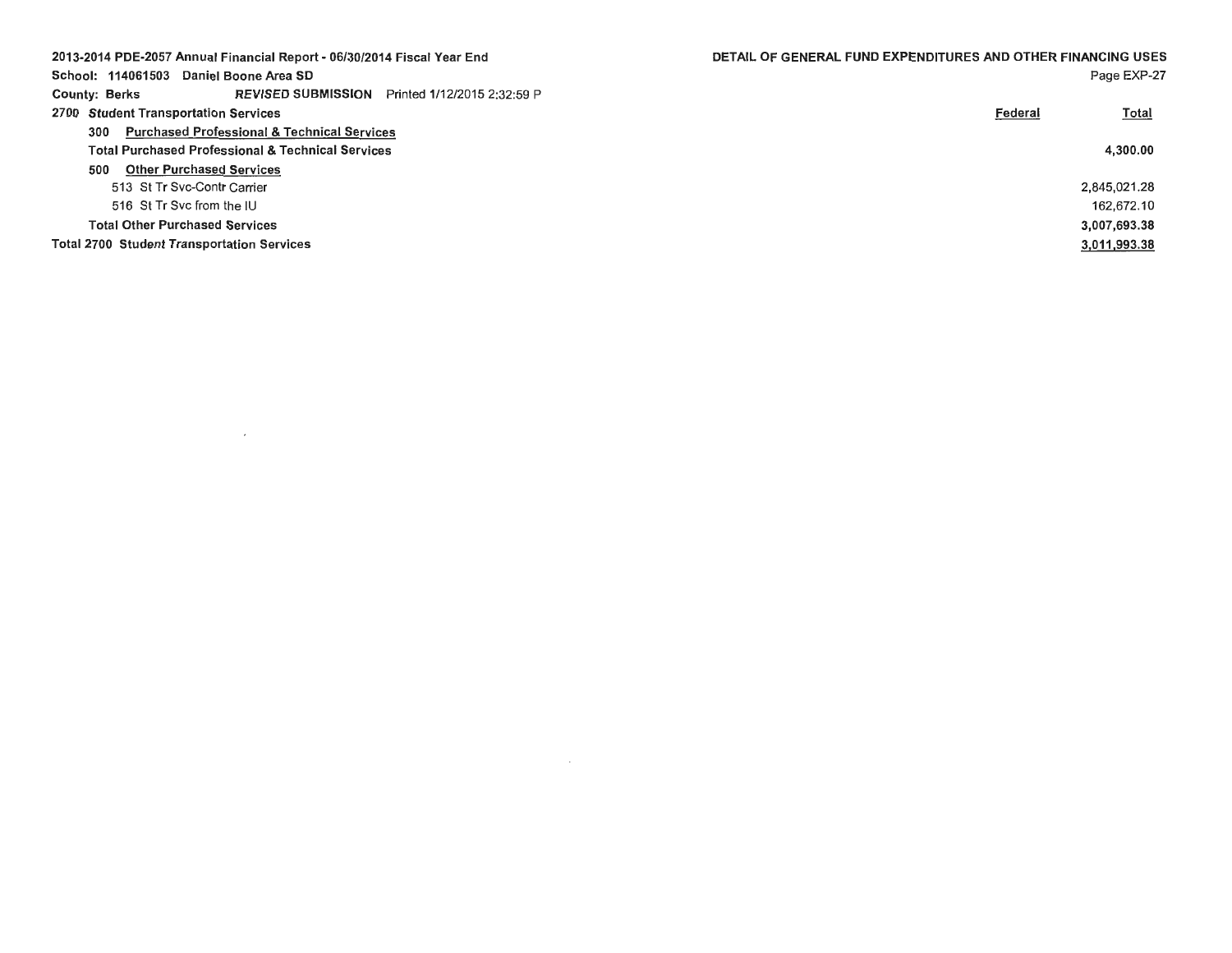| 2013-2014 PDE-2057 Annual Financial Report - 06/30/2014 Fiscal Year End | DETAIL OF GENERAL FUND EXPENDITURES AND OTHER FINANCING USES |
|-------------------------------------------------------------------------|--------------------------------------------------------------|
| School: 114061503<br>Daniel Boone Area SD                               | Page EXP-28                                                  |
| REVISED SUBMISSION Printed 1/12/2015 2:32:59 P<br><b>County: Berks</b>  |                                                              |
| 2800 Central                                                            | Total<br><b>Federal</b>                                      |
| <b>Personnel Services-Salaries</b><br>100                               |                                                              |
| <b>Total Personnel Services-Salaries</b>                                | 19,717.28                                                    |
| <b>Personnel Services-Employee Benefits</b><br>200                      |                                                              |
| 210 Grp Ins - Contracted Provider                                       | 54.12                                                        |
| 220 Social Security Contributions                                       | 1,508.40                                                     |
| 230 PSERS Retirement Contributions                                      | 3,265.35                                                     |
| <b>Total Personnel Services-Employee Benefits</b>                       | 4,827.87                                                     |
| <b>Purchased Professional &amp; Technical Services</b><br>300           |                                                              |
| <b>Total Purchased Professional &amp; Technical Services</b>            | 197,148.28                                                   |
| <b>Purchased Property Services</b><br>400                               |                                                              |
| 440 Rentals                                                             | 6,906.23                                                     |
| <b>Total Purchased Property Services</b>                                | 6,906.23                                                     |
| <b>Other Purchased Services</b><br>500                                  |                                                              |
| 530 Communications                                                      | 73,720.91                                                    |
| <b>Total Other Purchased Services</b>                                   | 73,720.91                                                    |
| <b>Supplies</b><br>600                                                  |                                                              |
| 610 General Supplies                                                    | 1,070.00                                                     |
| <b>Total Supplies</b>                                                   | 1,070.00                                                     |
| <b>Other Objects</b><br>800                                             |                                                              |
| <b>Total Other Objects</b>                                              | 5,508.75                                                     |
| Total 2800 Central                                                      | 308,899.32                                                   |
|                                                                         |                                                              |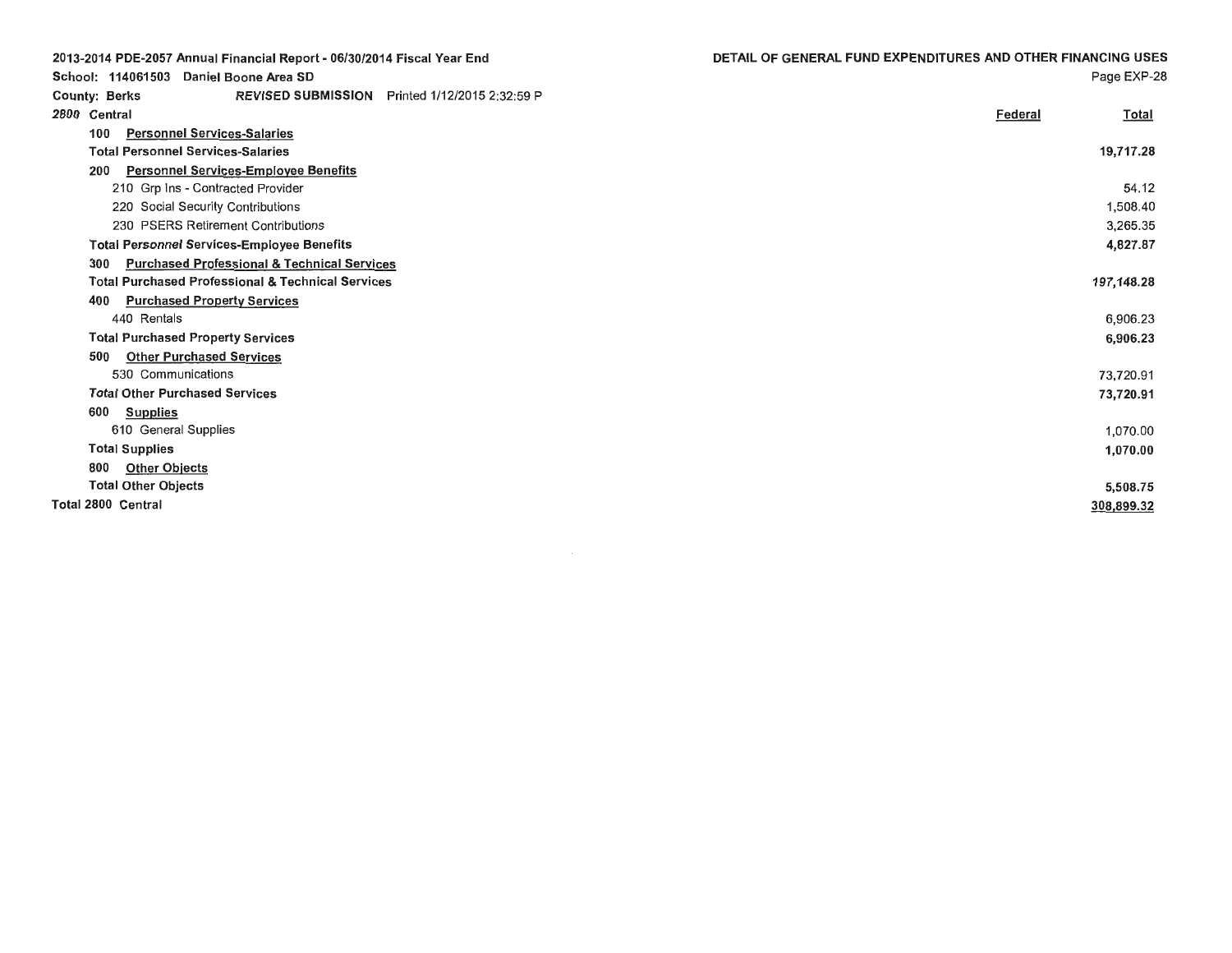| 2013-2014 PDE-2057 Annual Financial Report - 06/30/2014 Fiscal Year End<br>School: 114061503 Daniel Boone Area SD | DETAIL OF GENERAL FUND EXPENDITURES AND OTHER FINANCING USES | Page EXP-29  |
|-------------------------------------------------------------------------------------------------------------------|--------------------------------------------------------------|--------------|
| <b>REVISED SUBMISSION</b> Printed 1/12/2015 2:32:59 P<br>County: Berks                                            |                                                              |              |
| 2900 Other Support Services                                                                                       | Federal                                                      | <u>Total</u> |
| <b>Other Purchased Services</b><br>500                                                                            |                                                              |              |
| 595 Intermediate Unit Payments by Withholding                                                                     |                                                              | 36,407.82    |
| <b>Total Other Purchased Services</b>                                                                             |                                                              | 36,407.82    |
| <b>Total 2900 Other Support Services</b>                                                                          |                                                              | 36,407.82    |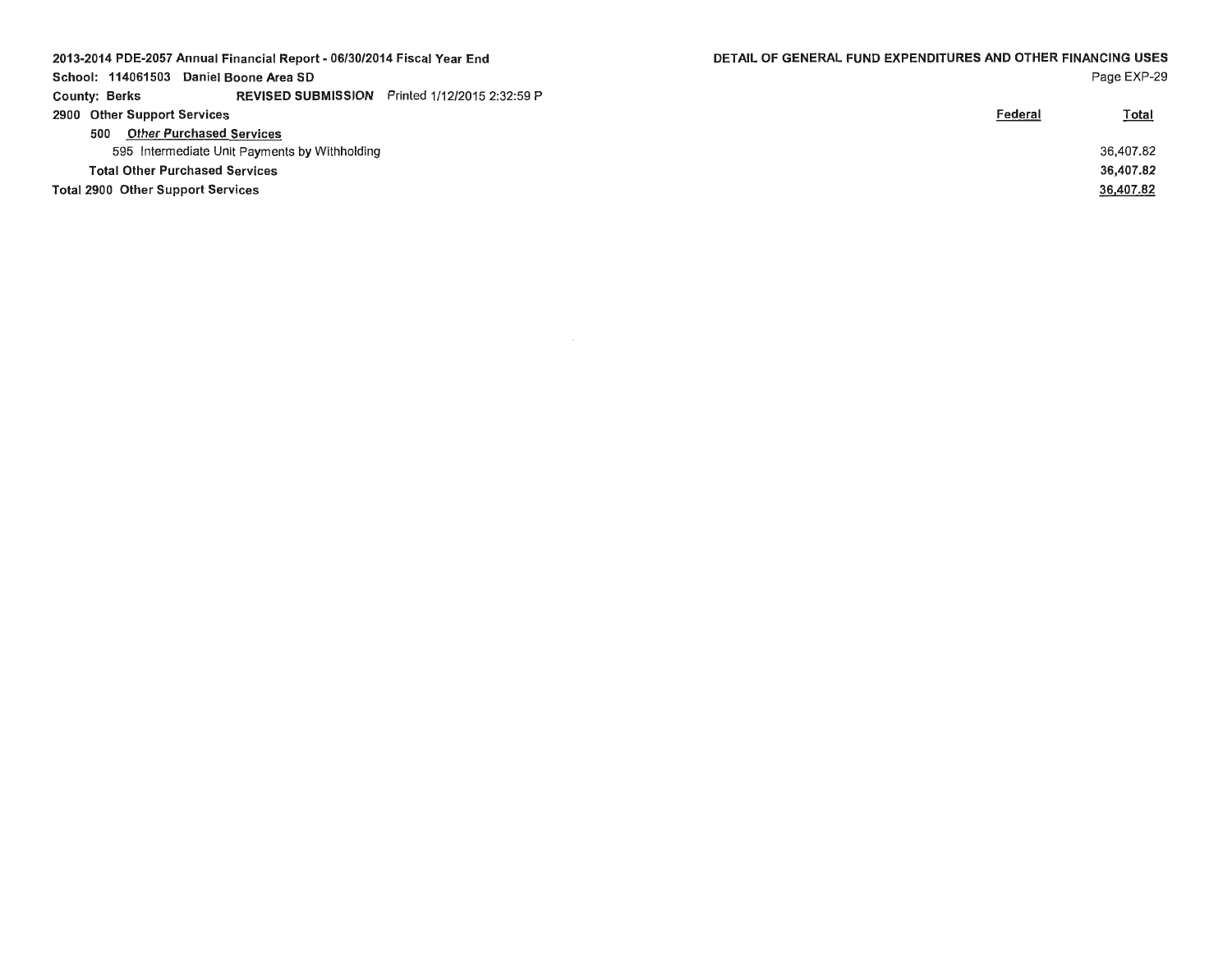| 2013-2014 PDE-2057 Annual Financial Report - 06/30/2014 Fiscal Year End | DETAIL OF GENERAL FUND EXPENDITURES AND OTHER FINANCING USES |
|-------------------------------------------------------------------------|--------------------------------------------------------------|
| School: 114061503 Daniel Boone Area SD                                  | Page EXP-30                                                  |
| REVISED SUBMISSION Printed 1/12/2015 2:32:59 P<br><b>County: Berks</b>  |                                                              |
| 3000 Operation of Noninstructional Services                             | Federal<br>Total                                             |
| <b>Personnel Services-Salaries</b><br>100                               |                                                              |
| <b>Total Personnel Services-Salaries</b>                                | 379,342.69                                                   |
| <b>Personnel Services-Employee Benefits</b><br>200                      |                                                              |
| 210 Grp Ins - Contracted Provider                                       | 18,633.40                                                    |
| 220 Social Security Contributions                                       | 28,855.78                                                    |
| 230 PSERS Retirement Contributions                                      | 49,653.25                                                    |
| 290 Other Employee Benefits                                             | 1,577.01                                                     |
| <b>Total Personnel Services-Employee Benefits</b>                       | 98,719.44                                                    |
| <b>Purchased Professional &amp; Technical Services</b><br>300           |                                                              |
| <b>Total Purchased Professional &amp; Technical Services</b>            | 40,366.25                                                    |
| <b>Purchased Property Services</b><br>400                               |                                                              |
| 430 Repairs and Maintenance                                             | 12,803.17                                                    |
| 440 Rentals                                                             | 2,187.00                                                     |
| <b>Total Purchased Property Services</b>                                | 14,990.17                                                    |
| <b>Other Purchased Services</b><br>500                                  |                                                              |
| 510 Student Transportation Services                                     | 55,660.47                                                    |
| 520 Insurance-General                                                   | 10,454.00                                                    |
| 580 Travel                                                              | 10,144.43                                                    |
| <b>Total Other Purchased Services</b>                                   | 76,258.90                                                    |
| <b>Supplies</b><br>600                                                  |                                                              |
| 610 General Supplies                                                    | 17,104.52                                                    |
| 620 Energy                                                              | 2,566.85                                                     |
| <b>Total Supplies</b>                                                   | 19,671.37                                                    |
| Property<br>700                                                         |                                                              |
| 750 Equipment - Original & Additional                                   | 859.07                                                       |
| <b>Total Property</b>                                                   | 859.07                                                       |
| <b>Other Objects</b><br>800                                             |                                                              |
| <b>Total Other Objects</b>                                              | 7,526.00                                                     |
| <b>Total 3000 Operation of Noninstructional Services</b>                | 637,733.89                                                   |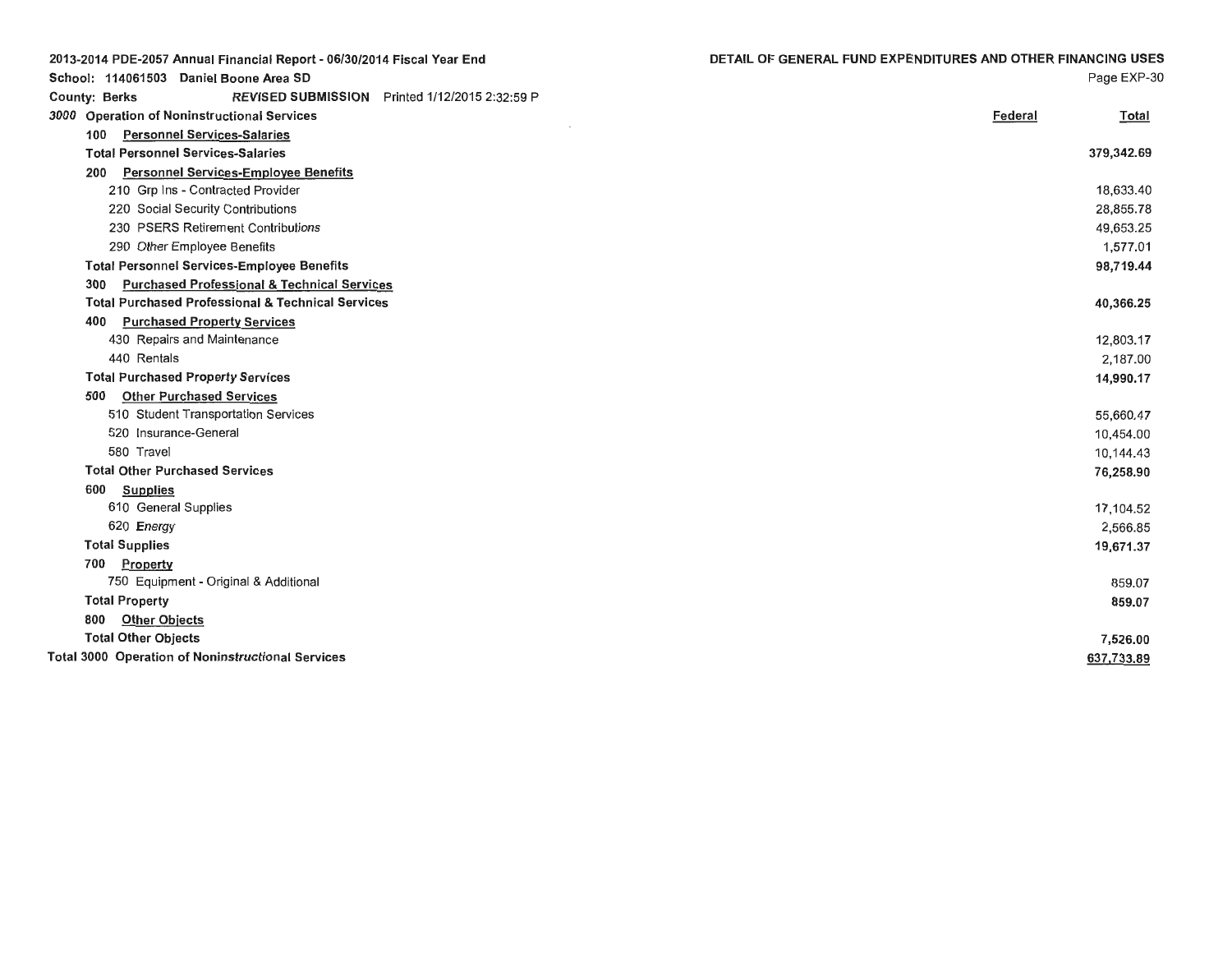| 2013-2014 PDE-2057 Annual Financial Report - 06/30/2014 Fiscal Year End | DETAIL OF GENERAL FUND EXPENDITURES AND OTHER FINANCING USES |
|-------------------------------------------------------------------------|--------------------------------------------------------------|
| School: 114061503 Daniel Boone Area SD                                  | Page EXP-31                                                  |
| REVISED SUBMISSION Printed 1/12/2015 2:32:59 P<br><b>County: Berks</b>  |                                                              |
| 3200 Student Activities                                                 | <b>Total</b><br>Federal                                      |
| <b>Personnel Services-Salaries</b><br>100                               |                                                              |
| <b>Total Personnel Services-Salaries</b>                                | 379,342.69                                                   |
| <b>Personnel Services-Employee Benefits</b><br>200                      |                                                              |
| 210 Grp Ins - Contracted Provider                                       | 18,633.40                                                    |
| 220 Social Security Contributions                                       | 28,855.78                                                    |
| 230 PSERS Retirement Contributions                                      | 49,653.25                                                    |
| 290 Other Employee Benefits                                             | 1,577.01                                                     |
| <b>Total Personnel Services-Employee Benefits</b>                       | 98,719.44                                                    |
| <b>Purchased Professional &amp; Technical Services</b><br>300           |                                                              |
| <b>Total Purchased Professional &amp; Technical Services</b>            | 40,366.25                                                    |
| <b>Purchased Property Services</b><br>400                               |                                                              |
| 430 Repairs and Maintenance                                             | 12,803.17                                                    |
| 440 Rentals                                                             | 2,187.00                                                     |
| <b>Total Purchased Property Services</b>                                | 14,990.17                                                    |
| <b>Other Purchased Services</b><br>500                                  |                                                              |
| 510 Student Transportation Services                                     | 55,660.47                                                    |
| 520 Insurance-General                                                   | 10,454.00                                                    |
| 580 Travel                                                              | 10,144.43                                                    |
| <b>Total Other Purchased Services</b>                                   | 76,258.90                                                    |
| <b>Supplies</b><br>600                                                  |                                                              |
| 610 General Supplies                                                    | 17,083.18                                                    |
| 620 Energy                                                              | 2,566.85                                                     |
| <b>Total Supplies</b>                                                   | 19,650.03                                                    |
| Property<br>700                                                         |                                                              |
| 750 Equipment - Original & Additional                                   | 859.07                                                       |
| <b>Total Property</b>                                                   | 859.07                                                       |
| <b>Other Objects</b><br>800                                             |                                                              |
| <b>Total Other Objects</b>                                              | 6,626.00                                                     |
| <b>Total 3200 Student Activities</b>                                    | 636,812.55                                                   |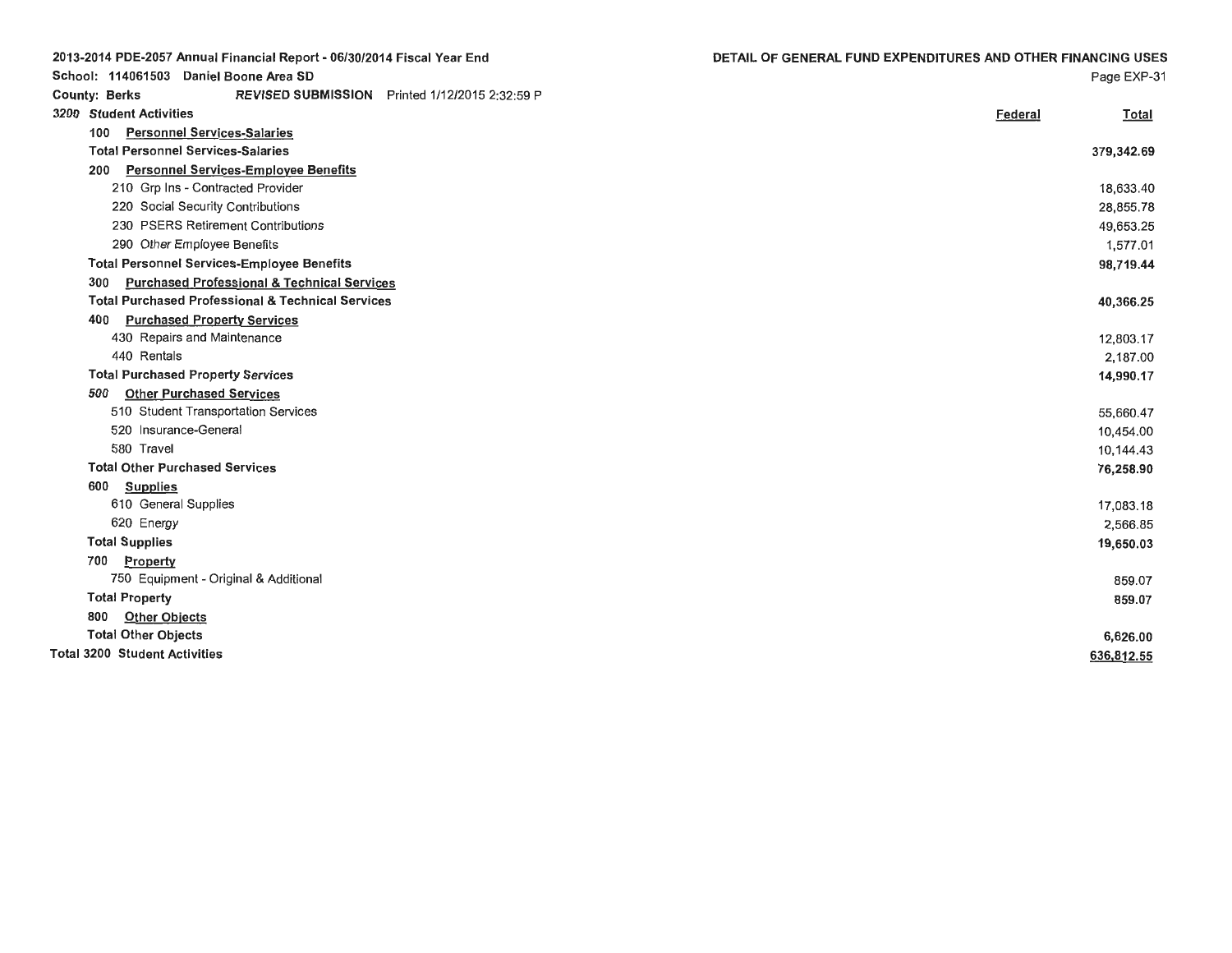| DETAIL OF GENERAL FUND EXPENDITURES AND OTHER FINANCING USES<br>2013-2014 PDE-2057 Annual Financial Report - 06/30/2014 Fiscal Year End |                         |
|-----------------------------------------------------------------------------------------------------------------------------------------|-------------------------|
| School: 114061503 Daniel Boone Area SD                                                                                                  | Page EXP-32             |
| <b>REVISED SUBMISSION</b> Printed 1/12/2015 2:32:59 P<br><b>County: Berks</b>                                                           |                         |
| 3300 Community Services                                                                                                                 | Federal<br><b>Total</b> |
| 600<br><b>Supplies</b>                                                                                                                  |                         |
| 610 General Supplies                                                                                                                    | 21.34                   |
| <b>Total Supplies</b>                                                                                                                   | 21.34                   |
| <b>Other Objects</b><br>800                                                                                                             |                         |
| <b>Total Other Objects</b>                                                                                                              | 900.00                  |
| <b>Total 3300 Community Services</b>                                                                                                    | <u>921.34</u>           |
|                                                                                                                                         |                         |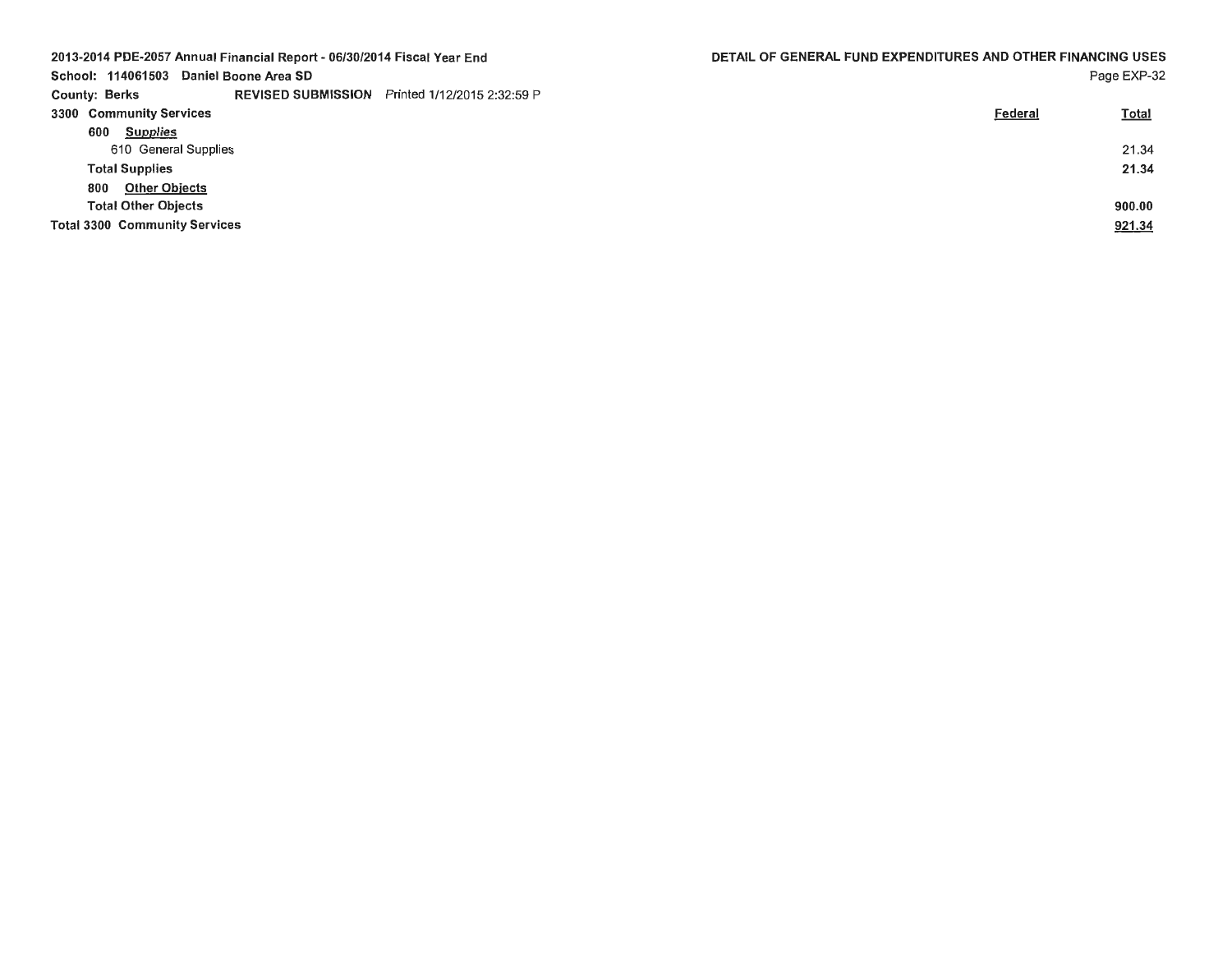|                                                         | 2013-2014 PDE-2057 Annual Financial Report - 06/30/2014 Fiscal Year End | DETAIL OF GENERAL FUND EXPENDITURES AND OTHER FINANCING USES |
|---------------------------------------------------------|-------------------------------------------------------------------------|--------------------------------------------------------------|
| School: 114061503 Daniel Boone Area SD                  |                                                                         | Page EXP-33                                                  |
| <b>County: Berks</b>                                    | <b>REVISED SUBMISSION</b> Printed 1/12/2015 2:32:59 P                   |                                                              |
| 5000 Other Expenditures and Financing Uses              |                                                                         | Total                                                        |
| 800<br><b>Other Objects</b>                             |                                                                         |                                                              |
| 830 Interest                                            |                                                                         | 3,978,787.64                                                 |
|                                                         | 880 Refund of Prior Year's Receipts                                     | 45.187.71                                                    |
| <b>Total Other Objects</b>                              |                                                                         | 4,023,975.35                                                 |
| <b>Other Financing Uses</b><br>900                      |                                                                         |                                                              |
| 910 Redemption of Principal                             |                                                                         | 2.158.289.40                                                 |
| <b>Total Other Financing Uses</b>                       |                                                                         | 2,158,289.40                                                 |
| <b>Total 5000 Other Expenditures and Financing Uses</b> |                                                                         | 6,182,264.75                                                 |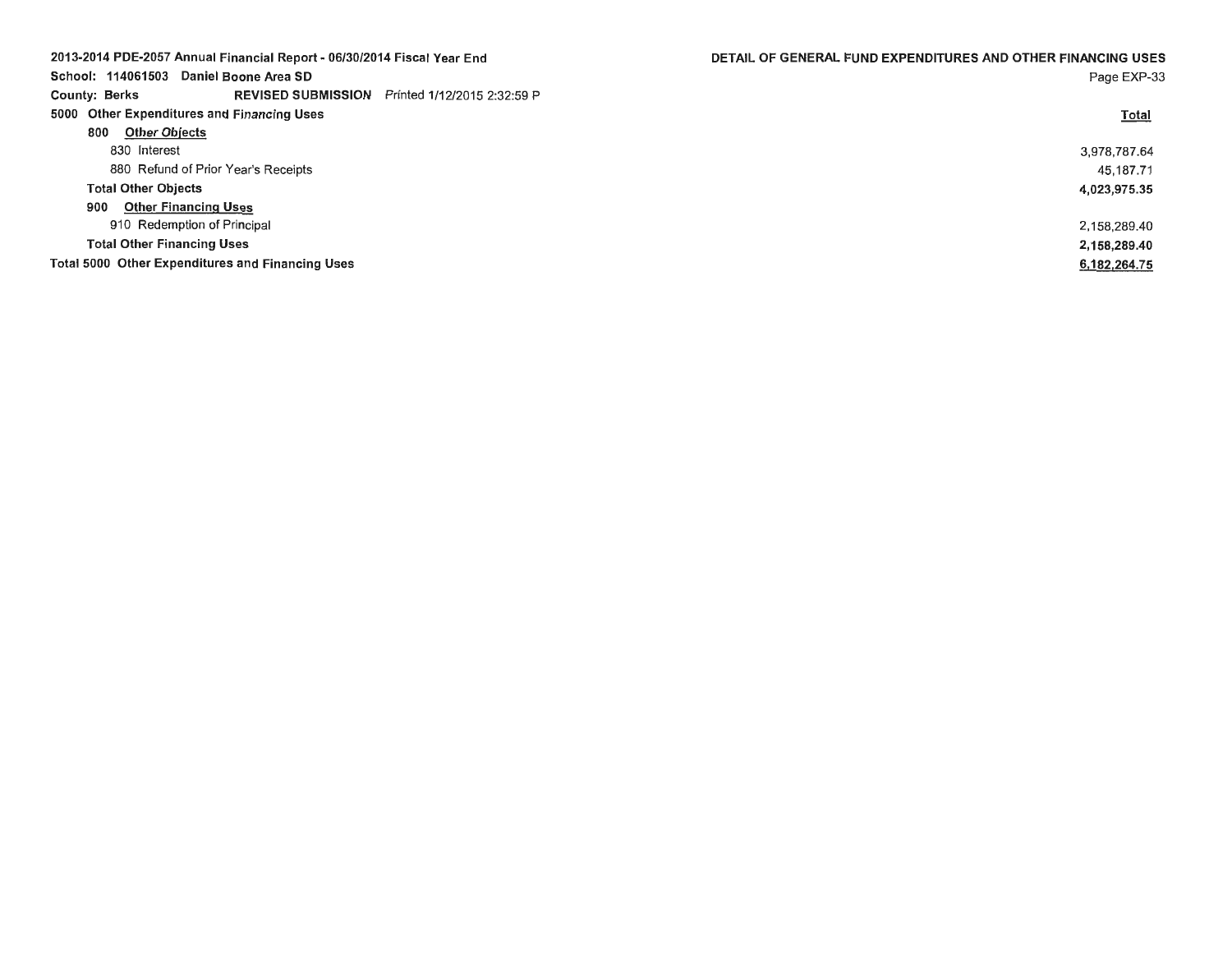| 2013-2014 PDE-2057 Annual Financial Report - 06/30/2014 Fiscal Year End       | DETAIL OF GENERAL FUND EXPENDITURES AND OTHER FINANCING USES |  |  |
|-------------------------------------------------------------------------------|--------------------------------------------------------------|--|--|
| School: 114061503 Daniel Boone Area SD                                        | Page EXP-34                                                  |  |  |
| <b>County: Berks</b><br><b>REVISED SUBMISSION</b> Printed 1/12/2015 2:32:59 P |                                                              |  |  |
| 5100 Debt Service, Other Expenditures and Fin Uses                            | Federal<br><b>Total</b>                                      |  |  |
| 800<br><b>Other Objects</b>                                                   |                                                              |  |  |
| 830 Interest                                                                  | 3,978,787.64                                                 |  |  |
| 880 Refund of Prior Year's Receipts                                           | 45,187.71                                                    |  |  |
| <b>Total Other Objects</b>                                                    | 4,023,975.35                                                 |  |  |
| <b>Other Financing Uses</b><br>900                                            |                                                              |  |  |
| 910 Redemption of Principal                                                   | 2.158,289.40                                                 |  |  |
| <b>Total Other Financing Uses</b>                                             | 2.158.289.40                                                 |  |  |
| Total 5100 Debt Service, Other Expenditures and Fin Uses                      | 6.182.264.75                                                 |  |  |

 $\mathcal{L}(\mathcal{L}(\mathcal{L}))$  and  $\mathcal{L}(\mathcal{L}(\mathcal{L}))$  . The contribution of the contribution of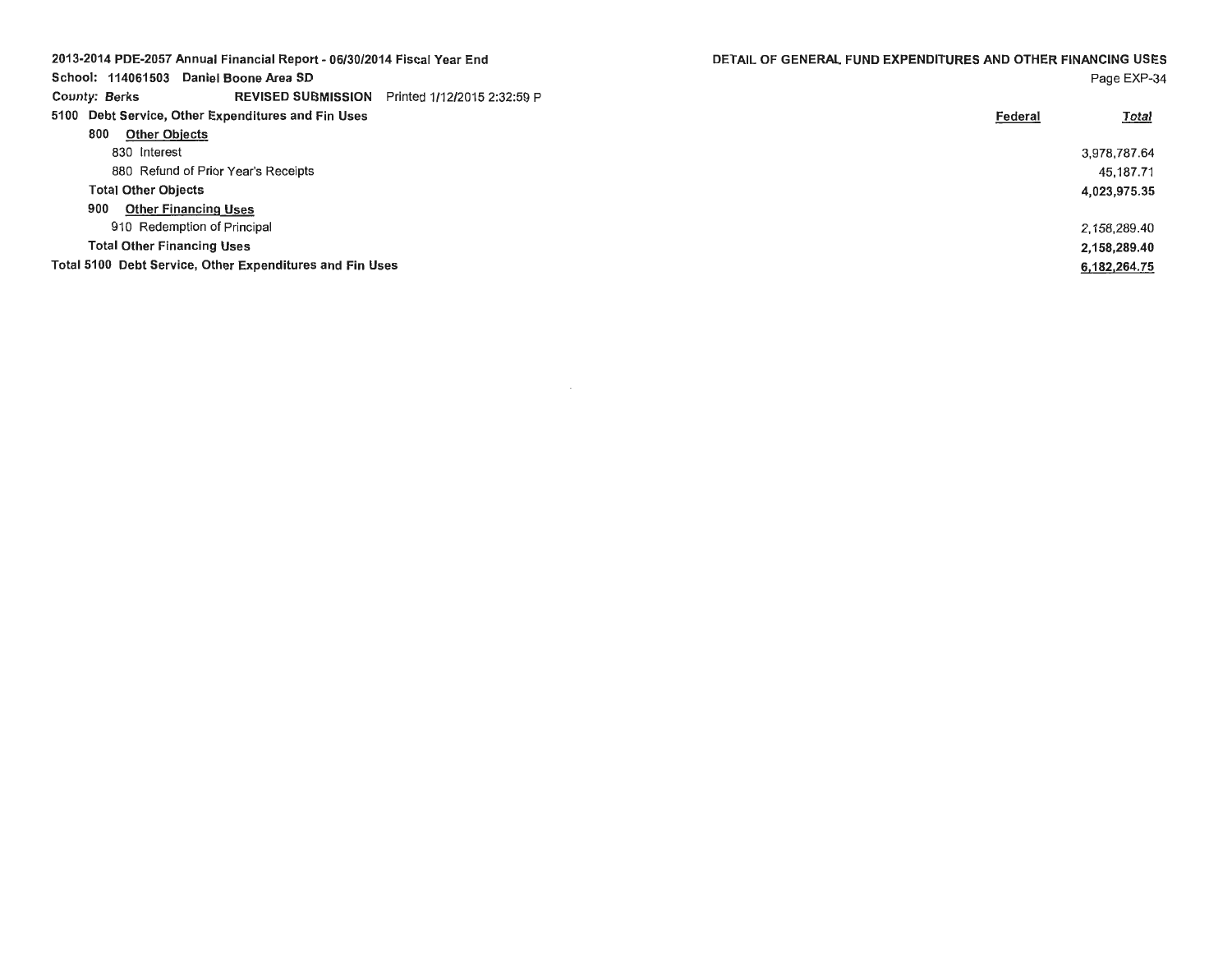| 2013-2014 PDE-2057 Annual Financial Report - 06/30/2014 Fiscal Year End          | DETAIL OF GENERAL FUND EXPENDITURES AND OTHER FINANCING USES |
|----------------------------------------------------------------------------------|--------------------------------------------------------------|
| School: 114061503 Daniel Boone Area SD                                           | Page EXP-35                                                  |
| <b>REVISED SUBMISSION</b><br>Printed 1/12/2015 2:32:59 P<br><b>County: Berks</b> |                                                              |
| 5110 Debt Service                                                                | <b>Federal</b><br><u>Total</u>                               |
| <b>Other Objects</b><br>800                                                      |                                                              |
| 830 Interest                                                                     | 3,978,787.64                                                 |
| <b>Total Other Objects</b>                                                       | 3,978,787.64                                                 |
| 900<br><b>Other Financing Uses</b>                                               |                                                              |
| 910 Redemption of Principal                                                      | 2,158,289.40                                                 |
| <b>Total Other Financing Uses</b>                                                | 2,158,289.40                                                 |
| <b>Total 5110 Debt Service</b>                                                   | 6,137,077.04                                                 |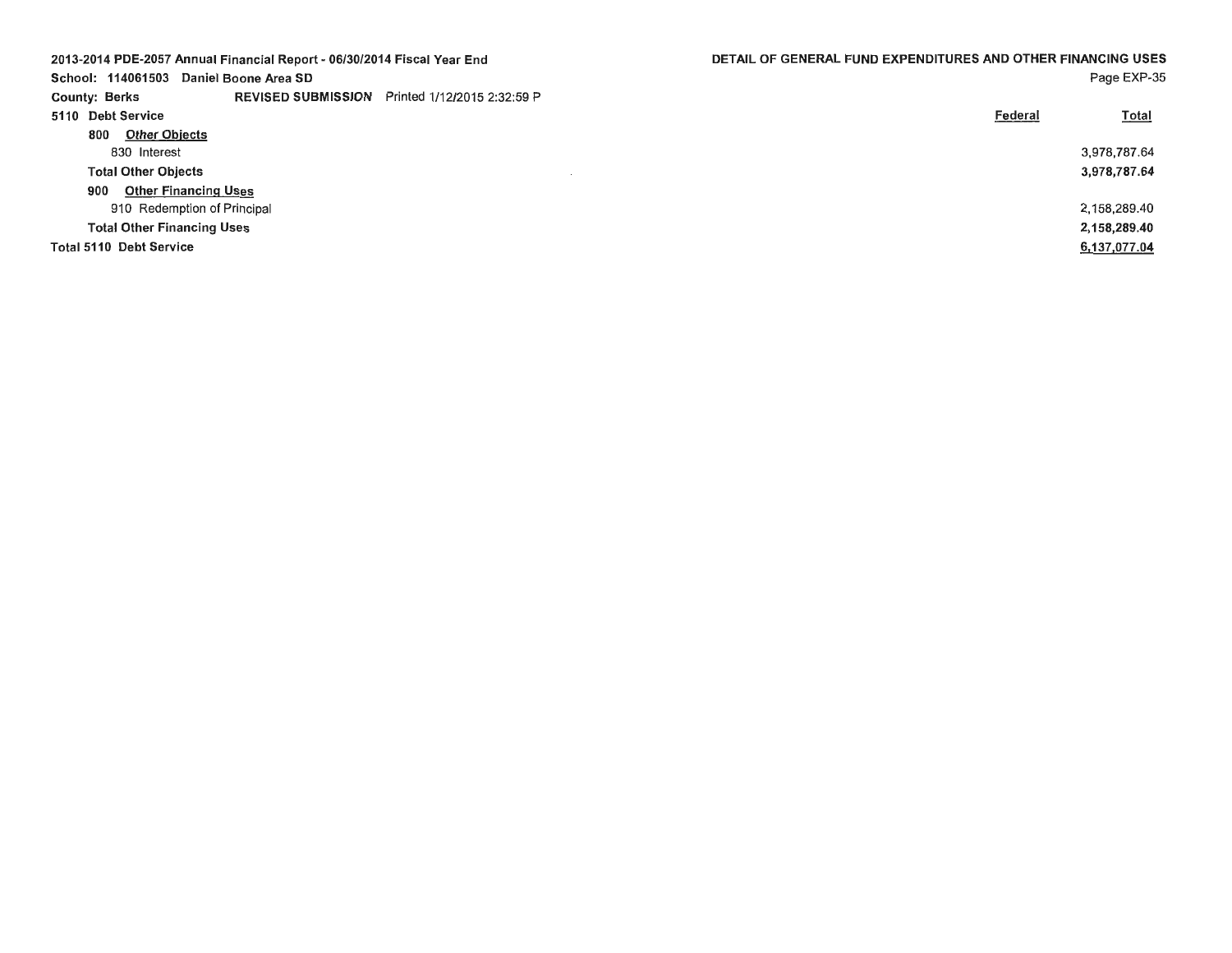| 2013-2014 PDE-2057 Annual Financial Report - 06/30/2014 Fiscal Year End       | DETAIL OF GENERAL FUND EXPENDITURES AND OTHER FINANCING USES |
|-------------------------------------------------------------------------------|--------------------------------------------------------------|
| School: 114061503 Daniel Boone Area SD                                        | Page EXP-36                                                  |
| <b>REVISED SUBMISSION</b> Printed 1/12/2015 2:32:59 P<br><b>County: Berks</b> |                                                              |
| 5130 Refund of Prior Years' Revenues/Receipts                                 | Federal<br><b>Total</b>                                      |
| <b>Other Objects</b><br>800                                                   |                                                              |
| 880 Refund of Prior Year's Receipts                                           | 45,187.71                                                    |
| <b>Total Other Objects</b>                                                    | 45,187.71                                                    |
| Total 5130 Refund of Prior Years' Revenues/Receipts                           | 45,187.71                                                    |
|                                                                               |                                                              |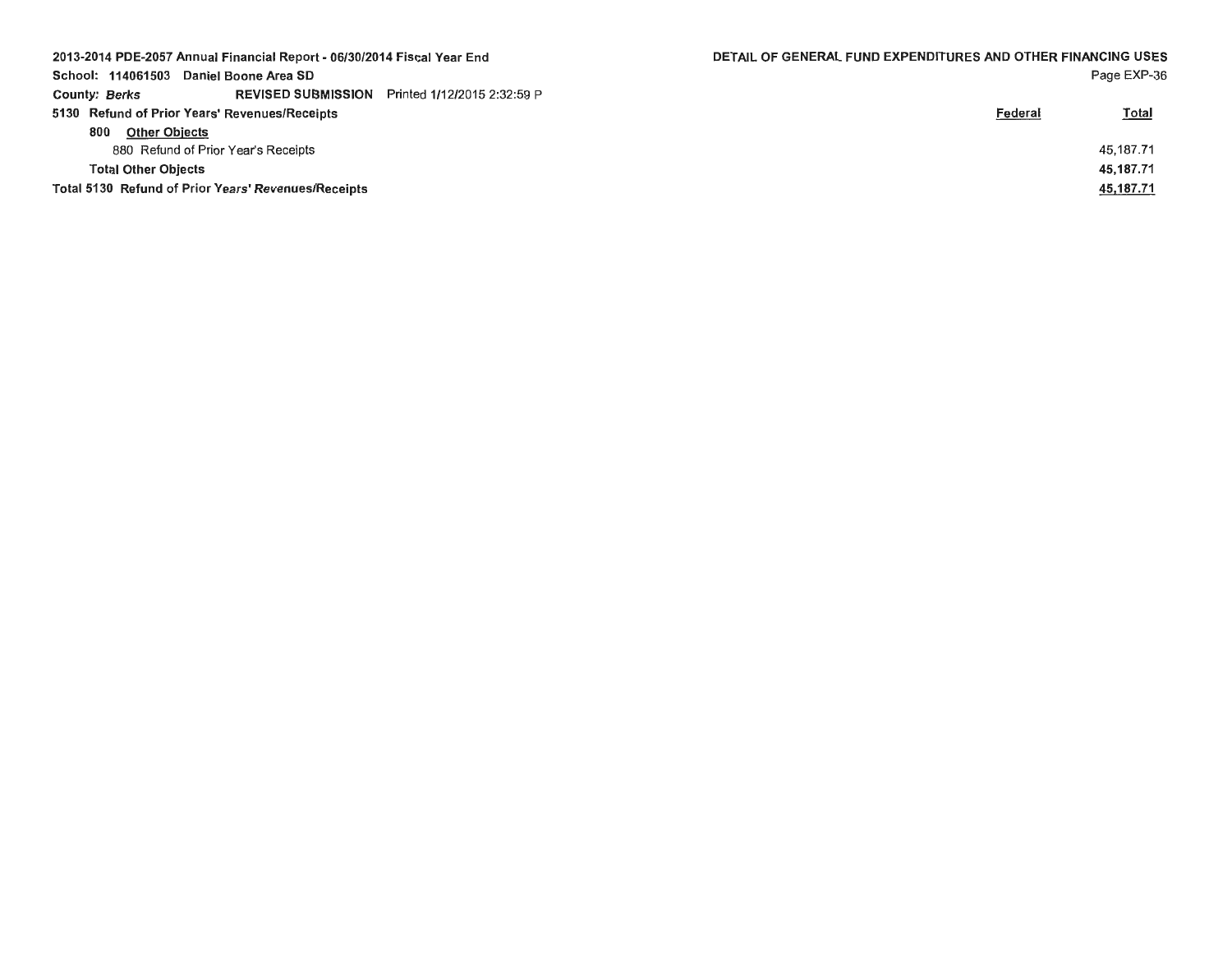**2013-2014 PDE-2057 Annual Financial Report** - **06/30/2014 Fiscal Year End** 

**School: 114061503 Daniel Boone Area SD** 

## **County: Berks REVISED SUBMISSION** Printed 1/12/2015 2:33:00 P

**SUMMARY OF GENERAL FUND EXPENDITURES AND OTHER FINANCING USES (TOTE)** 

**BY SUBFUNCTIONS** 

Page EXP-1

|                                                       | Amount        | <b>Total</b>  |
|-------------------------------------------------------|---------------|---------------|
| Instruction<br>1000                                   |               |               |
| 1100 Regular Programs - E/S                           | 21,592,686.66 |               |
| 1200 Special and Gifted Education                     | 7,012,058.19  |               |
| 1300 Vocational Education Programs                    | 1,060,791.78  |               |
| 1400 Other Instructional Programs - E/S               | 38,587.07     |               |
| 1500 Nonpublic School Programs                        | 4,857.55      |               |
|                                                       |               | 29,708,981.25 |
| <b>Support Services</b><br>2000                       |               |               |
| 2100 Pupil Personnel                                  | 1,459,229.55  |               |
| 2200 Instructional Staff                              | 1,390,590.93  |               |
| 2300 Administration                                   | 2,508,796.43  |               |
| 2400 Pupil Health                                     | 641,593.34    |               |
| 2500 Business                                         | 449,301.13    |               |
| 2600 Operation & Maintenance of Plant Services        | 4,073,828.84  |               |
| 2700 Student Transportation Services                  | 3,011,993.38  |               |
| 2800 Central                                          | 308,899.32    |               |
| 2900 Other Support Services                           | 36,407.82     |               |
|                                                       |               | 13,880,640.74 |
| <b>Operation of Noninstructional Services</b><br>3000 |               |               |
| 3200 Student Activities                               | 636,812.55    |               |
| 3300 Community Services                               | 921.34        |               |
|                                                       |               | 637,733.89    |
| <b>Other Expenditures and Financing Uses</b><br>5000  |               |               |
| 5100 Debt Service, Other Expenditures and Fin Uses    | 6,182,264.75  |               |
|                                                       |               | 6,182,264.75  |
| TOTAL ACTUAL EXPENDITURES OTHER FINANCING USES        |               | 50,409,620.63 |
|                                                       |               |               |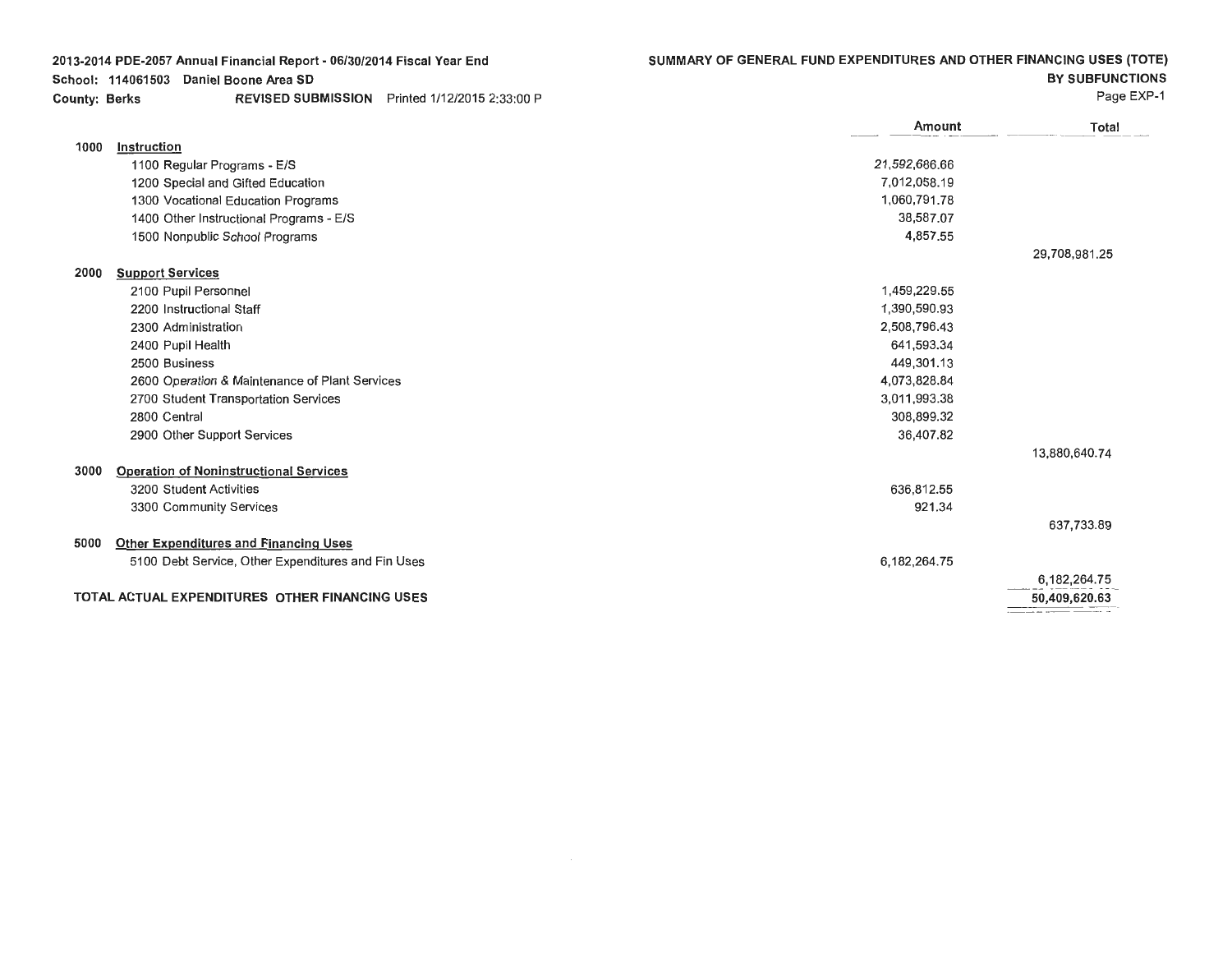| <b>Bond Detail</b>                                |                                 | <b>Principal Amounts Only</b>                 |                  |                                   |                               | <b>Current Portion</b>                             |                                                      |
|---------------------------------------------------|---------------------------------|-----------------------------------------------|------------------|-----------------------------------|-------------------------------|----------------------------------------------------|------------------------------------------------------|
| <b>Governmental Funds</b><br><b>Debt Category</b> | Debt Issue<br>Date<br>(MM/YYYY) | Debt at<br>Beginning of<br><b>Fiscal Year</b> | <b>Additions</b> | Reductions /<br><b>Repayments</b> | Debt at End<br>of Fiscal Year | Due Within One<br>Year (Principal<br>and Interest) | <b>Interest Paid</b><br>During<br><b>Fiscal Year</b> |
| <b>Extended Term Financing Agreements</b>         |                                 | 4,449,507                                     |                  | 373,290                           | 4,076,217                     | 536,662                                            | 163,371                                              |
| <b>Other Post-Employment Benefits (OPEB)</b>      |                                 | 723,044                                       | 93,811           | 0                                 | 816,855                       | 0                                                  |                                                      |
| <b>Compensated Absences</b>                       |                                 | 785,440                                       | 3,732            | 0                                 | 789,172                       | 0                                                  |                                                      |
| <b>General Obligation Bonds - (CIB)</b>           | 08/2008                         | 46,020,000                                    |                  | 1,249,999                         | 44,770,001                    | 4,172,265                                          | 2,110,017                                            |
| <b>Authority Building Obligations - (CIB)</b>     | 01/2007                         | 38,995,000                                    |                  | 535,000                           | 38,460,000                    | 2,236,325                                          | 1,705,400                                            |
| <b>Totals for Debt Entered:</b>                   |                                 | 90,972,991                                    | 97,543           | 2,158,289                         | 88,912,245                    | 6,945,252                                          | 3,978,788                                            |

 $\sim$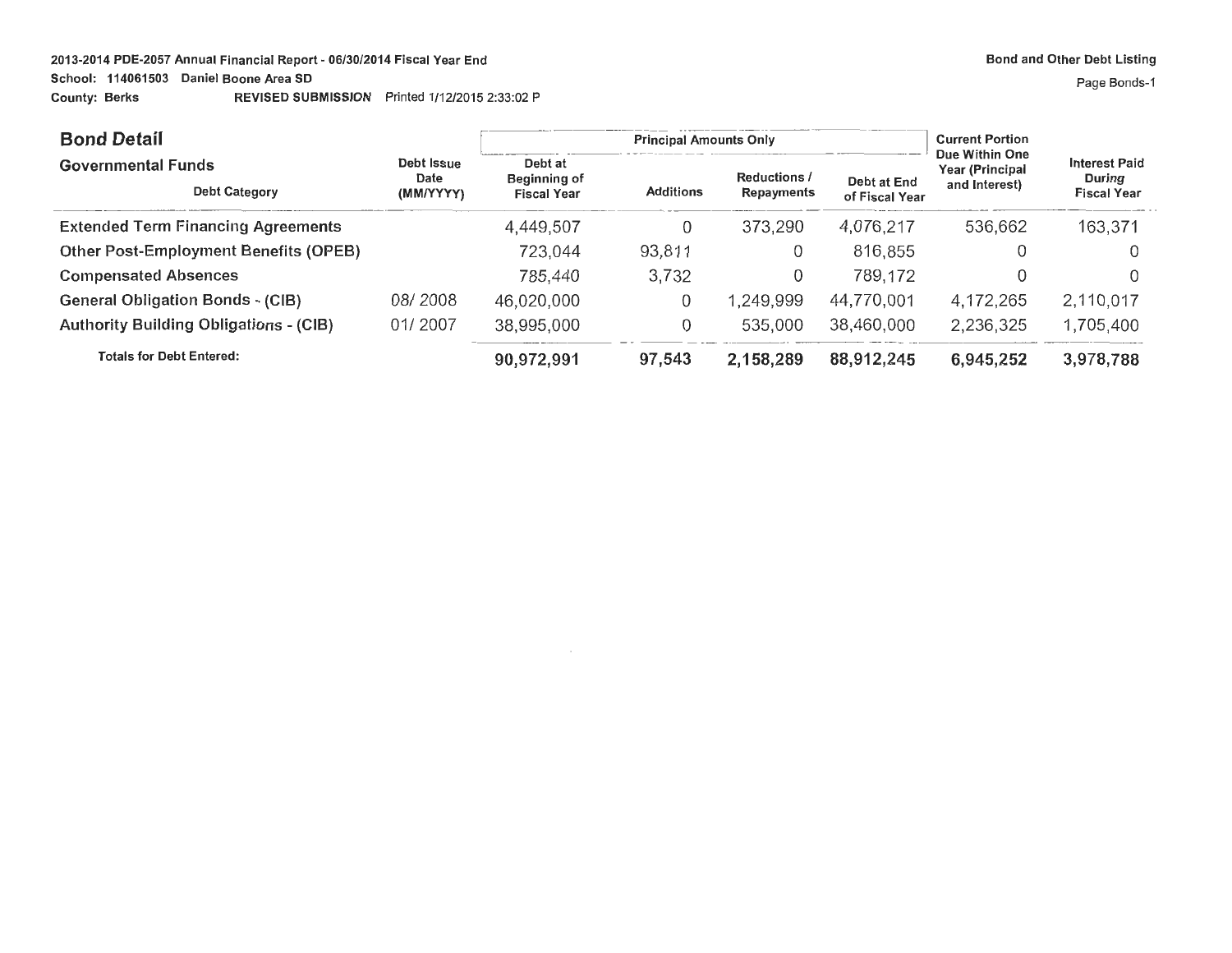$\sim$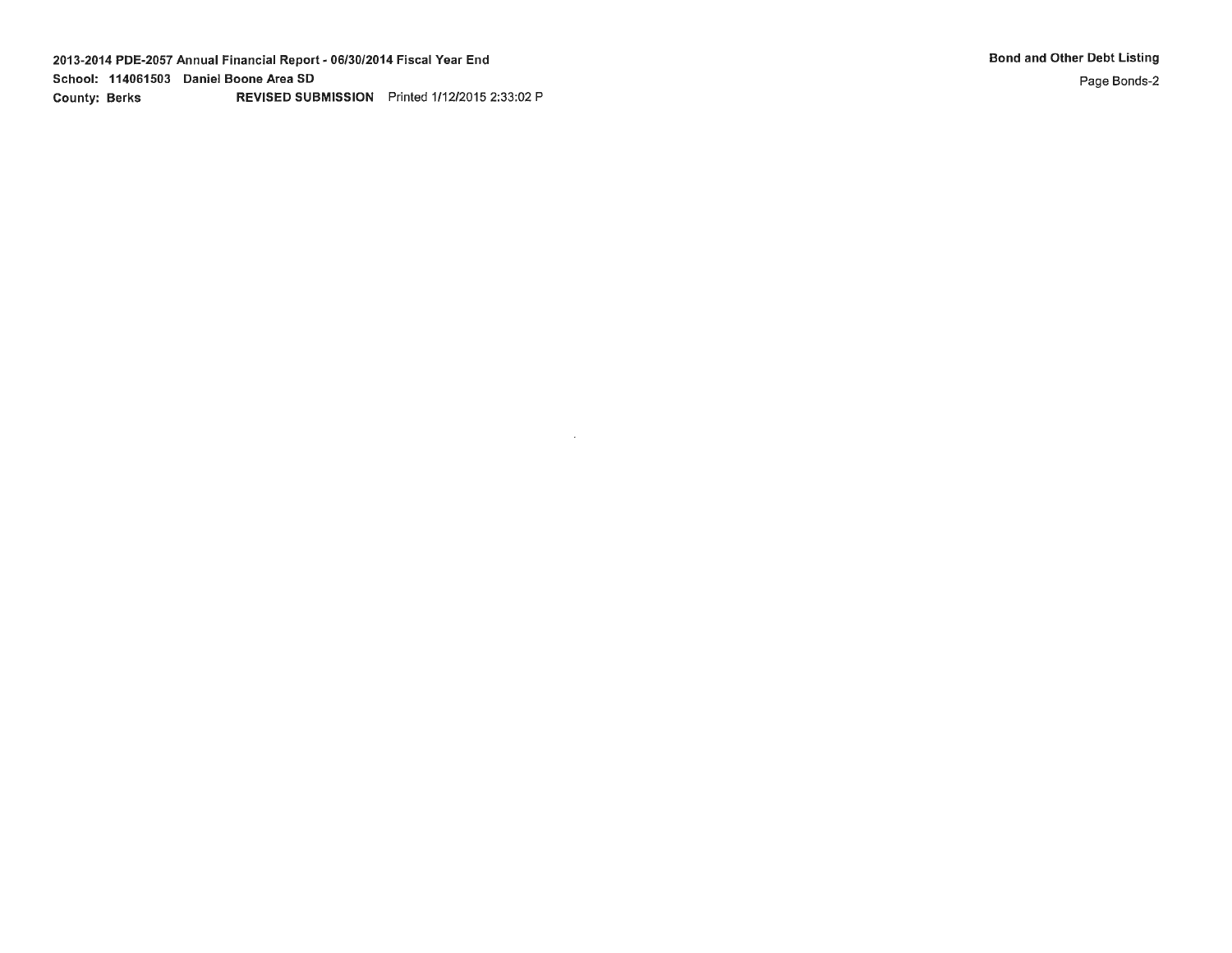# **2013-2014 PDE-2057 Annual Financial Report** - **06/30/2014 Fiscal Year End**

**School: 114061503 Daniel Boone Area SD** 

**County: Berks REVISED SUBMISSION** Printed 1/12/2015 2:33:03 P

#### **(PRINCIPAL AMOUNTS ONLY)**

| ALL GOVERNMENTAL FUND TYPES                | <b>Short-Term</b><br><b>Borrowing</b> | General<br>Obligation<br><b>Bonds</b> | Authority<br><b>Building</b><br>Obligations | <b>Other Long-Term</b><br><b>Debt</b> | <b>Other Post</b><br>Employment<br><b>Benefits (OPEB)</b> | Compensated<br><b>Absences</b> | Total      |
|--------------------------------------------|---------------------------------------|---------------------------------------|---------------------------------------------|---------------------------------------|-----------------------------------------------------------|--------------------------------|------------|
| Debt at Beginning of Fiscal Year           |                                       | 46.020.000                            | 38.995.000                                  | 4.449.507                             | 723.044                                                   | 785.440                        | 90.972.991 |
| 2 Additional Debt Incurred During Year     |                                       |                                       |                                             |                                       | 93,811                                                    | 3,732                          | 97.543     |
| 3 Retirements and Repayments               |                                       | 1,249,999                             | 535,000                                     | 373,290                               |                                                           |                                | 2,158,289  |
| 4 Debt at End of Fiscal Year               |                                       | 44.770.001                            | 38.460.000                                  | 4,076,217                             | 816.855                                                   | 789,172                        | 88,912,245 |
| 5 Accreted Interest at End Of Fiscal Year  |                                       |                                       |                                             |                                       |                                                           |                                |            |
| 6 Total Debt and Accreted Interest         |                                       | 44.770.001                            | 38.460.000                                  | 4.076.217                             | 816,855                                                   | 789,172                        | 88.912.245 |
| 7 Current Portion P&I - Due within 1 year  |                                       | 4,172,265                             | 2,236,325                                   | 536,662                               |                                                           |                                | 6,945,252  |
| 8 Interest Paid during current fiscal year |                                       | 2,110,017                             | 1,705,400                                   | 163.371                               |                                                           |                                | 3,978,788  |

#### **(PRINCIPAL AMOUNTS ONLY)**

| ALL PROPRIETARY FUND TYPES                | Short-Term<br>Borrowing            | General<br><b>Obligation</b><br><b>Bonds</b> | Authority<br><b>Building</b><br><b>Obligations</b> | Other Long-Term<br>Debt | <b>Other Post</b><br>Employment<br><b>Benefits (OPEB)</b> | Compensated<br><b>Absences</b> | Total |
|-------------------------------------------|------------------------------------|----------------------------------------------|----------------------------------------------------|-------------------------|-----------------------------------------------------------|--------------------------------|-------|
| 1 Debt at Beginning of Fiscal Year        |                                    |                                              |                                                    |                         |                                                           |                                |       |
| 2 Additional Debt Incurred During Year    |                                    |                                              |                                                    |                         |                                                           |                                |       |
| 3 Retirements and Repayments              |                                    |                                              |                                                    |                         |                                                           |                                |       |
| 4 Debt at End of Fiscal Year              |                                    |                                              |                                                    |                         |                                                           |                                |       |
| 5 Accreted Interest at End Of Fiscal Year |                                    |                                              |                                                    |                         |                                                           |                                |       |
| 6 Total Debt and Accreted Interest        |                                    |                                              |                                                    |                         |                                                           |                                |       |
|                                           | <b>Service School Street, Inc.</b> |                                              |                                                    |                         |                                                           |                                |       |

7 Current Portion P&I - Due within 1 year

8 Interest Paid during current fiscal year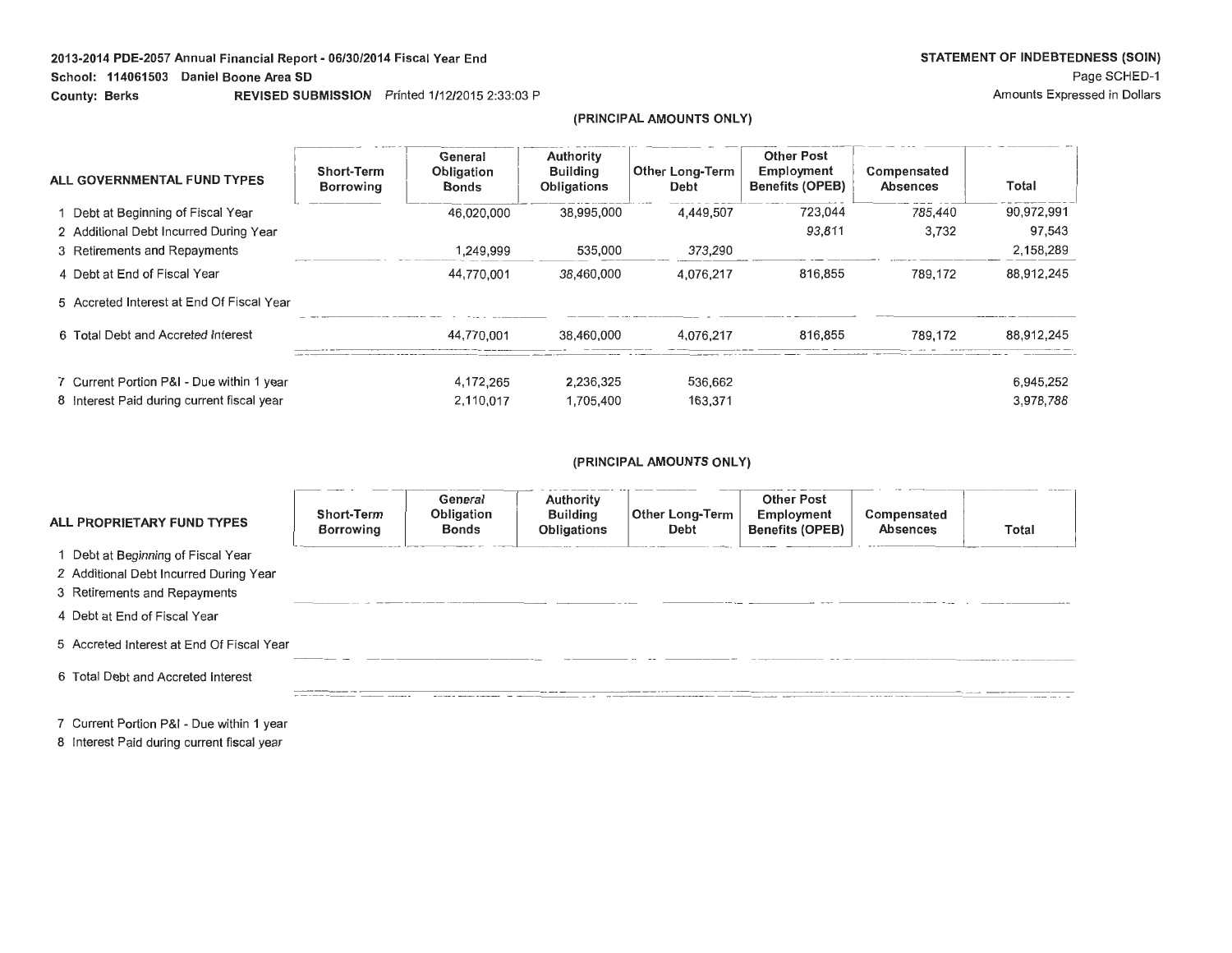#### **2013-2014 PDE-2057 Annual Financial Report• 06/30/2014 Fiscal Year** End **School: 114061503 Daniel Boone Area SD County: Berks REVISED SUBMISSION** Printed 1/12/2015 2:33:03 P

**STATEMENT OF INDEBTEDNESS (SOIN)**  Page SCHED-2 Amounts Expressed in Dollars

**Total Principal and Interest Payments Made by Your School** - **All Funds (Include Payments From All Funds)** 

| <b>Function</b> | Fund |                                                 | Principal<br>(910) | Principal<br>(920) | <b>Interest</b><br>(830) | Total<br>(Principal +<br>Interest) | <b>Miscellaneous</b><br><b>Other Uses</b><br>(990) |
|-----------------|------|-------------------------------------------------|--------------------|--------------------|--------------------------|------------------------------------|----------------------------------------------------|
| 5110            | 10   | General                                         | 2,158,289          |                    | 3,978,788                | 6,137,077                          |                                                    |
| 5110            | 20   | <b>Special Revenue</b>                          |                    |                    |                          |                                    |                                                    |
| 5110            | 30   | <b>Capital Projects</b>                         |                    |                    |                          |                                    |                                                    |
| 5110            | 40   | <b>Debt Services</b>                            |                    |                    |                          |                                    |                                                    |
| 5120            | 10   | General                                         |                    |                    |                          |                                    |                                                    |
| 5120            | 20   | Special Revenue                                 |                    |                    |                          |                                    |                                                    |
| 5120            | 30   | Capital Projects                                |                    |                    |                          |                                    |                                                    |
| 5120            | 40   | <b>Debt Services</b>                            |                    |                    |                          |                                    |                                                    |
|                 |      | <b>Total Debt Payments - Governmental Funds</b> | 2,158,289          |                    | 3,978,788                | 6,137,077                          |                                                    |
| 5110            | 50   | Enterprise                                      |                    |                    |                          |                                    |                                                    |
| 5110            | 60   | Internal Service                                |                    |                    |                          |                                    |                                                    |
| 5120            | 50   | Enterprise                                      |                    |                    |                          |                                    |                                                    |
| 5120            | 60   | <b>Internal Service</b>                         |                    |                    |                          |                                    |                                                    |
|                 |      | <b>Total Debt Payments - Proprietary Funds</b>  |                    |                    |                          |                                    |                                                    |

TOTAL DEBT SERVICE **PAYMENTS** 

 $\cdot$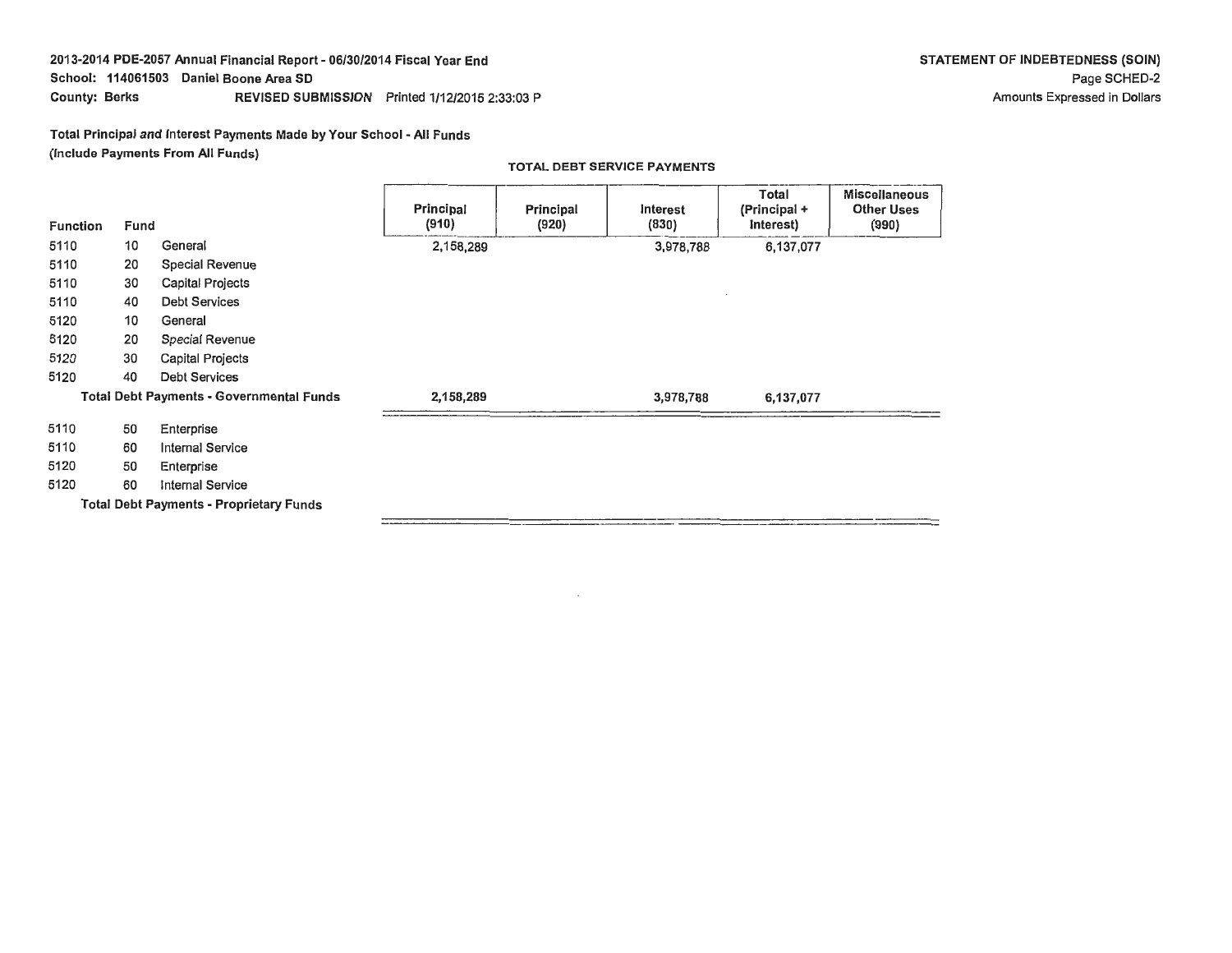**2013-2014 PDE-2057 Annual Financial Report- 06/30/2014 Fiscal Year End School: 114061503 Daniel Boone Area SD County: Berks REVISED SUBMISSION** Printed 1/12/2015 2:33:05 P

|    | <b>Tuition Paid to Other LEAs During Fiscal Year</b>                  | Amount                                                 |                                                     |
|----|-----------------------------------------------------------------------|--------------------------------------------------------|-----------------------------------------------------|
|    | Tuition Reported in General Fund Expenditures 1000-560                | 2,833,057.99                                           |                                                     |
|    | Purchased Services in General Fund Expenditures 1000-594 and 1000-597 |                                                        |                                                     |
|    | <b>Total</b>                                                          | 2,833,057.99                                           |                                                     |
|    | Tuition Paid to Institution Types During Fiscal Year                  | <b>Tuition Paid For</b><br><b>Nonspecial Education</b> | <b>Tuition Paid For</b><br><b>Special Education</b> |
|    | 1306 Institutions                                                     |                                                        |                                                     |
| 2  | Institutionalized Children's Programs                                 |                                                        |                                                     |
| 3  | Juveniles incarcerated in adult facilities                            |                                                        |                                                     |
| 4  | <b>Residential Treatment Facilities</b>                               |                                                        |                                                     |
| 5  | <b>Other Local Education Agencies</b>                                 | 5,751.00                                               | 66,766.00                                           |
| 6  | <b>Brick and Mortar Charter Schools</b>                               | 43,019.00                                              |                                                     |
| 7  | <b>Cyber Charter Schools</b>                                          | 606,984.00                                             | 212,693.00                                          |
| 8  | Career and Technology Centers                                         | 772,220.00                                             | 263,094.00                                          |
| 9  | Approved Private Schools                                              | 107,159.00                                             | 539,932.00                                          |
| 10 | PA Chartered Schools for the Deaf and Blind                           |                                                        |                                                     |
| 11 | Private Residential Rehabilitative Institutions                       | 34,757.00                                              | 139,999.00                                          |
| 12 | Juvenile detention centers                                            |                                                        |                                                     |
| 13 | Special Program Jointures                                             |                                                        |                                                     |
| 14 | Other Tuition Not Included Elsewhere In This Section                  | 4,954.99                                               | 35,729.00                                           |
|    | <b>Total Amounts Paid to Institutions</b>                             | 1,574,844.99                                           | 1,258,213.00                                        |
|    |                                                                       | =============                                          |                                                     |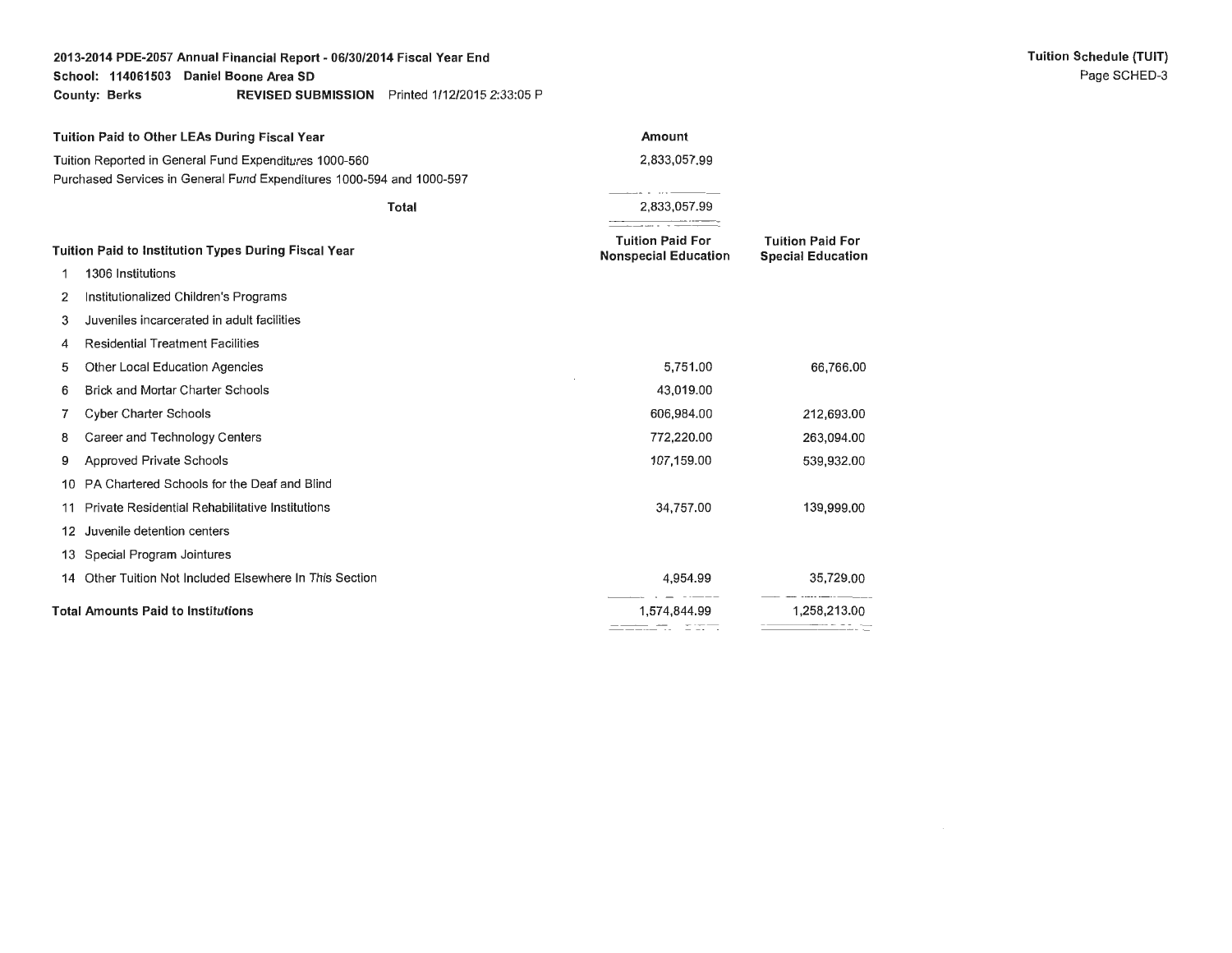### **2013-2014 PDE-2057 Annual Financial Report- 06/30/2014 Fiscal Year End School: 114061503 Daniel Boone Area SD**

**County: Berks REVISED SUBMISSION** Printed 1/12/2015 2:33:06 P

|                                                           |                   | DO NOT INCLUDE FEDERAL EXPENDITURES |              |  |
|-----------------------------------------------------------|-------------------|-------------------------------------|--------------|--|
| FUNCTION-OBJECT                                           | <b>ELEMENTARY</b> | SECONDARY                           | <b>TOTAL</b> |  |
| 1100-322<br>1100-323<br>1100-324<br>1100-329              | 3,652.00          | 3,652.00                            | 7,304.00     |  |
| Total 320                                                 | 3,652.00          | 3,652.00                            | 7,304.00     |  |
| 1200-322<br>1200-323<br>1200-324                          | 158, 157.57       | 158, 157.57                         | 316,315.14   |  |
| 1200-329                                                  | 120,338.60        | 120,338.60                          | 240,677.20   |  |
| Total 320                                                 | 278,496.17        | 278,496.17                          | 556,992.34   |  |
| 1300-322<br>1300-323<br>1300-324<br>1300-329<br>Total 320 |                   |                                     |              |  |
| 2200-322<br>2200-323                                      | 2,790.00          |                                     | 2,790.00     |  |
| 2200-324<br>2200-329                                      | 195.00            | 195.00                              | 390.00       |  |
| Total 320                                                 | 2,985.00          | 195.00                              | 3,180.00     |  |
| 2400-322<br>2400-323<br>2400-324<br>2400-329              | 2,640.00          | 880.00                              | 3,520.00     |  |
| Total 320                                                 | 2,640.00          | 880.00                              | 3,520.00     |  |
| 2450-322<br>2450-323<br>2450-324<br>2450-329              |                   |                                     |              |  |
| Total 320                                                 |                   |                                     |              |  |
| 2900-322<br>2900-323<br>2900-324                          |                   |                                     |              |  |
| 2900-329                                                  |                   |                                     |              |  |
| Total 320                                                 |                   |                                     |              |  |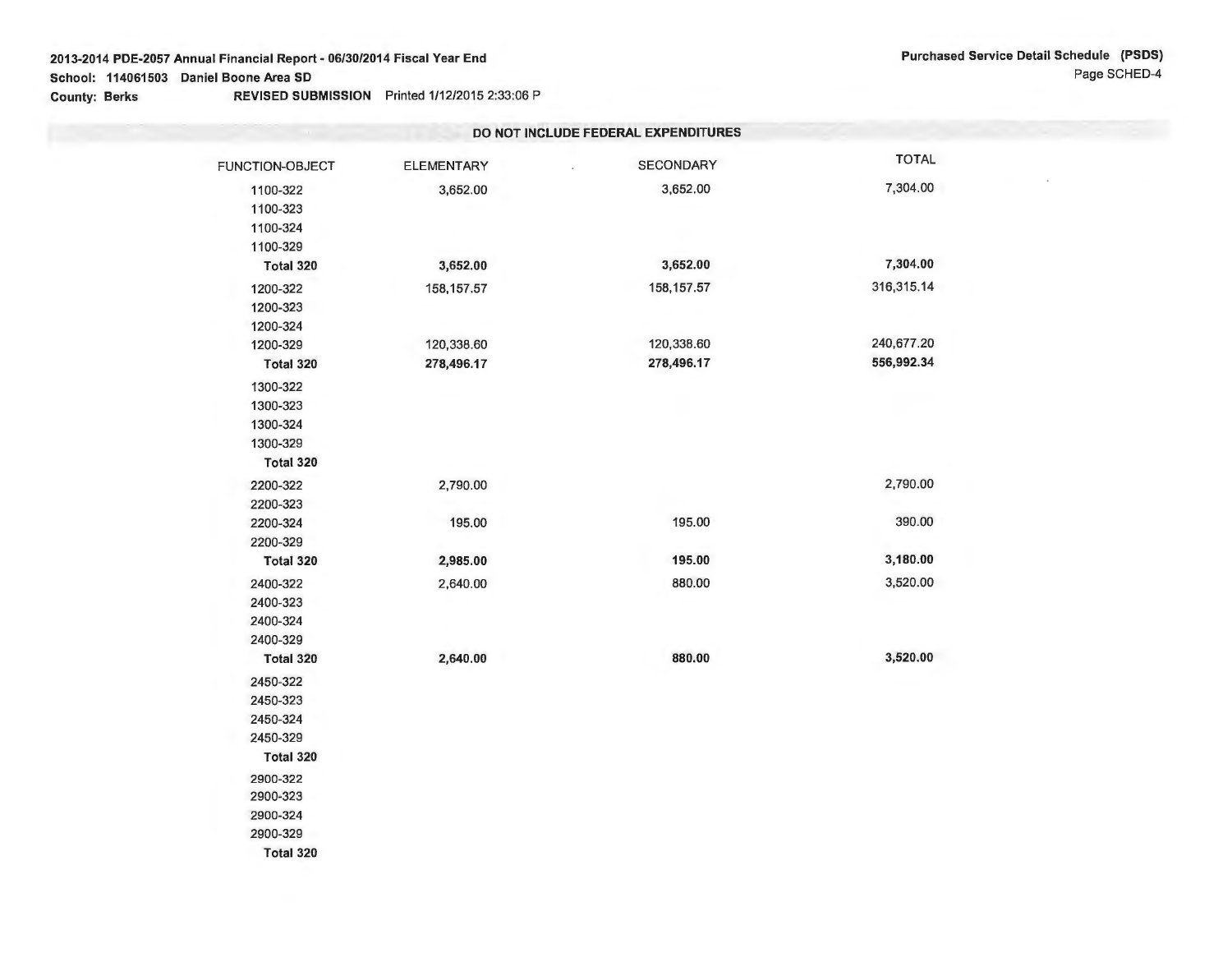| 2013-2014 PDE-2057 Annual Financial Report - 06/30/2014 Fiscal Year End |                   |           | SCHEDULE OF SUPPLEMENTAL GENERAL FUND EXPENDITURES |
|-------------------------------------------------------------------------|-------------------|-----------|----------------------------------------------------|
| School: 114061503<br>Daniel Boone Area SD                               |                   |           | Page SCHED-1                                       |
| REVISED SUBMISSION Printed 1/12/2015 2:33:08 P<br><b>County: Berks</b>  |                   |           |                                                    |
| 1243 Gifted Support                                                     | <b>Elementary</b> | Secondary | Total                                              |
| <b>Personnel Services-Salaries</b><br>100                               |                   |           |                                                    |
| <b>Total Personnel Services-Salaries</b>                                | 102,631.34        | 53,312.57 | 155,943.91                                         |
| <b>Personnel Services-Employee Benefits</b><br>200                      |                   |           |                                                    |
| 210 Grp Ins - Contracted Provider                                       | 15.044.33         | 12,107.05 | 27,151.38                                          |
| 220 Social Security Contributions                                       | 7,553.12          | 3,969.29  | 11,522.41                                          |
| 230 PSERS Retirement Contributions                                      | 17,375.38         | 9,025.80  | 26,401.18                                          |
| 240 Tuition Reimbursements                                              | 3,272.00          |           | 3,272.00                                           |
| <b>Total Personnel Services-Employee Benefits</b>                       | 43,244.83         | 25,102.14 | 68,346.97                                          |
| <b>Purchased Professional &amp; Technical Services</b><br>300           |                   |           |                                                    |
| <b>Total Purchased Professional &amp; Technical Services</b>            | 712.50            |           | 712.50                                             |
| <b>Other Purchased Services</b><br>500                                  |                   |           |                                                    |
| 580 Travel                                                              | 1,773.62          | 1,687.92  | 3,461.54                                           |
| <b>Total Other Purchased Services</b>                                   | 1,773.62          | 1,687.92  | 3,461.54                                           |
| <b>Property</b><br>700                                                  |                   |           |                                                    |
| 750 Equipment - Original & Additional                                   | (419.22)          | (402.87)  | (822.09)                                           |
| <b>Total Property</b>                                                   | (419.22)          | (402.87)  | (822.09)                                           |
| <b>Other Objects</b><br>800                                             |                   |           |                                                    |
| <b>Total Other Objects</b>                                              | 905.55            | 2,949.45  | 3,855.00                                           |
| <b>Total 1243 Gifted Support</b>                                        | 148,848.62        | 82,649.21 | 231,497.83                                         |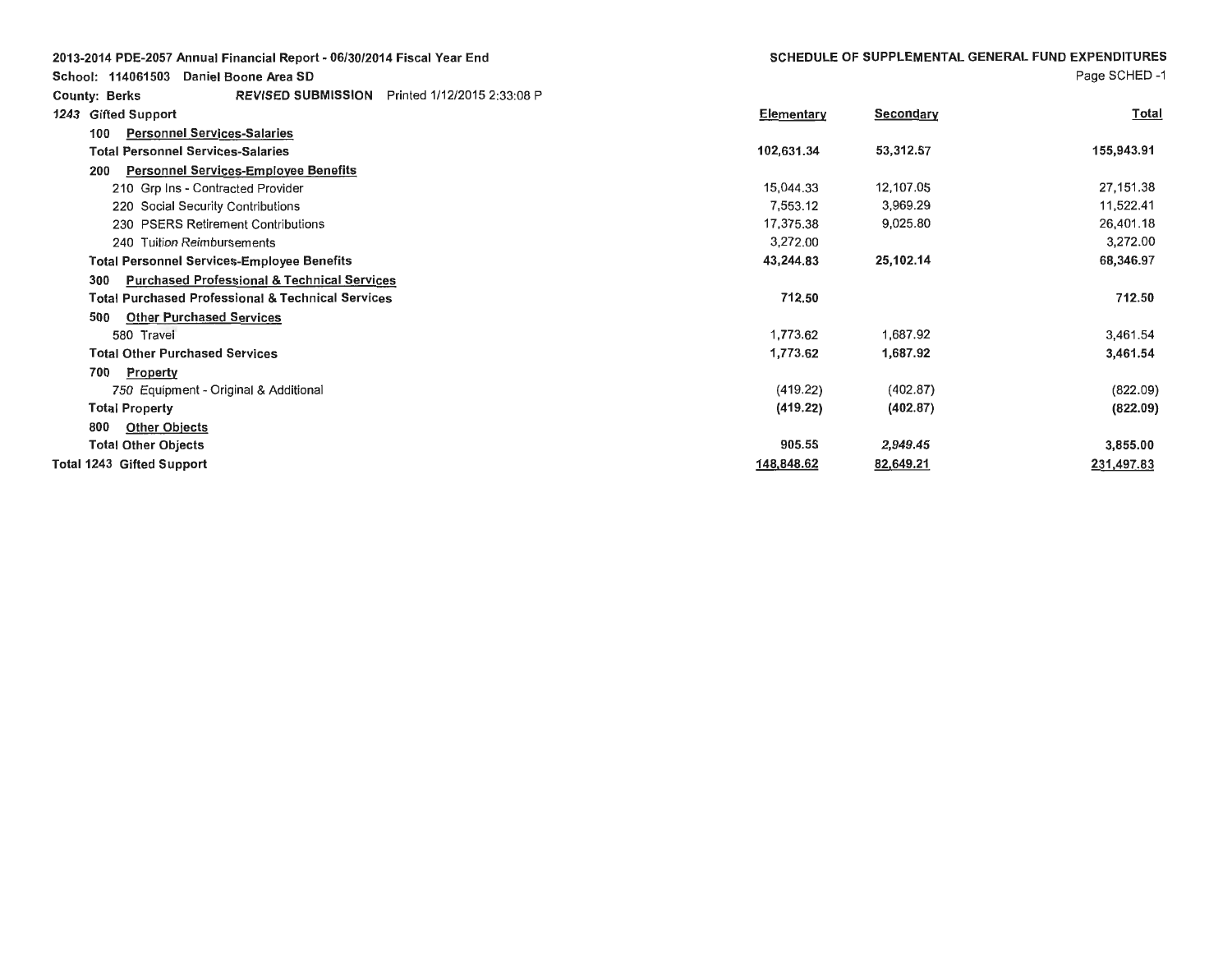| 2013-2014 PDE-2057 Annual Financial Report - 06/30/2014 Fiscal Year End          |            | <b>SCHEDULE OF SUPPLEMENTAL GENERAL FUND EXPENDITURES</b> |         |              |
|----------------------------------------------------------------------------------|------------|-----------------------------------------------------------|---------|--------------|
| School: 114061503 Daniel Boone Area SD                                           |            |                                                           |         | Page SCHED-2 |
| <b>County: Berks</b><br><b>REVISED SUBMISSION</b><br>Printed 1/12/2015 2:33:08 P |            |                                                           |         |              |
| <b>School Library Services</b><br>2250                                           | Elementary | Secondary                                                 | Federal | <b>Total</b> |
| <b>Personnel Services-Salaries</b><br>100                                        |            |                                                           |         |              |
| <b>Total Personnel Services-Salaries</b>                                         | 172,964.89 | 2,194.92                                                  |         | 175,159.81   |
| <b>Personnel Services-Employee Benefits</b><br>200                               |            |                                                           |         |              |
| 210 Grp Ins - Contracted Provider                                                | 29,456.86  | 38.48                                                     |         | 29,495.34    |
| 220 Social Security Contributions                                                | 13,012.42  | 167.79                                                    |         | 13,180.21    |
| 230 PSERS Retirement Contributions                                               | 28,475.39  |                                                           |         | 28,475.39    |
| <b>Total Personnel Services-Employee Benefits</b>                                | 70,944.67  | 206.27                                                    |         | 71,150.94    |
| <b>Purchased Property Services</b><br>400                                        |            |                                                           |         |              |
| <b>Total Purchased Property Services</b>                                         | 6,147.26   | 3,655.79                                                  |         | 9,803.05     |
| <b>Other Purchased Services</b><br>500                                           |            |                                                           |         |              |
| 580 Travel                                                                       | 80.92      | (937.95)                                                  |         | (857.03)     |
| <b>Total Other Purchased Services</b>                                            | 80.92      | (937.95)                                                  |         | (857.03)     |
| 600<br><b>Supplies</b>                                                           |            |                                                           |         |              |
| 610 General Supplies                                                             |            | 97.40                                                     |         | 97.40        |
| 640 Books & Periodicals                                                          | 4,493.02   | 4,973.19                                                  |         | 9,466.21     |
| <b>Total Supplies</b>                                                            | 4,493.02   | 5,070.59                                                  |         | 9,563.61     |
| <b>Other Objects</b><br>800                                                      |            |                                                           |         |              |
| <b>Total Other Objects</b>                                                       | 151.80     | 898.20                                                    |         | 1,050.00     |
| <b>Total 2250 School Library Services</b>                                        | 254,782.56 | 11,087.82                                                 |         | 265,870.38   |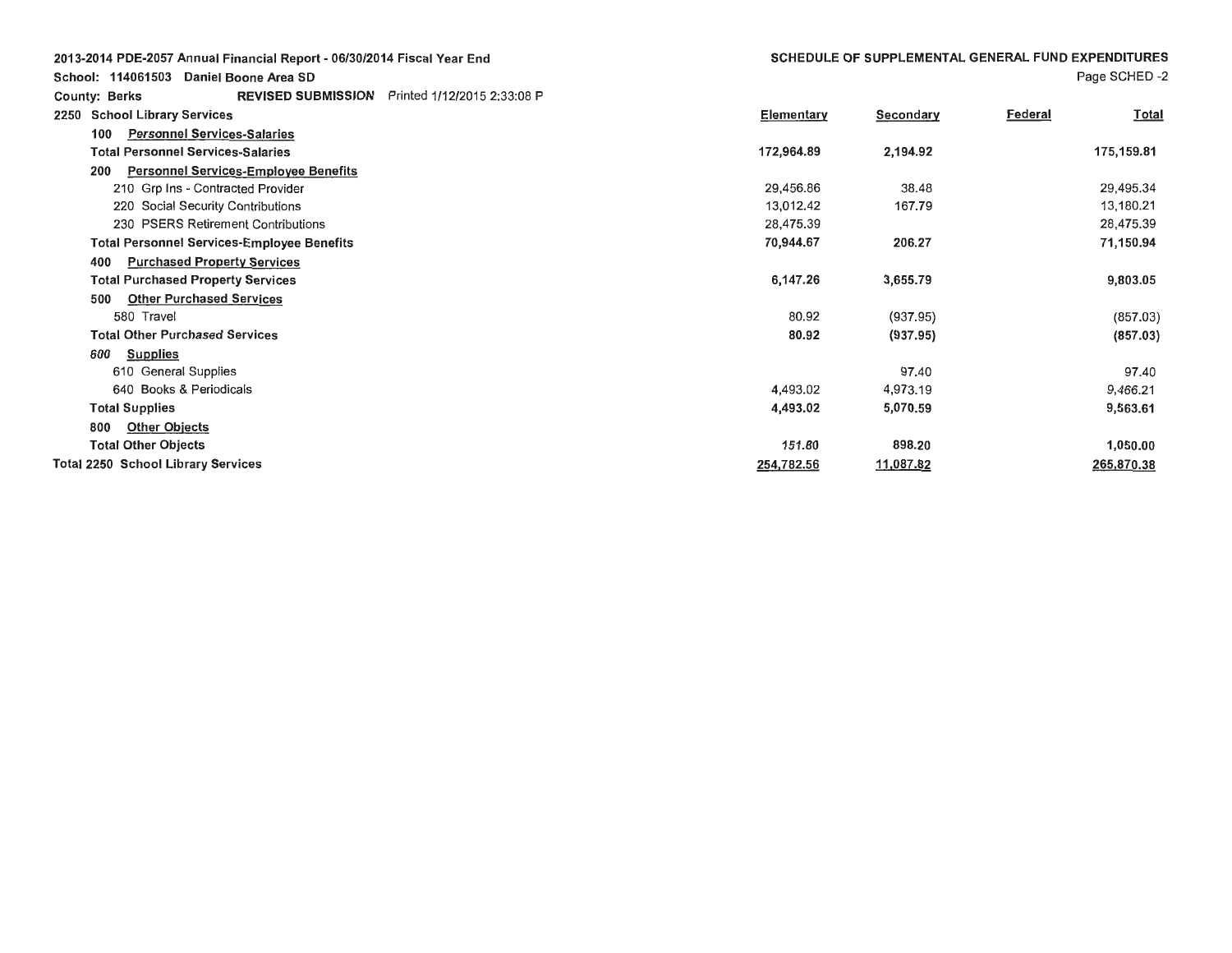| 2013-2014 PDE-2057 Annual Financial Report - 06/30/2014 Fiscal Year End       | SCHEDULE OF SUPPLEMENTAL GENERAL FUND EXPENDITURES |           |         |               |
|-------------------------------------------------------------------------------|----------------------------------------------------|-----------|---------|---------------|
| School: 114061503<br>Daniel Boone Area SD                                     |                                                    |           |         | Page SCHED -3 |
| <b>REVISED SUBMISSION</b> Printed 1/12/2015 2:33:08 P<br><b>County: Berks</b> |                                                    |           |         |               |
| 2280 NonPublic Support Services                                               | Elementary                                         | Secondary | Federal | <u>Total</u>  |
| <b>Purchased Professional &amp; Technical Services</b><br>300                 |                                                    |           |         |               |
| <b>Total Purchased Professional &amp; Technical Services</b>                  |                                                    |           | 375.00  | 375.00        |
| <b>Total 2280 NonPublic Support Services</b>                                  |                                                    |           | 375.00  | 375.00        |
|                                                                               |                                                    |           |         |               |

 $\mathcal{L}(\mathcal{L}(\mathcal{L}(\mathcal{L}(\mathcal{L}(\mathcal{L}(\mathcal{L}(\mathcal{L}(\mathcal{L}(\mathcal{L}(\mathcal{L}(\mathcal{L}(\mathcal{L}(\mathcal{L}(\mathcal{L}(\mathcal{L}(\mathcal{L}(\mathcal{L}(\mathcal{L}(\mathcal{L}(\mathcal{L}(\mathcal{L}(\mathcal{L}(\mathcal{L}(\mathcal{L}(\mathcal{L}(\mathcal{L}(\mathcal{L}(\mathcal{L}(\mathcal{L}(\mathcal{L}(\mathcal{L}(\mathcal{L}(\mathcal{L}(\mathcal{L}(\mathcal{L}(\mathcal{$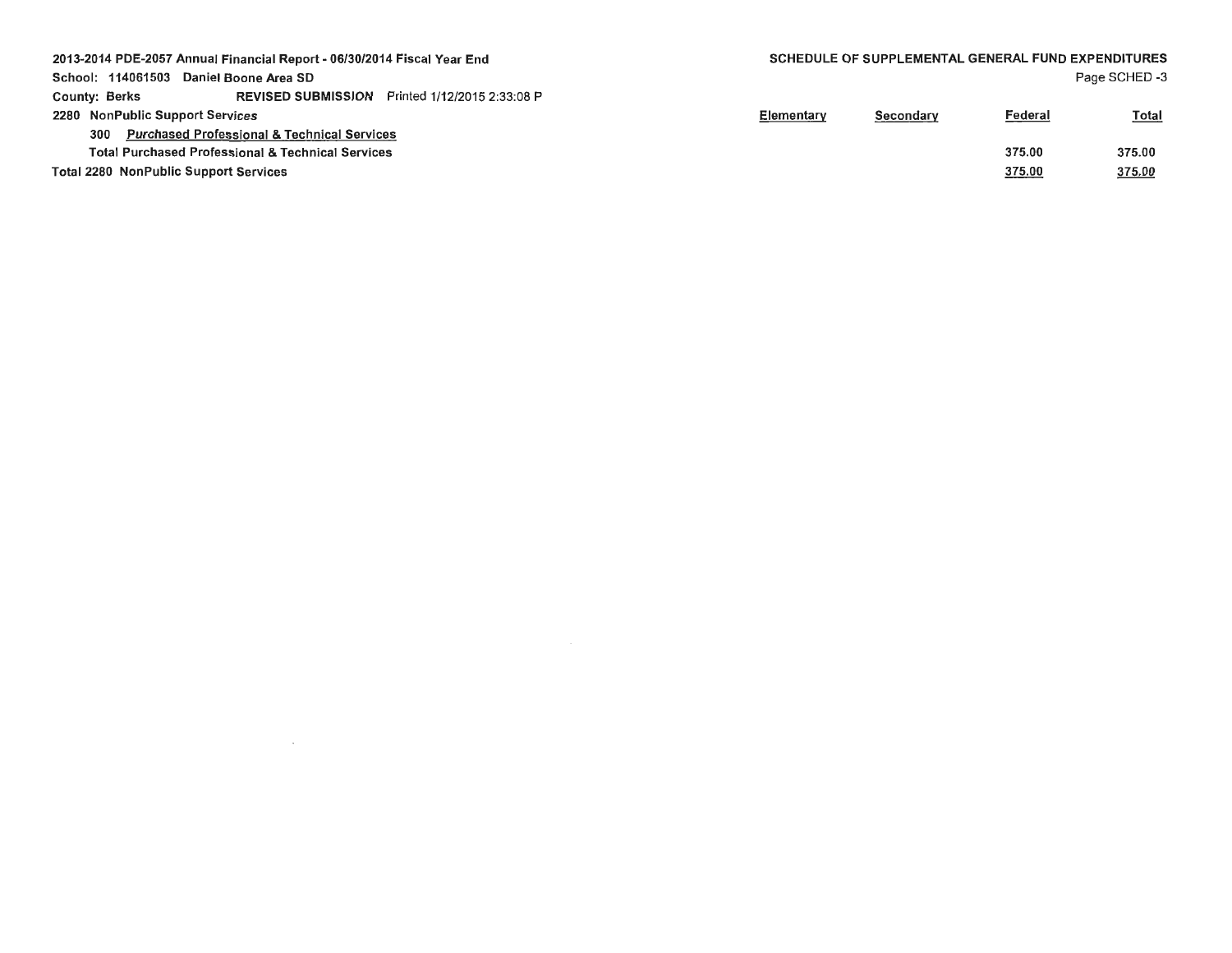| 2013-2014 PDE-2057 Annual Financial Report - 06/30/2014 Fiscal Year End |                                                          | SCHEDULE OF SUPPLEMENTAL GENERAL FUND EXPENDITURES |
|-------------------------------------------------------------------------|----------------------------------------------------------|----------------------------------------------------|
| Daniel Boone Area SD<br>School: 114061503                               |                                                          | Page SCHED-4                                       |
| <b>County: Berks</b>                                                    | <b>REVISED SUBMISSION</b><br>Printed 1/12/2015 2:33:08 P |                                                    |
| 2750 Nonpublic Transportation                                           |                                                          | <u>Total</u>                                       |
| <b>Other Purchased Services</b><br>500                                  |                                                          |                                                    |
| 513 St Tr Svc-Contr Carrier                                             |                                                          | 1,006,827.40                                       |
| <b>Total Other Purchased Services</b>                                   |                                                          | 1,006,827.40                                       |
| <b>Total 2750 Nonpublic Transportation</b>                              |                                                          | 1,006,827.40                                       |
|                                                                         |                                                          |                                                    |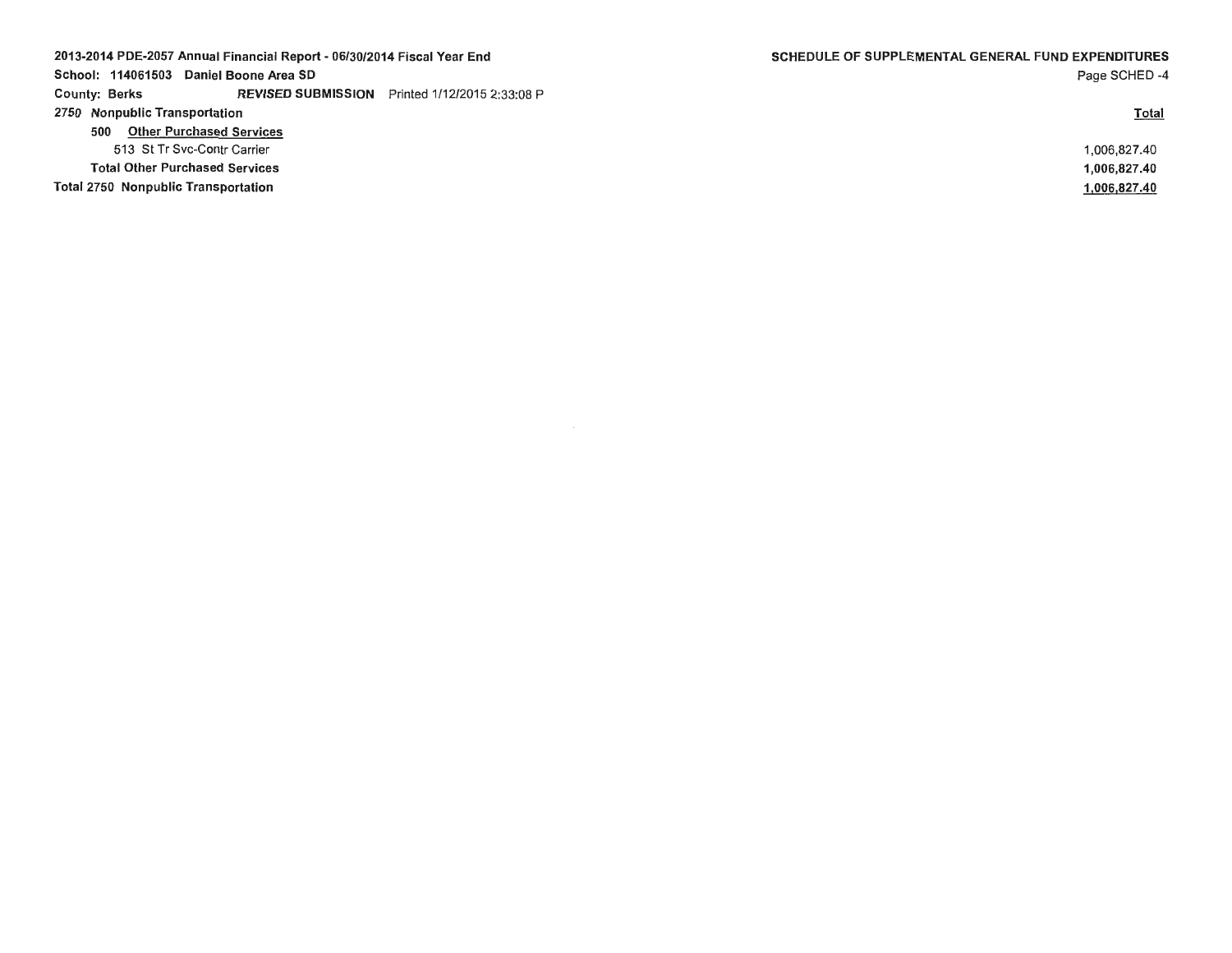2013-2014 PDE-2057 Annual Financial Report- 06/30/2014 Fiscal Year End School: 114061503 Daniel Boone Area SD County: Berks REVISED **SUBMISSION** Printed 1/12/2015 2:33:09 P

I. Student Transportation Services for Educational Field Trips

II. Student Transportation Services for Student Activities

Ill. Rental of Vehicles for Student Transportation Services

IV. Capital Reserve (Special Revenue) Fund

Include only district-owned transportation expenditures paid from State or local money. DO NOT include federal expenditures or payments to contract service providers. Contracted transportation services should not be recorded on this schedule.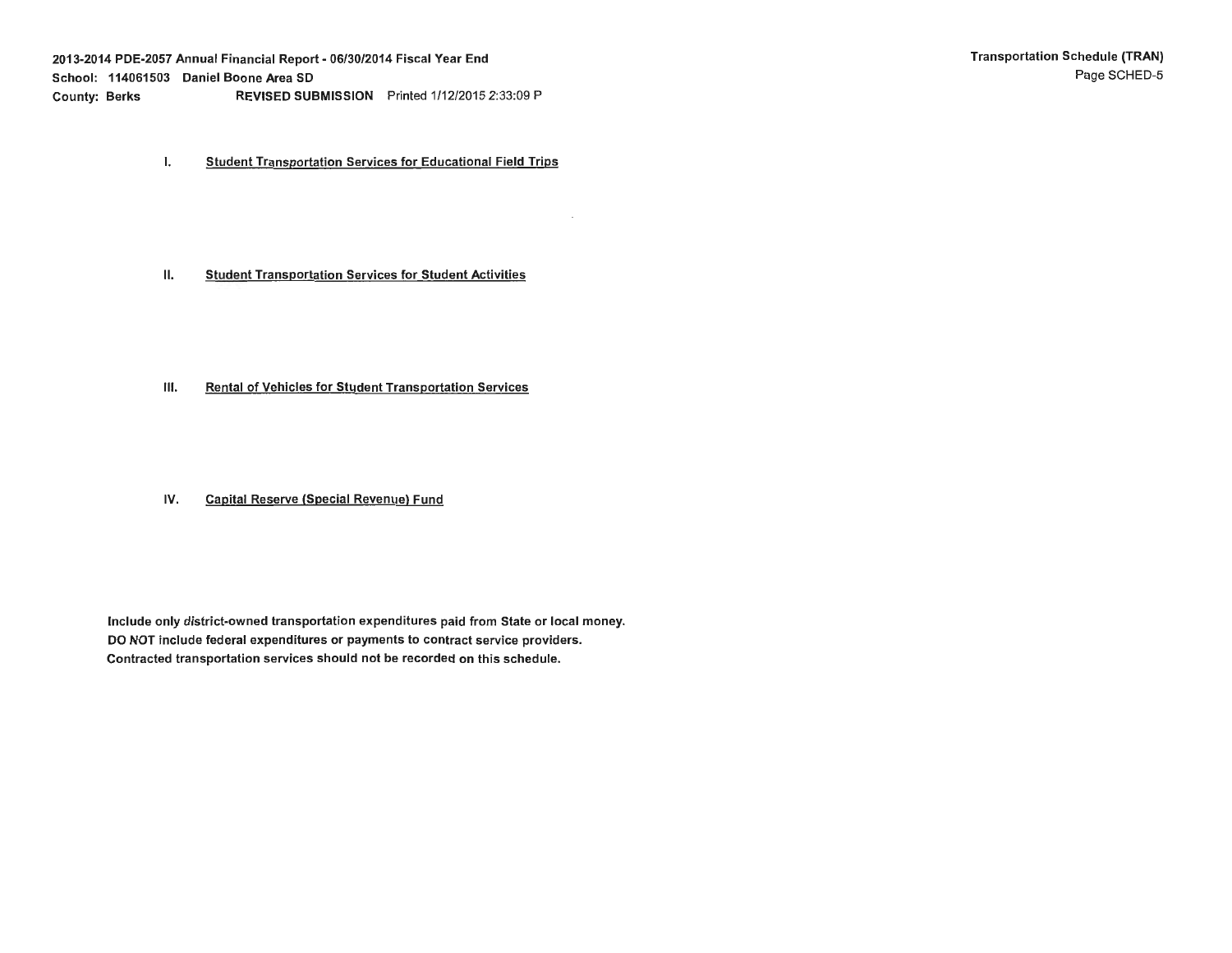|                   |        | 2013-2014 PDE-2057 Annual Financial Report - 06/30/2014 Fiscal Year End |                             |               |        |          |               | General Fund Encumbrance Schedule (ENCU) |              |
|-------------------|--------|-------------------------------------------------------------------------|-----------------------------|---------------|--------|----------|---------------|------------------------------------------|--------------|
| School: 114061503 |        | Daniel Boone Area SD                                                    |                             |               |        |          |               |                                          | Page SCHED-6 |
| County: Berks     |        | <b>REVISED SUBMISSION</b>                                               | Printed 1/12/2015 2:33:10 P |               |        |          |               |                                          |              |
| Function          | Obiect | Amount                                                                  | <b>Function</b>             | <b>Object</b> | Amount | Function | <b>Object</b> | Amount                                   |              |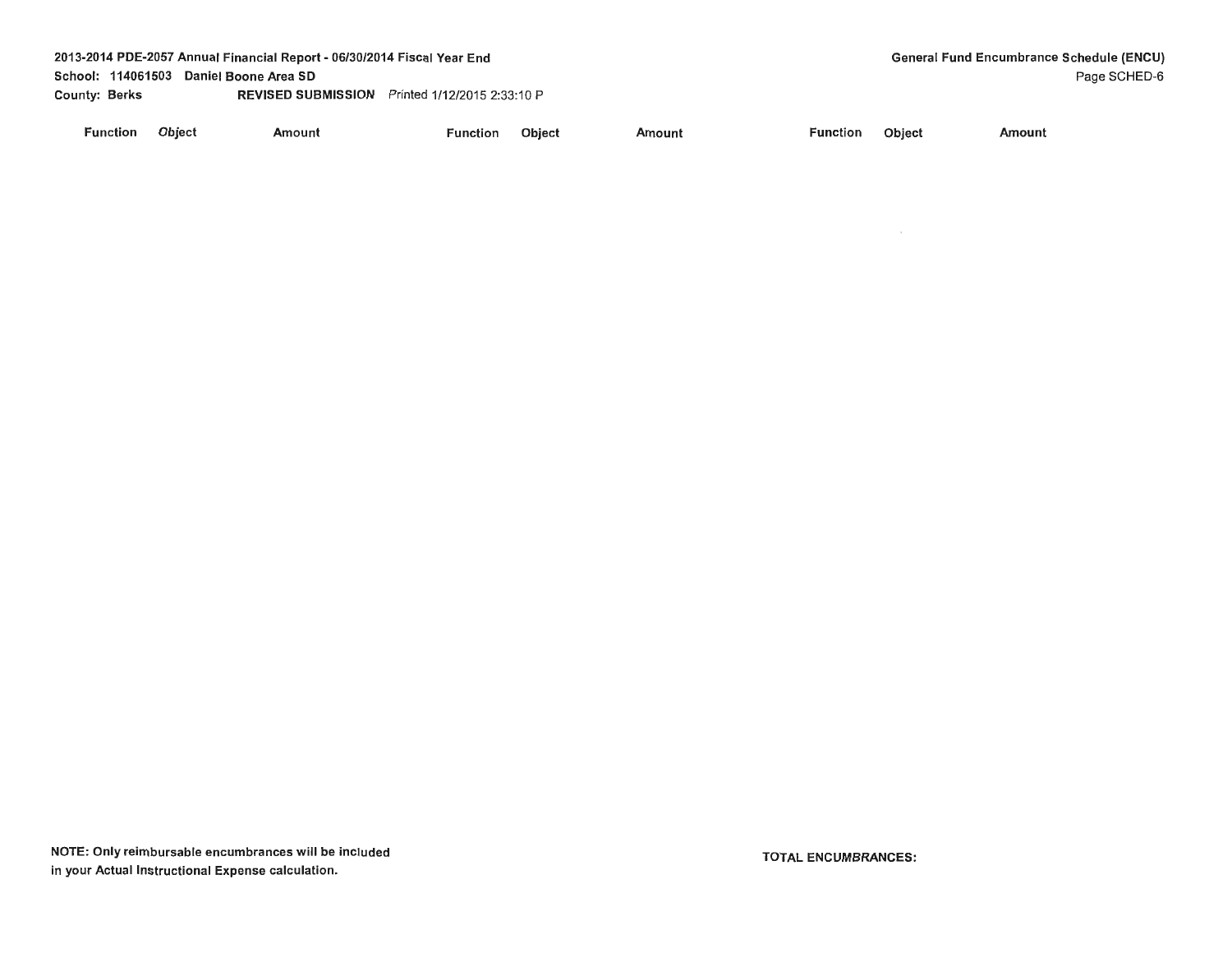2013-2014 PDE-2057 Annual Financial Report - 06/30/2014 Fiscal Year End School: 114061503 Daniel Boone Area SD County: Berks REVISED SUBMISSION Printed 1/12/2015 2:33:12 P

NOTE: Report expenditures that are paid out of the special revenue fund and/or capital project fund that would be considered reimbursable if they were made from the general fund. See Instructions.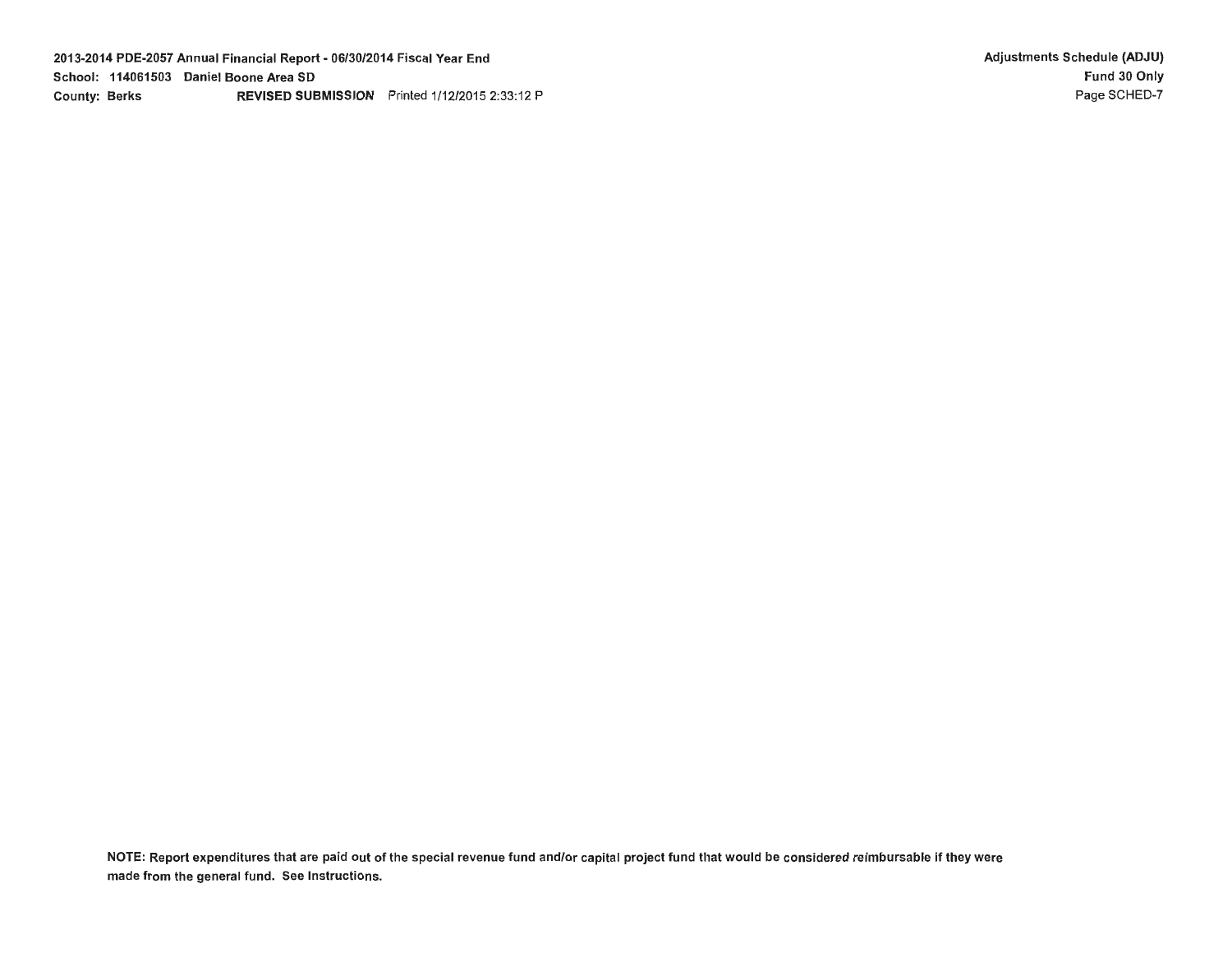## **2013-2014 PDE-2057 Annual Financial Report- 06/30/2014 Fiscal Year End**

**School: 114061503 Daniel Boone Area SD** 

**County: Berks REVISED SUBMISSION** Printed 1/12/2015 2:33:13 P

Expenditures considered allowable indirect costs for the listed functions, and a brief explanation of those expenditures.

|                 | <b>Indirect Costs</b>           | <b>Termination or</b><br>Leave Payout                        |                                                                                             | <b>All Termination/Leave Payou</b><br><b>Salaries</b> |  |
|-----------------|---------------------------------|--------------------------------------------------------------|---------------------------------------------------------------------------------------------|-------------------------------------------------------|--|
| <b>Function</b> | (General Fund<br>$On  y\rangle$ | <b>Salaries</b><br>Object 115                                | <b>Explanation</b>                                                                          | <b>Function-Object</b><br>Amount                      |  |
| 2300            |                                 |                                                              | General Audit expenditures only                                                             | 1000-115                                              |  |
| 2310            |                                 |                                                              | Business Manager expenditures coded to 2310**                                               | 2000-115                                              |  |
| 2500            |                                 |                                                              |                                                                                             | 3000-115                                              |  |
| 2830            |                                 |                                                              |                                                                                             |                                                       |  |
| 2840            |                                 |                                                              |                                                                                             | Total                                                 |  |
| <b>Total</b>    |                                 |                                                              |                                                                                             |                                                       |  |
|                 |                                 | Business Manager also holds the position of Board Secretary. | ** Function 2310 should only be used to report Business Manager related expenditures if the |                                                       |  |

| <b>All Termination/Leave Payout</b><br><b>Salaries</b> |        |  |  |  |  |
|--------------------------------------------------------|--------|--|--|--|--|
| <b>Function-Object</b>                                 | Amount |  |  |  |  |
| 1000-115                                               |        |  |  |  |  |
| 2000-115                                               |        |  |  |  |  |
| 3000-115                                               |        |  |  |  |  |
| Total                                                  |        |  |  |  |  |

On the schedule below, report the amount of expenditures by fund for the functions and objects listed. These expenditures are considered (1) unallowable as indirect costs and must be eliminated from the indirect cost calculation, (2) included in the base for allocation, or (3) are allowable as indirect costs but are not reported in the Annual Financial Report. All other expenditures used in the Indirect Cost Rate Computation are reported in the Annual Financial Report.

| <b>General Fund Expenditures</b>   |        | <b>Food Costs: Cafeteria or General</b><br>Fund |        |
|------------------------------------|--------|-------------------------------------------------|--------|
| <b>Function-Object</b><br>1000-322 | Amount | <b>Function-Object</b>                          | Amount |
| 1000-323                           |        | 3100-571                                        |        |
| 1200-594                           |        | 3100-630                                        |        |
| 1200-597                           |        |                                                 |        |
| 2300-820                           |        |                                                 |        |
| 2500-432                           |        |                                                 |        |
| 2500-810                           |        |                                                 |        |
| 2900-595                           |        |                                                 |        |
| 2900-596                           |        |                                                 |        |
| 2990-899                           |        |                                                 |        |

#### **LEA acknowledges that calculation of a Restricted Indirect Cost Rate is not being requested for 2015** - **2016**

**LEA acknowledges there are no 2990-899 pass thru funds to report.** 

**LEA acknowledges there are no Termination Leave Payout Salaries to report.** 

### **Restricted Indirect Costs and Eliminations**  Page SCHED-8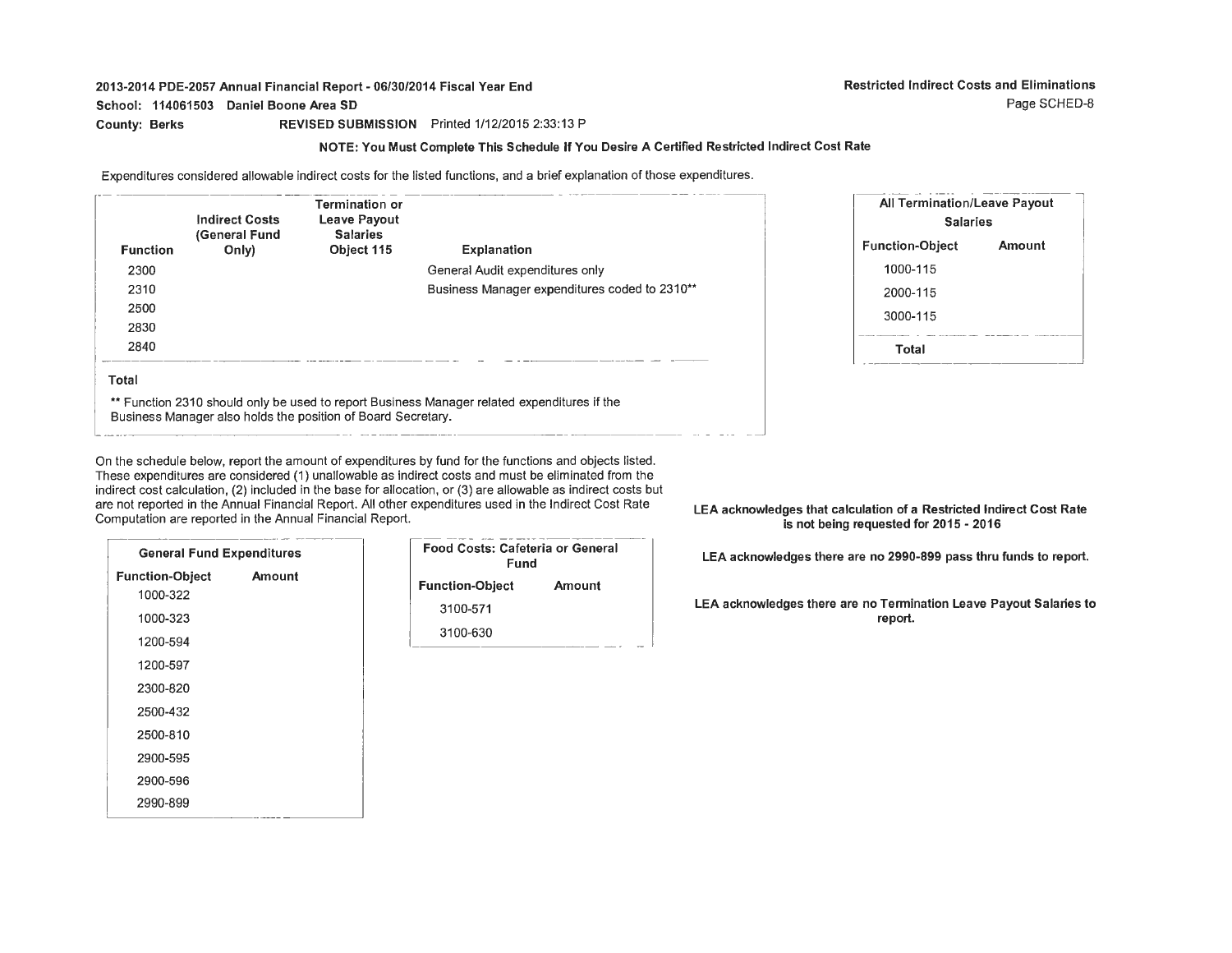### **2013-2014 PDE-2057 Annual Financial Report- 06/30/2014 Fiscal Year End School: 114061503 Daniel Boone Area SD**

**County: Berks REVISED SUBMISSION** Printed 1/12/2015 2:33:15 P

|                                                      | <b>SPECIAL</b>   | <b>NONSPECIAL</b> |              |
|------------------------------------------------------|------------------|-------------------|--------------|
| <b>FUNCTION</b>                                      | <b>EDUCATION</b> | <b>EDUCATION</b>  | <b>TOTAL</b> |
| 2120 Guidance Services                               | 161,571.00       | 915,574.00        | 1,077,145.00 |
| 2140 Psychological Services                          | 100.667.00       | 100,667.00        | 201,334.00   |
| 2150 Speech Pathology And Audiology Services         |                  |                   |              |
| 2160 Social Work Services                            |                  |                   |              |
| 2260 Instruction and Curriculum Development Services | 53,311,00        | 302.093.00        | 355,404.00   |
| 2350 Legal and Accounting Services                   | 47.006.00        | 106,447.96        | 153,453.96   |
| 2420 Medical Services                                |                  |                   |              |
| 2440 Nursing Services                                | 96.239.00        | 545,354.00        | 641,593.00   |
| 2700 Student Transportation Services                 | 300,774.98       | 1,704,391.00      | 2,005,165.98 |
| <b>TOTAL</b>                                         | 759,568.98       | 3,674,526.96      | 4.434.095.94 |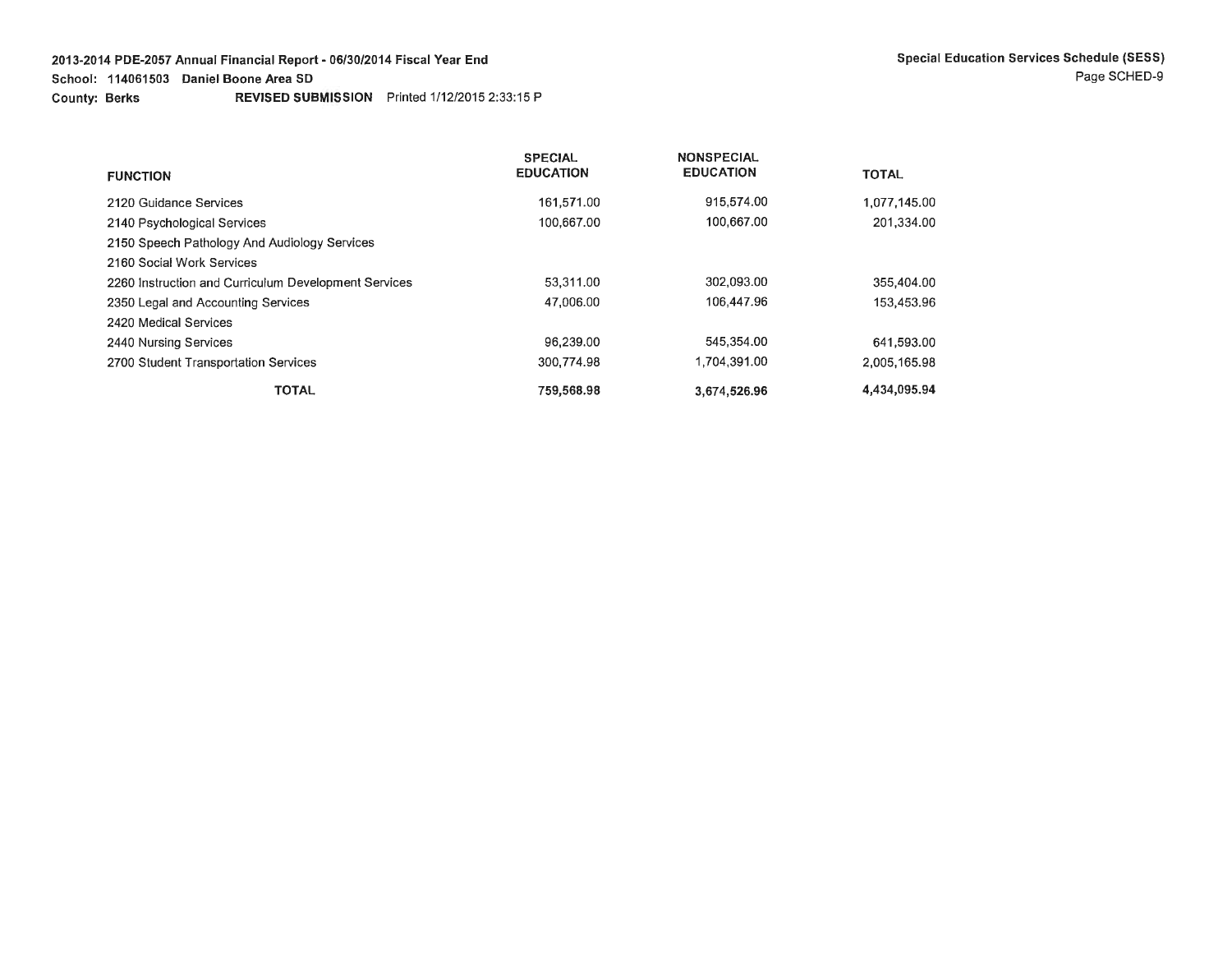**2013-2014 PDE-2057 Annual Financial Report - 06/30/2014 Fiscal Year End School: 114061503 Daniel Boone Area SD** 

**County: Berks REVISED SUBMISSION** Printed 1/12/2015 2:33:16 P

#### **Benefits for Staff Relative to Collective Bargaining Agreements**

|                          | <b>OBJECT</b>                                                        | <b>COVERED</b> | <b>NOT COVERED</b> | <b>TOTAL</b> |
|--------------------------|----------------------------------------------------------------------|----------------|--------------------|--------------|
| 10 General Fund          |                                                                      |                |                    |              |
|                          | 211 Medical Insurance                                                | 3,911,340.00   |                    | 3,911,340.00 |
|                          | 212 Dental Insurance                                                 | 197,053.00     |                    | 197,053.00   |
|                          | 215 Eye Care Insurance                                               | 10,901.00      |                    | 10,901.00    |
|                          | 216 Prescription Insurance                                           |                |                    |              |
|                          | 271 Self-Insurance Medical Health Benefits                           |                |                    |              |
|                          | 272 Self-Insurance Dental Health Benefits                            |                |                    |              |
|                          | 275 Self-Insurance Eye Care Health Benefits                          |                |                    |              |
|                          | 276 Self-Insurance Prescription Health Benefits                      |                |                    |              |
|                          | <b>FUND TOTAL</b>                                                    | 4,119,294.00   |                    | 4,119,294.00 |
| 50 Enterprise Fund       |                                                                      |                |                    |              |
|                          | 211 Medical Insurance                                                | 40,178.00      |                    | 40,178.00    |
|                          | 212 Dental Insurance                                                 | 2,514.00       |                    | 2,514.00     |
|                          | 215 Eye Care Insurance                                               | 195.00         |                    | 195.00       |
|                          | 216 Prescription Insurance                                           |                |                    |              |
|                          | 271 Self-Insurance Medical Health Benefits                           |                |                    |              |
|                          | 272 Self-Insurance Dental Health Benefits                            |                |                    |              |
|                          | 275 Self-Insurance Eye Care Health Benefits                          |                |                    |              |
|                          | 276 Self-Insurance Prescription Health Benefits                      |                |                    |              |
|                          | <b>FUND TOTAL</b>                                                    | 42,887.00      |                    | 42,887.00    |
| 60 Internal Service Fund |                                                                      |                |                    |              |
|                          | 211 Medical Insurance                                                |                |                    |              |
|                          | 212 Dental Insurance                                                 |                |                    |              |
|                          | 215 Eye Care Insurance                                               |                |                    |              |
|                          | 216 Prescription Insurance                                           |                |                    |              |
|                          | 271 Self-Insurance Medical Health Benefits                           |                |                    |              |
|                          | 272 Self-Insurance Dental Health Benefits                            |                |                    |              |
|                          | 275 Self-Insurance Eye Care Health Benefits                          |                |                    |              |
|                          | 276 Self-Insurance Prescription Health Benefits<br><b>FUND TOTAL</b> |                |                    |              |
|                          | <b>TOTAL FOR ALL FUNDS</b>                                           | 4,162,181.00   |                    | 4,162,181.00 |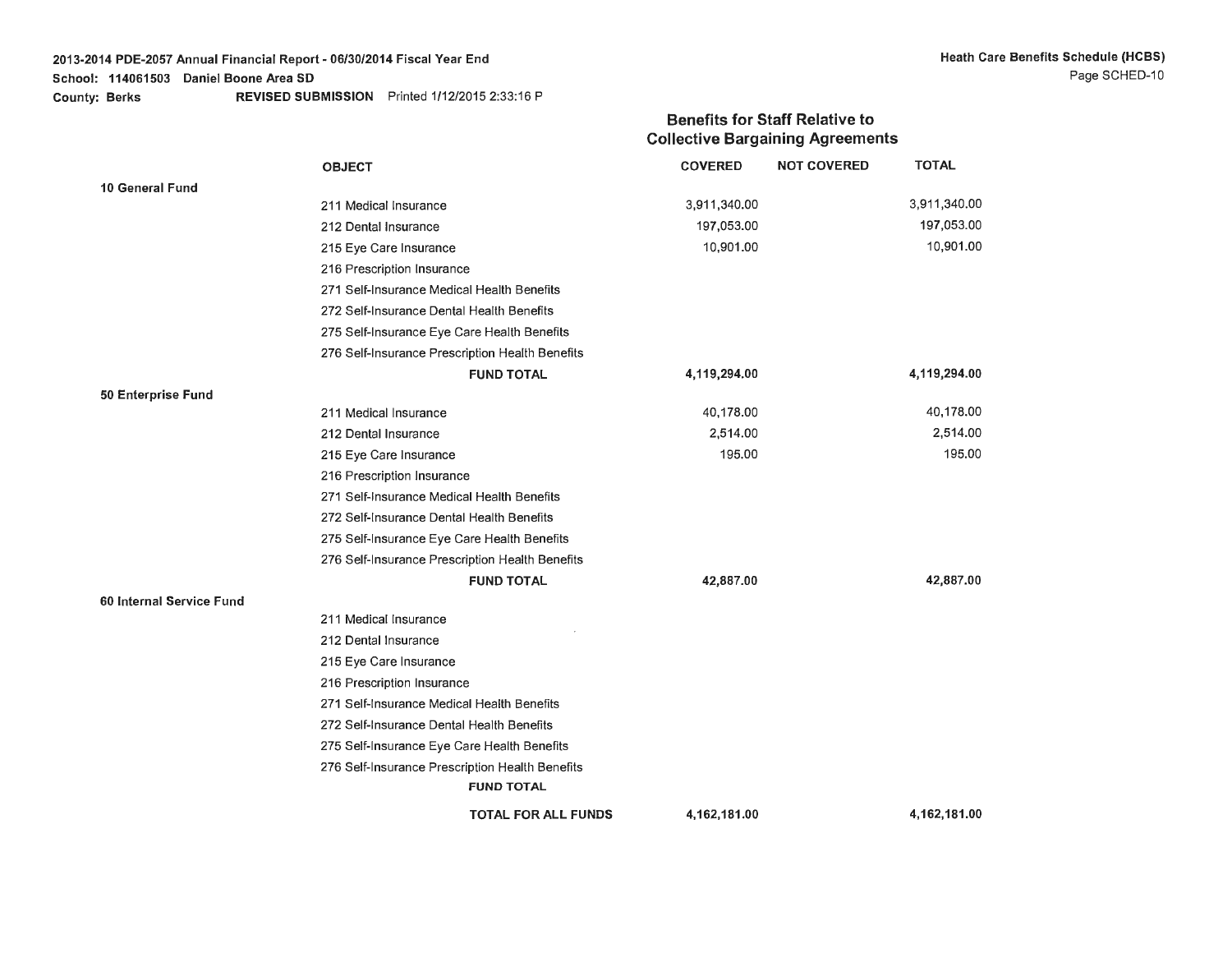#### 2013-2014 PDE-2057 Annual Financial Report - 06/30/2014 Fiscal Year End

#### School: 114061503 Daniel Boone Area SD

County: Berks REVISED SUBMISSION Printed 1/12/2015 2:33:18 P

## **LEA acknowledges there were no ARRA funded expenditures**

| <b>General Fund Expenditures: Functions</b>     | 1000    | 2000               | 3100 | 3200 | 3300 | 4000 | <b>Object Total</b>  |
|-------------------------------------------------|---------|--------------------|------|------|------|------|----------------------|
| 100 Personnel Services-Salaries                 |         |                    |      |      |      |      |                      |
| 200 Personnel Services-Employee Benefits        |         |                    |      |      |      |      |                      |
| 300 Purchased Professional & Technical Service  |         |                    |      |      |      |      |                      |
| 400 Purchased Property Services                 |         |                    |      |      |      |      |                      |
| 500 Other Purchased Services                    |         |                    |      |      |      |      |                      |
| 600 Supplies                                    |         |                    |      |      |      |      |                      |
| 700 Property                                    |         |                    |      |      |      |      |                      |
| 810 Dues And Fees                               |         |                    |      |      |      |      |                      |
| 820 Claims and Judgments Against the LEA        |         |                    |      |      |      |      |                      |
| 890 Miscellaneous Expenditures                  |         |                    |      |      |      |      |                      |
| <b>Total GF Expenditures: Functions</b>         |         |                    |      |      |      |      |                      |
| <b>General Fund Expenditures: Sub Functions</b> | 1500    | 1600               | 1700 | 2280 | 2450 | 2750 | <b>Object Total</b>  |
| 100 Personnel Services-Salaries                 |         |                    |      |      |      |      |                      |
| 200 Personnel Services-Employee Benefits        |         |                    |      |      |      |      |                      |
| 300 Purchased Professional & Technical Service  |         |                    |      |      |      |      |                      |
| 400 Purchased Property Services                 |         |                    |      |      |      |      |                      |
| 500 Other Purchased Services                    |         |                    |      |      |      |      |                      |
| 600 Supplies                                    |         |                    |      |      |      |      |                      |
| 700 Property                                    |         |                    |      |      |      |      |                      |
| 810 Dues And Fees                               |         |                    |      |      |      |      |                      |
| 820 Claims and Judgments Against the LEA        |         |                    |      |      |      |      |                      |
| 890 Miscellaneous Expenditures                  |         |                    |      |      |      |      |                      |
| <b>Total GF Expenditures: Sub Functions</b>     |         |                    |      |      |      |      |                      |
| <b>Enterprise Fund Expenses</b>                 | Fund 51 | <b>Funds 52-58</b> |      |      |      |      | <b>Account Total</b> |
| 100 Salaries                                    |         |                    |      |      |      |      |                      |
| 200 Employee Benefits                           |         |                    |      |      |      |      |                      |
| 300 Purchased Professional and Technical Servi  |         |                    |      |      |      |      |                      |
| 400 Purchased Property Services                 |         |                    |      |      |      |      |                      |
| 500 Other Purchased Service                     |         |                    |      |      |      |      |                      |
| 600 Supplies                                    |         |                    |      |      |      |      |                      |
| 700 Property                                    |         |                    |      |      |      |      |                      |
| 810 Dues and Fees                               |         |                    |      |      |      |      |                      |
| 820 Claims and Judgments Against the LEA        |         |                    |      |      |      |      |                      |
| 890 Other Operating Expenditures                |         |                    |      |      |      |      |                      |
| <b>Total Enterprise Fund Expenses</b>           |         |                    |      |      |      |      |                      |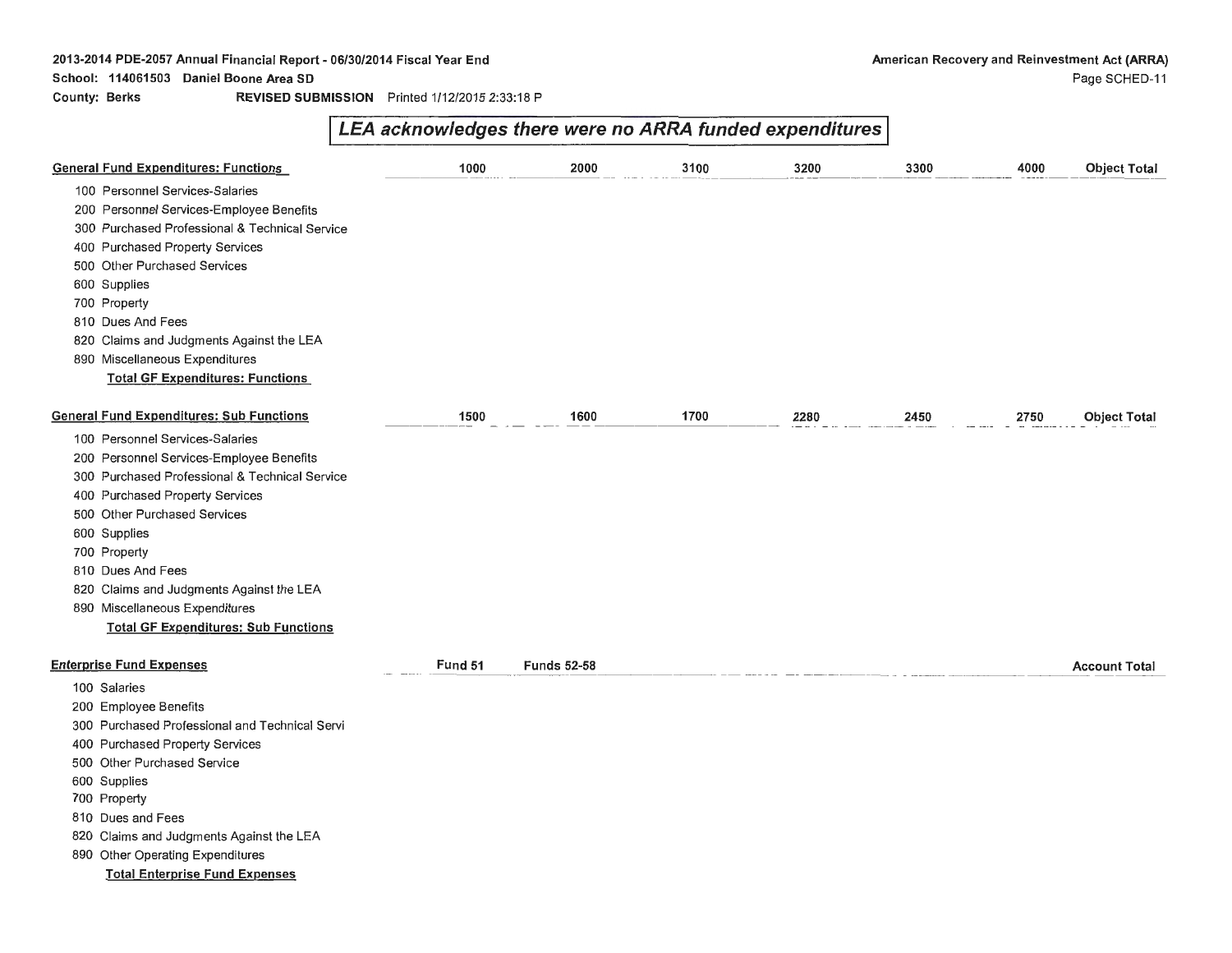## **PSERS Salary Data (School Districts Only)**

| <b>Amount Description</b>                                    | Amount        |
|--------------------------------------------------------------|---------------|
| Total Salary Base for salaries subject to PSERS withholding  | 23,458,709.00 |
| Total Federally Funded salaries subject to PSERS withholding | 647,456.00    |

## **Title I Expenditure Data (School Districts and Charter Schools)**

| <b>Amount Description</b>                         | Amount     |
|---------------------------------------------------|------------|
| Expenditures Funded with Current Title I Funds    | 181.441.00 |
| Expenditures Funded with Carry over Title I Funds |            |
| <b>Total Title I Expenditures</b>                 | 181.441.00 |

## **Title I ARRA Amount (School Districts and Charter Schools)**

**Amount Description Amount**  Amount Portion of Total Title I Expenditures funded with ARRA Title I